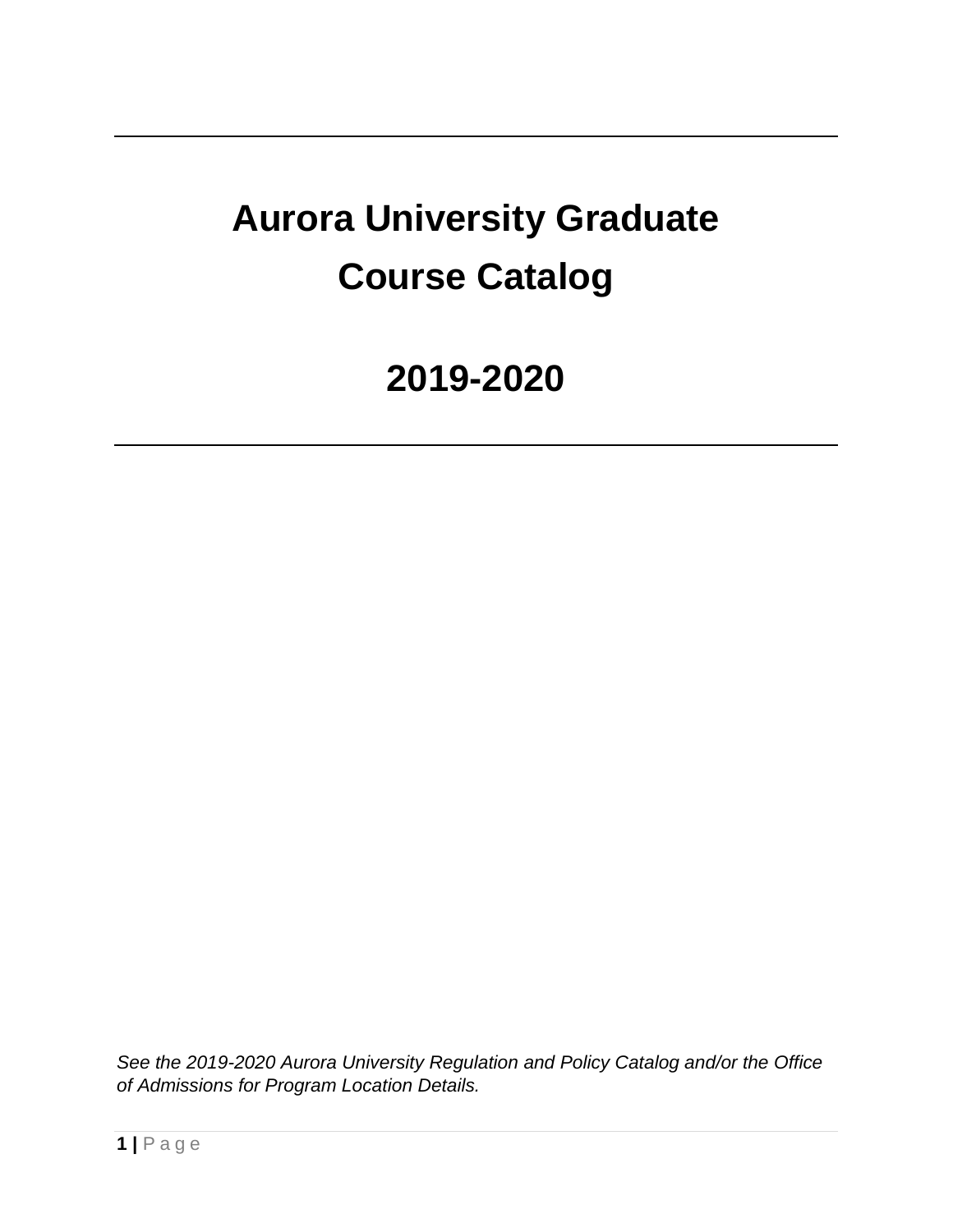## **Contents**

| EdD   Leadership in Educational Administration Program with Superintendent        |  |
|-----------------------------------------------------------------------------------|--|
|                                                                                   |  |
| Master of Arts in Curriculum and Instruction (MACI): Teaching Diverse Learners 12 |  |
| Master of Arts in Educational Leadership with Principal Endorsement (MAEL) 13     |  |
|                                                                                   |  |
|                                                                                   |  |
|                                                                                   |  |
| Master of Arts in Reading Instruction and Endorsement (MARI)  20                  |  |
|                                                                                   |  |
|                                                                                   |  |
|                                                                                   |  |
|                                                                                   |  |
|                                                                                   |  |
|                                                                                   |  |
|                                                                                   |  |
|                                                                                   |  |
|                                                                                   |  |
|                                                                                   |  |
|                                                                                   |  |
|                                                                                   |  |
|                                                                                   |  |
|                                                                                   |  |
|                                                                                   |  |
| Dual Master of Social Work/Master of Business Administration (MSW/ MBA) 53        |  |
| Dual Master of Social Work/Master of Public Administration (MSW/ MPA)  54         |  |
|                                                                                   |  |
|                                                                                   |  |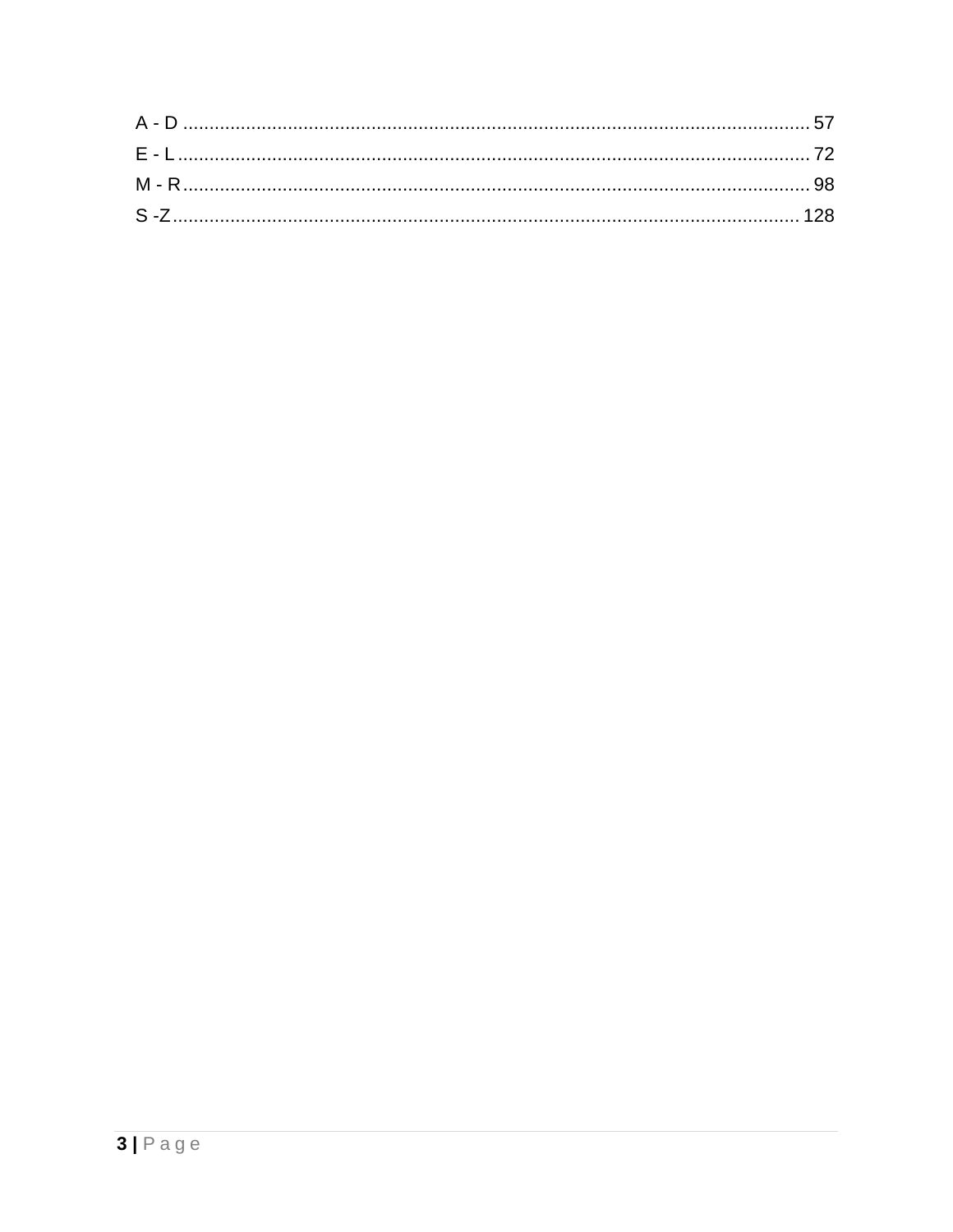## <span id="page-3-0"></span>**Graduate Course Levels and Numbering System**

Department/program is to be represented by three letters (e.g., EDU = Education, SWK = Social Work). Letter codes are assigned by the Registrar in consultation with the appropriate jurisdictional dean.

Course number is to be composed of three digits, with course number ranges to indicate level:

4000–4999 = advanced undergraduate, "senior" course, normally part of a major

5000–5999 = graduate course that may be open to advanced undergraduates as well

6000-6999 = graduate course, open only to graduate students

7000–8999 = doctoral course, open only to doctoral students

Numerical suffixes are used for section numbers.

EXAMPLES:

EDU5200–01 History and Philosophy of Education – 3 semester hours

SWK6040–01 Social Work and Spirituality – 2 semester hours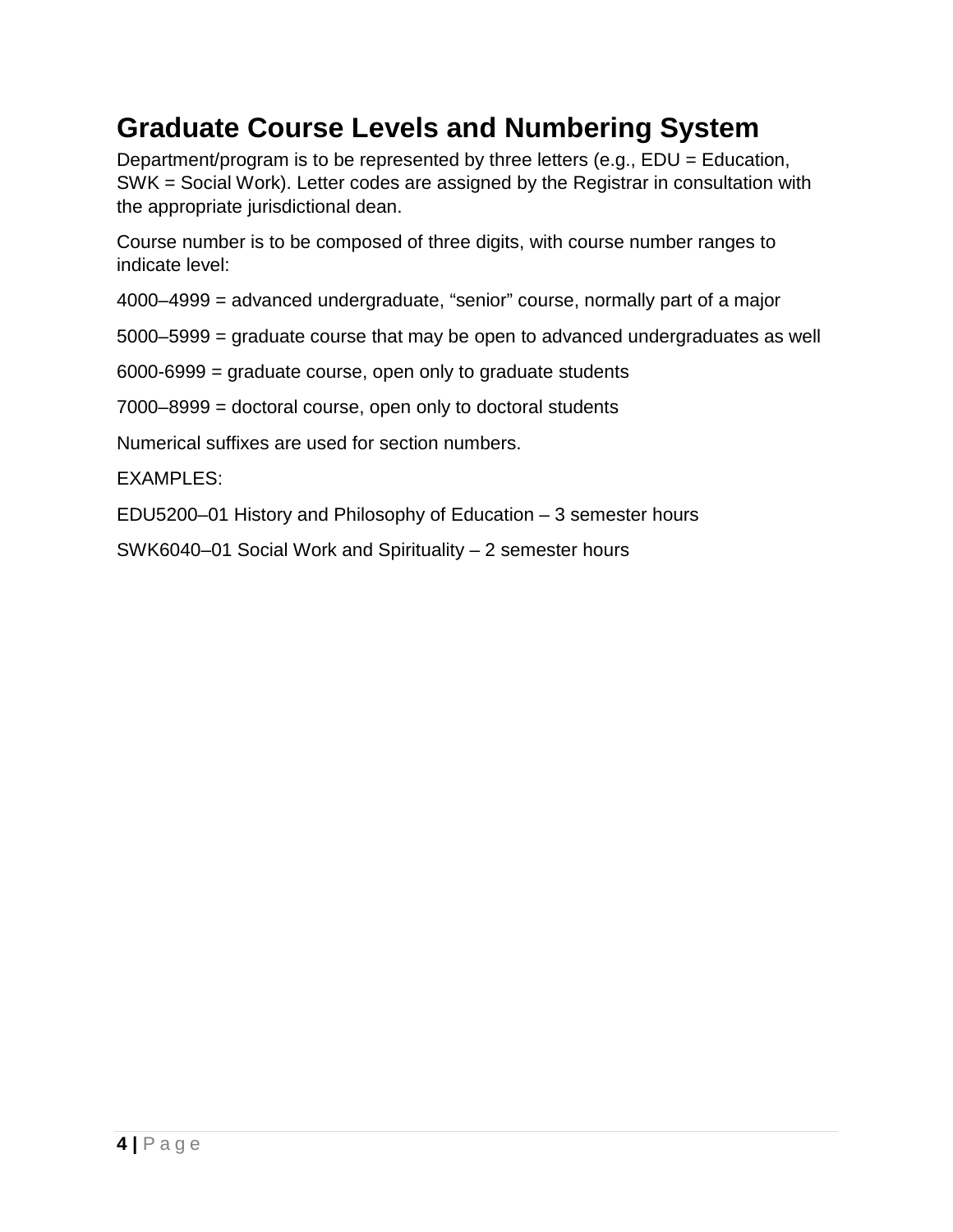## <span id="page-4-0"></span>**Doctor of Education (EdD)**

#### **Leadership in Adult Learning and Higher Education**

#### **Leadership in Curriculum and Instruction**

#### **Leadership in Educational Administration**

The School of Education offers three doctoral degree programs: Leadership in Adult Learning and Higher Education; Leadership in Curriculum and Instruction; and Leadership in Educational Administration. These programs develop expertise in professional practice and are intended for individuals pursuing advanced careers as school and district administrators, program administrators, staff developers, curriculum developers, teacher educators, classroom teachers, higher education professionals, and professors of adult students. The programs may be completed in three years and must be completed in six years. The first two years are devoted to coursework, and the remaining time to finishing the dissertation.

Each fall, a new cohort is admitted and students become part of a stable cohort of students. Faculty members make an effort to create a collegial, friendly and collaborative environment that supports doctoral-level study. The cohort stays together for the first three years of the program.

Faculty members in the EdD program all possess a terminal degree, and hold considerable expertise in their subject areas. Because full-time faculty teach only in the doctoral program, they are able to give extensive professional and academic advisement to students.

Other professors across campus and within the School of Education and Human Performance teach courses and participate in dissertation committee work. Adjunct faculty members all possess a terminal degree, and are current practitioners in the field of P-20 education and recognized as leaders and experts in their subject areas.

The curriculum is designed to provide a comprehensive program for students. The courses and assignments are carefully coordinated and sequenced to facilitate student growth from course to course. Graduates will possess broad understandings of instructing adults, curriculum and instruction, or the superintendency, as well as individual areas of specialization.

The EdD program has the expressed purpose of developing better practitionerscholars. This is accomplished by melding theory, academic study, and practice in course readings, assignments, and dissertation studies.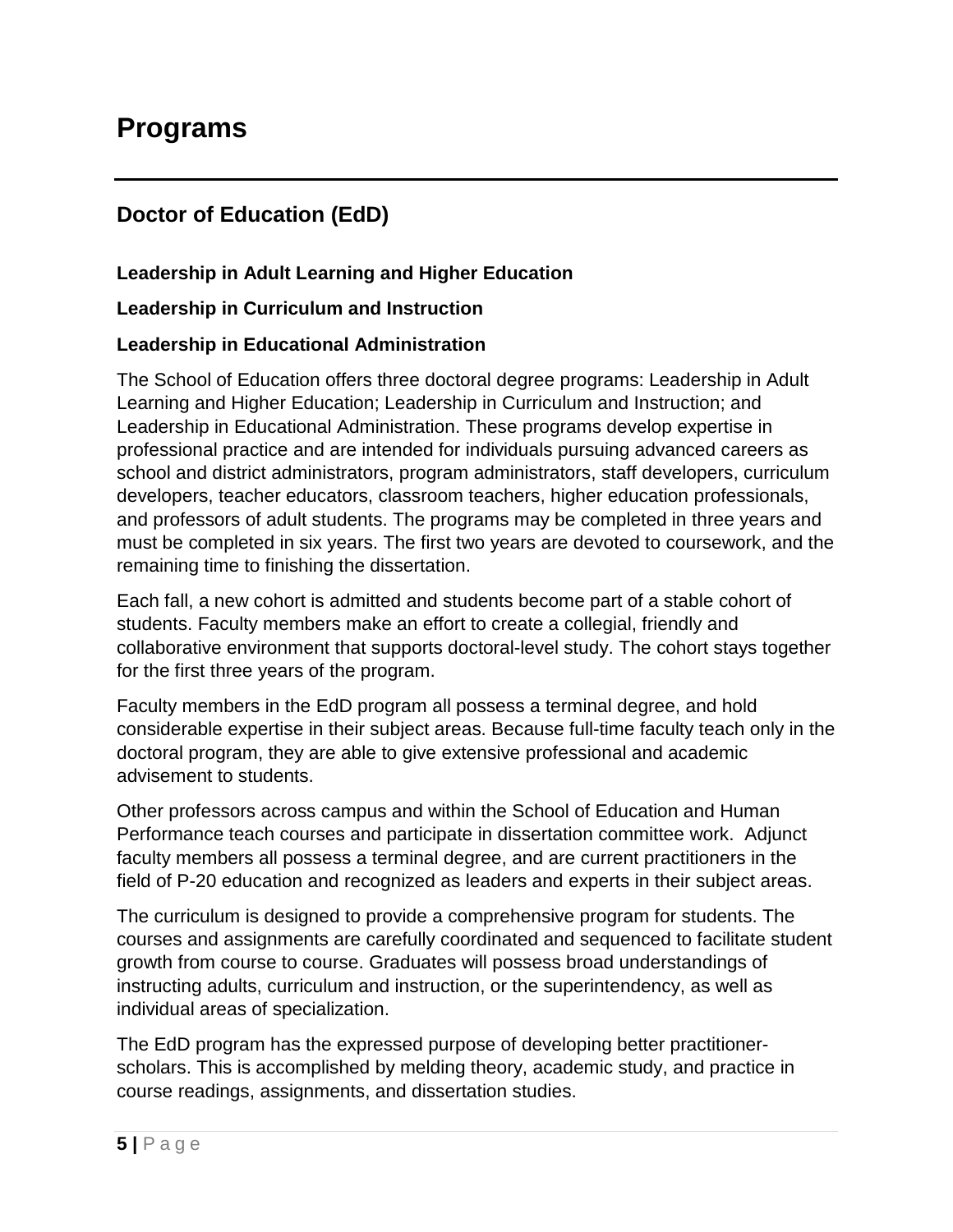All candidates receive a strong grounding in research and inquiry. It is possible to specialize in quantitative or qualitative methods, as well as historical, philosophical and theoretical methods of inquiry. Candidates are expected to conduct research in areas relevant to their practice and to apply research appropriately.

#### **Admission Procedures for the Doctoral Program**

The candidate must complete the admission portfolio and submit it to Aurora University. The admission portfolio will be assessed for the following: leadership ability, communication ability and scholarship. To gain admission to the administrative program, candidates must hold an administrative position in their school districts. Illinois candidates must also hold the Type 75 Credential or the Principal Endorsement on a Professional Educators License. The required content for the admission portfolio includes:

- A completed application form.
- At least two references including:
- \*A person familiar with the candidate's academic work.
- \*A person familiar with the applicant's professional leadership work, such as a manager, a principal, a department chair or school board chair.
- One set of official transcripts for all graduate study, showing completion of an appropriate master's degree from a regionally accredited university and, if applicable, all courses that led to the superintendent's endorsement.
- A curriculum vitae or detailed resume that includes work experience, educational background, professional experience, professional activities, honors, professional publications and/or presentations and other relevant information relating to the applicant's leadership background. Note: Candidates should refer to the web page

https://aurora.edu/academics/graduate/edd/admission-requirements.html to ensure that their curriculum vitae or resume addresses the concerns of the admission committee.

• A personal statement, approximately 1,000 to 2,000 words in length, describing present goals and interests and showing their connection to prior experiences and to the EdD program.

Once the admission portfolio is complete, applicants will be asked to participate in an on-campus interview with faculty members. During this interview, applicants will complete a 30-minute writing sample that will included in their admission portfolio. Students applying to the Leadership in Educational Administration program may be asked to complete a leadership portfolio to be discussed during the on-campus interview.

#### **Annual Progress**

After their first year, candidates, except for those who enter the program having obtained the superintendent's endorsement, submit a first year self-reflection on their progress toward the EdD program outcomes. At the end of their second year, students,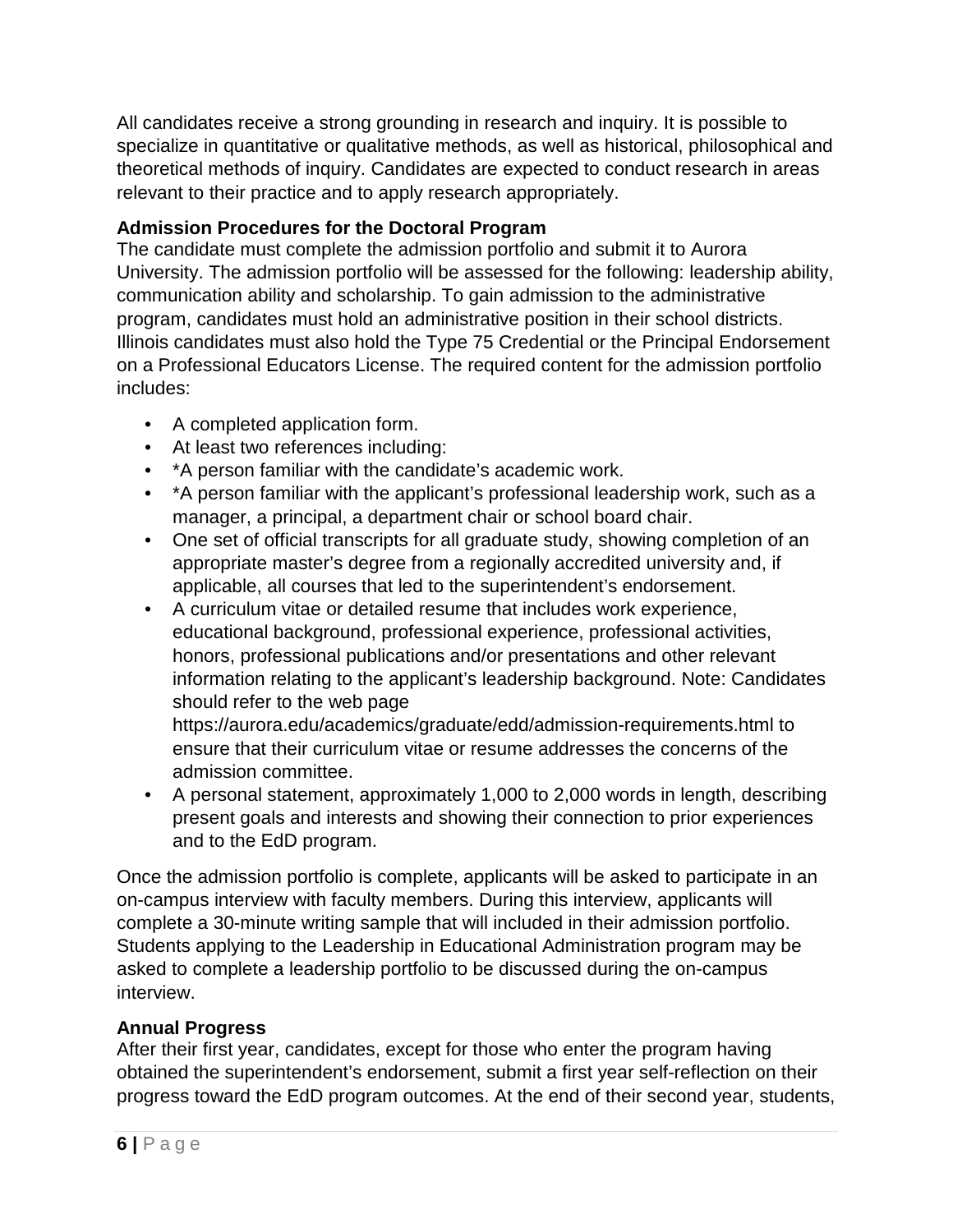except for those who enter the program having obtained the superintendent's endorsement, must pass a comprehensive examination to continue in the program.

#### **Degree Requirements for the EdD Program**

- A minimum of 60 semester hours (beyond the master's degree): 35 hours of content related coursework, 25 hours of research coursework and dissertation hours.
- A committee approved final dissertation that has been orally defended and published on the ProQuest database.
- Except for those for those who enter the program having obtained the superintendent's endorsement, completion and submission of a first year selfreflection on progress toward EdD program outcomes and a comprehensive examination at the end of the second year, as well as maintenance of satisfactory progress are requirements.
- Completion of all requirements within three years (minimum) or six years (maximum) from first enrollment.

#### **Deadlines for Final Dissertation Defense**

December Graduation: Last day for oral defense - November 1

Publication of document to ProQuest – December 1

May Graduation:

Last day for oral defense - March 15

Publication of document to ProQuest – April 15

August Graduation:

Last day for oral defense - July 1 Publication of document to ProQuest – August 1

#### **Curriculum/Schedule**

Candidates following the full EdD plan who seek to complete their degrees in three years will complete six courses each year as follows. Candidates on the lengthened plan can take courses on a part-time basis within the six-year limit to complete coursework. EdD courses generally meet one night a week and on Saturday. Offcampus courses meet at a time that works for the individual cohorts. The summer term consists of course work that meets during May and June terms.

## <span id="page-6-0"></span>**EdD | Leadership in Curriculum and Instruction**

#### **Year One Courses**

EDU7135 Organizational Theory & Change (3) EDU8220 Learning & Cognition: Current Research & Theory (4) EDU7325 Curriculum and Assessment for K-12 Regular Education (3) EDU7010 Introduction to Educational Research (4) EDU8130 Social Foundations of Curriculum Studies (3)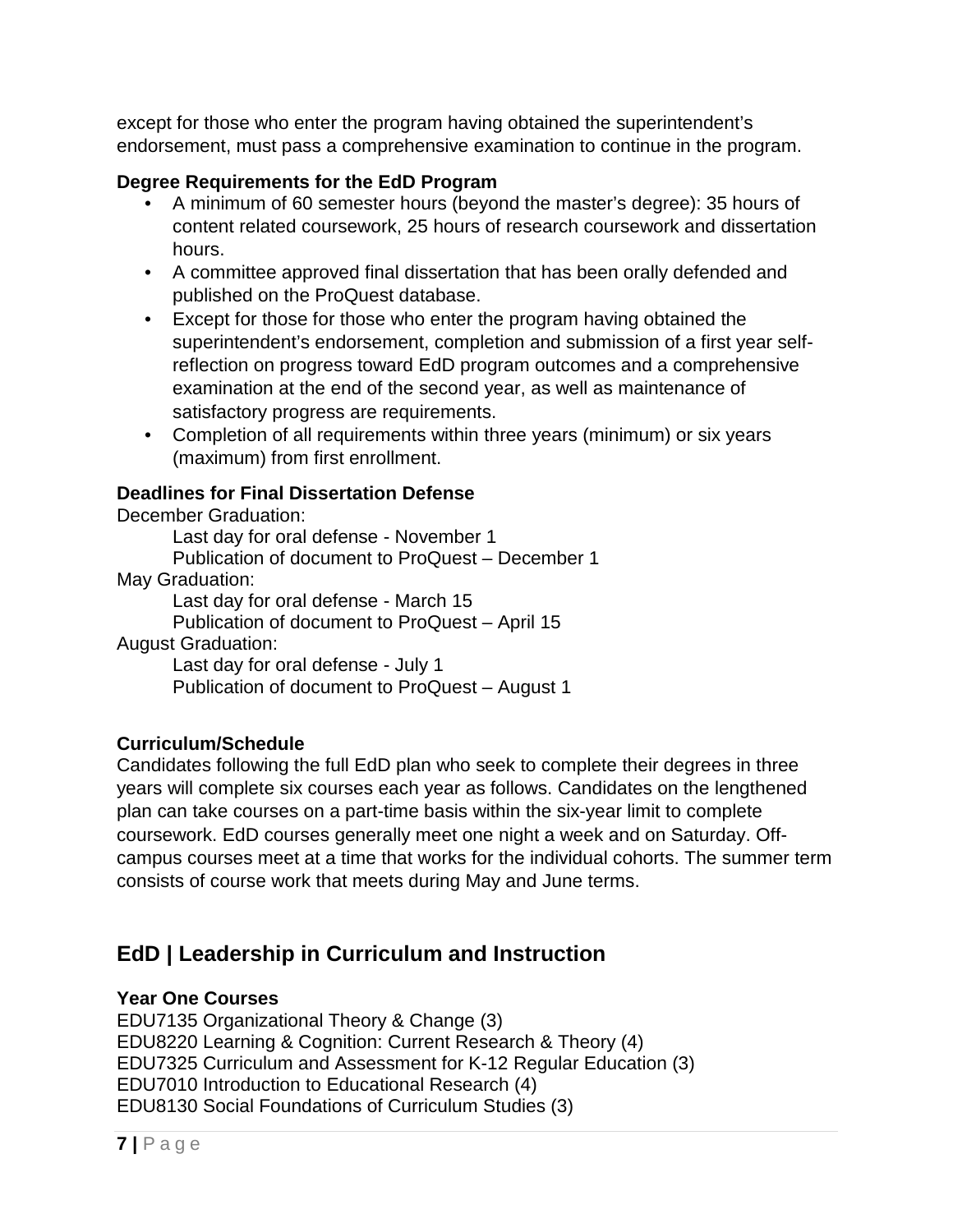EDU8170 Contemporary Issues of Diversity and Justice in Education (3) **Year Two Courses** EDU8190 Qualitative Research (4) EDU7355 Curriculum and Assessment for Special Populations (3) EDU8100 Quantitative Research (4) EDU8250 Program Evaluation in Education (3) EDU8160 Curriculum Internship: Clinical Supervision and Teacher Development (4) EDU8165 International Comparative Education (3) **Year Three Courses** EDU8400 Dissertation Seminar (3) EDU8450 Inquiry in the Classroom: Critical and Creative Thinking in Action (3) EDU8830 Directed Study Elective (4) EDU8800 Dissertation (9)

## <span id="page-7-0"></span>**EdD | Leadership in Adult Learning and Higher Education**

#### **Year One Courses**

EDU8500 Contemporary Issues of Adult Learners (3) EDU8510 Social Foundations of Higher Education (4) EDU8520 Seminar: Issues in Higher Education Administration (3) EDU7010 Introduction to Educational Research (4) EDU8515 Learning How to Learn: Applied Theory for Adult Learners (3) EDU8170 Contemporary Issues of Diversity and Justice in Education (3) **Year Two Courses** EDU8190 Qualitative Research (4) EDU8300 Strategic Planning: Evaluation, Assessment, Budgeting, and Reporting (3) EDU8100 Quantitative Research (4) EDU8250 Program Evaluation in Education (3) EDU8310 Adult Learning & Higher Education Internship EDU8165 International Comparative Education (3) **Year Three Courses** EDU8400 Dissertation Seminar (3) EDU8225 Philosophies of Adult Learning (3) EDU8830 Directed Study Elective (4) EDU8800 Dissertation (9)

## <span id="page-7-1"></span>**EdD | Leadership in Educational Administration Program with Superintendent Endorsement**

#### **Year One Courses**

EDU7135 Organizational Theory & Change (3) EDU7335 Advanced School District Finance (3) EDU7325 Curriculum and Assessment for K-12 Regular Education (3) EDU7010 Introduction to Educational Research (4)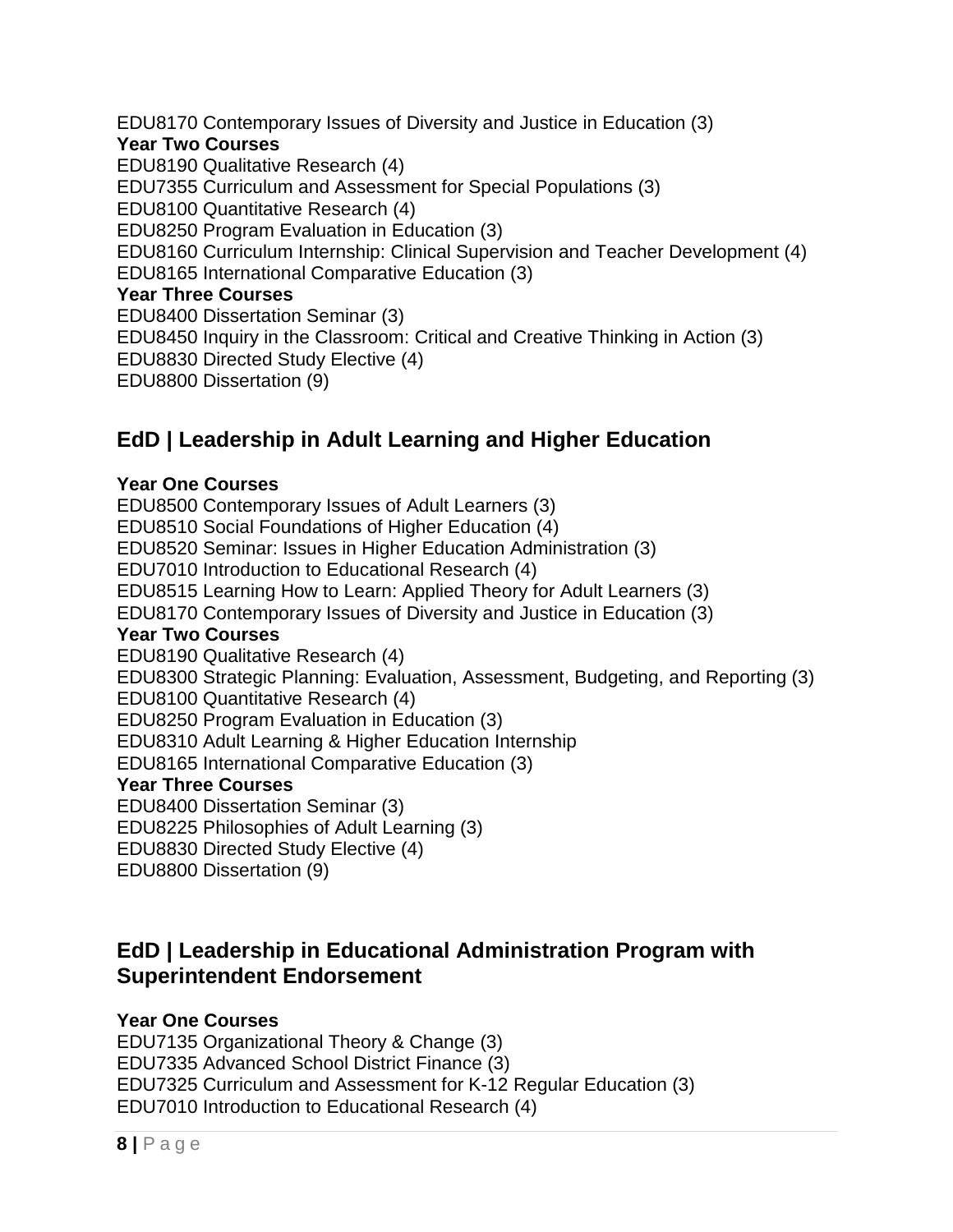EDU7125 School District Policy Development and Analysis (3) EDU7155 Advanced Human Resources (3)

#### **Year Two Courses**

EDU8100 Quantitative Research (4) EDU7355 Curriculum and Assessment for Special Populations (3) EDU8190 Qualitative Research (4) EDU7345 Advanced Operations and System Management (3) EDU7715 Illinois School District Superintendent Internship 1 (2) EDU7145 Advanced School Law PK-12 for General Education and Special Populations (3) EDU7265 School District Superintendent and the Educational Community (3) EDU7725 Illinois School District Superintendent Internship 2 (2)

#### **Year Three Courses**

EDU8400 Dissertation Seminar (3) EDU7245 Educational Technology for Effective Teaching, Learning, and Administration (3) EDU7735 Illinois School District Superintendent Internship 3 (2) EDU8800 Dissertation (9)

## <span id="page-8-0"></span>**Doctor of Social Work (DSW)**

The primary objective of the DSW program in the School of Social Work is designed to educate and train doctoral students who can practice at an advanced clinical level as well as teach advanced clinical theory and practice content in an undergraduate (BSW) or graduate (MSW) program. Graduates of the DSW program will be prepared to practice clinical social work at a highly advanced post-graduate level as well as teach advanced clinical theory and practice in BSW and MSW programs throughout the country.

#### **DSW Admission Requirements**

- The student must have an MSW degree from a Council on Social Work Education (CSWE) accredited program or a master's degree in a related area such as counseling psychology, human services, marriage and family therapy, etc.
- The student's GPA must be 3.0 on a 4.0 GPA scale.
- The student must have at least three years of social work experience, pre-, concurrent- or post-MSW.
- The student must submit:
	- o Two letters of recommendation
	- o One set of official transcripts for all graduate studies, showing completion of an appropriate master's degree from a CSWE accredited program.
	- o A curriculum vitae or detailed resume that includes work experience, educational background, professional experience, professional activities,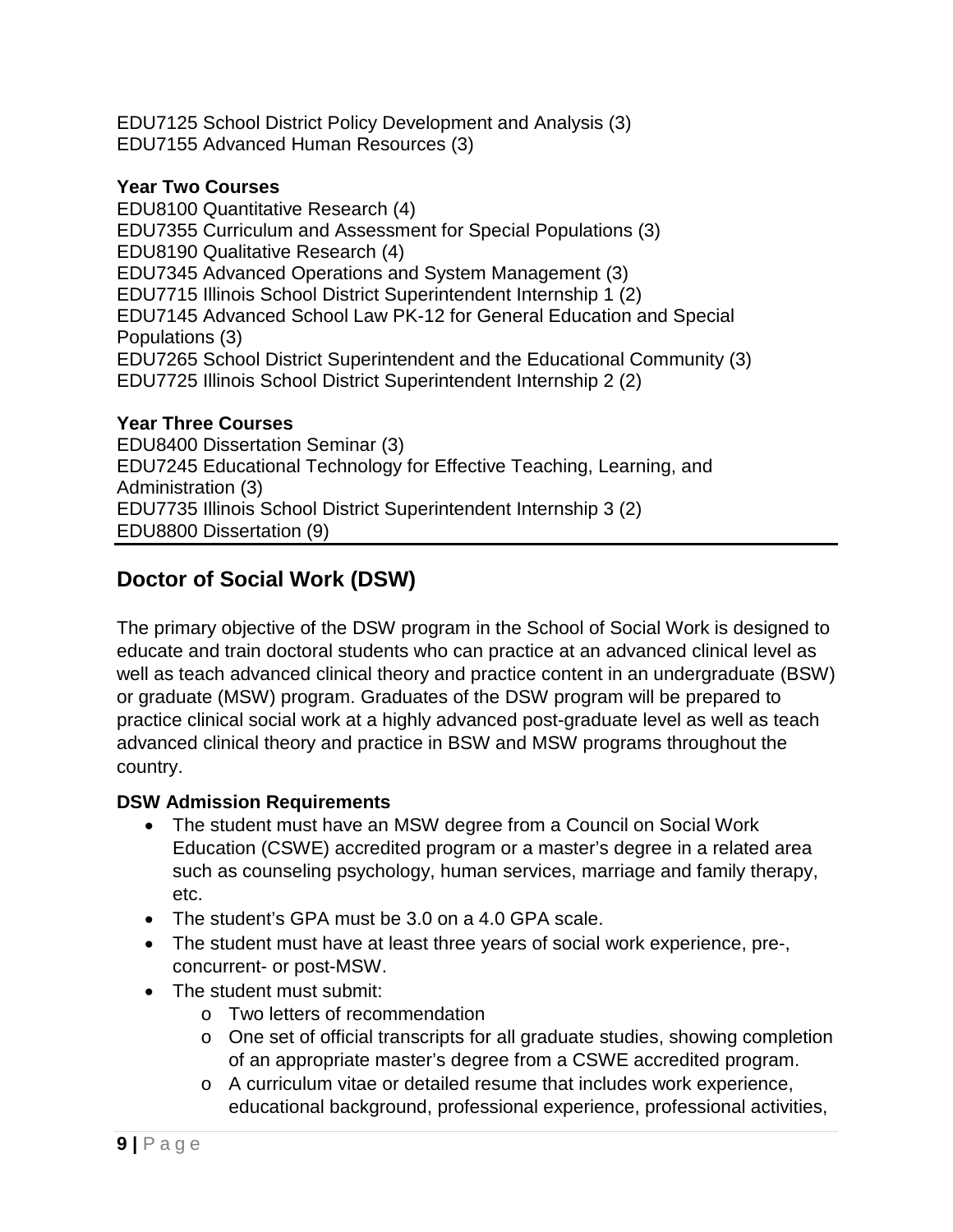honors, professional publications and/or presentations and other relevant information relating to the applicant's leadership background.

- o A writing sample demonstrating an understanding of Clinical Social Work Theory and Practice.
- o \*The qualified applicant may also go through a personal interview with the admissions committee upon the committee's discretion.

Students must complete the DSW program within five years. In certain circumstances, students may petition for a one-year extension.

#### **Application Considerations**

All candidates must complete a background check. Potential applicants for the DSW program should note that a background check may render them ineligible for a field preceptorship which is a requirement to complete the DSW program. The applicant may also be ineligible for licensure after graduation as a result of the background check. Aurora University and the School of Social Work reserve the right to deny admission to the DSW program based on application materials, previous academic record and records of past conduct, including, but not limited to, the results of a background check or registration of a sex offense crimes.

#### **Provisional Admission**

A student seeking regular admission whose official transcripts or other required documents have not arrived by the established deadline due to circumstances beyond the applicant's control and who otherwise meets all requirements for admission to the program may be admitted provisionally for one semester. A provisional student whose admission status is not complete by the first day of the next semester (excluding summer) will be administratively dropped from classes.

#### **DSW Program Options**

The School of Social Work offers the DSW program on a weekend basis. The program requires 64 semester hours of credit.

#### **DSW Clinical Seminar and Clinical Oral Requirements**

In the fall semester of their first year, the doctoral student will consult with the Director of the DSW program to secure his or her clinical preceptorship. The clinical preceptorship will begin in the spring semester of the first year in the doctoral program, and run for four consecutive semesters. In addition to a four-course clinical seminar sequence, the doctoral student is required to concurrently spend eight hours a week in a preceptorship, including one hour of weekly consultation. The doctoral student may use his or her place of employment for the preceptorship with the approval of the Director of the DSW program. At the end of the four-course sequence, the doctoral student will construct a comprehensive paper describing the client being presented in a clinical oral examination. This paper will be distributed to the clinical oral committee consisting of three members; the doctoral student's clinical preceptor, the Director of the DSW Program, and a social work faculty member chosen by the student and approved by the Director of the DSW program. The doctoral student will present his or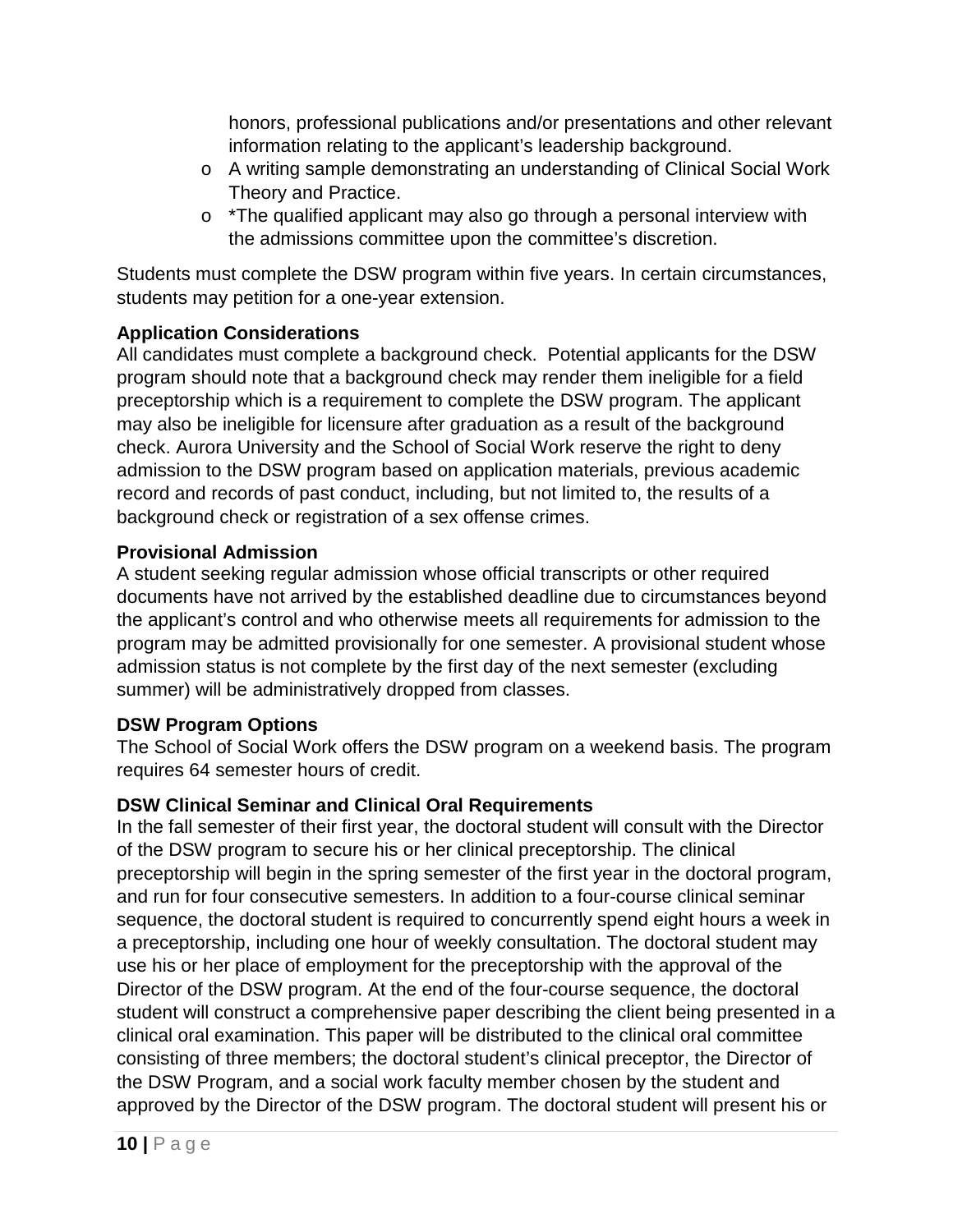her clinical case to the committee, demonstrating mastery of a particular clinical theory and its application in clinical practice. The committee will cast a vote of pass or fail at the completion of the clinical oral and discussion. The doctoral student will need at least two out of three favorable votes to pass.

#### **DSW Comprehensive Exam**

Once the student has successfully completed the first two years of required clinical and policy courses, he or she must pass a written comprehensive exam on that material. Once a student has passed the comprehensive exam, he or she is accepted into doctoral candidacy and may begin the research-course sequence and progress toward the dissertation.

#### **DSW Dissertation Process**

Once the doctoral student has successfully completed the clinical preceptorship, passed the clinical oral, and passed the comprehensive exam he/she may begin the dissertation process. The doctoral student will secure a dissertation chair approved by the doctoral director and form a dissertation committee that will consist of three members: the dissertation chair, a content expert, and a methodologist who have been approved by the chair.

The doctoral student will then embark upon the clinical dissertation. This process includes successfully completing the four-course research sequence, developing a successful clinical and/or leadership dissertation proposal, securing university Institutional Review Board (IRB) approval, gathering and analyzing data, and defending the completed clinical dissertation.

Students will work closely with and under the guidance of their dissertation chair to develop the clinical and/or leadership dissertation proposal, which will ultimately be orally presented to the dissertation committee for approval. Once approved, the doctoral student must secure Institutional Review Board approval for research on human subjects and may proceed to gather data. Once all data has been gathered, analyzed and the clinical dissertation has been written, the doctoral student will present an oral defense of his or her study to the committee and the public.

Students must enroll in four semester hours of dissertation supervision upon the successful completion of the research-course sequence. They may take all four semester hours at one time in the summer semester of their third year, or enroll in two semester hours each in the summer and fall semesters of the fourth program year. Starting in the beginning of their fifth year in the program, students continuing the dissertation process must register for a one semester hour of dissertation supervision each semester until successfully defending the dissertation. The dissertation must be completed no later the fifth year in the program. In rare circumstances, students may apply for a one-year extension to complete the dissertation in six years.

#### **Deadline for Dissertation Defense**

December Graduation November 1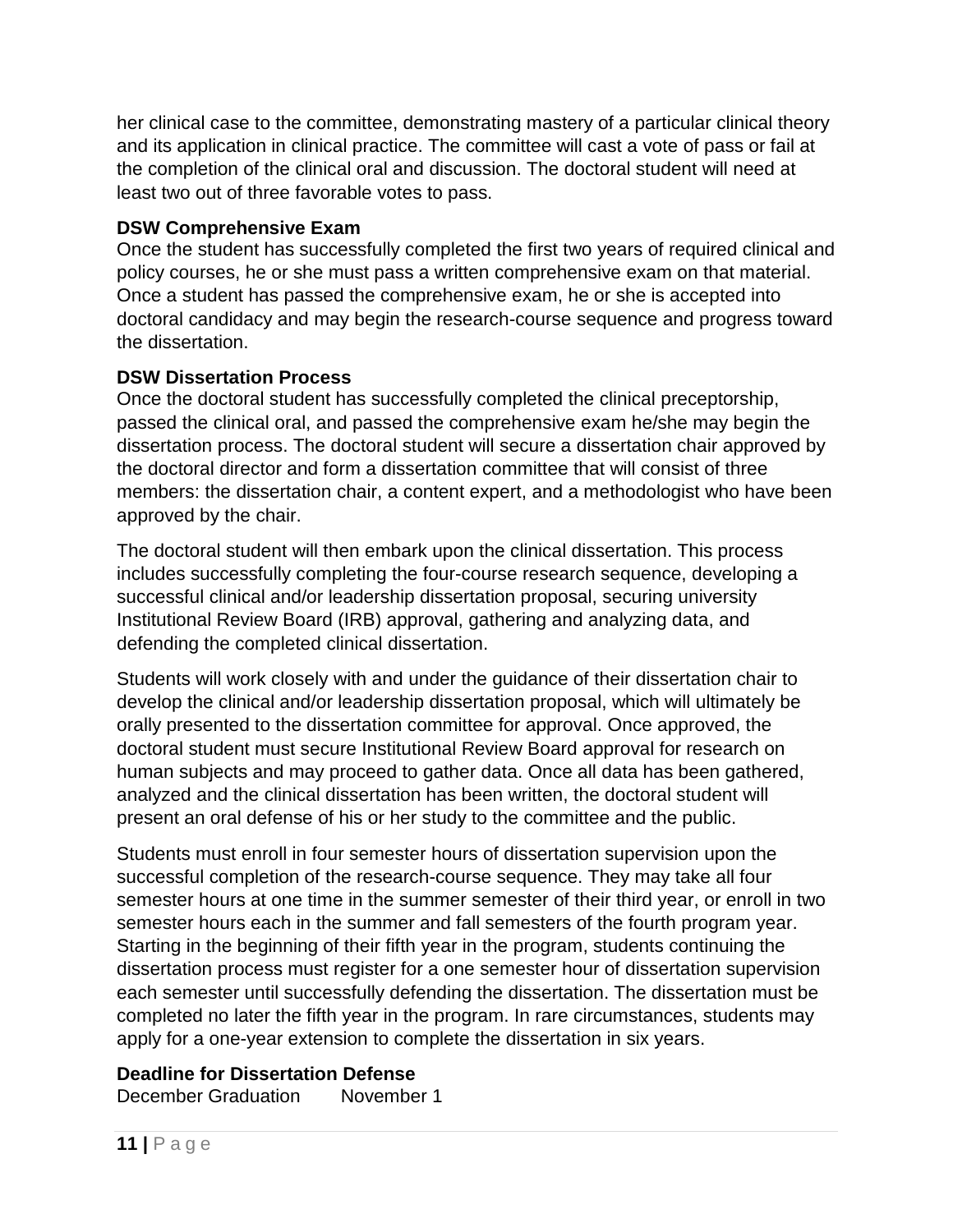| <b>May Graduation</b>    | March 15 |
|--------------------------|----------|
| <b>August Graduation</b> | July 1   |

#### **DSW Program Requirements**

**Year One Courses** SWK7100 The History of Psychological Theory and Practice (3) SWK7150 The History of Clinical Social Work Knowledge and Practice (3) SWK7200 Clinical Seminar One (6) SWK7250 History of Social Policy (3) SWK7300 Clinical Seminar Two (6) SWK7350 Organizational Analysis (3) **Year Two Courses** SWK7400 Clinical Seminar Three (6) SWK7450 Teaching Clinical Social Work Theory and Practice (3) SWK7500 Clinical Seminar Four (6) SWK7810 Special Topics: DSW Electives (Three 3-semester hour courses) (9) **Year Three Courses** SWK8100 Research Methodology I (3) SWK8150 Data Analysis I (3) SWK8200 Research Methodology II, Dissertation Planning (3) SWK8250 Data Analysis II (3) SWK8800 Dissertation Supervision (4)

#### <span id="page-11-0"></span>**Master of Arts in Curriculum and Instruction (MACI): Teaching Diverse Learners**

#### **Program Description**

This program offers a path to a Master of Arts in Curriculum and Instruction: Teaching Diverse Learners degree, along with Illinois State Board of Education issued endorsements for Learning Behavioral Specialist 1 (LBS1) and English as a Second Language (ESL). This program will enable students to develop enhanced teaching strategies, focusing specifically on diverse learners in a PK-12 school setting. Courses will focus on planning, instruction, and assessment practices for students with special learning and language needs. Additionally, courses will address curriculum development for and researched-based approaches to serve special populations.

This graduate degree program can be completed within two years according to the scheduled program of study.

#### **Admission Requirements**

Applicants seeking to enter the program must submit:

- A completed graduate application for admission
- Official transcripts from all previous undergraduate and graduate institutions attended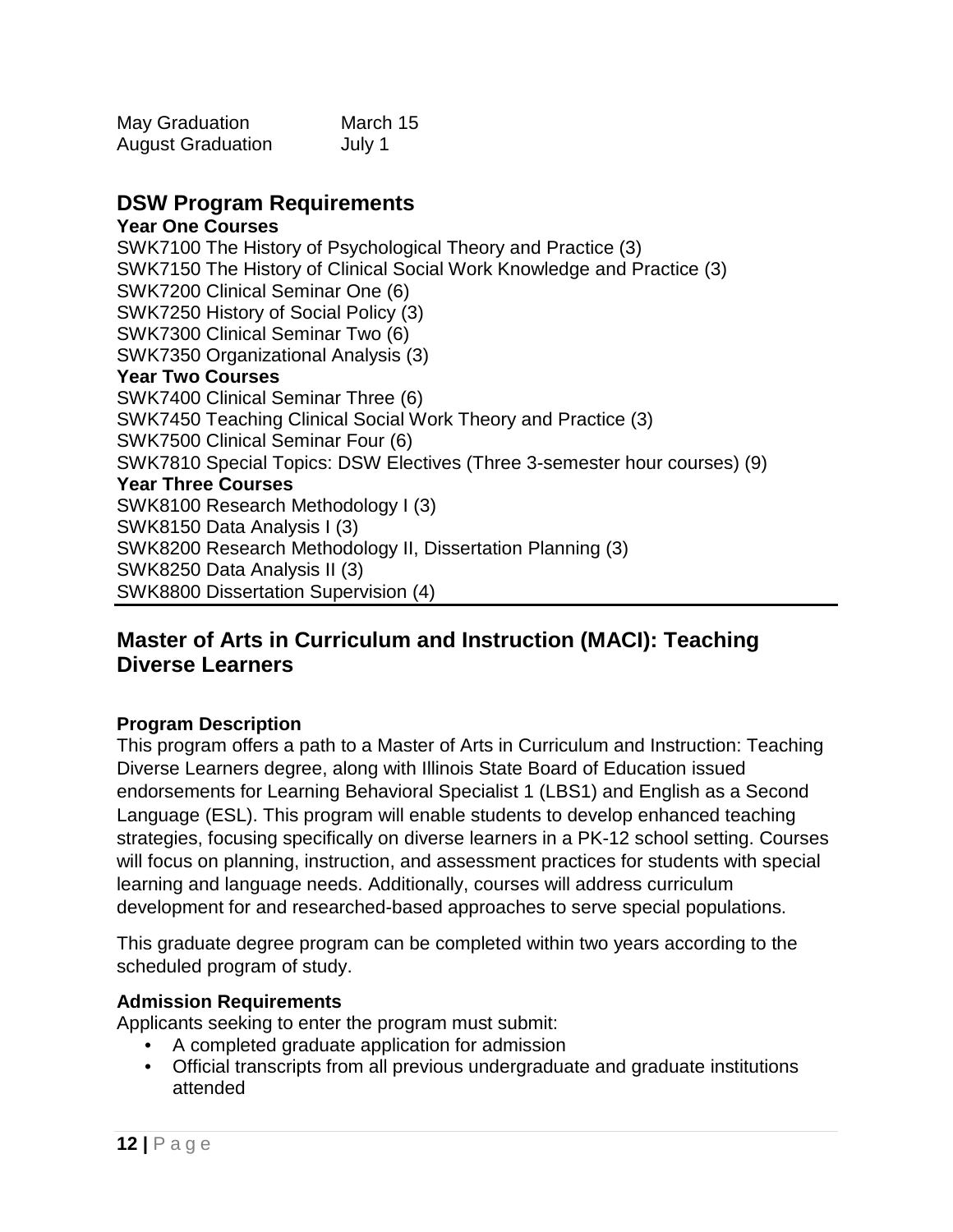- One letter of reference from an individual able to attest to the student's academic and/or professional potential
- Personal statement of past professional experience and future educational goals
- Current resume

#### **Additional Requirements Include:**

- Valid Teaching Professional Educator License (PEL)
- Currently employed as a classroom teacher
- Undergraduate/Graduate GPA of 3.0 or higher

#### **Degree Requirements for the Master of Arts in Curriculum and Instruction: Teaching Diverse Learners**

#### **Required Core Curriculum:** 36 Semester hours

SPED6515 Characteristics and Identification of Disabilities and the Law for Diverse Populations (3)

EDU6115 Foundations for Language Minority Education of Diverse Learners (3) SPED6525 Cognitive Development and Disabilities of Diverse Learners (2) SPED6565 Strategies and Assistive Technology for Students with Multiple Disabilities and Diverse Learners (2)

EDU/SPED6501 Assessment of Diverse Learners: Special Education and ESL (4) EDU6125 Linguistics for Teaching Diverse Populations (3)

EDU6200 Cross Cultural Curriculum for Diversity (3)

EDU6630 Curriculum Development and Evaluation (3)

SPED6555 Prosocial and Problematic Strategies for Diverse Learners (3)

EDU6221 Methods and Materials for Teaching Diverse Learners (3)

EDU6071 Introduction to Action Research (2)

EDU6061 Scholarship Applied to Teaching (2)

EDU/SPED6545 Collaboration, Differentiation, Instruction, and Transition for Diverse Learners (3)

## <span id="page-12-0"></span>**Master of Arts in Educational Leadership with Principal Endorsement (MAEL)**

#### **Program Description**

The Master of Arts in Educational Leadership (MAEL) program will lead to a Principal Endorsement. The MAEL with the Principal Endorsement is designed for candidates who wish to prepare to become a principal, assistant principal or director of special education.

The rigorous 36-semester hour Principal Endorsement program was collaboratively designed by Aurora University faculty and members of the District Partnership Network. The curriculum design includes 90 hours of field experience embedded in nine courses giving candidates the opportunity to directly apply what they are learning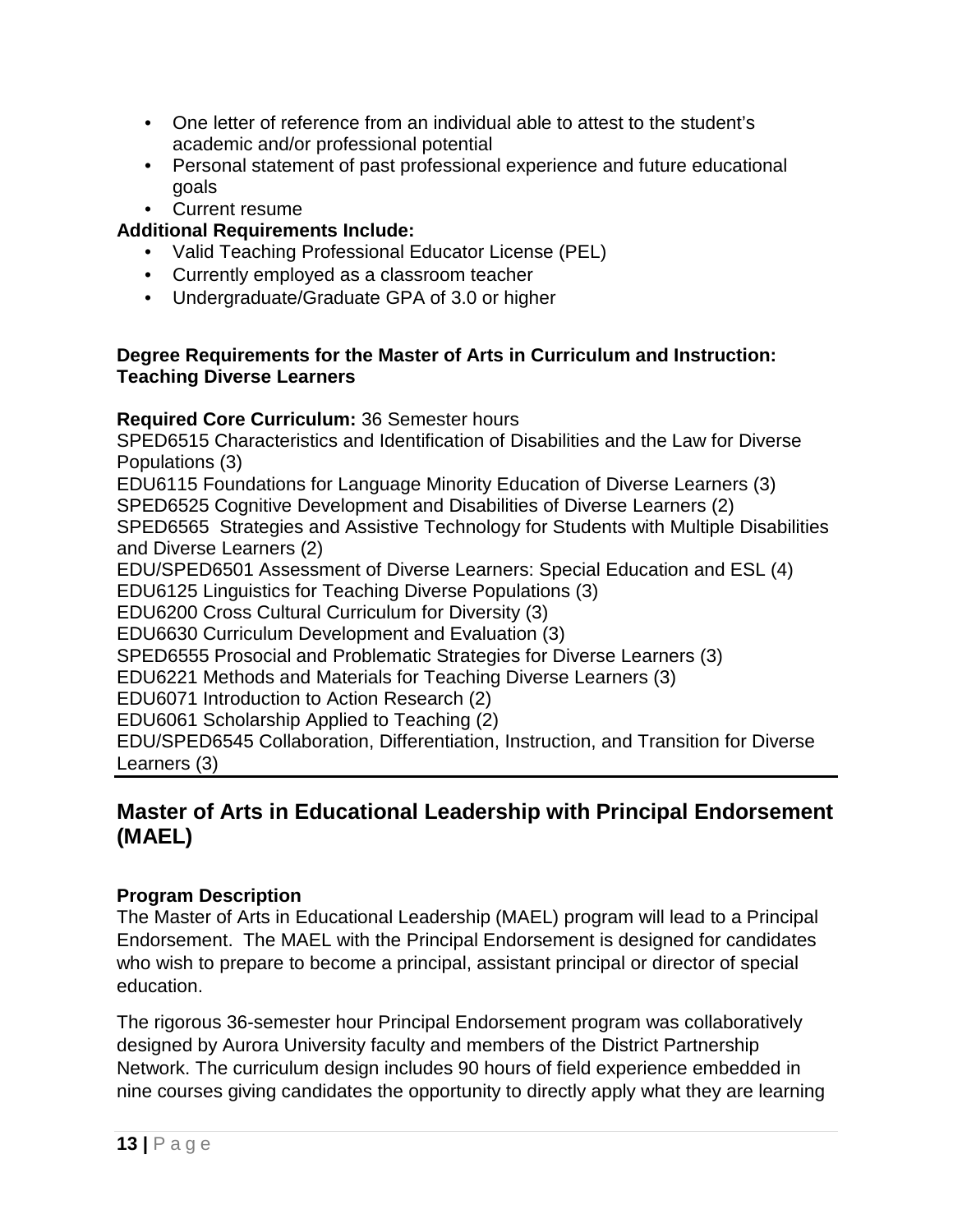in class. Coursework prepares the candidates for the Internship, which takes place in PreK–12 diverse instructional settings under the joint supervision of a local principal mentor and the Aurora University faculty supervisor.

#### **Admission Procedures — Qualification for Admission**

The items below are required for the application file to the Aurora University Principal Endorsement Program. Once all materials are received, applicants will be contacted with further instructions for the interview/portfolio portion of the application procedure.

#### **All candidates seeking admission to the Principal Endorsement Program must:**

- Hold a professional educator license (early childhood, elementary, secondary, special K–12 or preschool-age 21 or school service personnel.
- Be in a current full-time teaching or school service position and have two or more years of teaching experience or school service work in a PreK–12 setting.
- Provide evidence of passing the Illinois Basic Skills Test, TAP Test of Academic Proficiency or applicants must meet the ACT plus writing composite score or the SAT composite score as required by ISBE at the time of application.

#### **Admission Requirements**

- A completed Graduate Application for Admission (aurora.edu/auapply).
- Transcripts (official & sealed in envelope) from the last degree earned: undergraduate degree indicating a GPA of 2.75 or higher or a graduate degree indicating a GPA of 3.0 or higher, both based on a 4.0 scale. Aurora University accepts official electronic transcripts at mailto:AU-ETranscripts@aurora.edu
- A current resume documenting required teaching and leadership experience.
- A recommendation from your current district superintendent, as well as a recommendation from your current building principal addressing all of the following:
	- o Implementing data analysis skills, resulting in instructional revisions and increased student learning/achievement\*
	- o Documenting strong oral/written communication and interpersonal skills\*
	- o Demonstrating strong leadership skills in a current role or the capacity to assume a significant leadership role in the school and/or community environment\*

\*Collect artifacts that you will bring to your interview that document these areas Following receipt of the above documents, the candidate is required to attend an interview and orientation to the program.

#### **Attendance Policy**

Attendance is mandatory at all class sessions. If a candidate is to be absent for any reason, he/she must discuss the expected absence with the course instructor before the absence occurs.

#### **Academic Standards and Evaluation in Graduate Education Programs**

Upon completion of each course, letter grades are assigned to each candidate. At the graduate level, a "C" grade indicates less than complete mastery of the content and methods of the course. Only two grades of "C" are accepted at the graduate level and they must be balanced by two course grades of "A." If a "C" is received within the first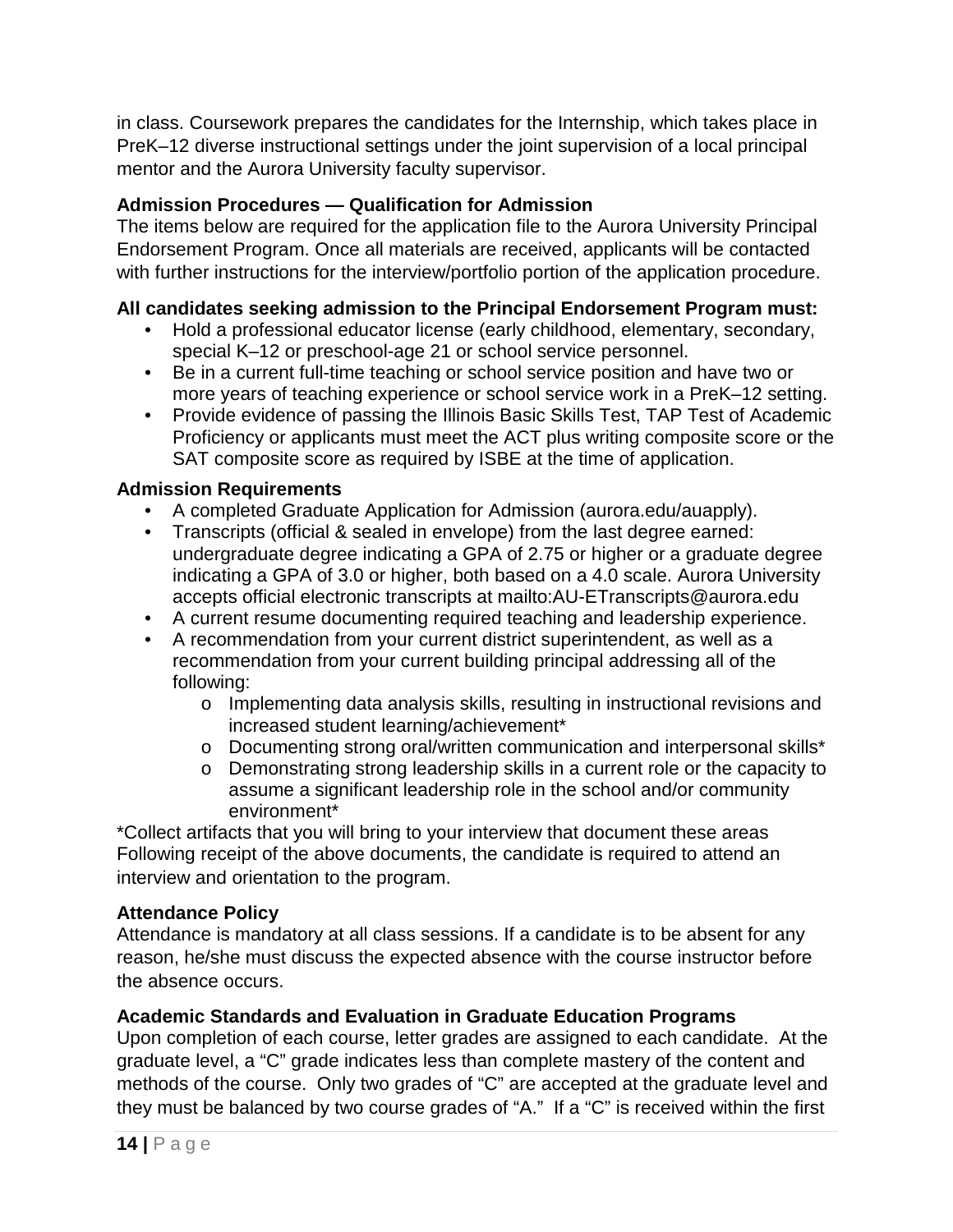three courses, the candidate may be removed from the program, by action of the program faculty.

**Degree Requirements for the 12-course Master of Arts in Educational Leadership (MAEL) with Principal Endorsement – 36 credits** EDU6510 Educational Leadership and Organizational Theory (3) EDU6515 Technology for School Leaders (3) EDU6525 The Leader's Role in Human Resources and Supervision of Staff (3) EDU6530 The Leadership Role in Curriculum Development, Instruction, Assessment and Evaluation (3) EDU6535 The Leader's Role in School-Community Relations (3) EDU6565 The Leader's Role in Fiscal Management (3) EDU6570 School Leadership and the Law (3) EDU6575 School Leadership and the Law for Special Populations (3) EDU6580 The Leader's Role in Supervision, Assessment and Evaluation in Literacy Learning (3) EDU6585 Introduction to the Internship (3) EDU6590 Internship for Educational Leadership I (3) EDU6595 Internship for Educational Leadership II (3)

## <span id="page-14-0"></span>**Master of Arts in Educational Technology (MAET)**

#### **Program Description**

The primary goal of the Master of Arts in Educational Technology (MAET) program is to provide candidates with the knowledge, skills and disposition to become a technology specialist in school-based settings. Candidates who complete the program are eligible to take the ISBE Technology Specialist content test (#178) to add an endorsement as a Technology Specialist to their professional educator license. Passage of the Illinois Basic Skills Test, TAP Test of Academic Proficiency, or applicants must meet the ACT plus writing score or the SAT composite score as required by ISBE at the time of application for an endorsement. MAET coursework prepares the candidate to develop expertise in instructional technology, as well as, in hardware and networking.

#### **Admission Requirements**

All candidates seeking admission to the Educational Technology Program must:

- A valid Illinois professional educator license (early childhood, elementary, secondary, special PreK–12, or preschool-age 21).
- Be in a current full-time teaching position, and have one or more years of teaching experience in a PreK--–12 setting.
- Complete Graduate Application for Admission (aurora.edu/auapply).
- Provide transcripts (official, sealed in envelope) from the last degree earned: undergraduate degree indicating a GPA of 2.75 or higher or a graduate degree indicating a GPA of 3.0 or higher, both based on a 4.0 scale. Aurora University accepts official electronic transcripts at AU-ETranscripts@aurora.edu.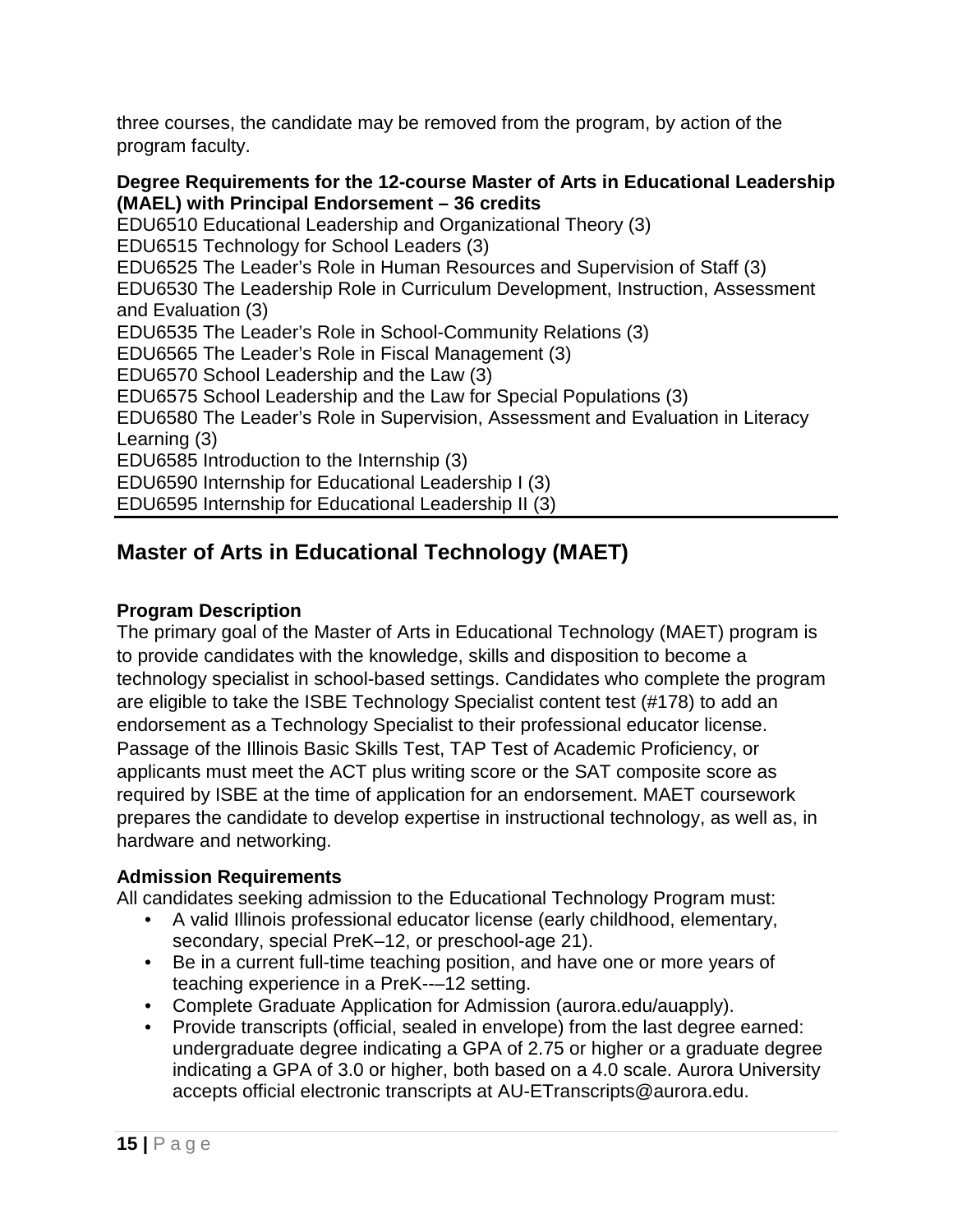- A current resume documenting required teaching and leadership experience.
- Supply a recommendation from your current building principal or direct supervisor.

#### **Attendance Policy**

Attendance is mandatory at all class sessions. If a candidate is to be absent for any reason, he/she must discuss the expected absence with the course instructor before the absence occurs.

#### **Academic Standards and Evaluation in Graduate Education Programs**

Upon completion of each course, letter grades are assigned to each candidate. At the graduate level, a "C" grade indicates less than complete mastery of the content and methods of the course. Only two grades of "C" are accepted at the graduate level and they must be balanced by two course grades of "A." If a "C" is received within the first three courses, the candidate may be removed from the program, by action of the program faculty.

#### **Program Requirements**

Thirty-six semester hours are required for the MAET program.

The School of Education Graduate Faculty Committee may accept a maximum of nine semester hours of graduate credit from regionally accredited institutions of higher learning for application toward elective degree requirements. Transfer credit is completed prior to enrollment in the first course of the program. Graduate faculty reserve the right to decide on the applicability of all transfer credit.

All courses must be less than five years old at the time of admission and must be completed with a grade of "B" or better. An official transcript must be provided. University policy states that a maximum of six semester hours taken as a "Student-At-Large" may be applied toward a graduate degree program.

#### **Degree Requirements for the 12-course Master of Arts in Educational Technology (MAET) – 36 credits**

EDU6060 Scholarship Applied to Teaching (3) EDU6070 Introduction to Action Research (3) EDU6210 Planning and Developing Instructional Media I (3) EDU6215 Planning and Developing Instructional Media II (3) EDU6220 Computer Applications in Education (3) EDU6225 Assessment and Evaluation with Technology (3) EDU6230 Managing the Instructional Technology Program (3) EDU6235 Leading Staff Development in Educational Technology (3) EDU6240 Distance Learning (3) EDU6250 Issues and Trends in Instructional Design and Technology (3) EDU6610 Educational Leadership (3) EDU6630 Curriculum Development and Evaluation (3)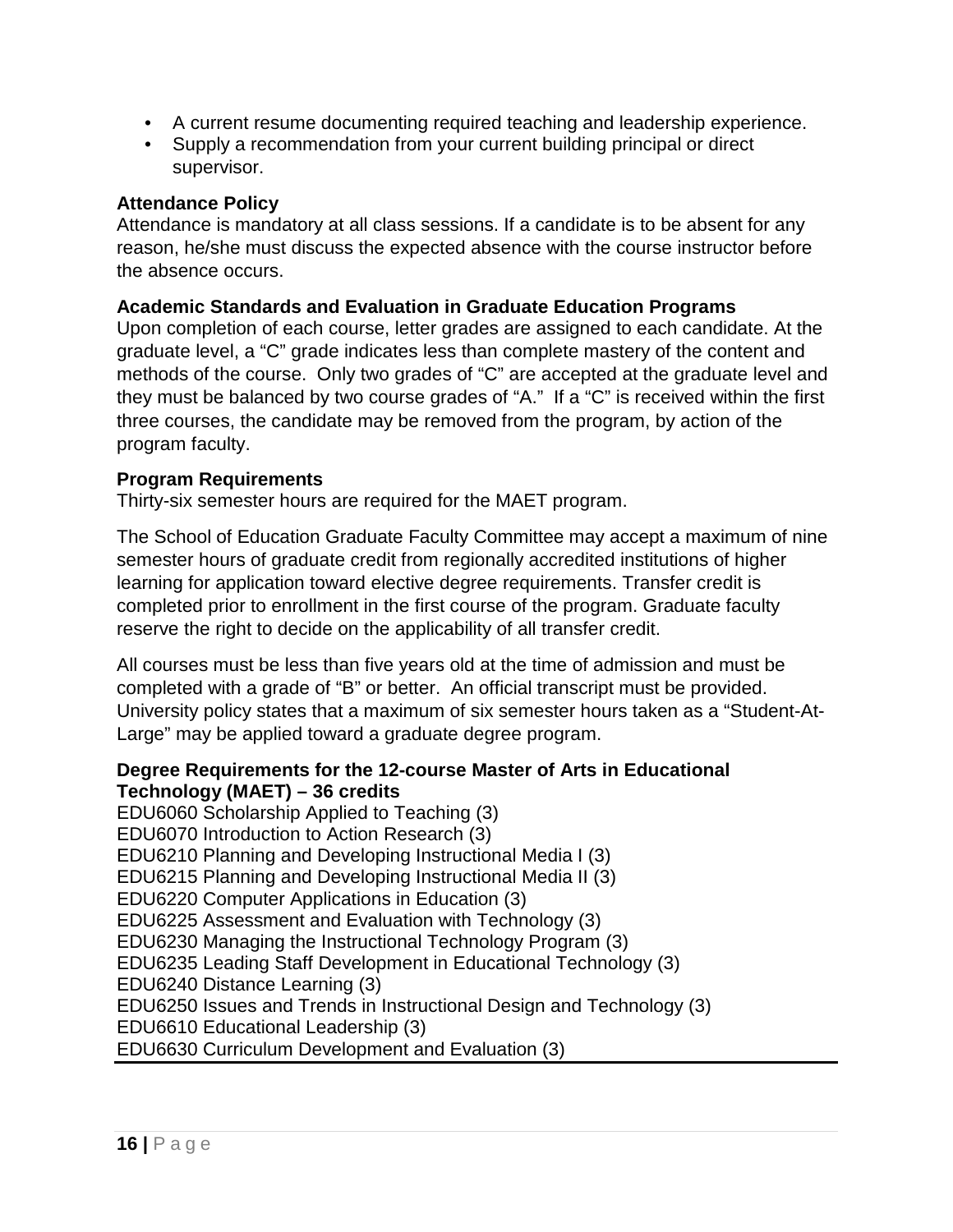## <span id="page-16-0"></span>**Master of Arts in Homeland Security (MAHS)**

This program is offered by AU Online.

#### **Program Description**

The Aurora University Master of Arts in Homeland Security (MAHS) program is developed in partnership with the Naval Postgraduate School Center for Homeland Defense and Security (CHDS). As the pioneer for graduate education in homeland security, CHDS developed the nucleus of programs and resources utilized by homeland security professionals throughout America. Utilizing many of these resources, the Aurora University MAHS program provides students with the knowledge and skills to:

- Develop strategies, plans, and programs to prevent, mitigate, and respond to disastrous events;
- Build the organizational arrangements needed to strengthen homeland security, including local/tribal/state/federal, civil-military and interagency cooperation;
- Improve homeland security preparedness by conducting "real world" actionable policy and strategy development;
- Complete a capstone project on policy issues confronting local, state, federal, or private sector organizations.

#### **Admission Requirements**

Applicants to the Master of Arts in Homeland Security must submit each of the following:

- Graduate Application for Admissions
- Official transcripts for all prior college and/or university credit.
- An earned bachelor's degree from a regionally accredited institution with a grade point average of 2.75/4.0. (Applicants with a GPA of less than 2.75 will be considered on a case-by-case basis.)
- Two letters of recommendation.
- Statement of Purpose The statement of purpose is a typewritten, doublespaced 3-5 page narrative that describes your motivation and aspirations for becoming a professional or academic scholar in homeland security. It should demonstrate the standards for graduate-level writing. In doing so, please address the following:
	- o Why are you seeking a master's degree in homeland security studies?
	- o What are your goals and objectives within your professional/academic aspirations?
	- $\circ$  Explain what it meant to demonstrate exemplary values and ethics in homeland security and how a graduate degree will assist you in your career.
	- o Explain what you would like to see from your coursework and the faculty within the master's program.
- A resume detailing academic achievements, including honors and awards, extra-curricular activities, and relevant work, internship, and volunteer experiences.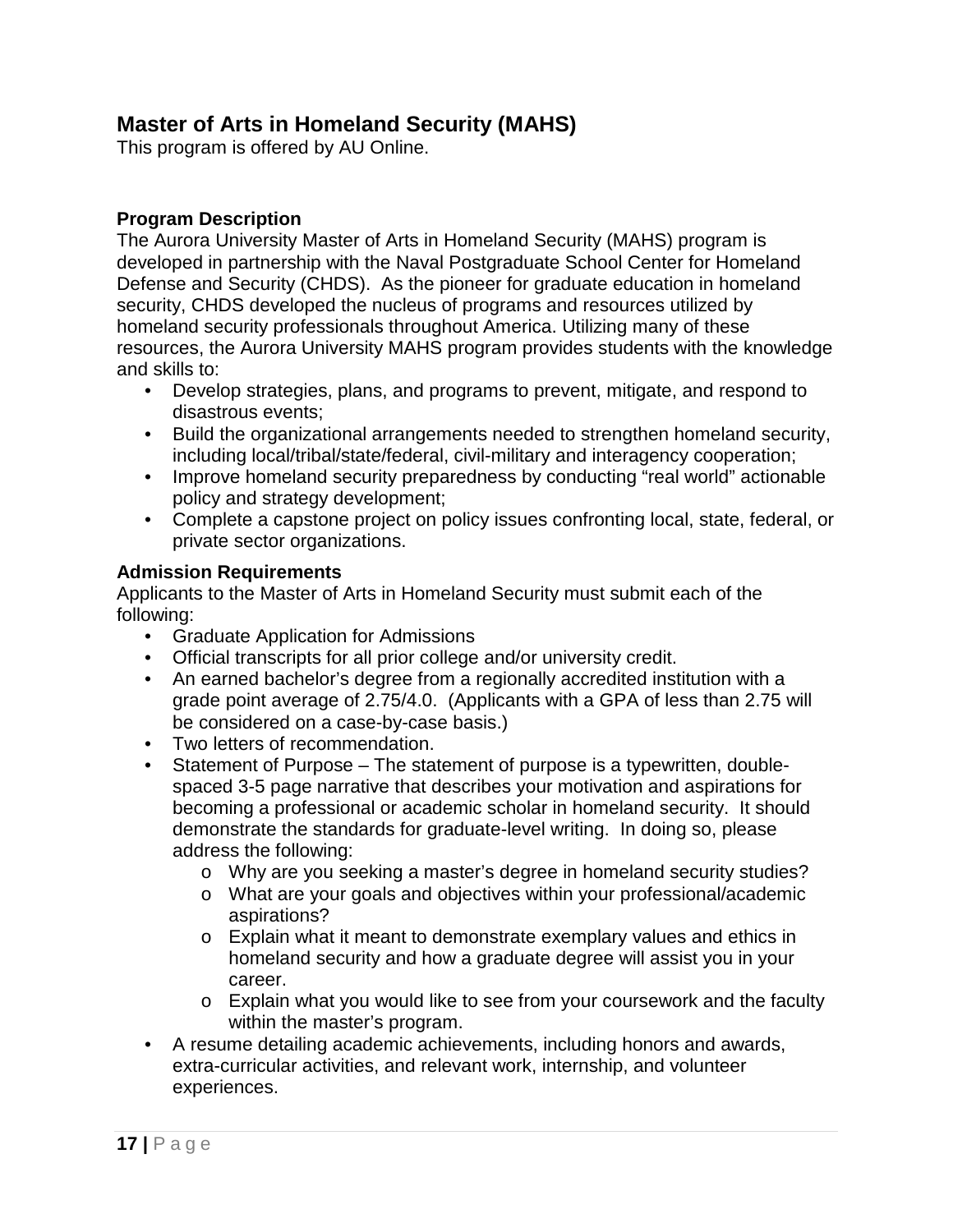The curriculum is structured around the key policy and organizational design problems that current and future homeland security leaders are likely to confront, as well as the analytical skills they will need to meet those challenges.

#### **Degree Requirements for the Master of Arts in Homeland Security - 30 credits**

CRJ5005 Introduction to Homeland Security (3) CRJ5015 The Asymmetric Threat to Homeland Security (3) CRJ5025 Cyber Security in the Information Age (3) CRJ5035 Intelligence for Homeland Security (3) CRJ5045 Critical Infrastructure Vulnerability Analysis and Protection (3) CRJ5055 Disaster Preparedness and Emergency Management (3) CRJ6015 Counter-Terrorism in the United Kingdom (3) CRJ6035 Terrorist Financing and State Response (3) CRJ6045 The Psychology of Fear Management and Terrorism (3) CRJ6055 Multi-Discipline Approaches to Homeland Security A Homeland Security Capstone Course (3)

#### <span id="page-17-0"></span>**Master of Arts in Mathematics Education (MAME)**

This program is offered by AU Online.

#### **Program Description**

This is a unique program designed for mathematics secondary teachers, or for those who wish to teach mathematics at that level. The program requires basic mathematics knowledge including a course in calculus.

The program is designed to introduce teachers to the Common Core State Standards in Mathematics and the Mathematical Practices associated with them. It seeks to train them to develop and implement a curriculum based on these standards. The program focuses on deepening the participants' understanding of mathematical concepts and the connections among the various branches, so they are understood as a coherent whole through the K–12 spectrum. The content courses are designed to increase the participants' self-efficacy with higher-level mathematics and to enhance their teaching with additional depth and breadth of content. Each course integrates teaching methods and content seamlessly and emphasizes the pedagogy of the particular course content.

The program trains participants to implement knowledge gained in each course in their own classroom by emphasizing the creation of new lesson plans based on the

CCSS. The program increases teachers' confidence and helps prepare them to become leaders and advocates for mathematics and science education in their own school and district.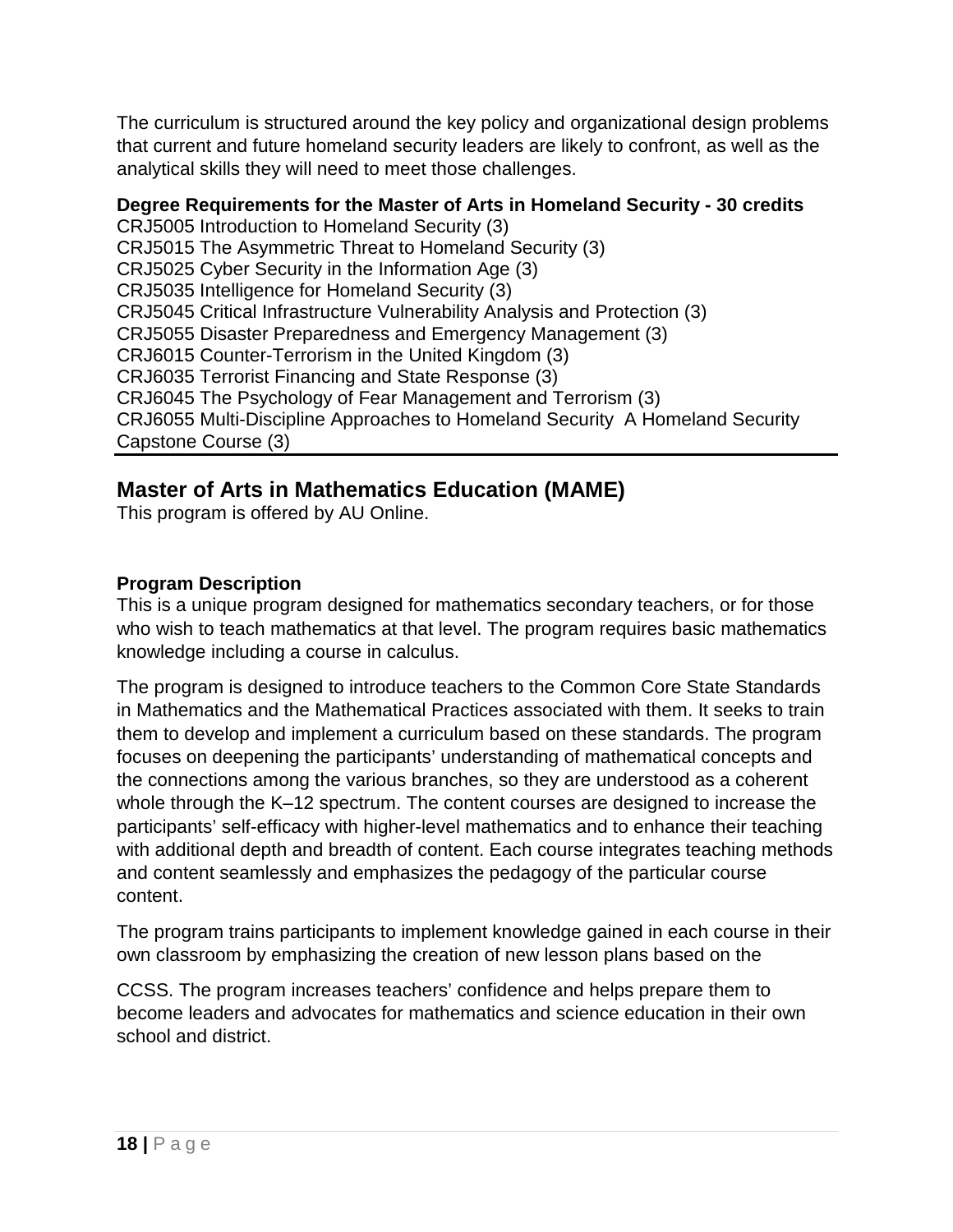#### **Program Goals**

- Train teachers to design and implement curriculum based on the Common Core State Standards and Mathematical Practices associated with them.
- Help teachers understand the mathematics curriculum for K–12 as a coherent continuum and see mathematics branches as parts of an integral whole.
- Deepen teachers' understanding of mathematics content knowledge by focusing on concepts and reasoning.
- Help teachers understand and present mathematics as a modeling and a problem- solving technique in a STEM context.
- Improve participants' teaching skills by presenting content and teaching methods seamlessly and emphasize the pedagogy of the content.
- Increase teachers' confidence by training them to become reflective teachers and use educational research to assess and improve their own teaching.
- Increase the focus of participants on improving attainment in their students so they understand, apply and retain mathematics knowledge over time by:
- Designing and delivering lessons using the CCSS and Mathematical Practices.
- Presenting a mathematical topic as a part of a coherent whole and connect it to other branches of mathematics as well as other disciplines.
- Focusing on explaining mathematics and science reasoning, and the concepts that lead to the use of a certain procedure to solve a given problem.
- Presenting mathematics as a problem-solving technique in a real world context.
- Using technology, online resources, and manipulatives appropriately and effectively.
- Reviewing and implementing latest research in mathematics education.
- Identifying specific weaknesses students have in solving mathematics problems.

**Program Requirements:** 36 semester hours + one semester hour field experience

**Required courses in mathematics:** 21 semester hours

MTH5010 Numbers and Mathematical Thinking (3) MTH5020 Statistics and Probability (3) MTH5030 Understanding and Teaching Algebra (3) MTH5040 Understanding and Teaching Geometry (3) MTH6010 Calculus Concepts and Applications I (3) MTH6030 Applications in STEM (3) MTH6060 Calculus Concepts and Applications II (3)

#### **Complete six semester hours from the following list:**

MTH6020 Mathematical Connections (3) MTH6040 Technology in Mathematics Classrooms (3) MTH6080 Selected Topics in Mathematics (3) MTH6090 Selected Topics in Mathematics Education (3)

**Required courses in mathematics and science education:** 10 semester hours NSM5400 Curriculum Development and Assessment in Mathematics and Science (3)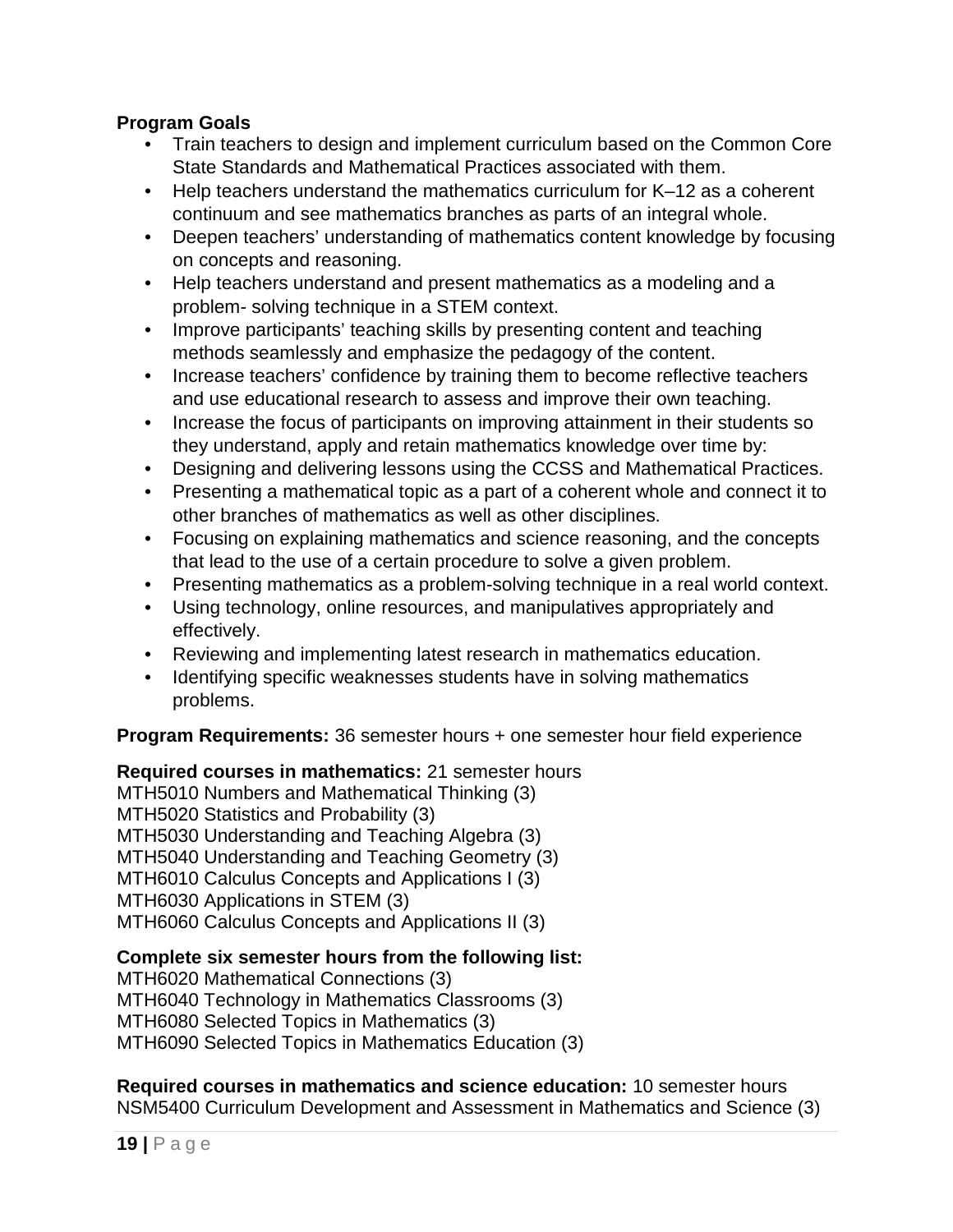## <span id="page-19-0"></span>**Master of Arts in Reading Instruction and Endorsement (MARI)**

#### **Program Description**

The primary goal of the 36-semester hour Master of Arts in Reading Instruction program is to provide candidates with the knowledge, skills and dispositions to become a building or district-level reading specialist. Coursework is designed to address the Reading Specialist standards of the International Reading Association (IRA) and the six areas required for licensure by the Illinois State Board of Education (ISBE). The degree is intended for experienced, practicing licensed teachers who seek to become reading coaches or reading specialists. The Reading Specialist must successfully complete the Reading Specialist Content Test (#176), and Illinois Basic Skills Test, TAP Test of Academic Proficiency. Applicants must meet the ACT plus writing composite score or the SAT composite score as required by ISBE at the time of application for entitlement as a Reading Specialist.

#### **Admission Requirements**

• A valid Illinois professional educator license (early childhood, elementary, secondary, special PreK–12, or preschool-age 21).

• One or more years of teaching experience in a PreK–12 setting and current teaching position.

• A completed Graduate Application for Admission (aurora.edu/auapply).

• Transcripts (official, sealed in envelope) from the last degree earned: undergraduate degree indicating a GPA of 2.75 or higher or a graduate degree indicating a GPA of 3.0 or higher, both based on a 4.0 scale. Aurora University accepts official electronic transcripts at AU-ETranscripts@aurora.edu.

• A current resume documenting required teaching and leadership experience.

• A recommendation from your current building principal or direct supervisor.

#### **Attendance Policy**

Attendance is mandatory at all class sessions. If a candidate is to be absent for any reason, he/she must discuss the expected absence with the course instructor before the absence occurs.

#### **Academic Standards and Evaluation in Graduate Education Programs**

Upon completion of each course, letter grades are assigned to each candidate. At the graduate level, a "C" grade indicates less than complete mastery of the content and methods of the course. Only two grades of "C" are accepted at the graduate level and they must be balanced by two course grades of "A." If a "C" is received within the first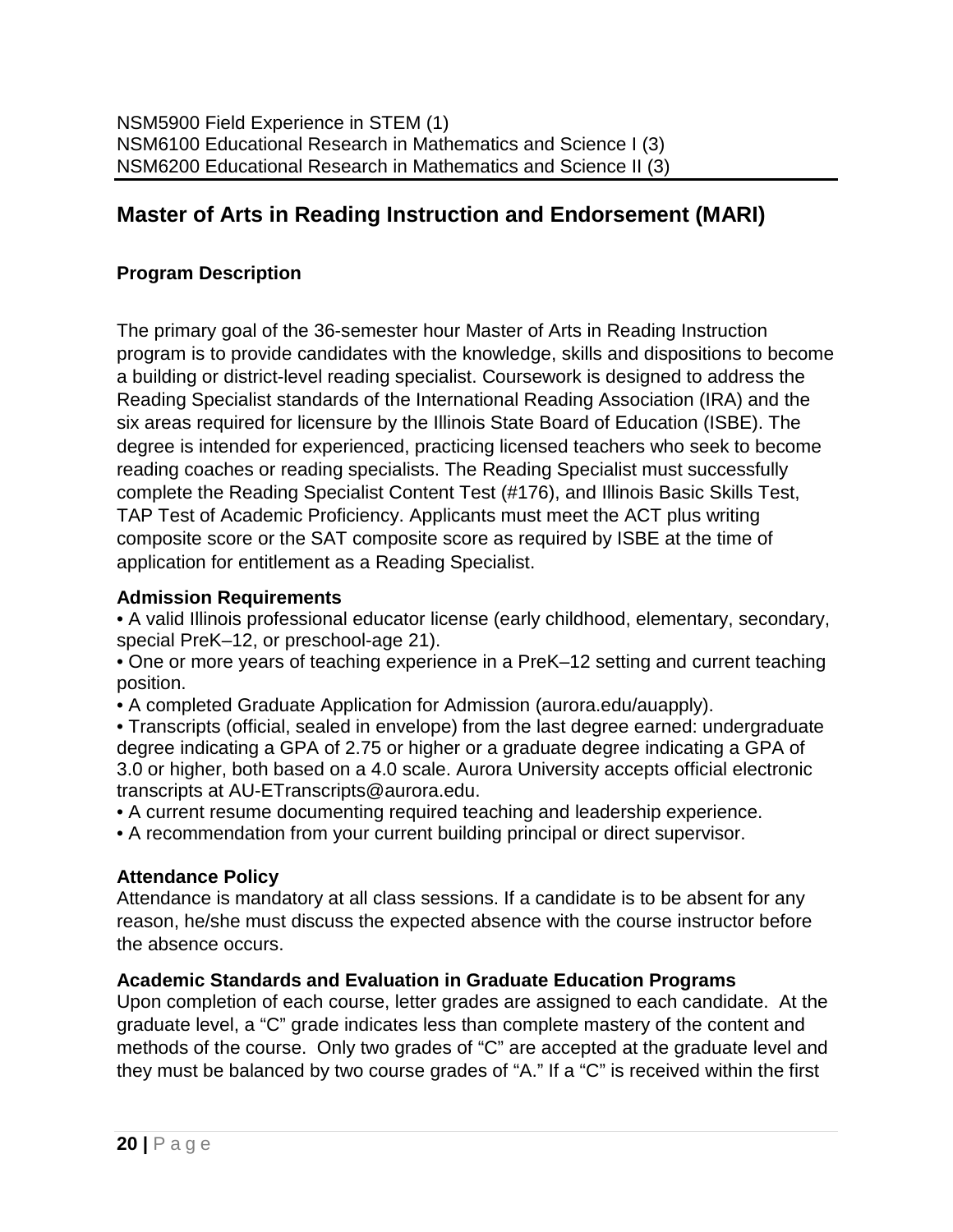three courses, the candidate may be removed from the program, by action of the program faculty.

#### **Program Requirements**

Thirty-six semester hours are required for MARI degree. Thirty semester hours involve coursework designated to develop candidates' content knowledge and skills related to reading instruction and program leadership. The remaining six semester hours are spent in a supervised clinical experience involving assessment and instruction with struggling readers (EDU6410).

The School of Education Graduate Faculty Committee may accept a maximum of nine semester hours of graduate credit from regionally accredited institutions of higher learning for application toward elective degree requirements. Transfer credit is completed prior to enrollment in the first course of the program. Graduate faculty reserve the right to decide on the applicability of all transfer credit.

All courses must be less than five years old at the time of admission and must be completed with a grade of "B" or better. An official transcript must be provided. University policy states that a maximum of six semester hours taken as a "Student-At-Large" may be applied toward a graduate degree program.

#### **Degree Requirements for Masters of Arts in Reading Instruction (MARI)**

Full-time coursework leading to the degree consists of six semester hours per term for a total of 18 semester hours per year and 36 semester hours for the MARI degree. Of the 36 semester hours, six involve a supervised clinical practicum in assessment and instruction with struggling readers. The program also involves candidates in various field experiences in which they apply course content to their classroom instruction, to individual work with a struggling reader, or to developing coaching and collaboration skills.

30 semester hours in content related to literacy

6 semester hours of supervised clinical practicum involving assessment and tutoring with struggling readers

#### **Course Requirements for Master of Arts in Reading Instruction (MARI) and Reading Specialist**

EDU6300 Professional Research in Literacy Learning (3) EDU6310 Effective Word Study Instruction (3) EDU6320 Effective Comprehensive Instruction (3) EDU6330 Literacy in the Content Areas (3) EDU6340 Assessment of Literacy Learning (3) EDU6350 Teaching Reading to Diverse Learners (3) EDU6370 Texts for Children (3) EDU6380 Supervision and Administration in Literacy I (3) EDU6390 Supervision and Administration in Literacy II (3) EDU6400 Professional Research in Literacy Learning II (3)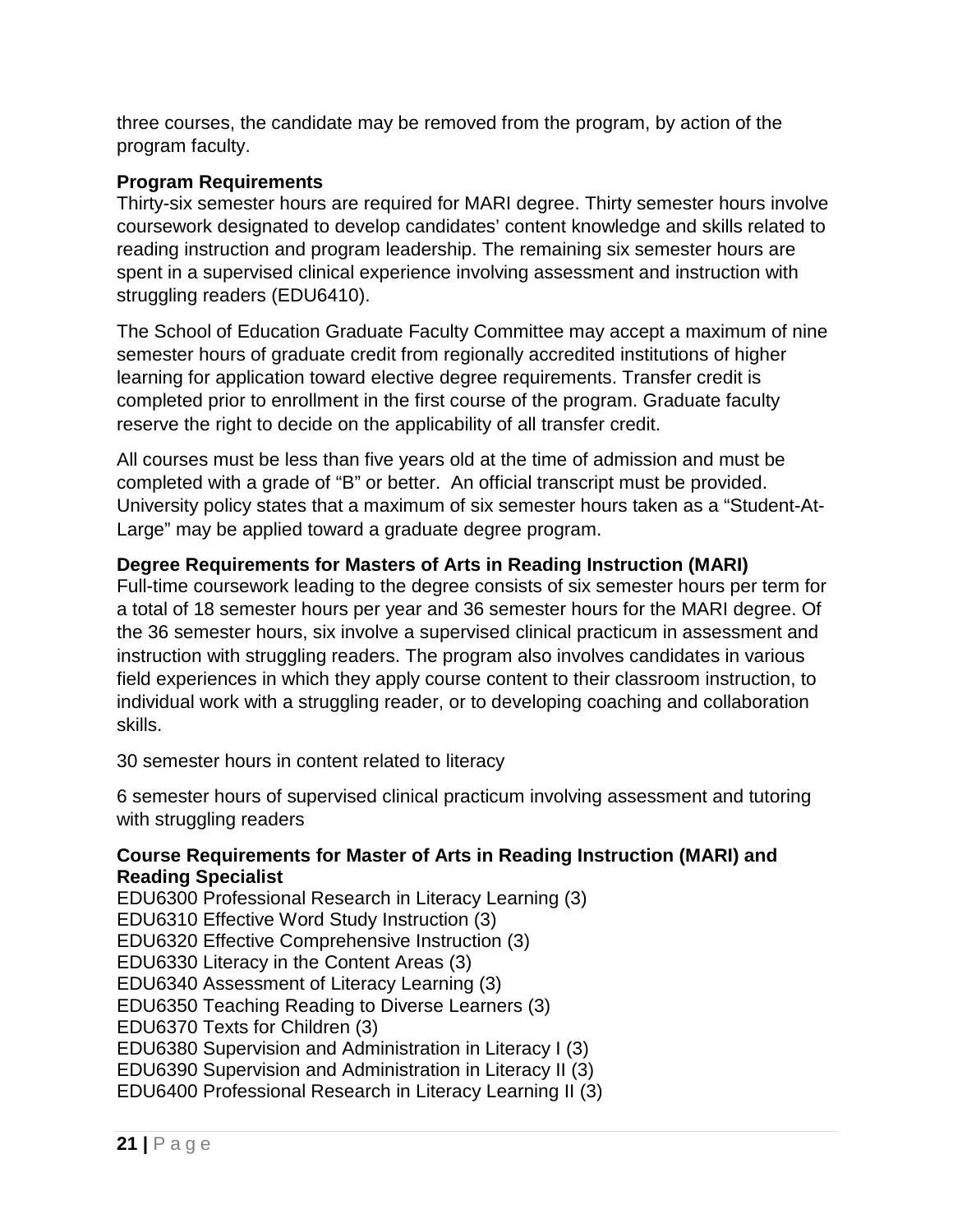## <span id="page-21-0"></span>**Master of Arts in Special Education (MASE)**

#### **Program Description**

The primary focus of this program is to prepare teachers for a Teaching Licensure with a Learning Behavior Specialist I (LBS I) (K– age 22) endorsement. Candidates may be existing teachers, someone who has experience in the schools, or someone with a degree in a related field. Licensure requires teachers to build a knowledge base to identify and intervene with students who exhibit a wide range of disabilities, including learning disabilities, cognitive disabilities, autism, social/emotional disabilities, and physical disabilities/other health impaired. Moreover, although the licensure will cover grades K– age 22, candidates will have a working knowledge of issues and strategies appropriate for the grades P–12. The coursework is designed to allow the candidate both to evaluate research and conduct action research in the classroom. Furthermore, varied clinical practice and field experiences are considered an integral part to all courses so that the candidate can apply theory to practice and practice to theoretical conceptualizations. Please note that candidates with an existing licensure will not be required to student teach, but will participate in an internship that will be tailored to broaden the candidate's base of experience in the field. Candidates who do not hold an existing license will be required to student teach, taking SPED6750 instead of SPED6570. While completing the entire master's degree is advised, candidates can apply in one of three tracks: 1.) Endorsement (open only to licensed teachers), 2.) Licensure as an LBS I, or 3.) Master's degree in Special Education with licensure.

Candidates with an existing LBS I licensure will qualify for an endorsement in special education after the first 18 hours of coursework; this endorsement will be for the grade levels of the student's primary licensure. For a candidate with an existing licensure, completion of the Master of Arts in Special Education (MASE) involves 47 hours of coursework although the core courses necessary for the licensure total 41 hours. The remaining six hours to complete the MASE degree will involve a cognate of two courses that the candidate will plan with the assistance of his or her advisor.

This cognate will enable the candidate to establish an area of increased specialization. Suggested cognates include coursework in areas such as elementary education, the reading specialist, ELL/ESL/Bilingual, or educational leadership/supervision (toward a Type 75 licensure) For a candidate for whom this will be an initial licensure with student teaching, there are 53 total hours for the master's degree, which includes the two-course cognate. The main objectives of the coursework are twofold: to build the pedagogical expertise of the candidate; and to facilitate collaboration with his or her students, their families, their colleagues and the community.

Candidates should be aware that the Illinois State Board of Education requires that these additional tests be passed before an LBS I licensure will be issued:

• The LBS I Content Area test (#155)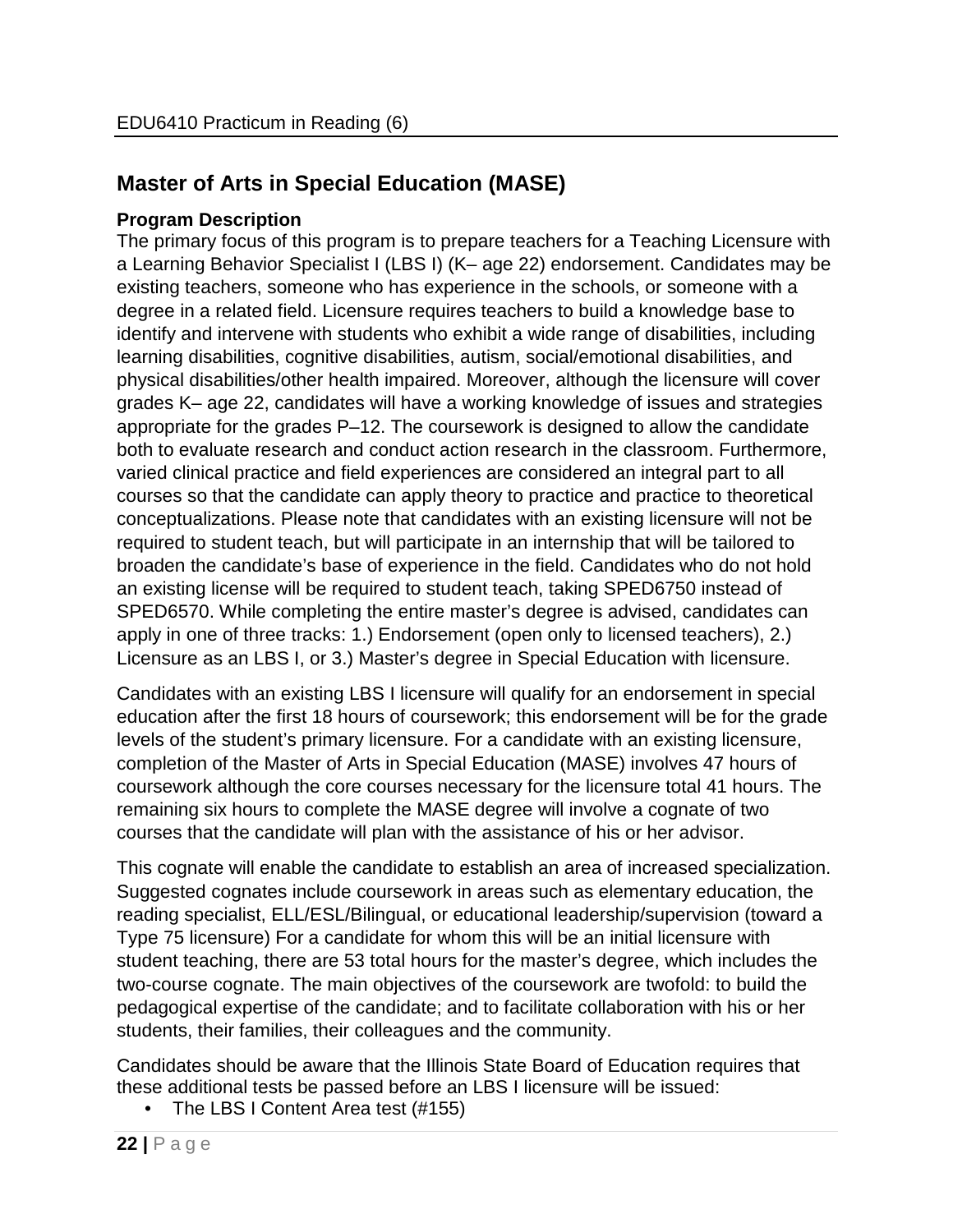• The Special Education General Curriculum test (#163)

The edTPA assessment, for which Pearson charges a significant fee, during student teaching for candidates who are completing an initial licensure. In fact, state licensure tests #155 and #163 must be passed before the candidate may take more advanced classes (see prerequisites on course listings). Candidates who have an existing license will also complete the edTPA assessment, but she or he will not be required to submit the assessment to Pearson (nor will they have to pay the fee).

#### **Admission Requirements for the MA in Special Education**

- Passage of the Illinois Basic Skills Test, TAP Test of Academic Proficiency or an ACT with a writing, composite score of 22 or higher, or SAT meeting ISBE requirements (Note: Candidates should verify required scores with ISBE as required scores have continued to be modified).
- A completed Graduate Application for Admission (aurora.edu/auapply).
- Transcripts (official, sealed in envelope) for all prior college and/or university credit. Aurora University accepts official electronic transcripts at AU-ETranscripts@aurora.edu.
- Bachelor's degree from a regionally accredited institution. 3.0 grade point average on a 4.0 scale. If the applicant's grade point average is below that of a 3.0, the applicant may be accepted on a probationary basis. If probationary status is granted, a formal review will be conducted by the program director after completion of the first three courses where a 3.0 average must be maintained or the applicant will not be able to continue the program.
- Two letters of recommendation from individuals familiar with the applicant's professional potential related to this field.
- Passing a National Background Check (Criminal Activity and Sex Offender).
- A TB test.

#### **Prerequisite Suggestion**

• A course in teaching primary reading; if taken at the graduate level, this may count as a cognate for the MASE.

#### **Application Deadline and Notification**

Applications will be reviewed by the special education admission committee, and applicants will be advised of acceptance on a rolling basis as they are reviewed. Applicants should please note that this program is designed for a fall semester start; however, a spring start with a modified sequence of courses is also available. Some endorsement courses may also be available online.

#### **Academic Standards and Evaluation in the MASE Program**

In addition to feedback to students in the form of grades, full-time candidates' overall performance will be reviewed at the end of each semester (part-time candidates' work will be reviewed every two semesters) to evaluate whether the applicants are integrating the theoretical knowledge and practical applications at a competent level.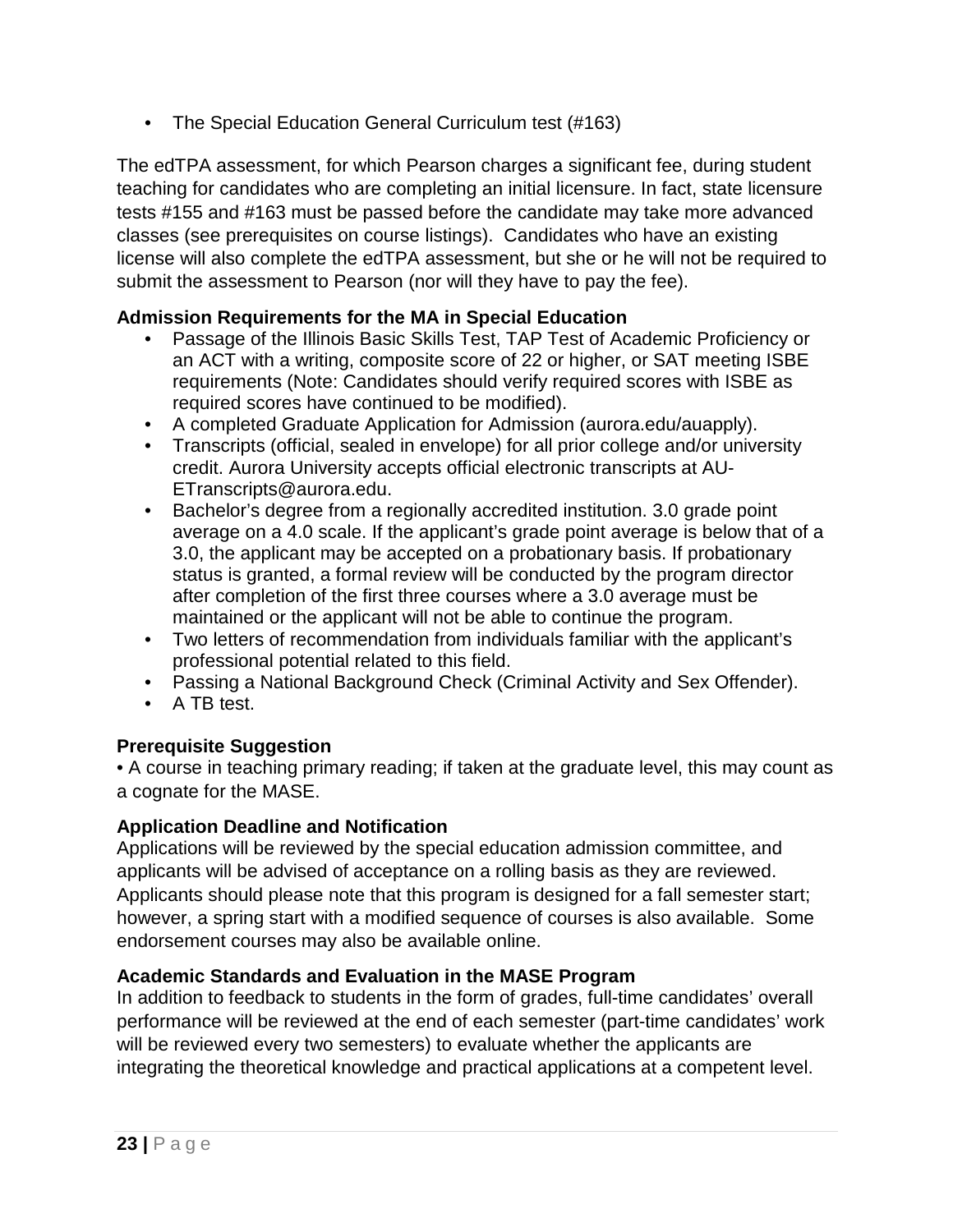At the graduate level, a "C" grade indicates less than complete mastery of the content and methods of the course. A 3.0 grade point average must be maintained to continue in the program. Only two grades of "C" are accepted at the graduate level in the MASE program (this includes the cognate courses). If a candidate receives a "C" grade within the first semester, the candidate may be removed from the program by action of the program faculty. As is true of admission to the program, candidates may be allowed to continue on a probationary status at the discretion of their advisor and the program director. Candidates must achieve a "B" grade in the Unified Field Experience to be eligible for the internship or student teaching. Additionally, candidates must pass the two state special education content area tests and the Assessment of Professional Teaching test before beginning their internship or student teaching. A grade of "B" or better must be achieved in the internship or student teaching courses to become licensed.

#### **Program Requirements**

If a candidate has an existing licensure, 47 semester hours are required for the MASE degree. If a candidate does not have an existing licensure and will need to student teach, the degree will take an additional six hours (53 hours). Thirty-nine hours (33 of these hours are core hours required for licensure) are devoted to content coursework designed to develop expertise across the wide range of disability categories required for the cross-categorical LBS I licensure with the state. Each of these content classes focuses on both theory and clinical and educational application. The remaining eight hours are devoted completely to supervised clinical experience in applying theory to practice in the field. In these experiences, candidates will be exposed to a range of ages and educational/life impact on the student(s). As noted earlier, licensure may be granted with the 42 semester hours of core courses (48 hours if student teaching is required), composed of 34 hours of content coursework and eight hours of supervised clinical experiences (14 hours if student teaching), but the applicant is strongly encouraged to complete the MASE curriculum. The objective of the MASE is to give the candidate the expertise to understand and teach not only the student, who may have a range of disabilities that manifest differentially at different points in his or her life, but also to be able to understand and collaborate with significant members within the context of the student's family, school and community.

The sequence of courses for the MASE program anticipates that the candidate will generally begin the program in the fall semester. Applicants may attend either full or part time.

#### **Degree Requirements for MASE**

- 40 semester hours in content classes, with accompanying clinical field exposure (includes six semester hours of cognate courses)
- Eight semester hours of supervised clinical practica (assumes that a candidate has an existing teaching licensure, these hours include an internship)
- 8 semester hours plus 2 additional seminar semester hours if student teaching, for a total of 10 hours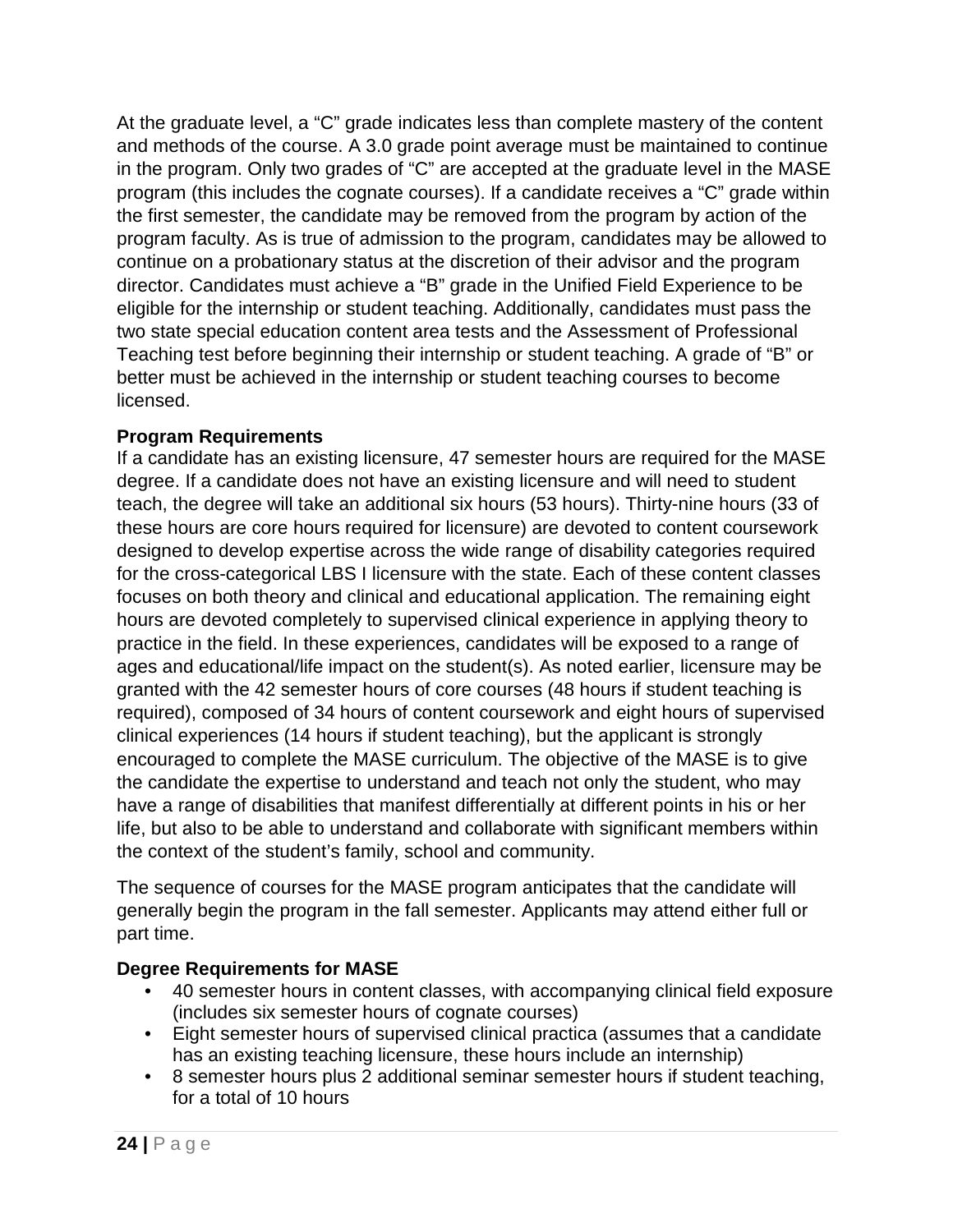• Six additional semester hours in a cognate area

#### **Licensure Requirements for LBS I**

#### **General Content Area and Practicum Classes Required for Licensure**

Note: Courses marked with an (E) comprise the endorsement. The endorsement is also offered through AU Online.

SPED5510 Characteristics and Identification of Disabilities and the Law (4) (E) SPED5520 Cognitive Development and Disabilities (2) (E) SPED5530 Oral Language Development and Disorders (3) SPED5540 Diversity and Disability Issues: Students, Families, Schools and the Community (2) SPED5555 Prosocial Skills and Challenging Behaviors (3) (E) SPED5560 Strategies and Assistive Technology for Students with Low Incidence and Multiple Disabilities (2) (E) SPED5570 Trends: Collaboration, Differentiating Instruction in the Inclusive Classroom, and Transition (3) (E) SPED5610 Psychoeducational Assessment of Students with Disabilities (4) (E) SPED5640 Mathematics and Sciences Interventions for Students with Disabilities (2) SPED6520 Reading Disabilities Theory and Interventions (3) SPED6530 Written Language Development and Disorders (3) SPED6550 Introduction to Educational Research (2) SPED6560 Unified Field Experience (4) SPED6570\* Internship and Action Research Seminar (assumes previous student teaching experience/licensure) (4) OR SPED6750\* Student Teaching in Special Education 8 semester hours SPED6760 Seminar for Student Teaching in Special Education 2 semester hours \*Candidates take one of the above courses, dependent on whether student teaching is required.

**Elective Classes for Degree Candidates**: Two electives, totaling six semester hours, forming a cognate, established with the approval of the candidate's advisor.

Total hours for the MASE degree: 47 hours; 53 hours if student teaching is required.

#### <span id="page-24-0"></span>**Director of Special Education Endorsement**

#### **Program Description**

The primary goal of this endorsement program is to provide candidates with the knowledge, skills and dispositions to provide special education leadership at the building or school district level. Candidates who complete this program and successfully complete the required State of Illinois examination will receive ISBE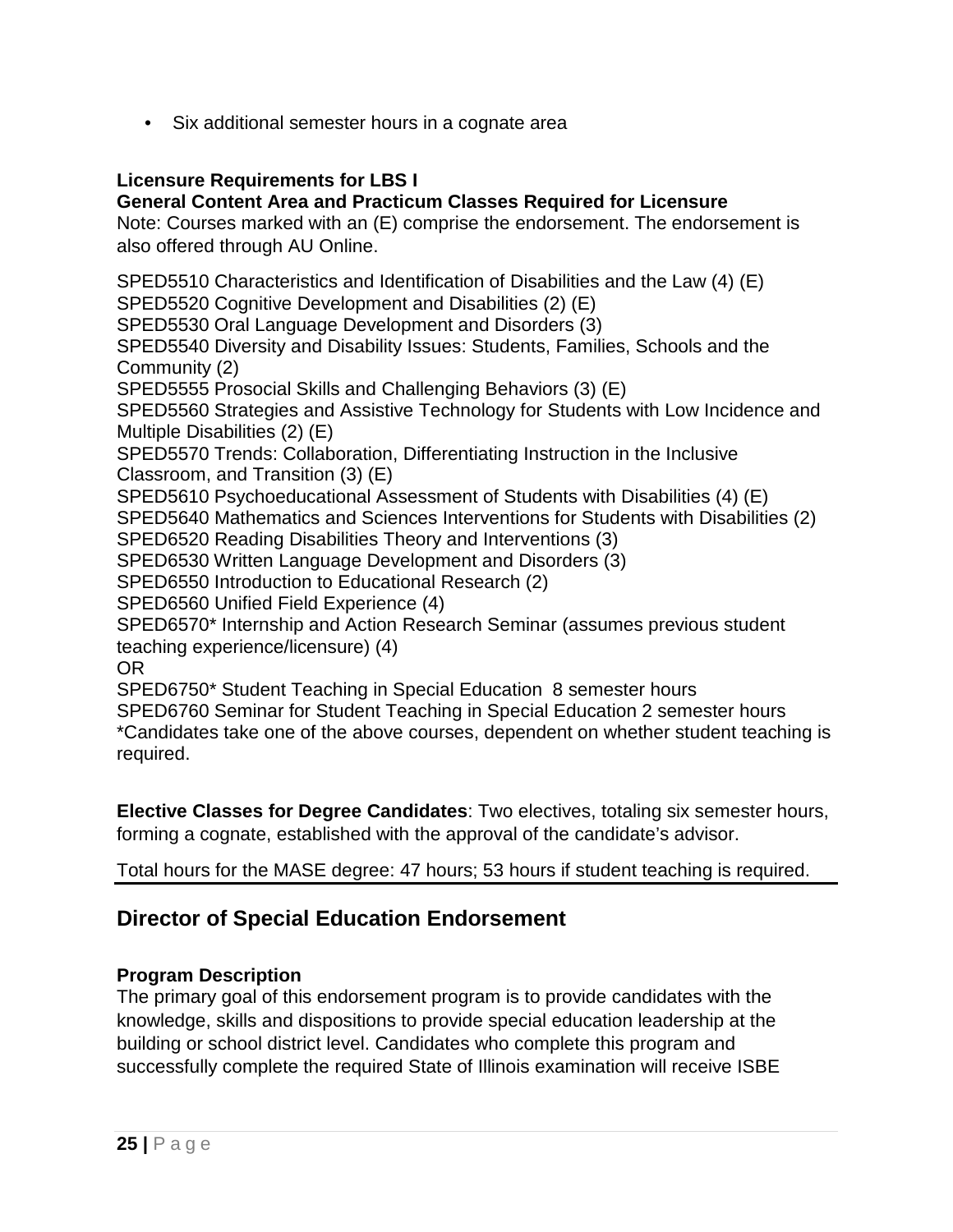endorsement as a special education director. Potential candidates should check with the Center for Adult and Graduate Studies for further information.

#### **Admission Requirements for Director of Special Education**

- A valid Professional Educator License with an LBS 1 endorsement or school service area of school social work, school psychology or speech/language pathology; a Type#75 Administrative License or Principal Endorsement, and current position.
- A current resume documenting required teaching and leadership experience.
- One letter of recommendation.
- At least two years of professional experience working with special populations in a Pre–K through 12/age 21 setting.

#### **Academic Standards and Evaluation in Graduate Education Programs**

Upon completion of each course, letter grades are assigned to each candidate. At the graduate level, a "C" grade indicates less than complete mastery of the content and methods of the course. Only two grades of "C" are accepted at the graduate level and they must be balance by two course grades of "A."

#### **Program Requirements**

In addition to the aforementioned program admission requirements, twelve (12) semester hours are required for the Special Education Director endorsement.

#### **Course Requirements**

SPED6660 Supervisor of Programs for Children with Disabilities (3) SPED6670 Special Education Finance (3) SPED/EDU6680 School leadership and the Law for Special Populations (3) SPED6690 Current Research in Cross-Categorical Special Education (3)

## <span id="page-25-0"></span>**Master of Business Administration (MBA)**

The MBA is offered in an Evening, Online, and a Full-Time Plus-One format (see below)

#### **Program Description**

The Master of Business Administration offers a comprehensive curriculum designed to give students a broad understanding of business operations and hone their problemsolving and team-building skills. The MBA core courses provide a strong foundation in fundamental business concepts, including marketing, organizational behavior, accounting, finance, operations management, and strategic management. Building on this foundation, elective courses allow students to pursue concentrations that have direct relevance to their careers and future professional goals.

Aurora University business students will apply business theory and research to current business trends and real-world case studies, and learn from professors who are established experts in their industries. Students will gain knowledge and skills that can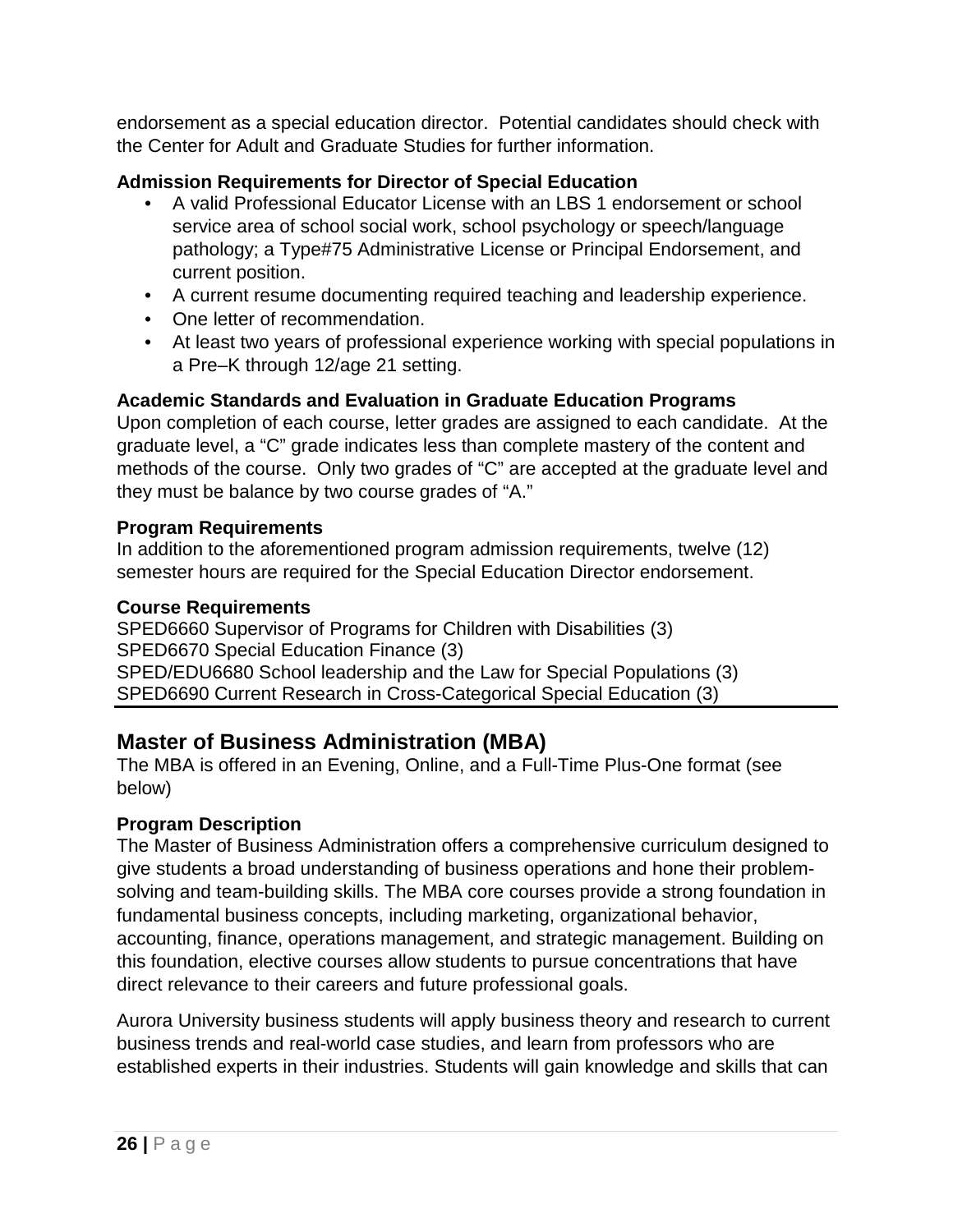be put immediately to work in their profession, maximizing the ROI from the degree program.

#### **Admission Requirements**

- The general admission requirements can be found in the "Graduate Admission Requirements" section. Requirements for admission include:
- Completed Application for Admission.
- Submit transcripts (official, sealed in envelope) for all prior college and/or university credit. Aurora University accepts official electronic transcripts at AUetranscripts@aurora.edu.
- Bachelor's degree from a regionally accredited institution with a grade point average of 3.0 or greater (on a 4.0 scale). Students with a GPA of less than 3.0 will be considered on a case-by-case basis.
- A professional resume.
- Applicants may be required to complete an interview the program director and provide letters of recommendation.

#### **Attendance Policy**

Attendance is mandatory for all class sections. If a student is to be absent for any reason, the student must discuss the expected absence with the course instructor before it occurs.

#### **Academic Standards and Evaluation**

Grades will be assigned to each student at the conclusion of each course according to the procedures outlined in the section "Graduate Grading System."

At the graduate level, a "C" grade indicates less than complete mastery of the content of a course. Only two grades of "C" are accepted at the graduate level in the MBA program and they must be balanced by two grades of "A." If a "C" is received within the first three courses, the student may be removed from the program by action of the program director.

#### **Residency Requirement**

A minimum of 30 semester hours of graduate credit must be earned at Aurora University to receive the MBA degree. A maximum of six (6) semester hours of graduate credit may be transferred from an accredited college or university and applied to the requirements of this degree. Any coursework submitted for transfer must be approved by the director. See the section "Transfer of Credit" for the conditions governing the transfer of credit.

#### **MBA Program Detail**

Aurora University's MBA program accepts students from all academic backgrounds and an undergraduate degree in business is not required. There are no prerequisite courses required for admission to the MBA program. In the interest of ensuring student success, the program director may require limited foundational coursework for students whose academic and experiential backgrounds suggest they would benefit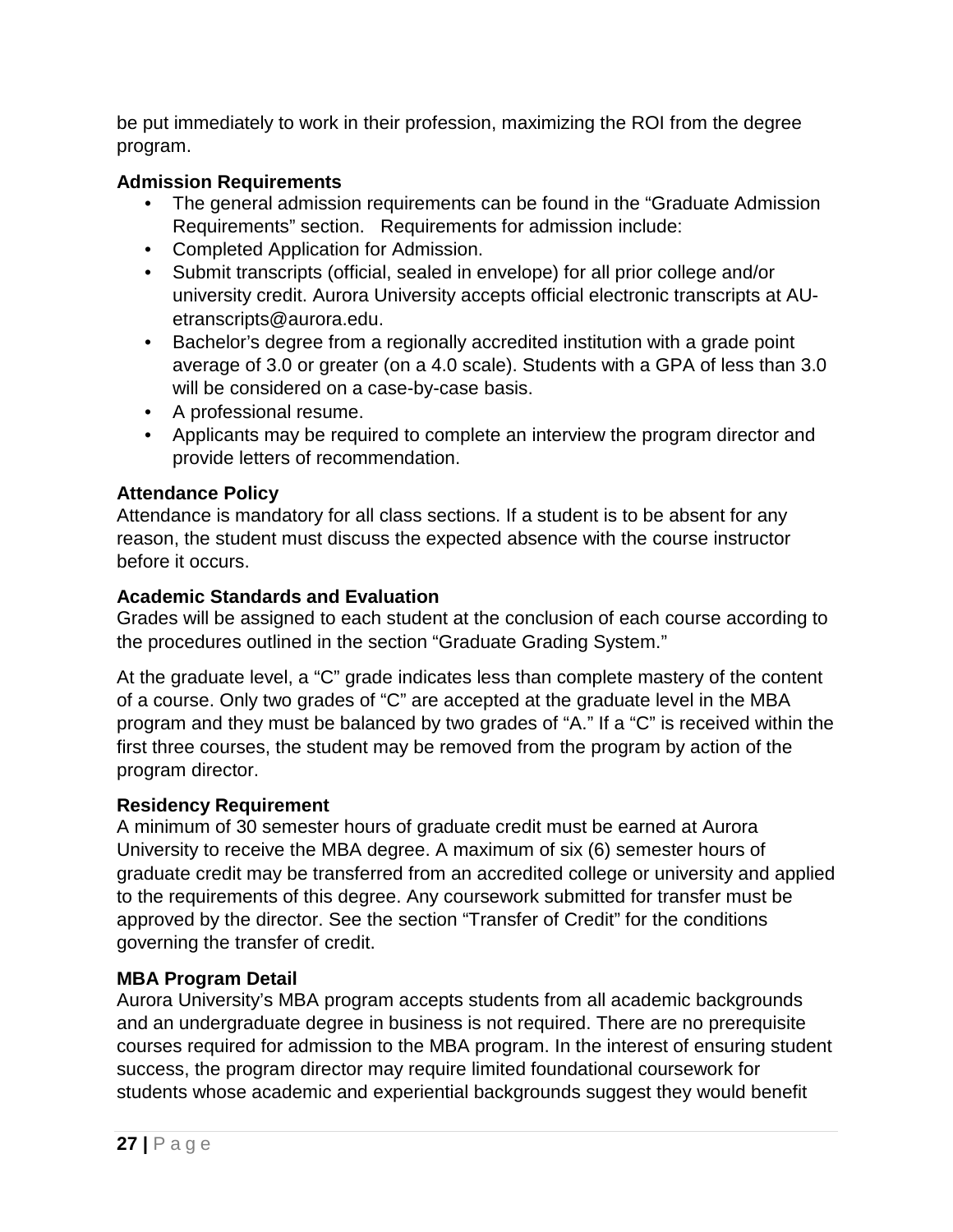from such preparation. Decisions about required foundational business courses are made collaboratively with students and are based on review of academic transcripts, professional experience and the results of a personal interview.

#### **Degree Requirements**

The MBA degree requires 36 semester hours: 21 semester hours of required core courses plus 15 semester hours from electives and/or special topics courses.

#### **MBA Required Core Courses: 21 semester hours required**

MBA6020 Marketing Management (3) MBA6030 Leadership and Organizational Behavior (3) MBA6045 Managerial Accounting (3) MBA6050 Corporate Finance (3) MBA6075 Operations Management (3) MBA/MPA6170 Applied Research, Insights, and Evaluation (3) MBA6100 Strategic Management (3)

**MBA Electives:** 15 Semester hours required

Students must complete 15 semesters of approved elective coursework. MBA students may also select up to two non-MBA classes in ACC, MPA, or MKT graduate programs to the MBA elective requirements (maximum total of six non-MBA elective semester hours).

MBA6130 Economics (3) MBA6200 Human Resource Management (3) MBA6250 Data Analytics (3) MBA6310 Design Thinking (3) MBA6380 Communication Management (3) MBA6810 Special Topics (3) MBA6940 MBA Internship (3-6)

#### <span id="page-27-0"></span>**MBA Plus One Program**

In addition to the evening and online MBA programs, AU offers a select MBA Plus One program designed for early career professionals. The MBA Plus One program is fulltime, day cohort version for completing the MBA program, generally intended for students who have completed their bachelor's degree within 24 months preceding the start of the cohort. Since the MBA Plus One program is designed for early career professionals with typically fewer years of business experience, the cohort emphasizes not only MBA content found in the evening and online MBA programs, but development of professional skills and dispositions through a required internship experience.

The MBA Plus One program and registration for its courses are limited to student admitted to the MBA Plus One program. As a cohort, all MBA Plus One students are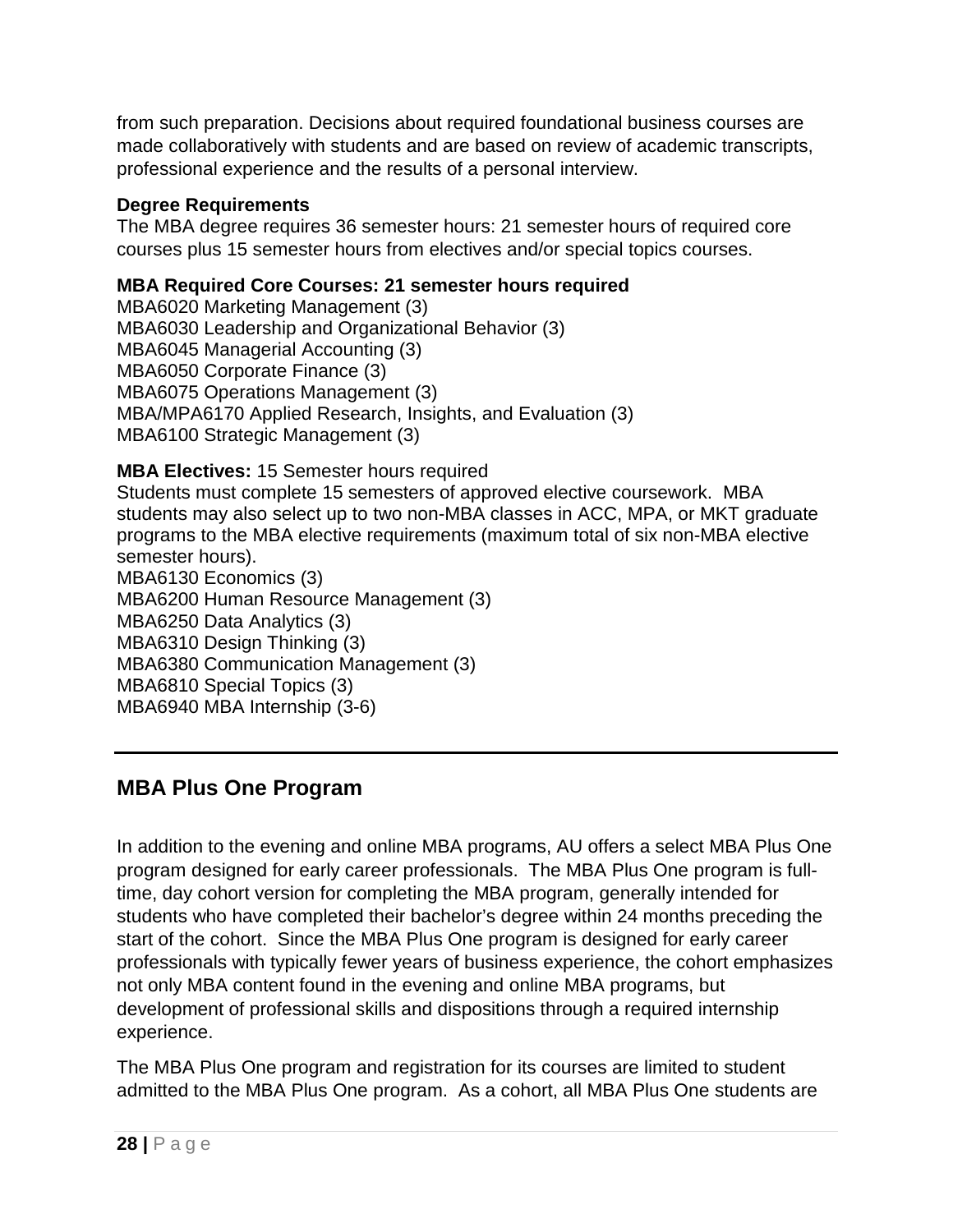required to take the following prescribed MBA curriculum. Students seeking to fulfill the MBA degree requirements through other courses than those prescribed by the MBA Plus One will be require to receive special dispensation from the program director or withdraw from the cohort and finish the MBA through other MBA degree delivery modalities.

#### **Degree Requirements**

MBA 6020 Marketing Management (3) MBA 6030 Leadership and Organizational Behavior (3) MBA 6045 Managerial Accounting (3) MBA 6050 Corporate Finance (3) MBA 6075 Operations Management (3) MBA/MPA6170 Applied Research, Insights, and Evaluation (3) MBA 6100 Strategic Management (3) MBA 6250 Data Analytics (3) MBA 6310 Design Thinking (3) MBA 6380 Communication Management (3) MBA 6940 MBA Internship (6)

## <span id="page-28-0"></span>**Masters of Public Administration (MPA)**

The MPA is offered in an Evening, Online and a Full-Time Plus-One format (see below)

The Masters of Public Administration (MPA) degree is the professional degree for students seeking a career in the public sector or nonprofit management. The MPA program develops the skills and techniques used by managers to implement policies, projects, and programs that resolve important problems within their organization and in society.

Sound leadership and management are vital to organizational and governmental effectiveness. The Aurora University MPA program prepares graduates for senior-level positions in an organization that implements and manages public sector policies. The MPA is divided into two parts, the MPA core and MPA electives. Upon completion of the MPA graduates will gain a comprehensive understanding of how leadership, management, policy, and politics intersect, along with the tools to enhance communication, collaboration, and ethical, data-driven decision-making.

Graduates with an MPA serve in various roles including local, state, and national government, nonprofit management, and industry.

#### **Admission Requirements**

The general admission requirements can be found in the "Graduate Admission Requirements" section. Requirements for admission include:

• Completed Application for Admission.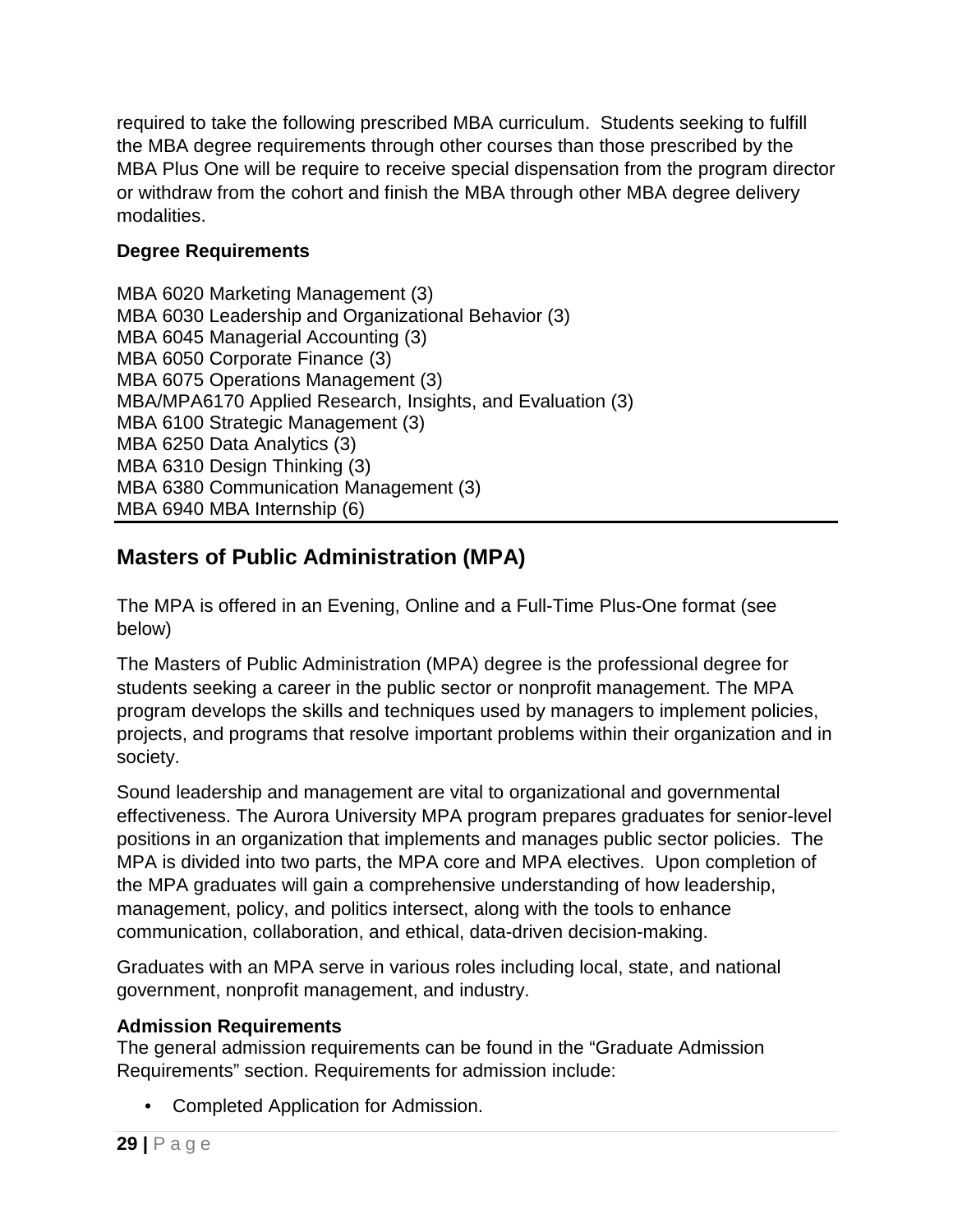- Submit transcripts (official, sealed in envelope) for all prior college and/or university credit. Aurora University accepts official electronic transcripts at AUetranscripts@aurora.edu.
- Bachelor's degree from a regionally accredited institution with a grade point average of 3.0 or greater (on a 4.0 scale). Students with a GPA of less than 3.0 will be considered on a case-by-case basis.
- A professional resume.
- Applicants may be required to complete an interview the program director and provide letters of recommendation.

#### **Attendance Policy**

Attendance is required for all class sections. If a student is to be absent for any reason, s/he must discuss the expected absence with the course instructor before it occurs.

#### **Academic Standards and Evaluation**

Grades will be assigned to each student at the conclusion of each course according to the procedures outlined in the section "Graduate Grading System."

At the graduate-level, a "C" grade indicates less than complete mastery of the content of a course. Only two grades of "C" are accepted at the graduate-level in the MPA program and they must be balanced by two grades of "A." If a "C" is received within the first three courses, the student may be removed from the program by action of the program director.

#### **Residency Requirement**

A minimum of 30 semester hours of graduate credit must be earned at Aurora University in order to receive the MPA degree. A maximum of six (6) semester hours of graduate credit may be transferred from an accredited college or university and applied to the requirements of this degree. Any coursework substituted for transfer must be approved by the program director. See the section "Transfer of Credit" for the conditions governing the transfer of credits.

#### **MPA Program Detail**

Aurora University's MPA program accepts students from all academic backgrounds and an undergraduate degree in public administration is not required. There are no prerequisite courses required for admission to the MPA program. In the interest of ensuring student success, the program director may require limited foundational coursework for students whose academic and/or experiential backgrounds suggest they would benefit from such preparation. Decisions about required foundational courses are made collaboratively with students and are based on a review of academic transcripts, professional experience, and the results of a personal interview.

#### **Degree Requirements**

The MPA degree requires 36 semester hours: 21 semester hours of required core courses plus 15 semester hours from electives, concentrations, and/or special topics courses.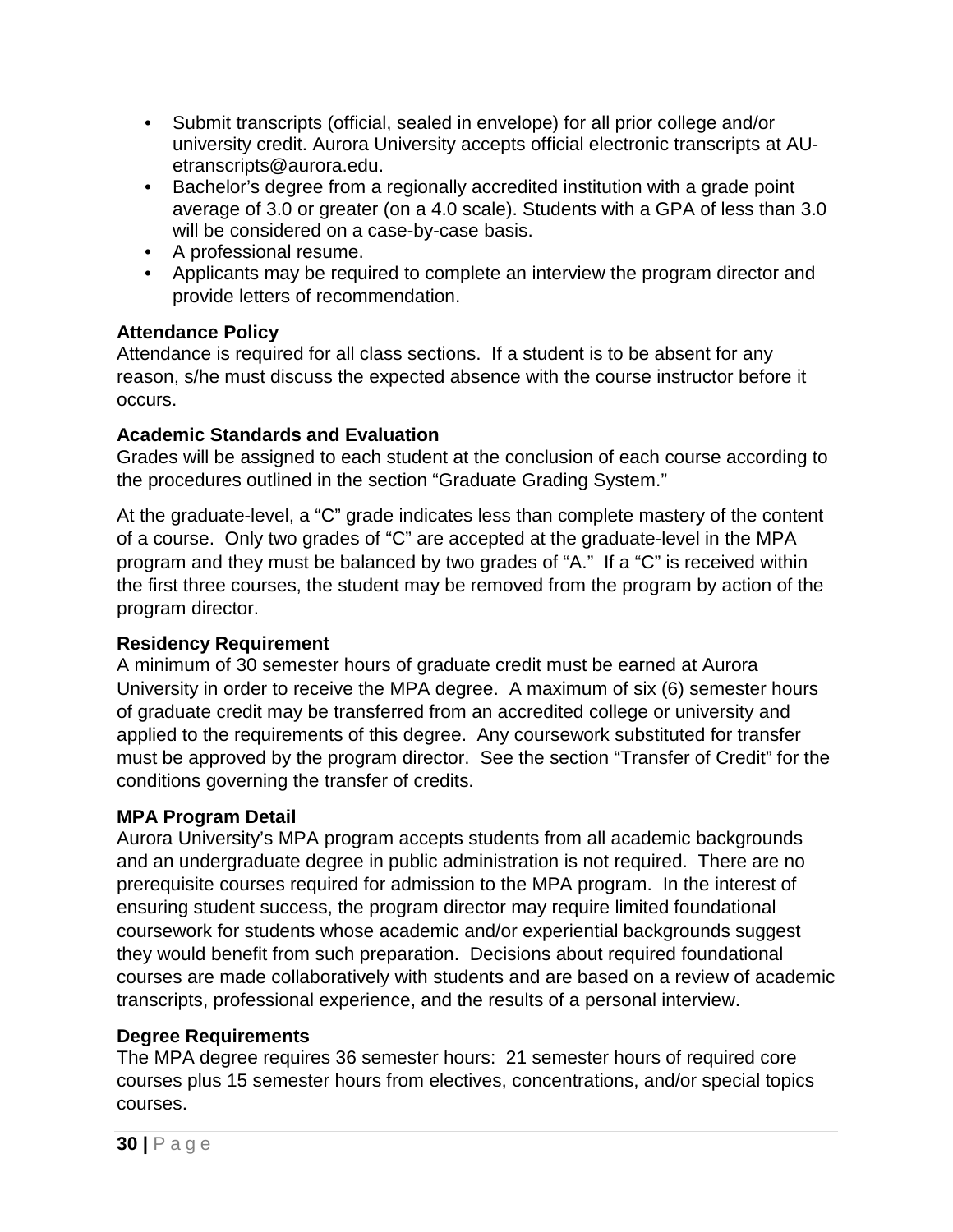#### **MPA Core Courses:** 21 semester hours

The MPA core curriculum requires the completion of the all the following courses: MBA 6130 Economics (3) MPA 6110 Administration of Public Institutions (3) MPA 6120 Public Policy and Analysis (3) MPA 6130 Government and Community Relations (3) MPA 6140 Public Finance and Budgeting (3) MPA/MBA6170 Applied Research, Insights, and Evaluation (3) MPA 6200 Advanced Seminar in Applied Public Administration (3)

#### **MPA Selected Electives** (15 semester hours)

Students must complete 15 semesters of approved elective coursework. MPA students may also select up to two non-MPA classes in ACC, MBA, or MKT graduate programs to the MBA elective requirements (maximum total of six non-MBA elective semester hours). MPA 6640 Principles of Community & Economic Development (3)

MPA 6350 Nonprofit Management and Leadership (3)

MPA 6360 Grant Writing, Philanthropy, and Advancement (3)

MPA 6450 Public Safety Administration (3)

MPA 6460 Public Sector Law & Civil Liability (3)

MPA 6810 Special Topics in Public Administration (3)

MPA 6940 Public Administration Internship (3-6)

<span id="page-30-0"></span>\*Since MBA 6130 Economics is part of the MPA core course requirements, it does not count toward MPA elective courses.

#### **MPA Plus One Program**

In addition to the online MPA program, AU offers a select MPA Plus One program designed for early career professionals. The MPA Plus One program is full-time, day cohort version for completing the MPA program, generally intended for students who have completed their bachelor's degree within 24 months preceding the start of the cohort. Since the MPA Plus One program is designed for early career professionals with typically fewer years of public sector experience, the cohort emphasizes not only MPA content found in the regular MPA program, but development of professional skills and dispositions through a required internship experience.

The MPA Plus One program and registration for its courses are limited to student admitted to the MPA Plus One program. As a cohort, all MPA Plus One students are required to take the following prescribed MPA curriculum. Students seeking to fulfill the MPA degree requirements through other courses than those prescribed by the MPA Plus One will be require to receive special dispensation from the program director or withdraw from the cohort and finish the MPA through other MPA degree delivery modalities.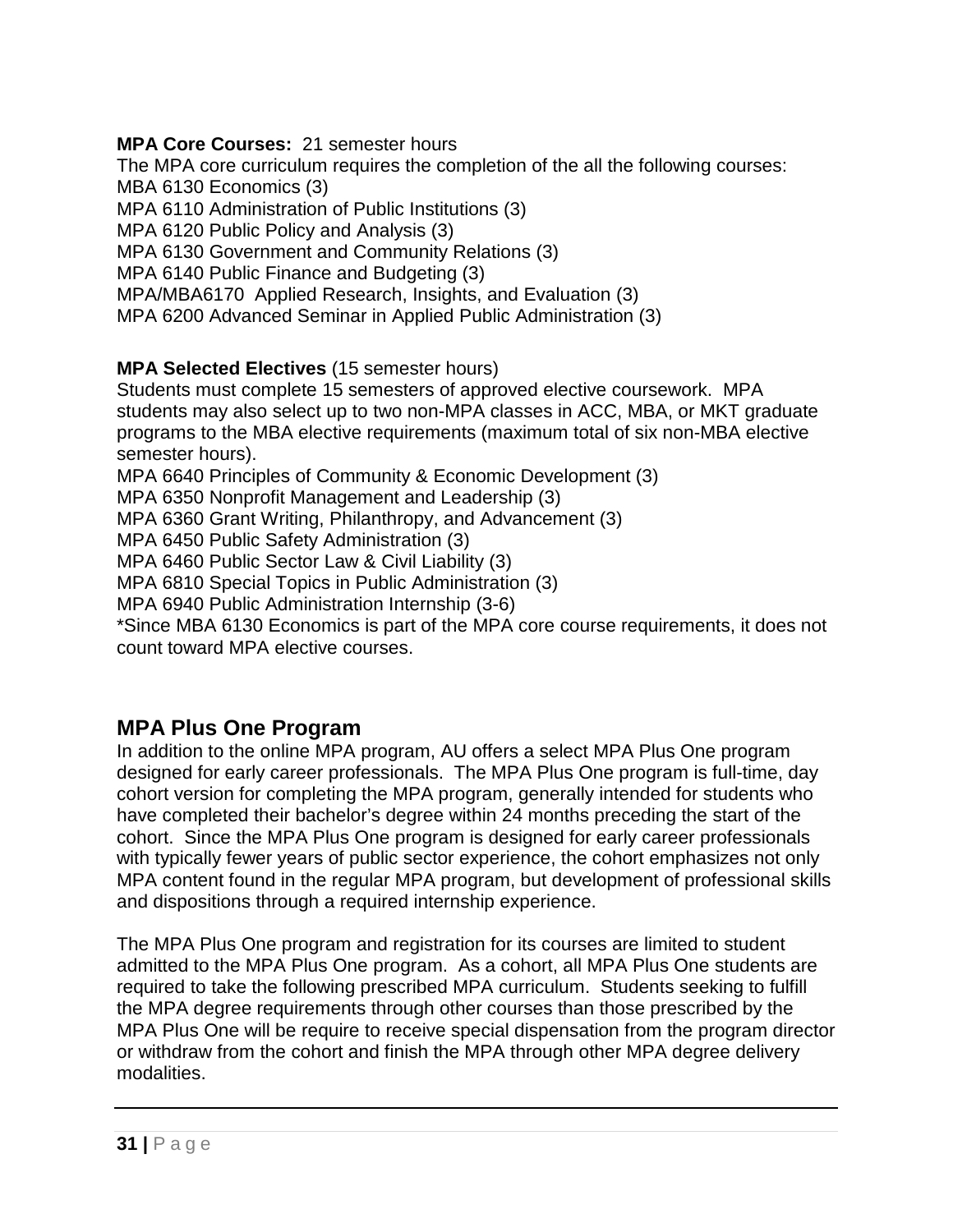#### **Degree Requirements**

MBA 6130 Economics (3) MBA 6310 Design Thinking (3) MPA 6110 Administration of Public Institutions (3) MPA 6120 Public Policy and Analysis (3) MPA 6130 Government and Community Relations (3) MPA 6140 Public Finance and Budgeting (3) MPA/MBA6170 Applied Research, Insights, and Evaluation (3) MPA 6200 Advanced Seminar in Applied Public Administration (3) MPA 6350 Nonprofit Management and Leadership (3) MPA 6450 Public Safety Administration (3) MPA 6940 Public Administration Internship (6)

## <span id="page-31-0"></span>**Master of Science in Accountancy (MSA)**

Aurora University's Master of Science in Accountancy degree is designed to prepare students to successfully complete professional accountancy exams and commence professional practice as accountants. Program graduates will be prepared to become CPAs and CMAs practicing in the areas of financial accounting and reporting, managerial accounting, taxation and attest services. The MSA is designed to align with the Aurora University undergraduate Accounting degree such that completion of both will provide the required credits and content necessary to qualify to take the Uniform Certified Public Accountant Examination.

#### **Admission Requirements**

- Completed Application for Admission.
- Submit transcripts (official, sealed in envelope) for all prior college and/or university credit. Aurora University accepts official electronic transcripts at AUetranscripts@aurora.edu.
- Bachelor's degree in Accounting or related field from a regionally accredited institution with a grade point average of 3.0 or greater (on a 4.0 scale). Students with a GPA of less than 3.0 will be considered on a case-by-case basis.
- A professional resume.
- Applicants may be required to complete an interview with the program director and provide letters of recommendation.

#### **Attendance Policy**

Attendance is mandatory for all class sections. If a student is to be absent for any reason, he/she must discuss the expected absence with the course instructor before it occurs.

#### **Academic Standards and Evaluation**

Grades will be assigned to each student at the conclusion of each course according to the procedures outlined in the section "Graduate Grading System."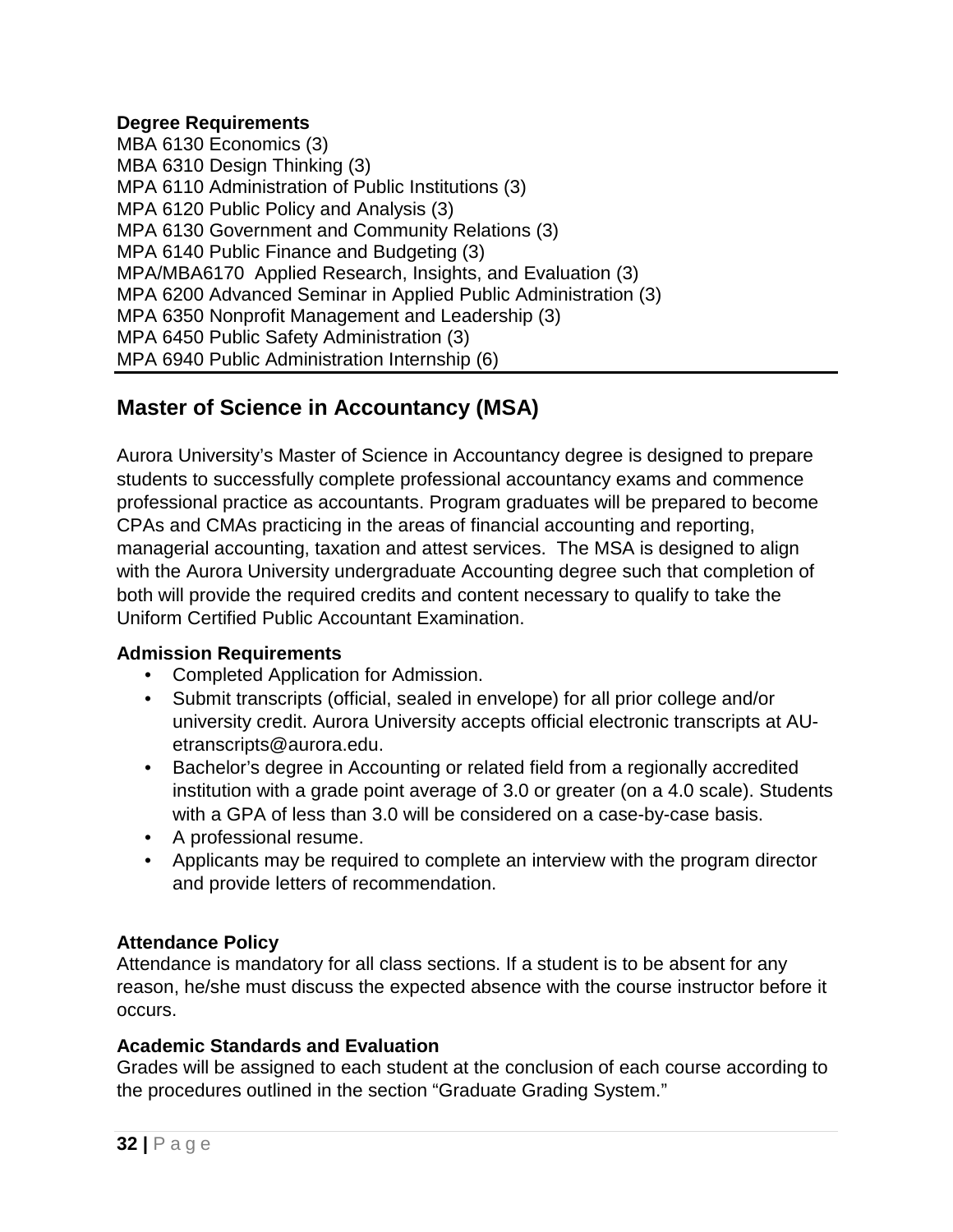At the graduate level a grade point of 3.0 (B) must be maintained, as a "C" (2.0) grade indicates less than complete mastery of the content of a course. Students must meet the graduate catalog minimum academic performance standards to successfully complete the MSA.

#### **MSA Program Detail**

The MSA is a 30 SH graduate degree. Students admitted to the MSA program without a bachelor's degree in accounting from an accredited institution of higher learning may be required to complete additional foundational coursework as a condition of admission to the program. These situations will be handled on a case by case basis by the program director.

#### **Degree Requirements**

**Required Core Courses**: 24 semester hours ACC6100 Business Concepts and Environments (3) ACC6110 Accounting Theory, Practice and Reporting (3) ACC6120 Advanced Cost and Managerial Accounting (3) ACC6160 Advanced Attest Services (3) ACC6180 Taxation of Corporations, Partnerships and Not-for-Profits (3) ACC6190 Business Regulation (3) ACC6200 Seminar in Professional Accounting Research and Practice (3) MBA6250 Data Analytics (3)

#### **Required Elective Courses:** 6 semester hours

Students must complete 6 semester hours of approved elective coursework. MSA students may choose to select one non-MSA class from the MBA or MPA graduate programs to fulfill the MSA elective requirement (in total no more than 3 semester hours of MBA or MPA coursework can be applied to the MSA required elective courses).

ACC6140 Governmental and Not-for-Profit Accounting (3)

ACC6150 Accounting Information Systems (3)

ACC6810 Special Topic in Accounting (3)

ACC6940 Accounting Internship (3-6)

<span id="page-32-0"></span>MBA6310 Design Thinking (3)

## **MSA Plus One Program**

In addition to the evening MSA program, AU offers a select MSA Plus One program designed for early career professionals. The MSA Plus One program is a full-time, day cohort version for completing the MSA program, generally intended for students who have completed their bachelor's degree in accounting within 24 months preceding the start of the cohort. Since the MSA Plus One program is designed for early career professionals with typically fewer years of professional experience, the cohort emphasizes not only MSA content found in the evening MSA program, but development of professional skills and dispositions through a required internship experience. The MSA Plus One program and registration for its courses are limited to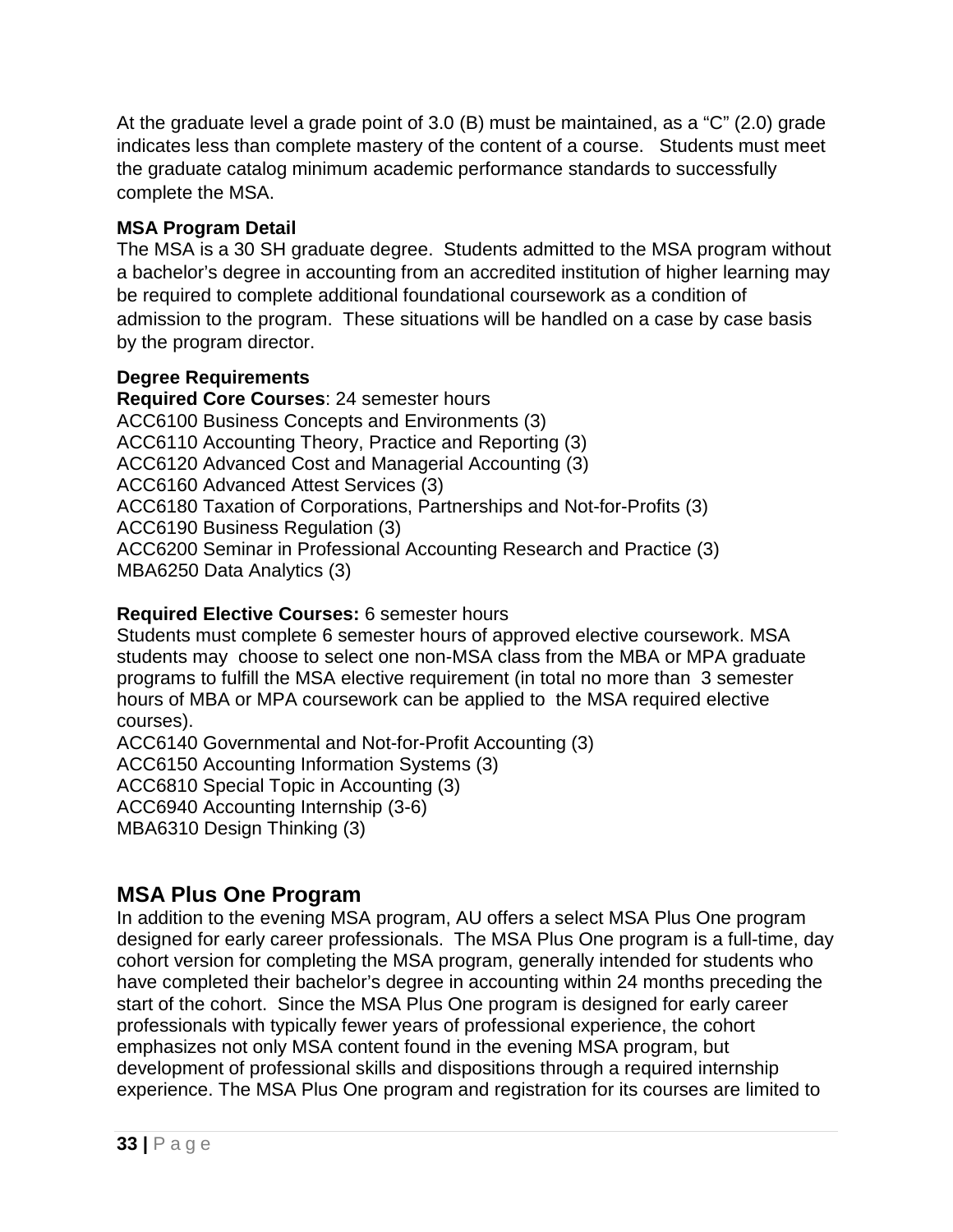students admitted to the MSA Plus One program. As a cohort, all MSA Plus One students are required to take the following prescribed MSA curriculum. Students seeking to fulfill the MSA degree requirements through other courses than those prescribed by the MSA Plus One will be required to receive special dispensation from the program director or withdraw from the cohort and finish the MSA through the evening MSA program.

## **Degree Requirements**

#### **Required Courses**

ACC6100 Business Concepts and Environments (3) ACC6110 Accounting Theory, Practice and Reporting (3) ACC6120 Advanced Cost and Managerial Accounting (3) ACC6160 Advanced Attest Services (3) ACC6180 Taxation of Corporations, Partnerships and Not-for-Profits (3) ACC6190 Business Regulation (3) ACC6200 Seminar in Professional Accounting Research and Practice (3) ACC6940 Accounting Internship (6) MBA6250 Data Analytics (3)

## <span id="page-33-0"></span>**Master of Science in Applied Behavior Analysis (ABA)**

#### **Program Description**

Applied Behavior Analysis (ABA) is a field that utilizes basic behavioral principles to address behavior challenges of social significance. This program emphasizes a natural science approach to the study of human behavior and will introduce you to ways of viewing everyday behavior that differs from the way behavior is typically talked about in everyday speak. You will be introduced to the basic and applied research that serves as the foundation for applied behavior analysis and effective behavioral treatments. The course sequence is designed to meet the requirements of the Behavior Analysts Certification Boards (BACB) 4th Edition Task List, and includes practicum courses that will require you to the use skills learned in the classroom in clinical settings.

#### **Program Goals**

- Train effective and informed applied behavior analysts
- Provide hands-on training both inside and outside of the classroom

#### **Admission Requirements**

- Complete the Graduate Application for Admission at aurora.edu/auapply.
- Possess a bachelor's degree from an accredited college or university (minimum
- 3.00 GPA on a 4.0 scale).
- Submit transcripts (official, sealed in envelope) for all prior college and/or university credit. Aurora University accepts official electronic transcripts at AUetranscripts@aurora.edu.
- Submit your current curriculum vita or detailed resume.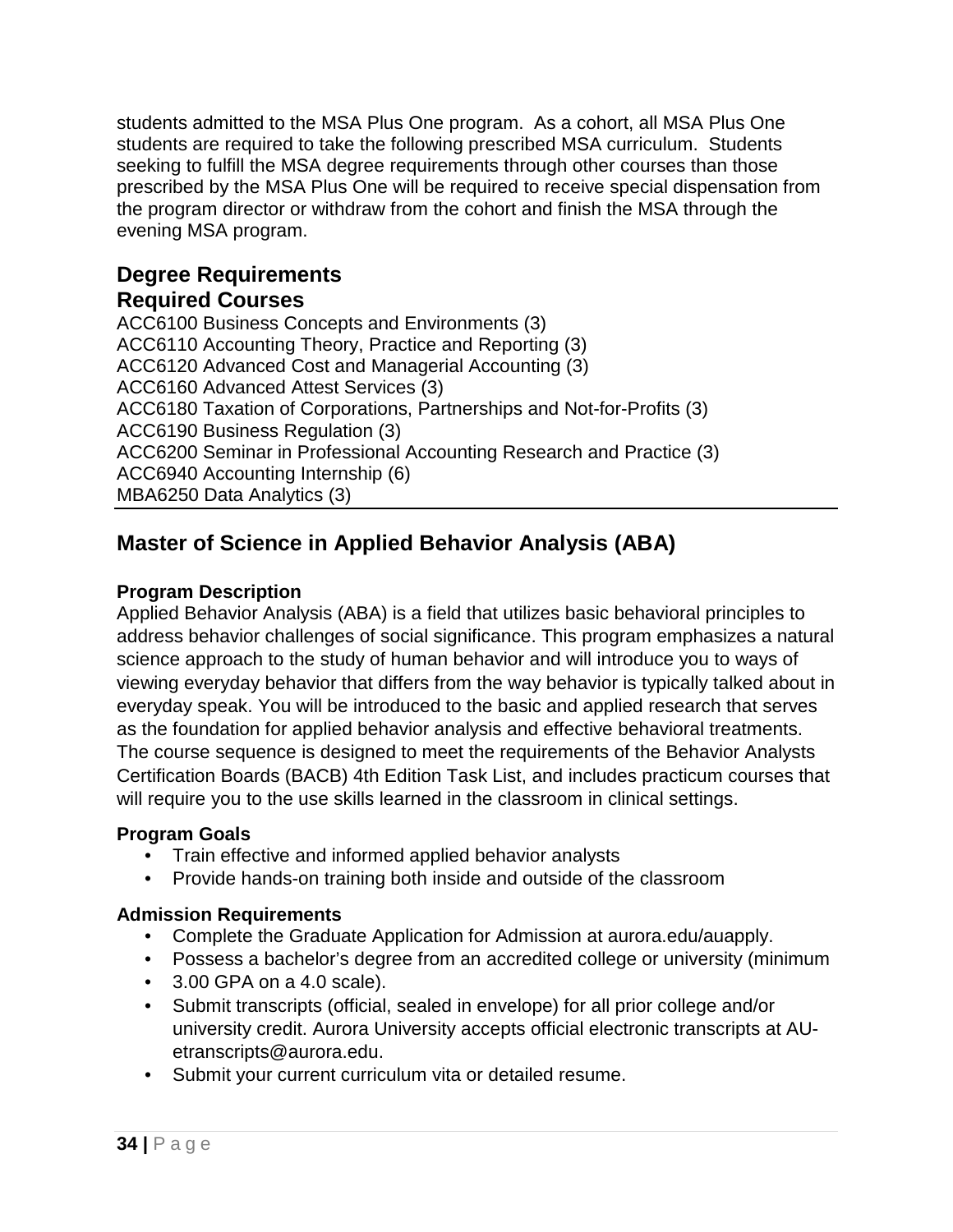- Submit three letters of recommendation from individuals acquainted with your professional or academic abilities.
- Submit a Statement of Purpose. Your personal statement should be typewritten, double-spaced narrative of two to three pages and reflect standards of graduate- level writing. It should describe your motivation and aspiration for becoming a behavior analyst. The following questions may be used as a guide:
	- o How did you become interested in Applied Behavior Analysis?
	- o What are your current interests in Applied Behavior Analysis?

o What are your future goals in relation to Applied Behavior Analysis? \*Admission interviews are generally not required. However, the ABA committee may request an interview for additional candidate information.

#### **Transfer of Graduate Credit**

- A maximum of six semester credit hours of graduate course work from a regionally accredited institution may be applied towards the MS in Applied Behavior Analysis.
- Transfer credits will be approved at the discretion of the Director of the Applied Behavior Analysis Department.
- The student must have earned an A or B in the course.
- No practicum or student-directed research courses (e.g., thesis, dissertation, capstone) will be accepted for transfer credit.

#### **Degree Requirements**

#### **Required Courses**

#### **Courses designed to meet BACB requirements:**

ABA5100 Concepts and Principles of Behavior Analysis (3) ABA5200 Introduction to Applied Behavior Analysis (3) ABA5300 Clinical and Research Methods in Applied Behavior Analysis (3) ABA5400 Behavioral Assessment (3) ABA6200 Behavioral Interventions (3) ABA6400 Professional and Ethical Issues (3)

#### **Practicum Course**

ABA6900 Intensive Practicum (9)

#### **Additional Required Courses**

ABA6100 Theory and Philosophy (3) ABA6300 Advanced Applied Behavior Analysis (3) ABA6500 Capstone Course (3) ABA6450 Personnel Supervision & Management (3)

## <span id="page-34-0"></span>**Master of Science in Athletic Training (MSAT)**

This program is available at the Aurora campus as of the 2020/2021 academic year.

Athletic training is an allied health profession dedicated to the prevention, care and rehabilitation of injuries to people who are physically active. Potential employment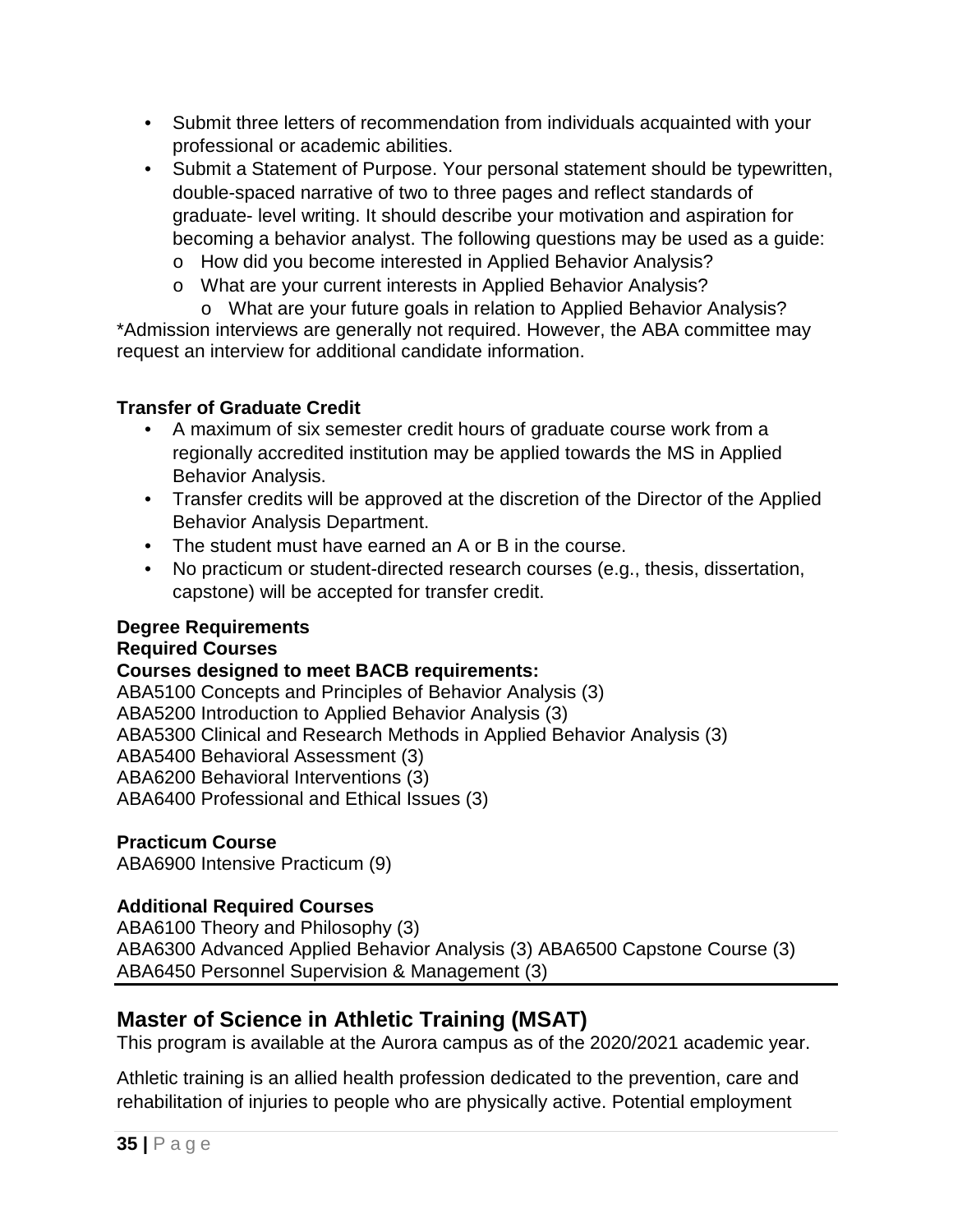opportunities include working in high schools, colleges, universities, sports medicine clinics, hospital-based physical therapy clinics, fitness centers, industrial health care facilities, law enforcement, the military, and professional sports. Entry-level athletic trainers must successfully pass the Board of Certification (BOC) examination to practice athletic training.

The Master of Science degree in Athletic Training is designed to fulfill BOC examination eligibility and Illinois state licensing requirements necessary to practice in the state of Illinois. Students will participate in a rigorous academic program that includes practicum course clinical rotations to physical therapy clinics, high schools, colleges, hospitals and physician offices.

All students (3+2 and 2 year program) must satisfy university graduate degree requirements including academic standards, to continue in and graduate from the degree program. Please review those policies in the Graduate Regulations and Policies Catalog for details.

#### **Master of Science in Athletic Training - 5 (3+2) years option Dual Degree Program in Exercise Science and Athletic Training**

Aurora University offers students the opportunity to earn a Bachelor of Science in Exercise Science and a Master of Science in Athletic Training in five years. Students majoring in Exercise Science – Athletic Training Emphasis will apply to the master's degree program during their junior year (third year). If admitted, they will begin their master's degree coursework during their fourth year while concurrently completing their Bachelor of Science Degree in Exercise Science.

For the 3+2 Dual Degree Program, students will be accepted into the program following the spring semester of their third year. Aurora University maintains the right to admit only the most highly qualified students from those who have met the admission requirements. Students are encouraged to review Aurora University's Policy for Students with Disabilities found in the university catalog. Admission requirements and technical standards for athletic training students are found in the Athletic Training Program Policies and Procedures Handbook and on the program website.

#### **Masters of Science in Athletic Training 3+2 Program Entrance Requirements**

- Minimum undergraduate cumulative GPA of 3.0 at the point of application to the 3+2 program
- Complete all pre-requisite course requirements
- TB Test within six months of entrance
- Proof of current Immunizations or waiver
- Technical Standards Form completed
- Criminal Background Check
- Drug Screen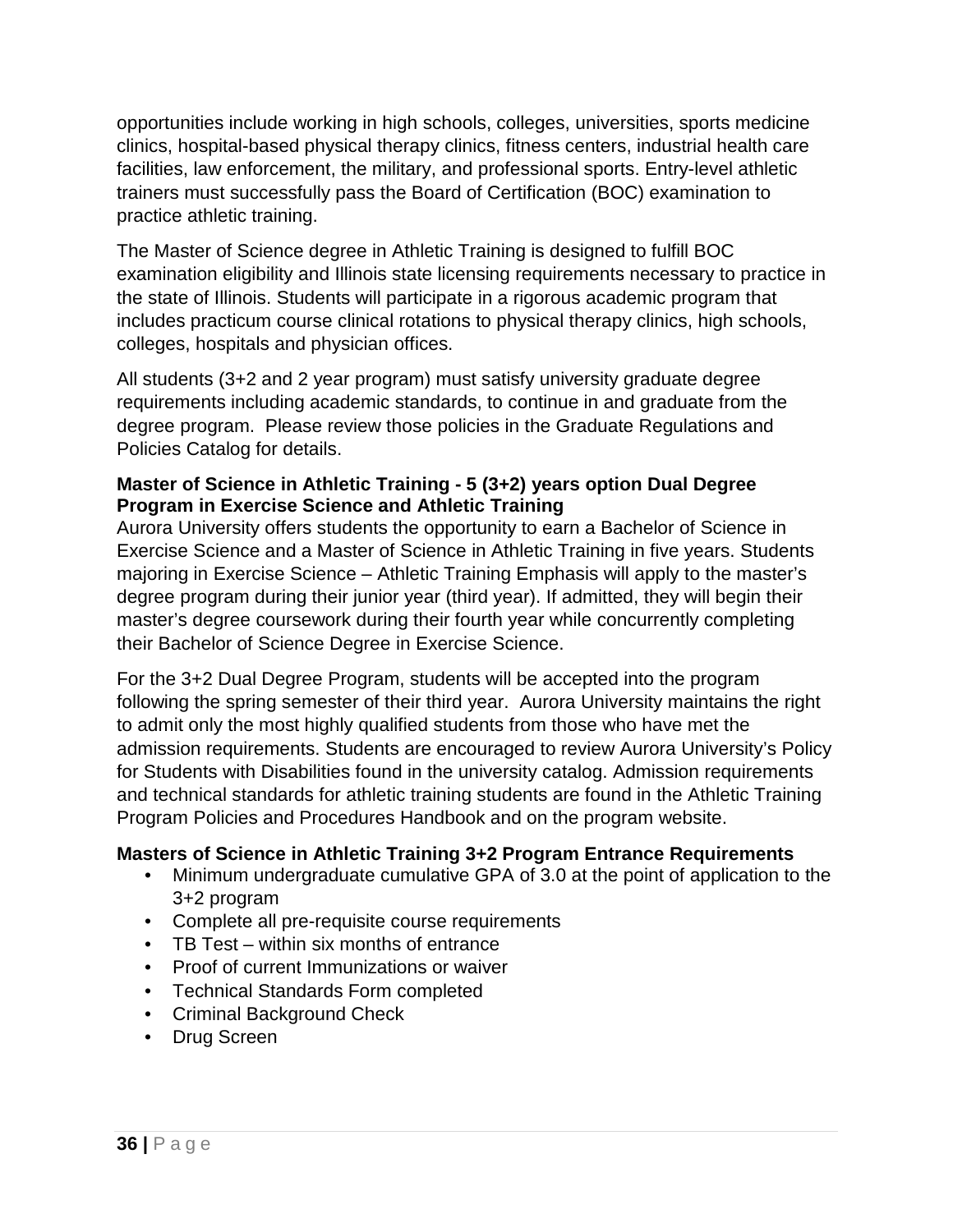#### **Master of Science in Athletic Training - 2 year option**

Aurora University also offers students the opportunity to earn a Master's Degree in Athletic Training in two years if the candidate has a bachelor's degree in a related field and has completed the following pre-requisite coursework: Anatomy and Physiology Psychology **Nutrition** First Aid/CPR for the Professional Rescuer or Healthcare Provider (Certification must be valid throughout enrollment in the program) Prevention and Care of Athletic Injuries Strength Training and Conditioning Kinesiology or Biomechanics Physiology of Exercise General Statistics **Physics Chemistry** 

Once admitted, students will complete all of the necessary athletic training coursework in 2 years and will then become eligible to sit for the Board of Certification (BOC) examination.

### **Masters of Science in Athletic Training 2 Year Program Entrance Requirements**

- Minimum undergraduate cumulative GPA of 3.0 at the point of application to the 3+2 program
- Complete all pre-requisite course requirements
- TB Test within six months of entrance
- Proof of current Immunizations or waiver
- Technical Standards Form completed
- Criminal Background Check
- Drug Screen

#### **Degree Requirements for Master of Science in Athletic Training - 60 semester hours**

ATR5510 Assessment of the Lower Extremity (4)\* ATR5530 Assessment of the Upper Extremity (4) \* ATR5500 Principles of Athletic Training (4)\* ATR5550 Principles in Therapeutic Intervention (4)\* ATR5560 Taping and Bracing (2)\* ATR5200 Emergency Medical Response (4)\* ATR5750 Athletic Training Practicum I (3)\* ATR5760 Athletic Training Practicum II (3)\* ATR6100 Athletic Training Internship (4) ATR6600 Applied Therapeutic Modalities (2) ATR6350 Applied Sport and Human Performance (2) ATR6500 Medical Aspects of Athletic Training (4) ATR6150 Administration of Athletic Training (4) ATR6750 Athletic Training Practicum III (3)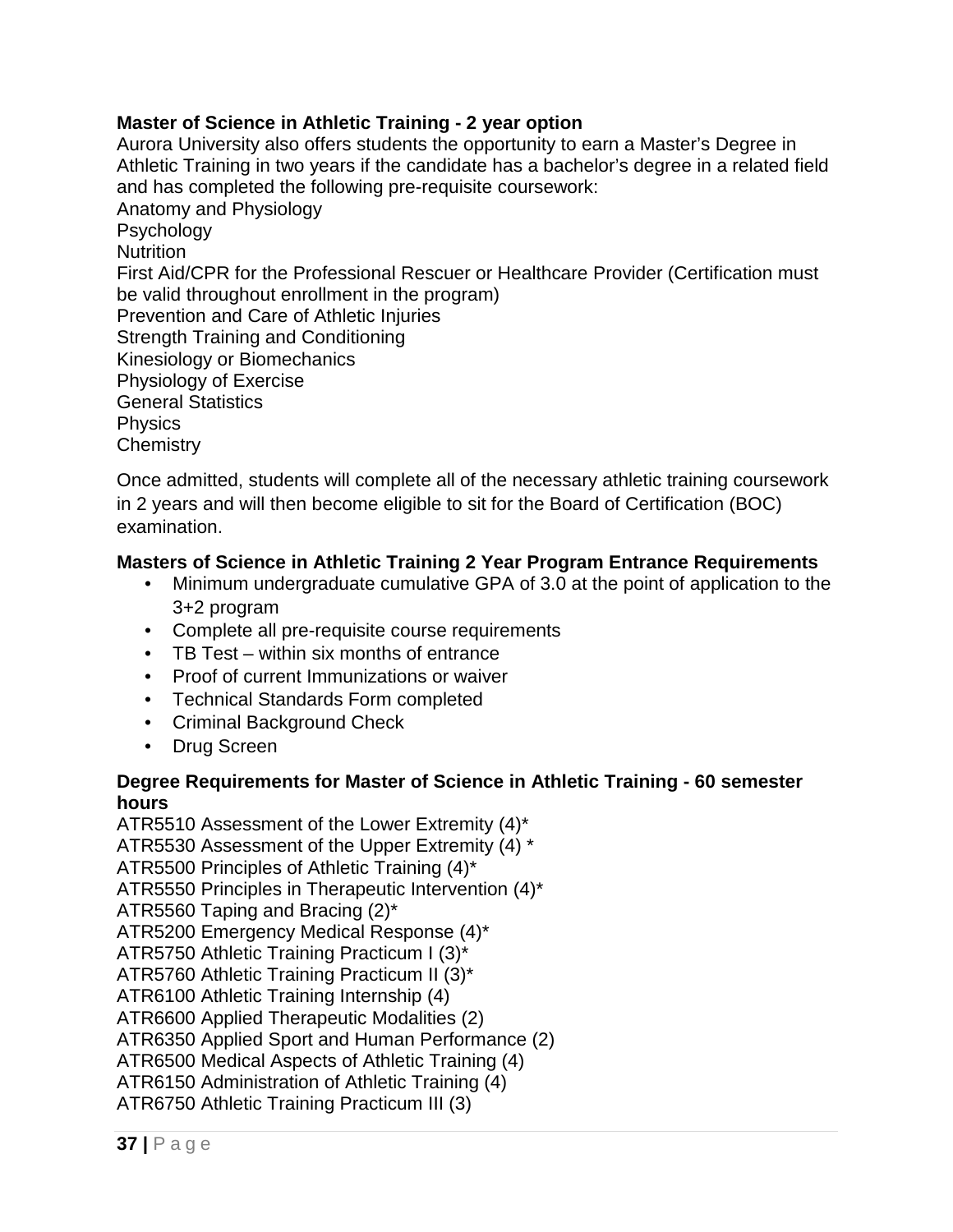ATR6760 Athletic Training Practicum IV (3) ATR6800 Research in Athletic Training I (2) ATR6820 Research in Athletic Training II (2) ATR6020 Applied Manual Therapy (2) ATR6900 BOC Exam Preparation (2) ATR6550 Applied Therapeutic Rehabilitation (2) \*These courses will be taken during the fourth year by students who are admitted to the Master of Science in Athletic Training Dual Degree 3 + 2 Program.

## **Master of Science in Exercise Science (MSES)**

This program is offered through AU Online

### **Program Description**

The Master of Science in Exercise Science (MSES) prepares candidates for mid- and high-level positions in a variety of fitness, sports, and health care settings working with diverse populations. The MSES core curriculum provides students with a strong foundation in the areas of exercise physiology, sports nutrition, sports psychology, research methods, and program organization and administration. Based on this foundation, students develop expertise in one of two chosen specializations: Sports Performance or Clinical Exercise Physiology. Through additional course work and an internship or capstone experience students will be qualified to sit for the American College of Sports Medicine's (ACSM) Clinical Exercise Physiologist (CEP) exam or the National Strength and Conditioning Association's (NSCA) Certified Strength and Conditioning Specialist (CSCS) exam.

### **Admission Requirements**

- Graduate Application for Admissions
- Official transcripts for all prior college and/or university credit.
- Complete a baccalaureate degree from a regionally accredited institution of higher learning with a major in exercise science, kinesiology, or related area with a 3.0/4.0 GPA. Those without the appropriate major must complete the prerequisite courses as listed below.
- Prerequisite required courses: Anatomy and Physiology, Exercise Physiology, and College Algebra.
- Bridge courses are available for those not meeting the above prerequisite courses
- Submit a current TB screen/test (within past 12 months). Cost incurred by student.
- Complete a criminal background check through the university. Cost incurred by student.

### **Bridge Courses (for those not meeting program prerequisites):**

BIO2650- Essentials of Anatomy and Physiology PED3230- Physiology of Exercise MTH1100- College Algebra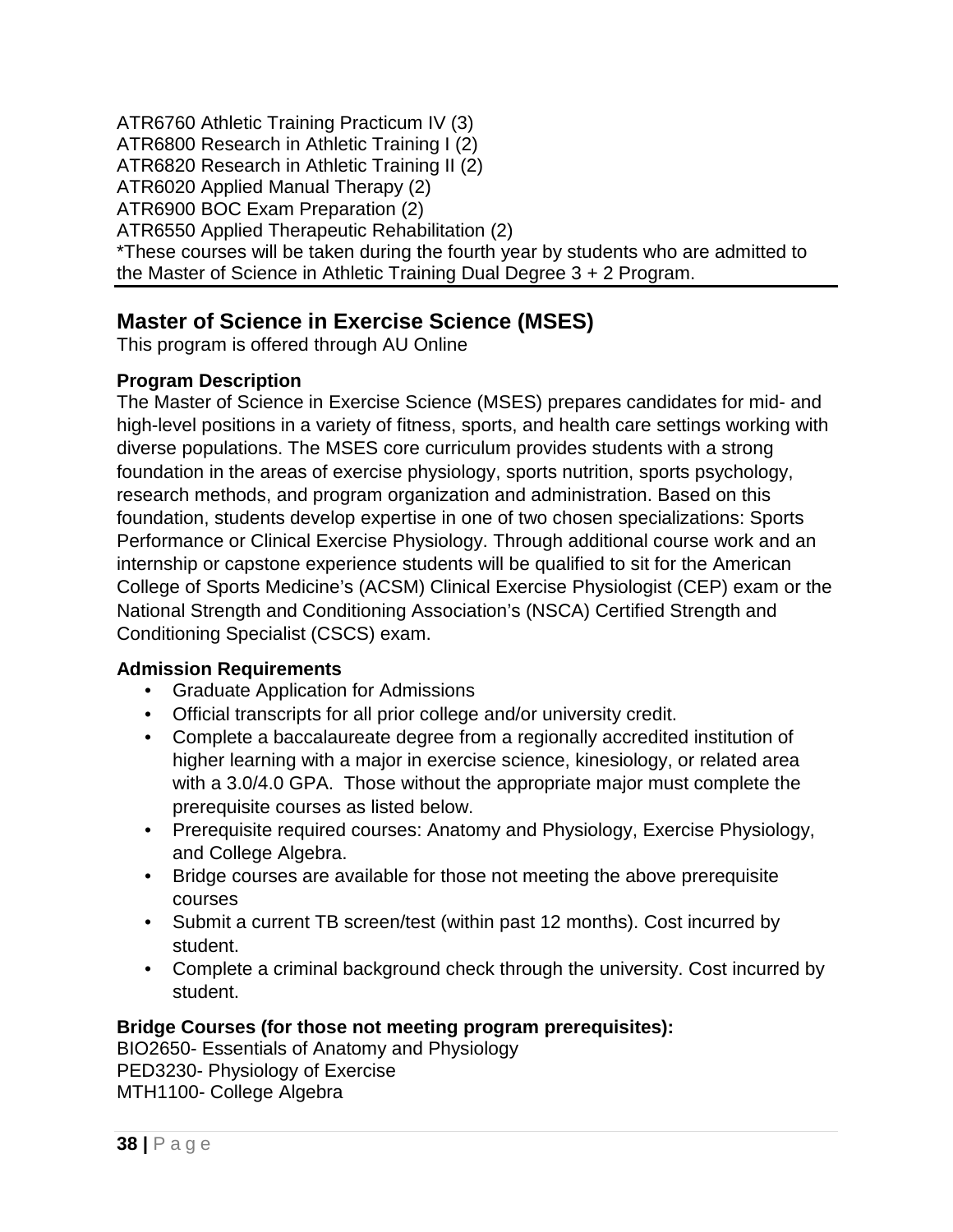### **Degree Requirements**

The MSES degree requires 30 semester hours: 18 semester hours of required core courses plus the completion of either the sports performance or clinical exercise physiology specialization (12 semester hours).

#### **MSES Core Courses:** 18 semester hours PED6010 Research Methods (3)

PED6100 Advanced Exercise Physiology (3) PED6110 Advanced Exercise Physiology Lab (3) PED6020 Sports Nutrition (3) PED6030 Sports Psychology (3) PED6040 Organization/Administration (3) **Sports Performance Specialization: 12 semester hours** PED6250 Principles of Strength and Conditioning (3) PED6260 Strength and Conditioning Program Design (3) PED6270 Biomechanics (3) PED 6400 Capstone/Internship (3)

### **Clinical Exercise Physiology Specialization:** 12 credits

PED6350 Advanced Exercise Assessment and Prescription (3) PED6360 Advanced Cardiovascular Physiology and ECG Interpretation (3) PED6370 Advanced Clinical Exercise Physiology (3) PED6400 Capstone/Internship (3)

## **Master of Science in Mathematics (MSM)**

### **Program Description**

The Master of Science in Mathematics with an emphasis in mathematics education program provides mathematics teachers with advanced study in mathematics and mathematics education. The program offers teachers additional experience in higherlevel mathematics to enhance their teaching with additional depth and breadth of content. At the same time, it strengthens their background in school mathematics curriculum, instructional practices, assessment and technology and research in mathematics education.

### **Admission Requirements**

The general admission requirements are found in the section "Graduate Admission Requirements." In addition to the requirements listed, students must hold a bachelor's degree in mathematics or a bachelor's degree in some other field with extensive coursework in mathematics.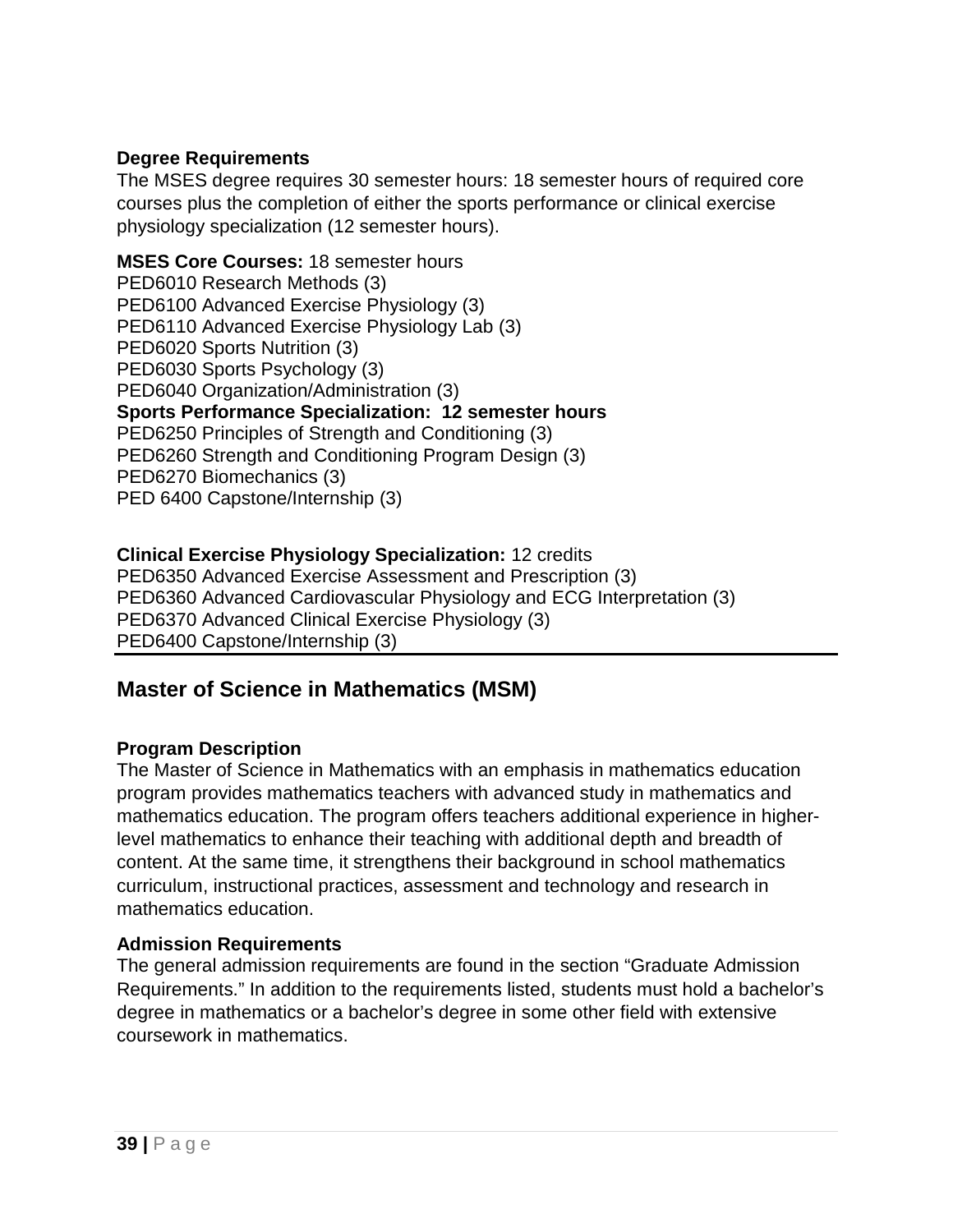#### **Residency Requirements**

A minimum of 30 semester hours of graduate credit must be earned at Aurora University in order to receive this degree. A maximum of six semester hours of graduate credit may be transferred from a regionally accredited college or university and applied to the requirements of this degree. Any coursework submitted for transfer must be approved by the mathematics program faculty and the chair of the division.

All graduate transfer credit from other institutions must be submitted at the time of acceptance into the program. Once the applicant has been accepted for enrollment in the program, it is expected that he/she will complete all coursework for the degree at Aurora University. No coursework may be transferred to Aurora University after enrollment. See the section "Transfer of Credit" for other conditions governing the transfer of credit.

### **Academic Standards and Evaluation**

At the graduate level, a "C" grade indicates less than complete mastery of the content of a course. Only two grades of "C" are accepted at the graduate level in this program and they must be balanced by two grades of "A." See the section "Academic Standards" for other conditions governing academic standards and the graduate grading system.

#### **Degree Requirements**

Twenty-four semester hours in mathematics plus 12 semester hours in professional education.

**Section A: Required courses in mathematics:** 24 semester hours MTH5100 Foundations of Higher Mathematics (3) MTH5200 Modern Geometries (3) MTH5300 Number Theory (3) MTH5400 Probability and Statistics (3) MTH6100 Abstract Algebra I (3) MTH6200 Abstract Algebra II (3) MTH6300 Advanced Calculus I (3) MTH6400 Advanced Calculus II (3) **Section B: Required courses in education:** 12 semester hours MTH5500 Technology in the Mathematics Classroom (3) MTH5600 Assessment and Curriculum Development in Mathematics (3) MTH5701 Research Seminar I (1) MTH5702 Research Seminar II (1) MTH5703 Research Seminar III (1) MTH5704 Research Seminar IV (1) MTH6701 Research Project (2)

## **Master of Science in Nursing (MSN) Plus One Program**

This program is offered at the Aurora University Aurora campus and/or Orchard Center campus.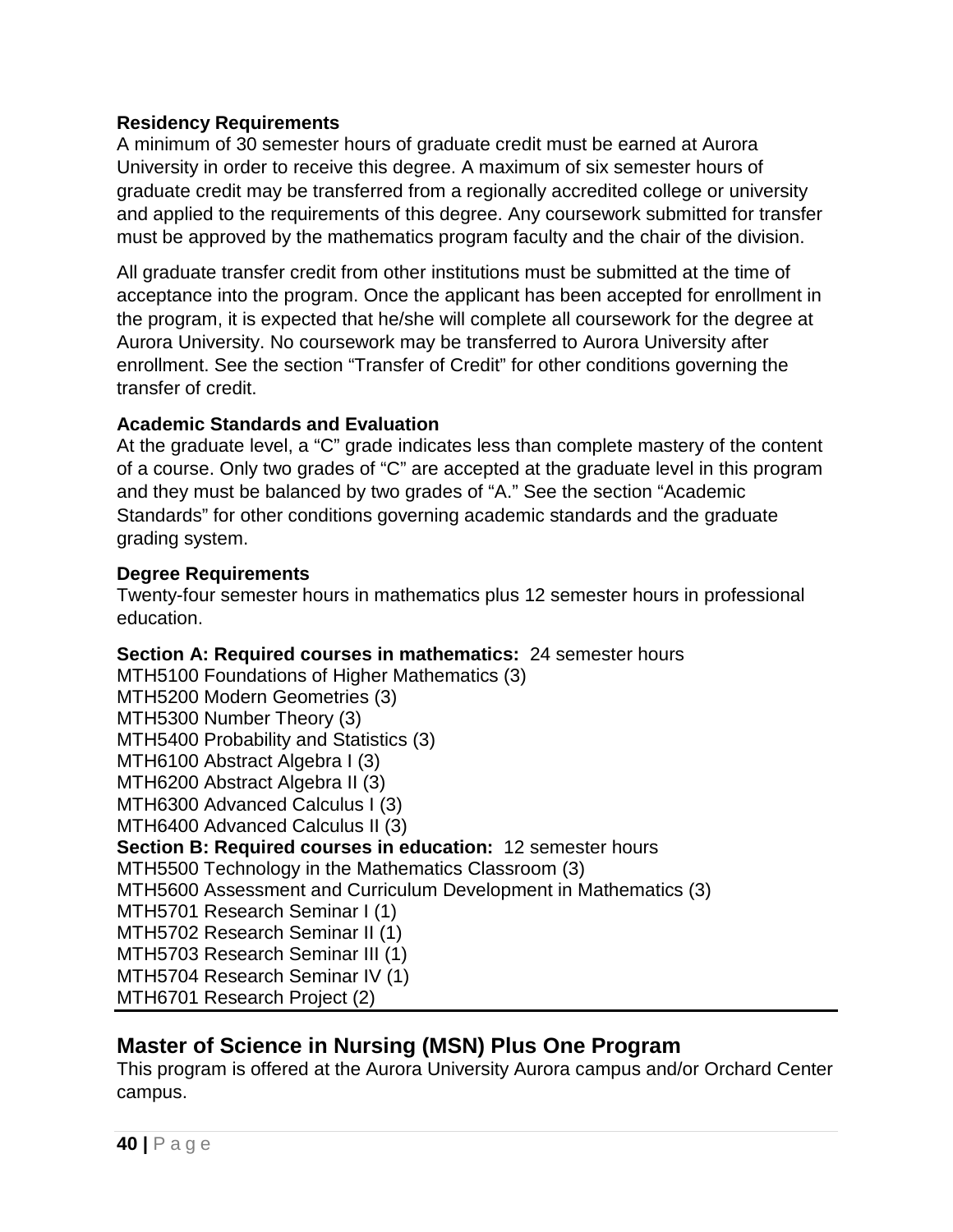### **Program Description**

The MSN degree program prepares nurses with the broad knowledge and practice expertise that builds and expands on baccalaureate-level nursing practice. This preparation provides graduates with a fuller understanding of the discipline of nursing in order to engage in higher level practice and leadership in a variety of settings and commit to lifelong learning. The MSN degree program builds nurses' expertise in leadership, education, ethics, financial management, quality improvement, evidencebased practice, clinical prevention and population based practice, and interprofessional care coordination.

### **Program Mission**

To prepare a diverse population of professional nurses for ethical practice, transformational leadership, and life-long learning.

### **Program Vision**

To prepare advanced nurse generalists to transform healthcare delivery in a rapidly changing world.

### **Program Goals:**

- 1. Prepare graduates for a variety of roles and areas of nursing practice, including areas of practice that focus on leadership with aggregates, systems, or organizations;
- 2. Prepare graduates for life-long learning; and
- 3. Prepare graduates for a research or practice-focused doctoral program.

### **Roles for which the MSN Program is preparing its Graduates**

The MSN program prepares nurses for advanced nurse generalist and leadership roles in healthcare settings.

### **Program Standards**

The MSN degree program is based on the American Association of Colleges of Nursing's The Essentials of Master's Education in Nursing (2011).

### **Student Learning Outcomes**

Upon completion of the program, MSN graduates will be able to:

- 1. Integrate theory from nursing, arts and sciences in the planning and delivery of patient-centered, population-focused care.
- 2. Identify and utilize best practice evidence to inform practice in education, leadership, care coordination, and management of quality care outcomes.
- 3. Champion ethical decision-making and social justice in all aspects of practice as related to self, patients, family, populations, health care delivery systems and educational systems.
- 4. Demonstrate expanded expertise within clinical specialization, including the application of advanced pathophysiological, pharmacological and health assessment knowledge and skills to improve health outcomes.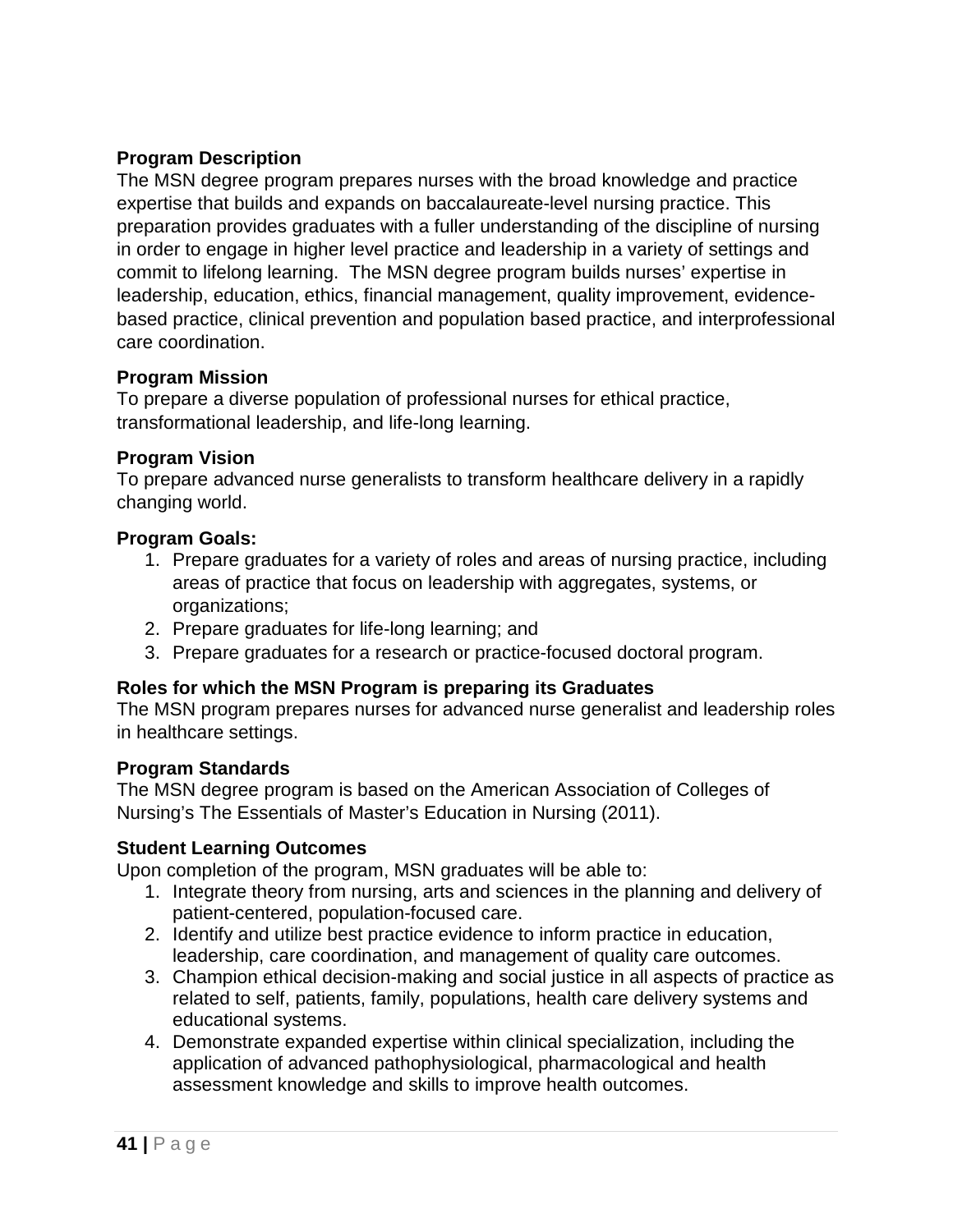- 5. Commit to a plan for life-long learning and professional growth while demonstrating competence in the areas of, education, leadership, care coordination, and management of quality care outcomes.
- 6. Safely and appropriately utilize technology to assist in the critical analysis and application of information and research to improve the quality of Healthcare outcomes.
- 7. Utilize communication and collaborative skills as a leader, advocate and change agent in healthcare and educational systems to enhance the delivery of health care and influence health policy.
- 8. Develop and implement transformational leadership strategies within the interprofessional team to improve health outcomes.
- 9. Exhibit an understanding of complex micro and macro organizational systems and demonstrate the ability to use relevant theory to design, deliver and evaluate health care.
- 10.Incorporate strategies for prevention, wellness, & risk reduction for diverse populations across the continuum of care.
- 11.Develop a level of scholarship that lays the foundation for doctoral study.

### **Admission**

The number of students admitted to the program may be limited. Preference is given to those who attend the BSN program at Aurora University.

### **Admission Requirements include:**

- Completion of
	- o NUR5130 Scientific Inquiry and Research (3)
	- o NUR5270 Leadership and Professional Role Development (3)
- Completed application to the MSN Plus One Program
- An undergraduate cumulative GPA 3.0 or above

### **Degree Requirements**

### **Students complete the following MSN Courses (36 semester hours)**

NUR5130: Scientific Inquiry and Research (3)

NUR5270: Leadership and Professional Role Development (3)

NUR5125: Health Care Policy and Financing (3)

NUR5140: Advanced Nursing Concepts in Pathophysiology, Pharmacology and Physical Assessment (4)

NUR6180: Theoretical Foundations of Nursing Education (3)

NUR6191: The Business of Healthcare and Human Resource Management (3)

NUR 6220: Clinical Prevention and Population Based Practice (3)

NUR 6320: Managing Continuous Quality Improvement Outcomes (3)

NUR6420: Interprofessional Care Coordination (3)

NUR5120: Ethical Principles and Global Social Considerations (3)

NUR6210: Practicum: Role Concentration (5)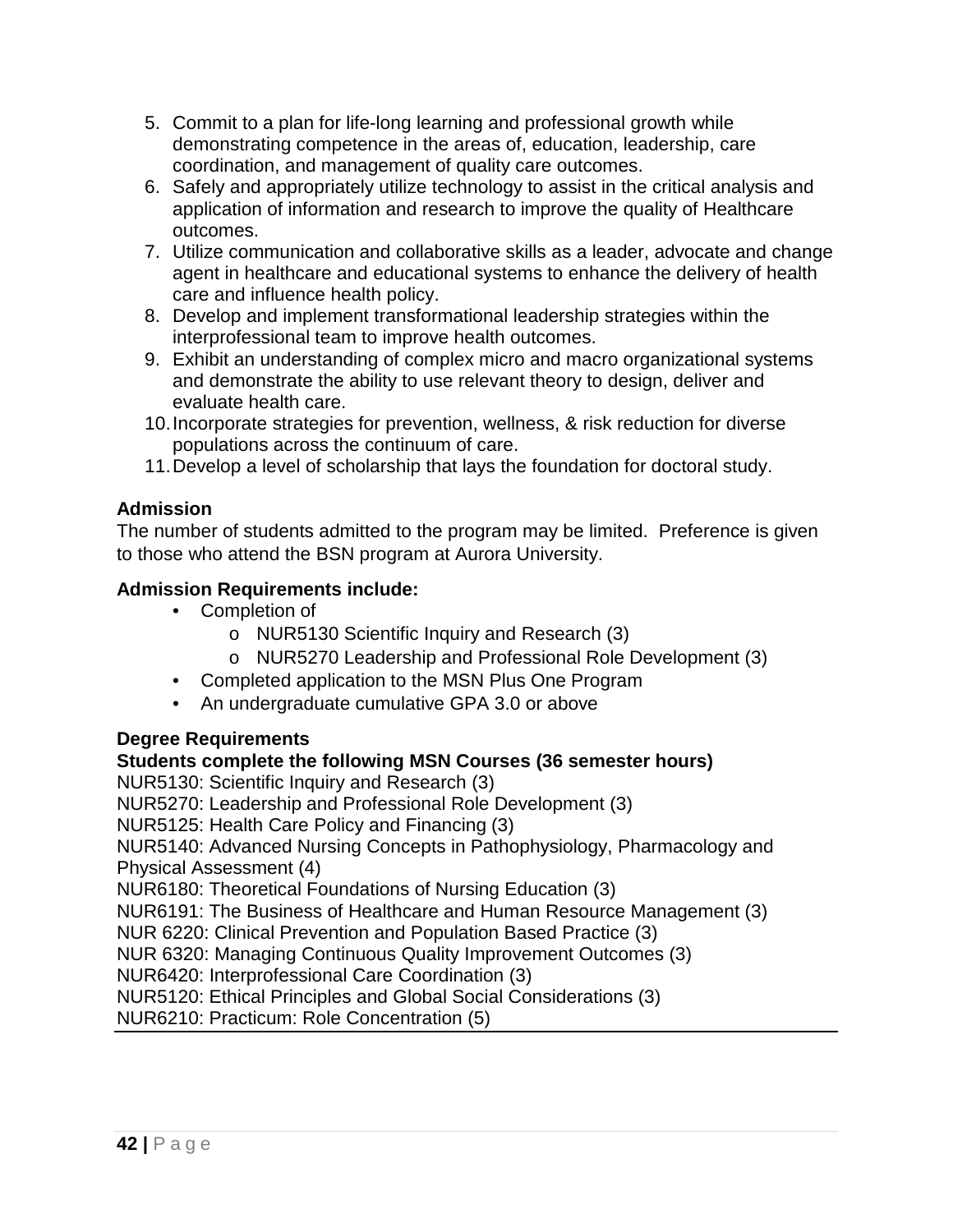## **Master of Science in Recreation Administration Plus One**

### **Program Description**

This program offers a streamlined path to a Master of Science degree in Recreation Administration. This program will enable students to develop personally and professionally and gain knowledge and skills needed for administrative leadership positions in recreation agencies and organizations. Recreation Administration involves directing and managing the programs and business operation systems of recreation and leisure agencies such as park districts, campus recreation, outdoor experiential education centers, state and national parks, recreation centers, youth organizations, private clubs and resorts.

The graduate degree program can be completed within one year by full-time students.

### **Admission Requirements**

AU undergraduate students seeking to enter the Recreation Administration Plus One program must submit:

• A completed graduate application for admission

External applicants seeking to enter the Recreation Administration Plus One program must submit:

- A completed graduate application for admission
- Official transcripts from all previous undergraduate and graduate institutions attended
- Two letters of reference from persons able to attest to the student's academic and/or professional potential
- Personal statement
- Resume
- Have an academic record indicative of a high probability of success in graduate study with an undergraduate cumulative GPA of 3.0 or higher.

### **Degree Requirements for Master of Science in Recreation Administration Plus One:** 33 semester hours

REC5100 Commercial Recreation Management (3) REC6000 Research in Recreation Administration (3) REC6030 Leisure Philosophy and Behavior in Recreation Services (3) REC6750 Leisure Services administration assessment and Evaluation (3) REC6340 Political and Policy Implications for Recreation Administration (3) REC6350 Administration of Recreation and Leisure Services (3) REC6370 Facilities Management (3) REC5020 Adventure Education Administration (3) REC6670 Strategic Planning for Recreation Services (3) REC6780 Recreation Administration Internship (6)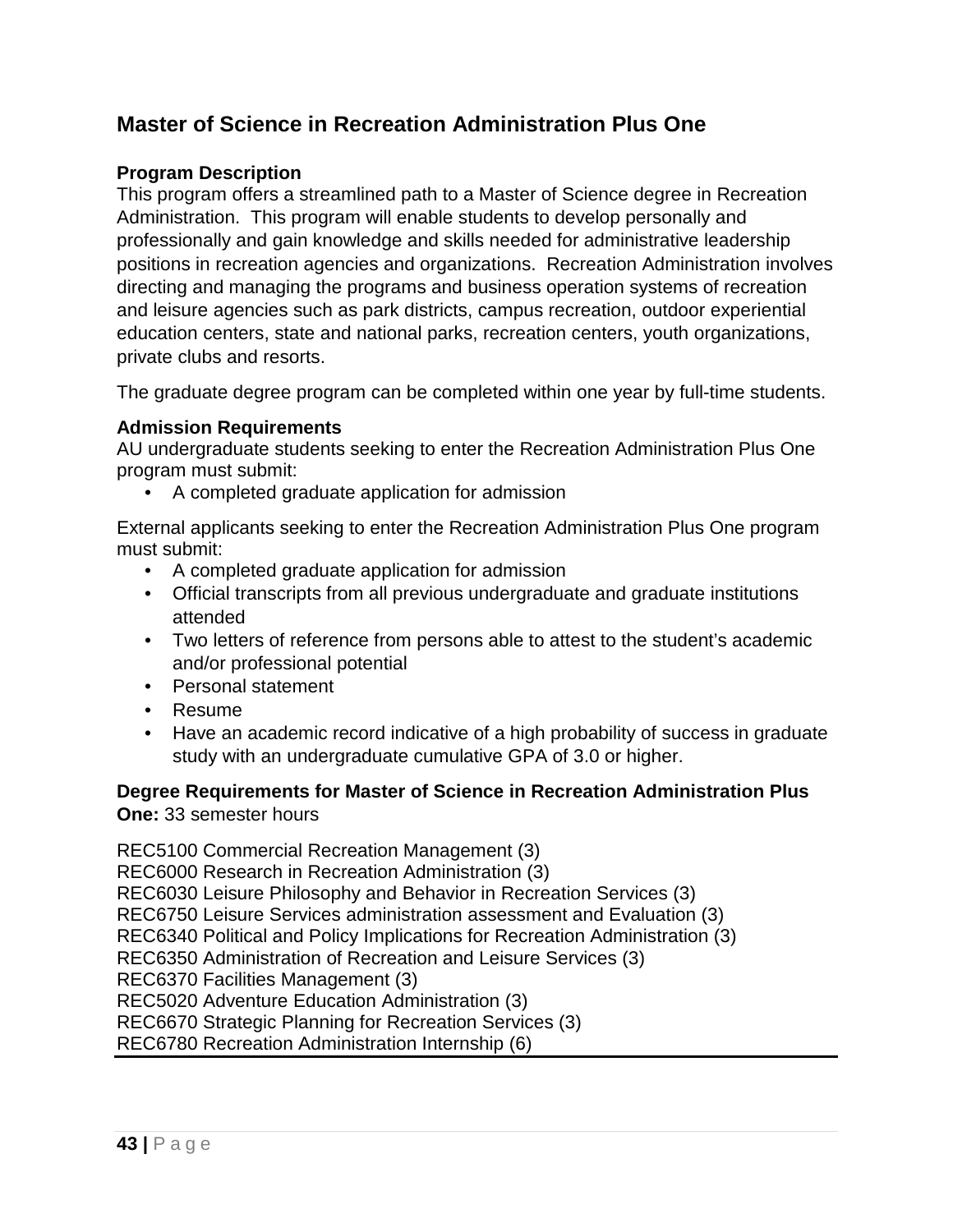## **Master of Social Work (MSW)**

This program is offered at the Aurora University Aurora/Orchard campus, Online, and at the George Williams campus

### **Program Description**

The primary objective of the MSW program in the School of Social Work is to prepare students for advanced social work practice. The MSW program prepares students to assist individuals, families and communities, and to advance social change to improve the well being of vulnerable populations.

The foundation curriculum provides social work knowledge, values and skills in a generalist practice model. The generalist curriculum prepares students to assess, engage, treat and evaluate individuals, families, groups, organizations and communities. Field instruction during the foundation year consists of 15 clock hours per week (225 clock hours per semester) during each semester for a total of 450 clock hours for the academic year.

In the advanced curriculum, students enter the advanced-level courses in social work theory, policy and practice; psychopathology, advanced social work electives; and advanced social work research. Field instruction during the concentration year consists of approximately 20 clock hours per week (300 clock hours per semester) during each semester for a total of 600 clock hours for the academic year. Students may pursue a specialization during the advanced curriculum.

### **Admission Requirements**

- The student must have a bachelor's degree from a regionally accredited institution with an average GPA of 3.0 on a 4.0 scale. Students with a GPA of less than 3.0 will be considered on a case-by-case basis.
- Commitment to high standards of personal and professional conduct, as reflected in the NASW Code of Ethics.
- Students must submit the following:
	- o A completed Graduate Application for Admission.
	- o Two letters of recommendation from individuals familiar with the professional or academic abilities of the student.
	- o A professional Statement of Purpose.
	- o A curriculum vitae or detailed resume that includes work experience, educational background, professional experience, professional activities, honors, professional publications and/or presentations and other relevant information relating to the applicant's experiences.
	- o All transcripts from previous institutions and previous degrees.

\* Upon admission to the program, a background check must be completed by the student prior to beginning course work.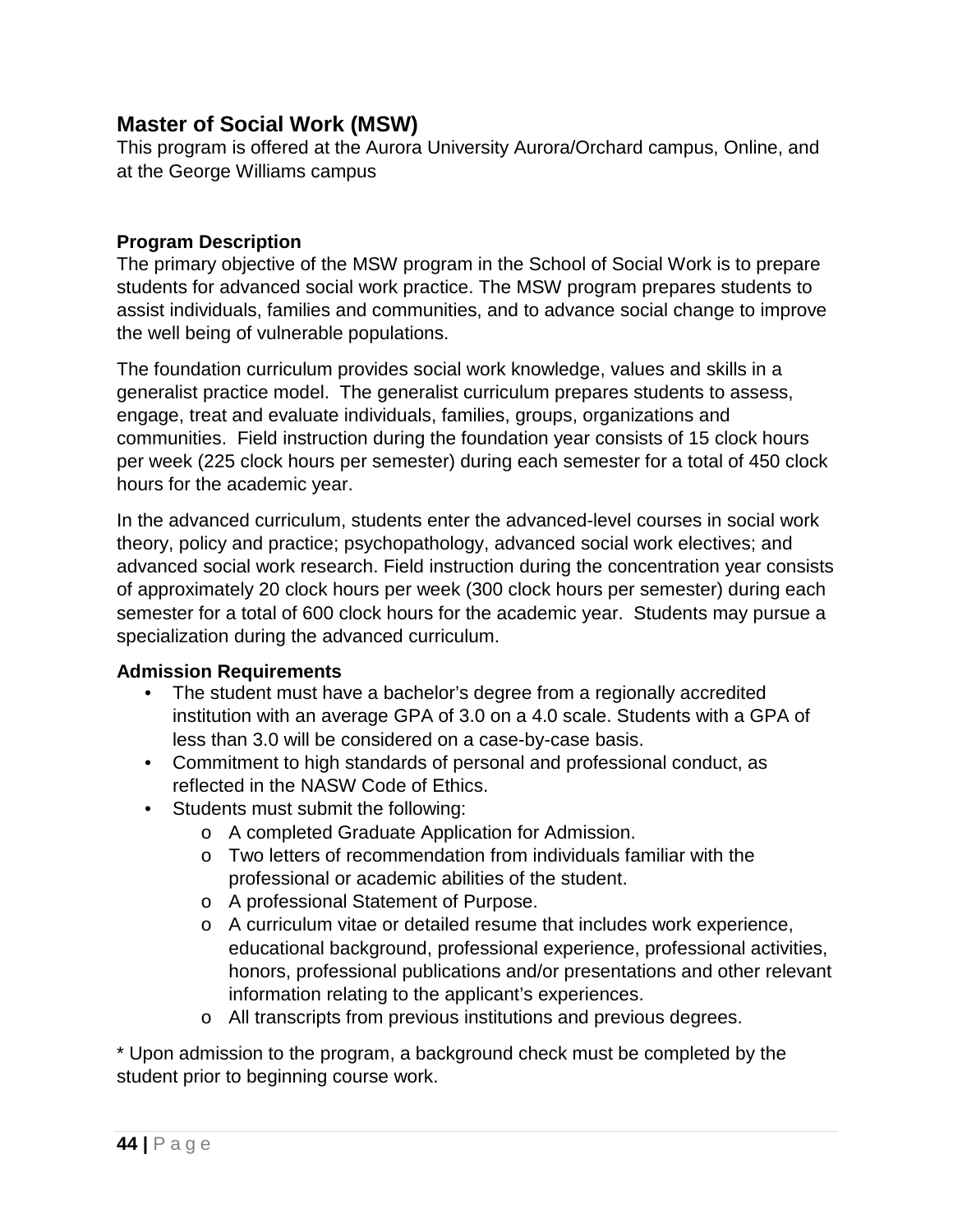Personal characteristics indicative of the capacity for professional practice as evidenced by:

- personal maturity
- a high level of personal integrity, readiness to identify with the values and ethical principles of the social work profession
- commitment to social justice and to improvement of the condition of vulnerable and oppressed groups

### **Admission Review Process**

The School of Social Work strives to recruit a diverse group of students who have had relevant and significant work and life experiences, and who can relate to diverse and vulnerable populations. The MSW Admission Committee will consider factors relating to the applicant's academic ability, work, service and extracurricular experience, especially as they relate to promotion and development of resilient communities, organizations, social groups, families and individuals. In reviewing applications, MSW Admission Committee members evaluate all transcripts, the "Statement of Purpose" and letters of recommendation.

### **Application Considerations**

Potential applicants for the MSW program should note that a background indicating convictions may render them ineligible for a field internship which is a requirement to complete the MSW program. The applicant may also be ineligible for licensure after graduation. Aurora University and the School of Social Work reserve the right to deny admission to the MSW program based on application materials, previous academic record and records of past conduct, including but not limited to, the results of a criminal background check or registration of a sex offense.

### **Provisional Admission**

A student seeking regular admission whose official transcripts or other required documents have not arrived by the established deadline due to circumstances beyond the applicant's control and who otherwise meets all requirements for admission to the program may be admitted provisionally for one semester. A provisional student whose admission status is not complete by the first day of the next semester will be administratively dropped from classes.

### **Conditional Acceptance**

On occasion, an applicant may be accepted into the program conditionally. Conditional acceptance requires that an applicant meet certain conditions either prior to beginning the MSW program or concurrent with enrollment in the MSW program. Applicants being accepted conditionally are notified in writing of the necessary conditions that must be addressed prior to full acceptance being granted. Full acceptance is required if students are to be permitted to continue in the MSW program.

### **Advanced Standing Students**

Students who have earned a BSW degree within the last five years from a CSWEaccredited institution and who have demonstrated outstanding scholarship in social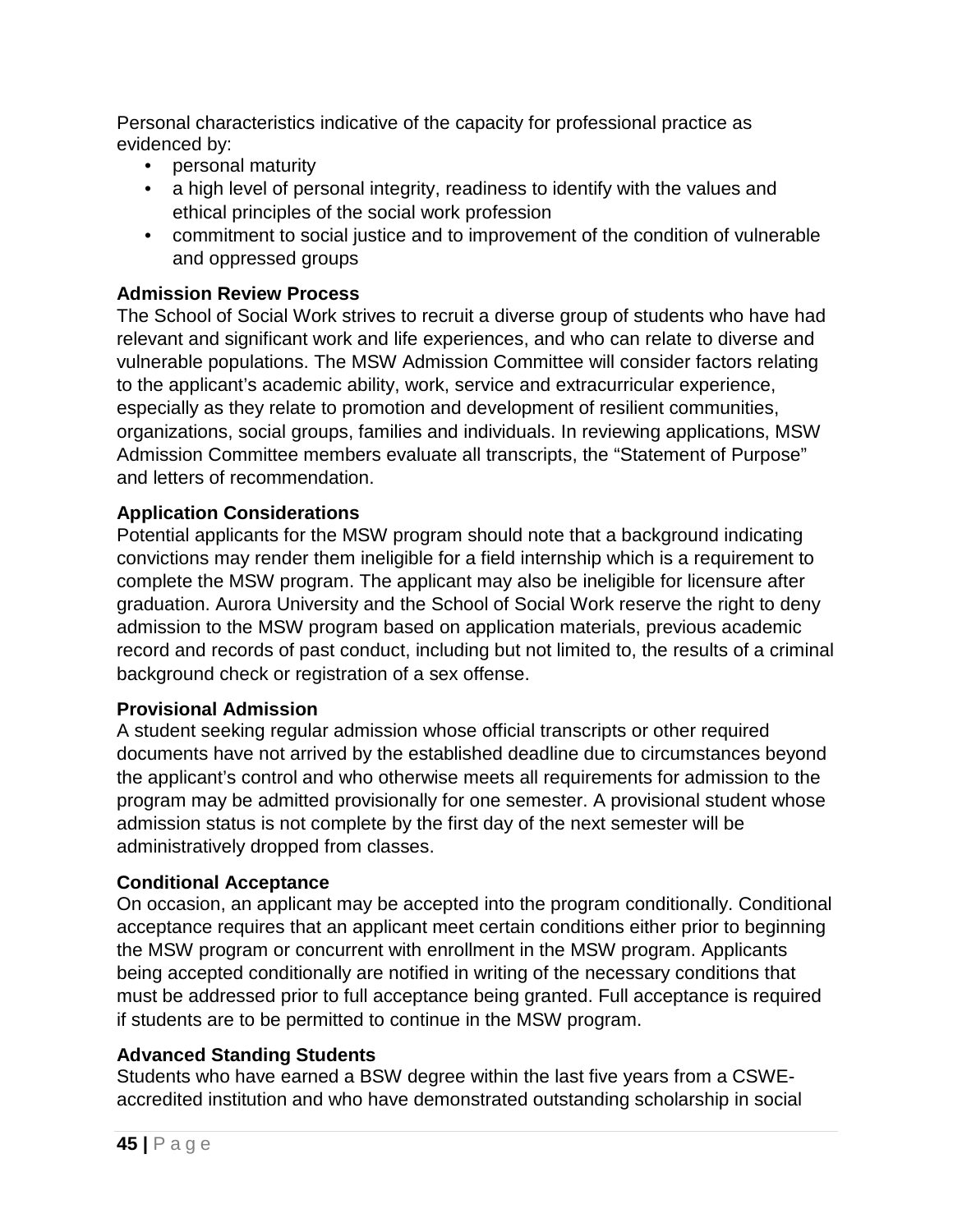work courses and excellence in the field may apply for advanced standing for up to one- half of the semester hours (30 semester hours) required for the MSW program at Aurora University.

Special admission procedures and standards apply to advanced standing applicants. (For additional information on advanced standing, please refer to the MSW Policy Handbook).

### **MSW Program Options**

The School of Social Work offers several graduate program options leading to the Master of Social Work degree, including two-year full-time and three-year part-time. The full-time program requires 15 semester hours of coursework for four semesters. The part-time program requires nine semester hours for the first four semesters (first two years) and then 12 semester hours per semester in the third year. Advanced standing students may complete the program either as full- or part-time students. Fulltime advanced standing for those who receive full credit for the BSW degree complete 15 semester hours of coursework for two semesters in addition to summer, which requires three semester hours. Part-time advanced standing requires six semester hours of coursework in each semester in year one, and nine semester hours of coursework in each of the semesters in year two. Students will make a choice of which plan they will pursue at the time of admission.

### **Specific Program Components**

### **Internships (Field Instruction)**

Field instruction provides students with opportunities to practice and integrate social work theory in the field under the guidance and instruction of an experienced social work field instructor. Students may select a field placement from affiliated agencies in consultation with the Director of Field Instruction at the School of Social Work.

First-year, full-time students typically are required to complete a minimum of 15 clock hours of field instruction per week during the fall and spring semesters for a total of 450 clock hours for the academic year. Second-year, full-time students typically are required to complete a minimum of 20 clock hours of field instruction per week during fall and spring semesters for a total of 600 clock hours for the academic year.

Part-time students typically begin their field placement in the second year and complete approximately 15 clock hours of field instruction per week during each regular semester for a total of 450 clock hours for the academic year. Part-time students in the concentration curriculum (third year) complete 600 clock hours of field instruction for the academic year.

### **Program Academic Policies**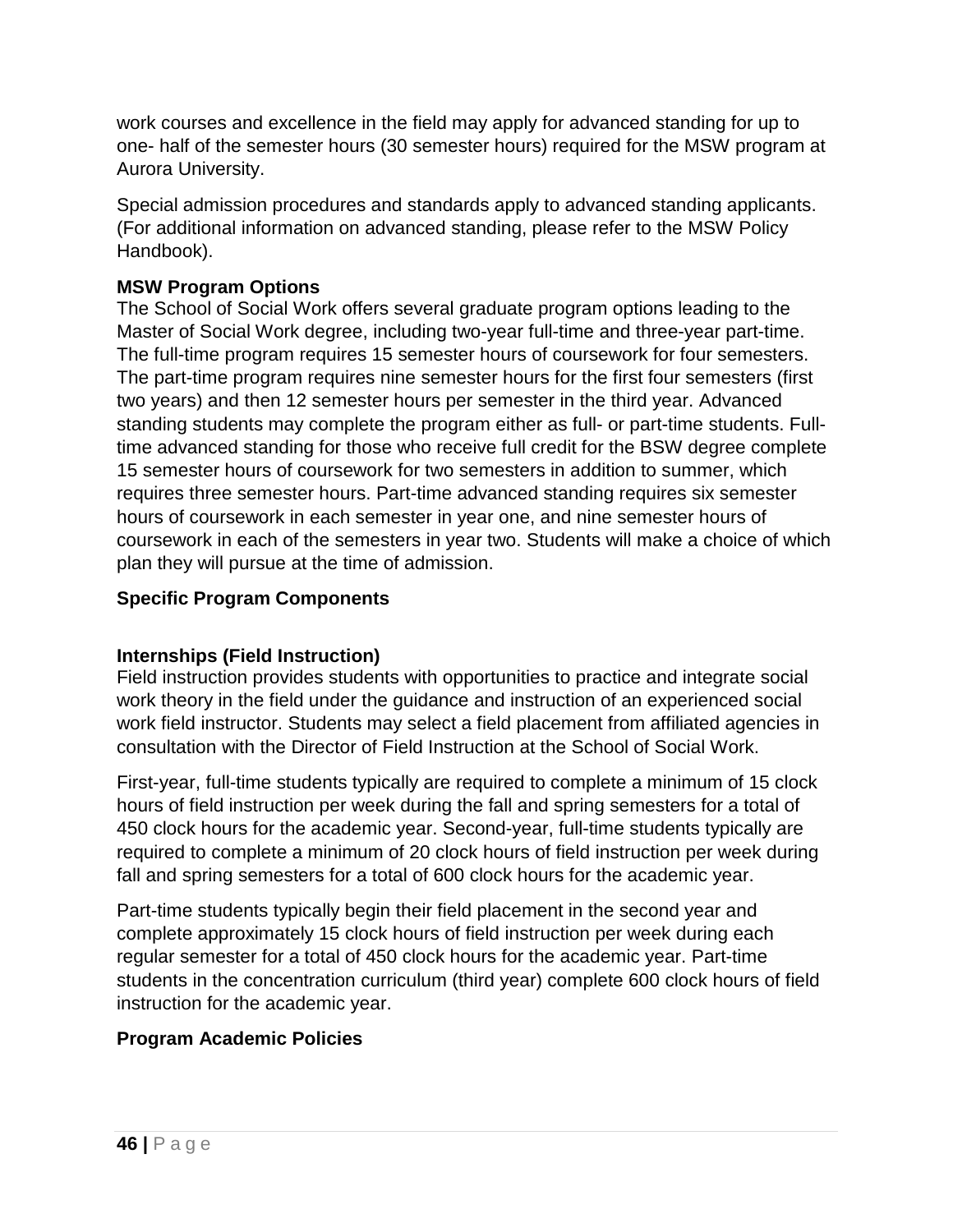#### **Student Evaluation**

Professional social work education requires high standards of academic, personal and professional conduct. The educational program at the graduate level (MSW) requires the development of ethics and values as well as knowledge and skills.

In accordance with Aurora University regulations, the School of Social Work reserves the right to maintain academic standards for admission and retention in the social work program at the MSW level, above and beyond compliance with the general academic standards of the university.

Also recognizing that there are professional competencies and conduct not measurable by academic achievement alone, the School of Social Work reserves the right to make

decisions regarding admission and retention based on high standards of personal and professional conduct. Because social work education involves a significant amount

of internship experience and preparation for helping vulnerable populations, student evaluation will honor not only the rights of students, but also the rights and well-being of clients and others to whom students relate in a professional role.

#### **Four-Year Limit**

Students must complete the program on or before a date four years from the date of matriculation. A statute of limitations of five years applies for re-application to the MSW program or transfer of credit.

### **Credit for Life Experience**

In accordance with the standards of the Council on Social Work Education (CSWE), credit may not be given for life experiences.

Note: Please refer to the MSW Policy Handbook for complete policies and procedures of the School of Social Work and Aurora University.

**Program Requirements:** 60 semester hours

**Foundation Curriculum:** 27 semester hours **Social Welfare** 3 semester hours SWK6140 Social Welfare Policy and Institutions (3) **Human Behavior and Social Environment** 6 semester hours SWK6150 HBSE I: Theories of Human Development I (3) SWK6160 HBSE II: Theories of Human Development II (3) **Social Work Practice Theory and Methods** 9 semester hours SWK6370 Social Work Practice I: Individuals and Families (3) SWK6381 Social Work Practice II: Group Work (3) SWK6382 Social Work Practice II: Community Practice (3) **Research** 3 semester hours SWK6250 Research I: SW Research Methods (3) **Foundation Field Instruction** 6 semester hours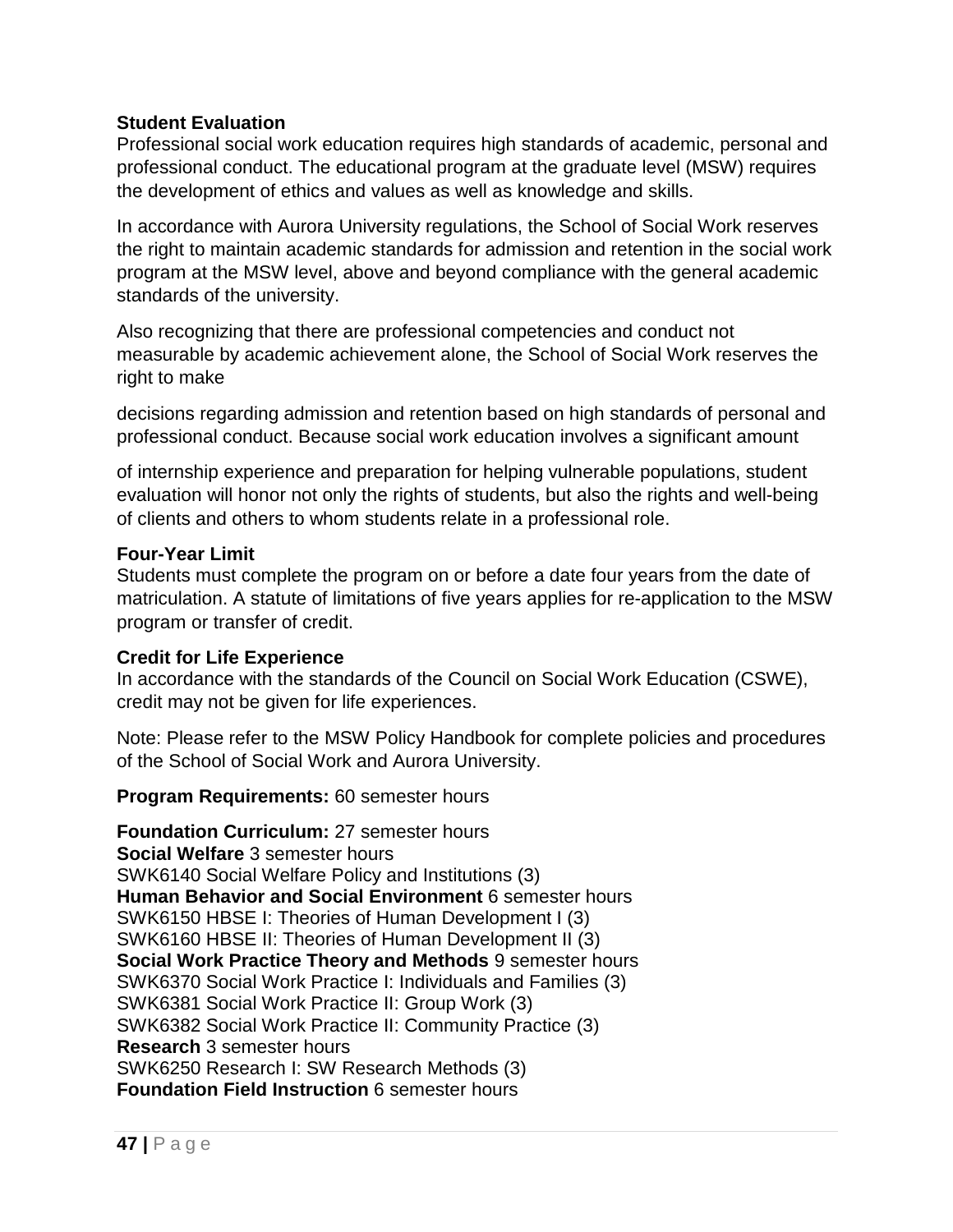SWK6730 Field Instruction I: Foundation Internship (3) SWK6740 Field Instruction II: Foundation Internship (3)

**Advanced Curriculum** 18 semester hours **Social Work Practice and Policy** 12 semester hours SWK6500 Social Work Perspectives on Psychopathology (3) SWK6511 Social Work Practice III: Clinical Theory and Methods (3) SWK6521 Social Work Practice IV: Advanced Clinical Knowledge and Application (3) SWK6533 Advanced Social Policy (3) **Advanced Field Instruction** 6 semester hours SWK6750 Field Instruction III: Advanced Internship (3) SWK6760 Field Instruction IV: Advanced Internship (3)

**Social Work Electives** 15 semester hours

Social work electives may be used to complete specializations or coursework of interest.

**Optional Specialization Coursework** (not all specializations are offered at all locations):

### **Specialization in Addictions**

The Addictions Specialization prepares students to work with populations impacted by substance use within a primary substance abuse treatment setting. The coursework focuses on educating students about various aspects of substance use, challenging some of their own biases regarding this population, and learning specific clinical skills to help the various sub-populations of substance use. Within the clinical concentration, students complete a field internship at an approved addictions site. Upon successful completion of this specialization, students are eligible to take the Illinois Certified Alcohol and Other Drug Abuse Counselor (CADC) examination for state licensure. Students interested in declaring the Addictions Specialization must meet with the Coordinator to complete an interview and required declaration paperwork. Additional coursework (SWK-5600 Co-Occurring Substance Use and Mental Health Disorders) will assist the student in pursing credentialing as a Board registered Co-occurring Substance Use and Mental Health Disorder Professional (CODPI). Students interested in pursing the CODP I credential must consult with the Additions Specialization Coordinator.

Specialization Courses (must obtain a "B" or higher in all specialization courses) SWK6340 Psychopharmacology of Substance Use Disorders (3) SWK5420 Addictions Counseling I (3) SWK6400 Addictions Counseling II (3)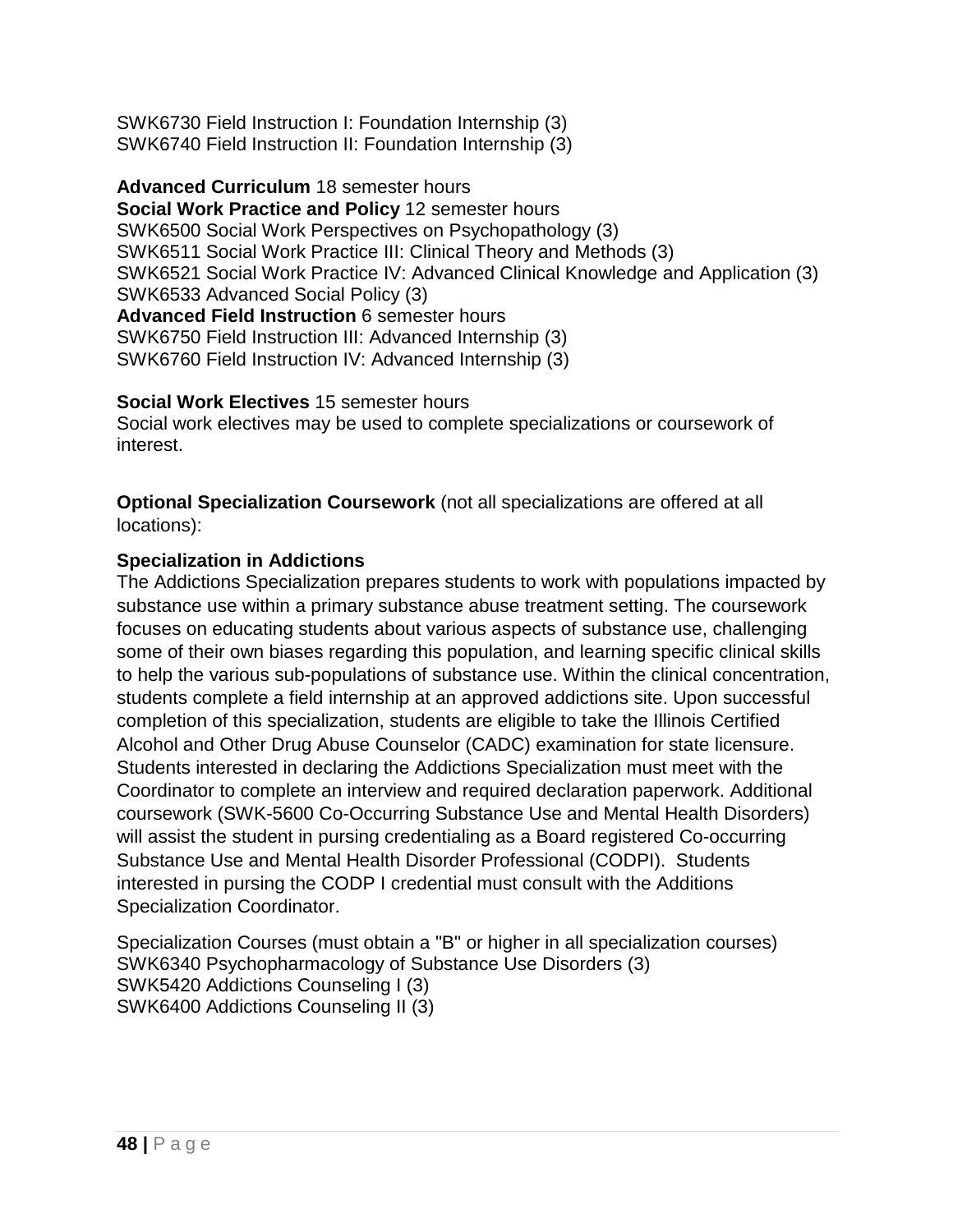#### **Specialization in Leadership Administration through the Dunham School of Business and Public Policy MBA and MPA Programs**

MSW students may take some of their electives from the MBA (Master in Business Administration) and MPA (Master in Public Administration) Curriculum. To complete the Leadership Administration specialization in the MSW, students are required to complete the following two core specialization courses:

MBA6030 Leadership and Organizational Behavior (3) MPA6350 Nonprofit Management and Leadership (3)

In addition, students are required to complete the following selected courses: MBA6075 Operations Management (3) MPA6110 Administration of Public Institutions (3) MPA6450 Public Safety Administration (3)

Completing the two core and one selected courses for a total of 9 semester hours results in a Specialization in Leadership Administration, along with the MSW degree. This advanced administration curriculum is ideal for MSW students interested in learning more about management and administration in the field of Social Work and Human Services.

Please refer to the MBA section of the graduate catalog for course details.

### **Specialization in Child Welfare**

The courses in the Child Welfare Specialization will not only serve to educate our students; they will also continue to promote the field of child welfare and social work. Graduates with the specialization will gain competitive positions aimed directly at serving the needs of children and families involved in the child welfare system.

The School of Social Work has been, and continues to be, committed to making a positive difference in the lives of children. Developing a specialization in child welfare, coursework and field placement internships will address the educational needs of the students while enhancing their work toward improving the lives of children and their families.

The Child Welfare Specialization is a three-course sequence. MSW students have three open electives. The students will participate in at least one internship specific to the field of child welfare in the first or second year of the social work program with an agency that focuses on child welfare. The thrust of this specialization is to develop an interdisciplinary curriculum designed to provide comprehensive child welfare education.

Upon completion of the coursework and field work, students will be eligible to test for their Child Welfare Employee License (CWEL) credential. Students interested in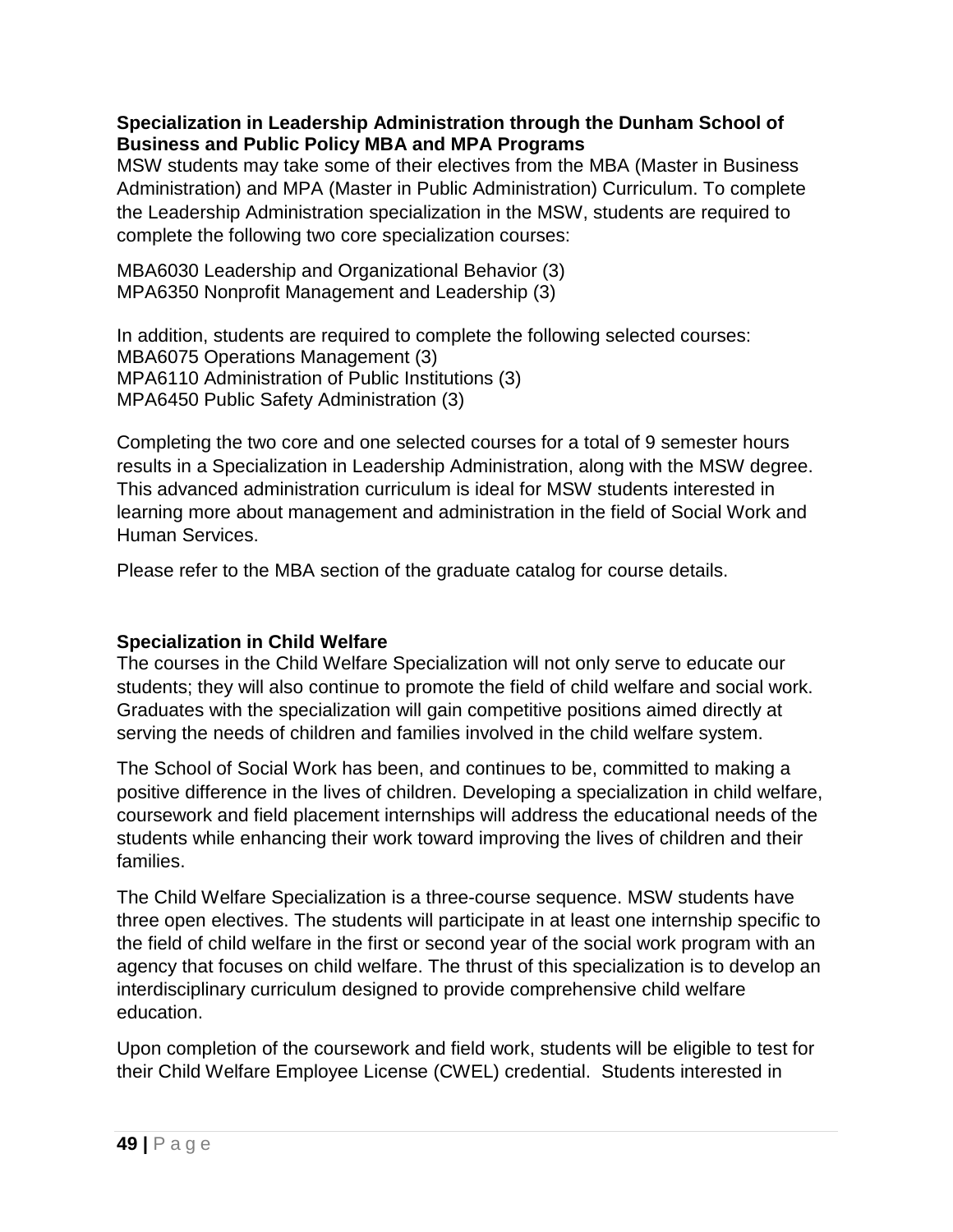declaring the Child Welfare Specialization must meet with the Coordinator to complete an interview and required declaration paperwork.

Specialization Courses (must obtain a "B" or higher in all specialization courses) SWK6700 Effects of Trauma on Children (3) SWK6720 Vulnerable Children and Families (3) SWK6725 Child Welfare Services (3)

### **Specialization in Faith-Based Social Work**

The Faith Based Specialization prepares students to integrate the understandings of spirituality and faith within the social work profession, and how these experiences shape their practice. Faith-Based Specializations students will also build effective relationships, understand ethical and cultural considerations, social justice issues, and advocacy issues related to faith-based professional.

The MSW graduate with this specialization will be able to recognize the interpersonal complexities within faith-based practice in order to work towards the individual and family as well as encouraging social reforms that support well-being for all populations

It is open to students of all faith traditions who desire to better understand how their faith contributes to their views and practice as professional social workers...

The faith-based specialization student can span the direct practice of faith-based social work in faith- based environments, such as child welfare agencies, individual and family counseling centers, hospitals, private practice, as well as in religious institutions such as Christian churches, Jewish synagogues, and Muslim community centers, to mention but a few.

The faith-based program of study includes one foundational core course, SWK5598 Spirituality, Meaning Making, and Faith-Based Practice, with either a foundational (450 hours) or an advanced faith-based field placement (600 hours).

### **Faith-Based Specialization Program of Study**

Not all courses are offered each year, so please plan accordingly. Check current University Class Schedule to confirm course availability and any prerequisites. Dual specializations between the Faith-Based Specialization and the Addictions Specialization, the Advanced Clinical Social Work Specialization, the Child Welfare Specialization, and the Health Care Specialization are possible, and require additional course work.

## **Faith-Based Specialization Core Foundational Course**

SWK5598 Spirituality, Meaning Making, and Faith-Based Practice (3)

### **Specialization in Forensic Social Work**

The Graduate Forensic Social Work Specialization prepares students to use legal expertise to work in the social work field. The National Organization of Forensic Social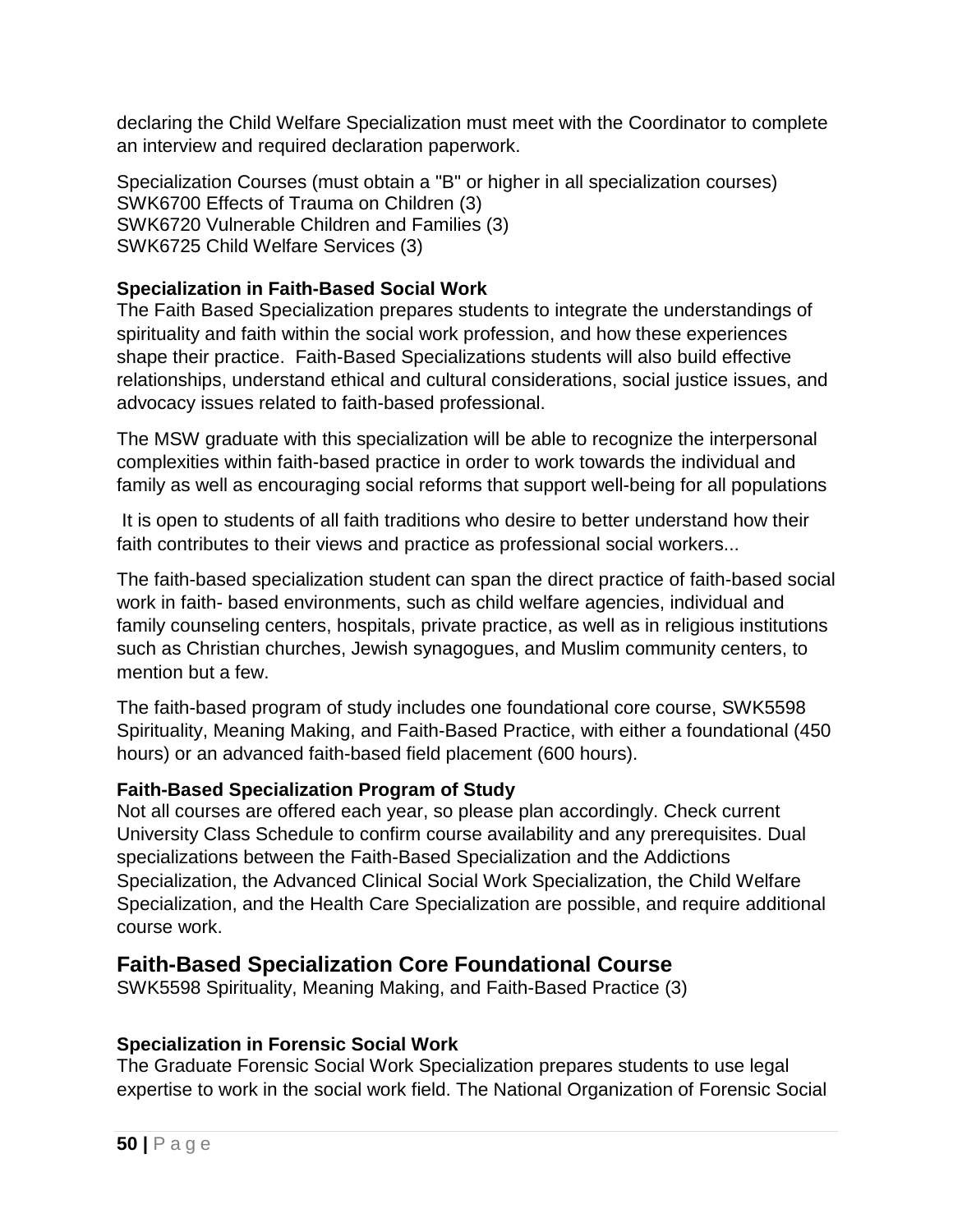Work (NOFSW) defines forensic social work as the "application of social work principles to questions and issues relating to law and legal systems." The coursework focuses on educating students in forensic social work practice and theory, challenging some of their own biases regarding this population, and learning specific clinical skills to help the various subpopulations of forensics. In addition to the coursework, students complete a field internship at an approved site involving forensic involved populations.

Specialization Courses (must obtain a "B" or higher in all specialization courses) SWK5300 Forensic Social Work (3) SWK6720 Social Work with Vulnerable Children and Families (3) SWK6721 Mediation (3)

### **Specialization in Gerontology**

Students may specialize in Gerontology within the Health Care Specialization. The focus of this specialization is to provide comprehensive gerontology education to MSW students in order to enable them to be effective practitioners in the field of geriatric services. The specialization courses fulfill the elective requirements for the MSW program. In addition, students complete their advanced field placement in an approved social work gerontology agency.

Specialization Courses (must obtain a "B" or higher in all specialization courses) SWK6010 Medical Social Work (3)

SWK5100 Social Work Gerontology: Assessment and Intervention (3) SWK5110 Social Work Gerontology: Biology and Health of Aging (3) Internship with aging populations to be completed in the advanced year. For students wishing to obtain the Health Care Specialization in addition to the Gerontology Specialization, one additional Health Care elective is needed.

### **Specialization in Health Care**

Students interested in medical environments may elect to specialize in Health Care to prepare for the myriad of Social Work roles in healthcare systems across the United States. The understanding of basic medical terminology, brief and chronic illness and respective treatments, ethics, insurance, Medicare and Medicaid, policy and patient advocacy are considered important components of best practice in health care Social Work.

Specialization Courses (must obtain a "B" or higher in all specialization courses) SWK6010: Medical Social Work (3) AND Any two Health Care electives listed below: SWK5100 Social Work Gerontology: Assessment and Intervention (3) SWK5110 Social Work Gerontology: Biology and Health of Aging (3) SWK5250 Perspectives on Infertility and Assisted Reproduction (3) SWK5410 Psychopharmacology (3) SWK5610 Social Work with the Exceptional Child (3)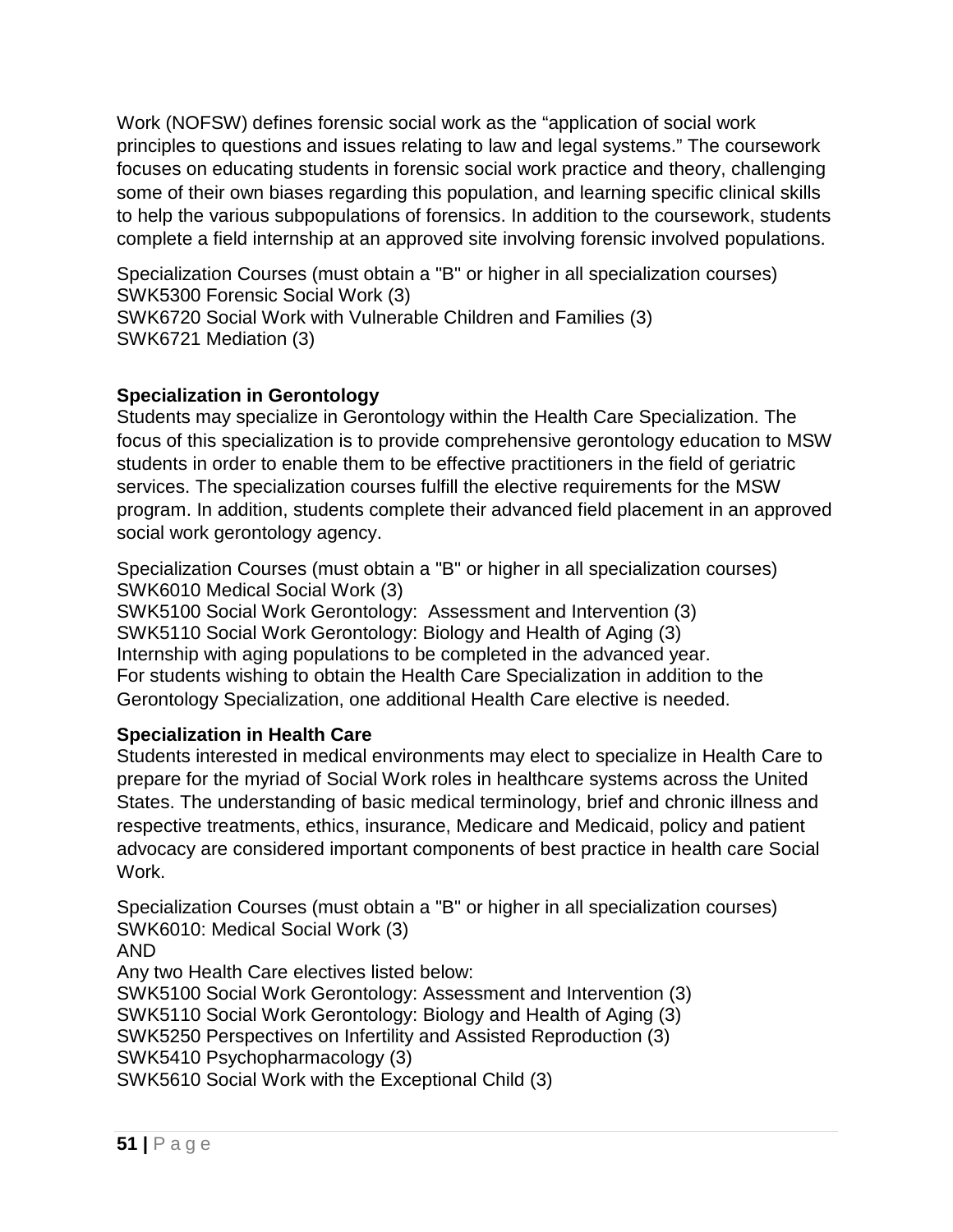SWK5400 Co-Occurring Substance Use and Mental Health Disorder Professional (CODP I) (3) SWK6030 Bereavement Counseling (3) SWK6035 Hospice SWK (3) SWK6045 Psychiatric Hospital Social Work (3) SWK6050 Self-Injury and Eating Disorders (3) SWK6055 Oncology SWK (3) SWK6581 Mindfulness (3) SWK6810 Social Work and the Military (3) Internship within a medical environment to be completed in the advanced year.

#### **Specialization in School Social Work - Policy and Procedures for Illinois Professional Educator License with School Social Work Endorsement (excluding Post Graduate MSW students)**

- 1. All graduate social work students interested in taking coursework toward the Illinois Professional Educator License with School Social Work Endorsement must be in good standing with the School of Social Work and will be required to complete the following procedures:
- 1. Pass the Illinois Test for Academic Proficiency 400 (TAP) its equivalent ACT Plus (with writing) or SAT by December 1st of their Advanced MSW placement. Aurora University strongly recommends that students pass ISBE's academic testing standards prior to beginning their Advanced MSW placement though.
- 2. Take and pass the Illinois School Social Work Exam (184) by the end of their MSW studies. School social work students are recommended to complete this exam in the fall of their Advanced MSW placement.
- 3. Pass SWK5610: Social Work Practice with the Exceptional Child, which meets HB150 guidelines. The course is recommended to be completed prior to the start of their Advanced MSW placement.
- 4. Secure a field placement in the public school setting by actively seeking an internship. Since internships in the school setting are very competitive, it is recommended that students begin to look between January - March of the academic year preceding the advanced-year (school) field placement. Only MSW Advanced placements can be completed in public school districts, under the supervision of a school social worker who has their Professional Educator License, in order to qualify for the school social work specialization and the Illinois Professional Educator License in Social Work.

Students who complete these procedures follow the MSW program, clinical concentration structure outlined in this book. Note: Illinois State Board of Education Requirements for endorsement/licensure are frequently modified. Please contact the School Social Work Program Coordinator for current requirements.

Upon successful completion, students are eligible to apply for the Illinois Professional Educators' License with School Social Work Endorsement.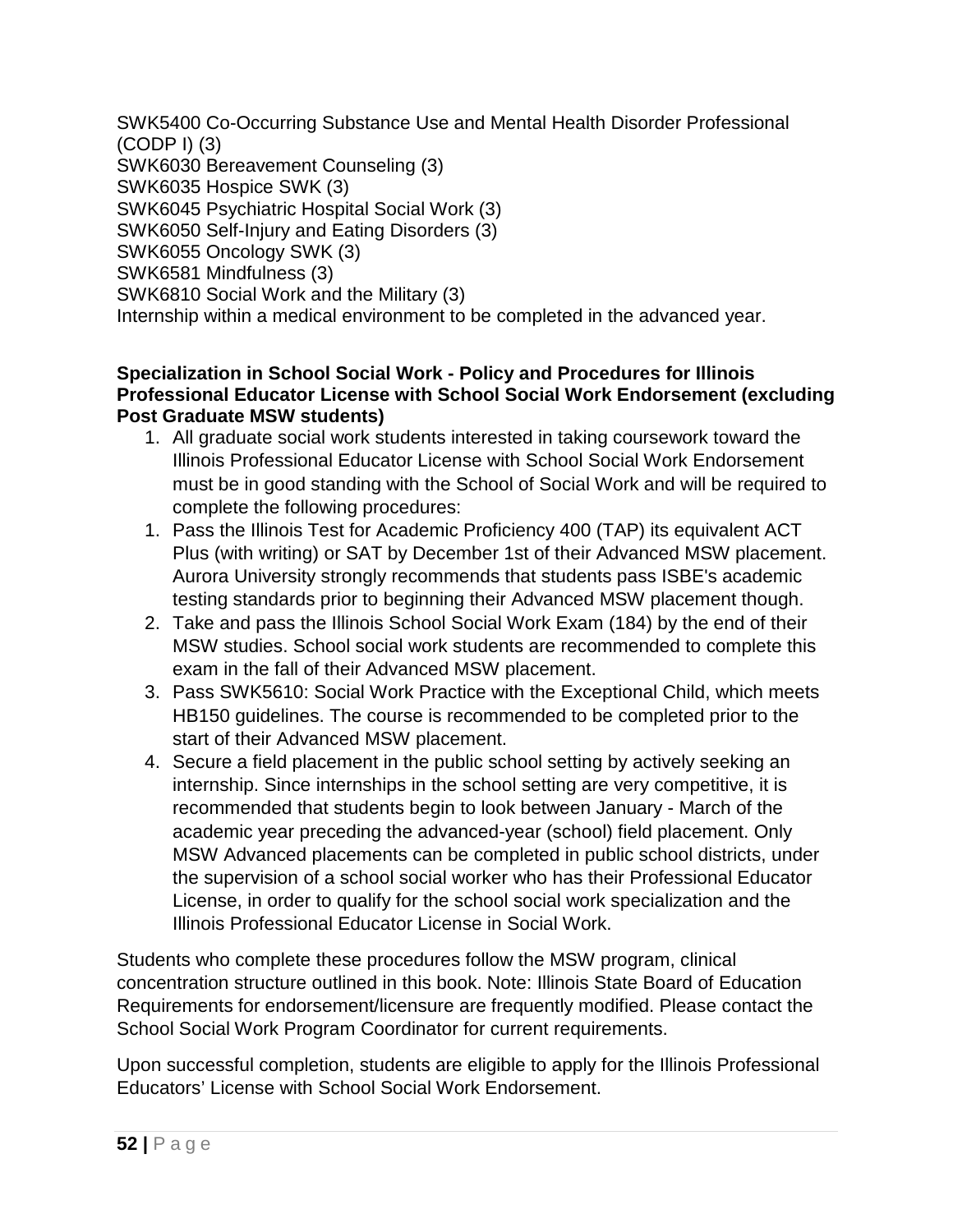Specialization Courses (must obtain a "B" or higher in all specialization courses) SWK5610 Social Work Practice with the Exceptional Child (3) SWK6410 School Social Work Policy and Practice I (3) SWK6420 School Social Work Policy and Practice II (3) SWK6600 Reading Content and Reading Methods for School Social Workers (3)

# **Dual Degrees**

## **Dual Master of Social Work/Master of Business Administration (MSW/ MBA)**

The Dual Master of Social Work/Master of Business Administration (MSW/MBA) program is designed to enable graduate students to expand the scope of their studies and simultaneously pursue the MSW and MBA degrees.

Social service agencies are in need of social work professionals who also have the skills, knowledge and ability to expertly lead. To meet such a need, the School of Social Work and MBA program have teamed to provide MSW students who are earning the Administrative Leadership specialization an opportunity to simultaneously earn their MBA degree.

Students in the program will receive substantial business education that complements their social work education and will prepare them for leadership roles in social service. The program also maintains the integrity of both the MSW and MBA degrees and makes the dual degree attainable at 54 semester hours (with advanced social work standing) or 84 hours (without advanced social work standing). Students must meet the requirements of the MSW program for admission, will be jointly advised by the Social Work and MBA programs, and will be billed a hybrid tuition rate.

The foundation of the MSW/MBA dual degree program is the MSW curriculum. Students who complete the MSW Administrative Leadership specialization (which is composed of three MBA and MPA courses totaling nine semester hours) may apply those hours to their MBA studies as well.

Consequently, a MSW student in the Administrative Leadership concentration may also complete the MBA by successfully completing the following additional courses:

MBA6020 Marketing Management (3) MBA6030 Leadership and Org Behavior (3) MBA6045 Managerial Accounting (3) MBA6050 Corporate Finance (3) MBA6075 Operations Management (3) MBA/MPA6170 Applied Research, Insights, and Evaluation (3) MBA6100 Strategic Management (3) MBA6200 Human Resource Management (3)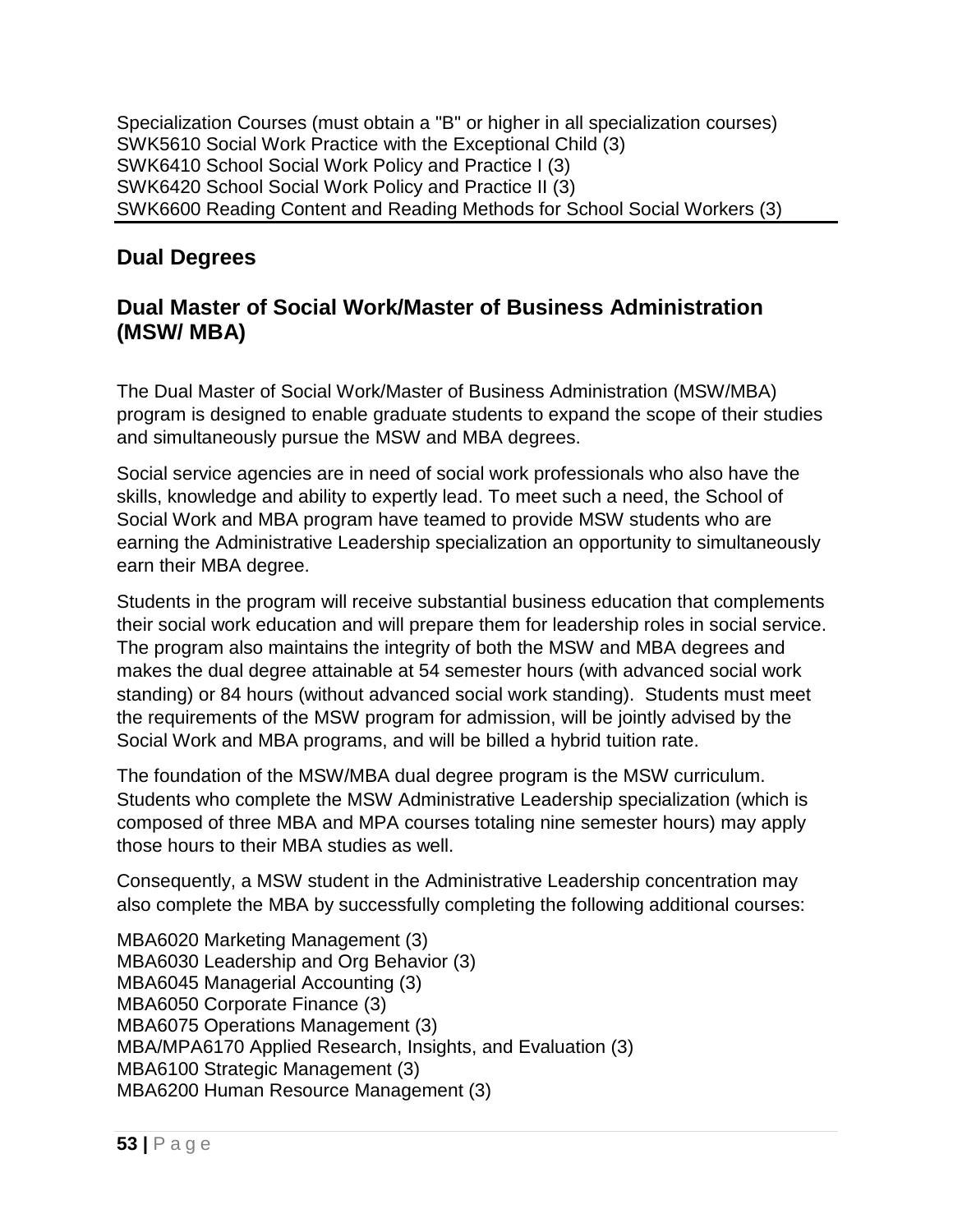## **Dual Master of Social Work/Master of Public Administration (MSW/ MPA)**

The Dual Master of Social Work/Master of Public Administration (MSW/MPA) program is designed to enable graduate students to expand the scope of their studies and simultaneously pursue the MSW and MPA degrees.

Government, public sector, nonprofit, and social service agencies are in need of social work professionals who also have the skills, knowledge and ability to expertly lead. To meet such a need, the School of Social Work and MPA program have teamed to provide MSW students who are earning the Administrative Leadership specialization an opportunity to simultaneously earn their MPA degree.

Students in the program will receive substantial public administration education that compliments their social work education and will prepare them for administrative leadership roles in social service. The program also maintains the integrity of both the MSW and MPA degrees and makes the dual degree attainable at 54 semester hours (with advanced social work standing) or 84 hours (without advanced social work standing). Students must meet the requirements of the MSW program for admission, will be jointly advised by the Social Work and MPA programs, and will be billed a hybrid tuition rate.

The foundation of the MSW/MPA dual degree program is the MSW curriculum. Students who complete the MSW Administrative Leadership specialization (which is composed of three MBA and MPA courses totaling nine semester hours) may apply those hours to their MPA studies as well.

Consequently, a MSW student in the Administrative Leadership specialization may also complete the MPA by successfully completing the following additional courses:

MBA6130 Economics (3) MBA6030 Leadership and Organizational Behavior (3) MPA6110 Administration of Public Institutions (3) MPA6120 Public Policy and Analysis (3) MPA6130 Government & Community Relations (3) MPA6140 Public Finance and Budgeting (3) MBA/MPA6170 Applied Research, Insights, and Evaluation (3) MPA6200 Advanced Seminar in Applied Public Administration (3) MPA6350 Nonprofit Management and Leadership (3) MPA6360 Grant Writing, Philanthropy, & Advancement (3) MPA6450 Public Safety Administration (3)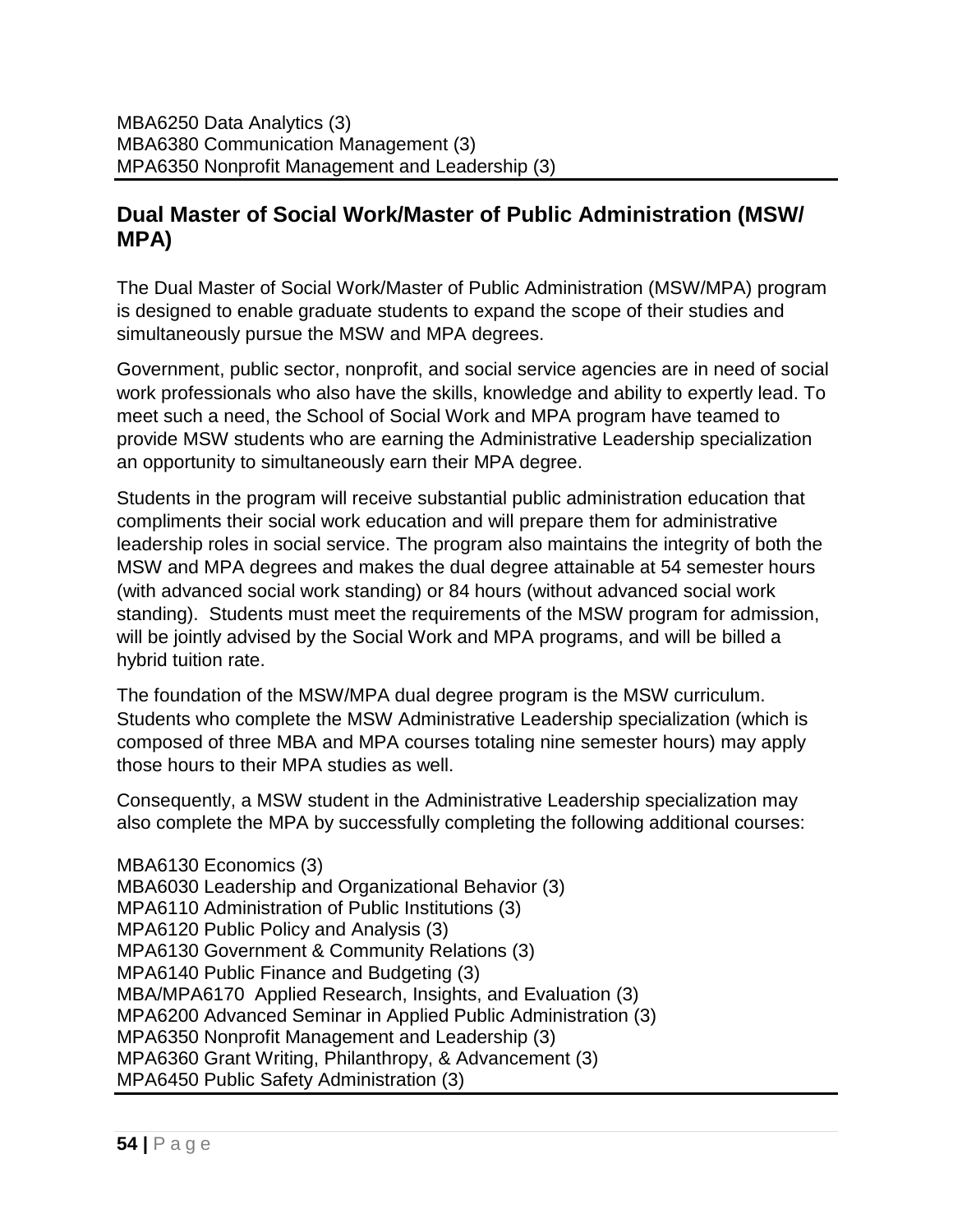## **Post Graduate Programs**

Post Graduate MSW students Policy and Procedures for Illinois Professional Educator License with School Social Work Endorsement

The applicant must have earned a Master of Social Work degree from a CSWEapproved program.

Aurora University offers a curriculum designed to meet Illinois State Board of Education (ISBE) requirements to become endorsed as school social workers in Illinois. The program is available as a specialization for students currently enrolled in the Master of Social Work degree, or as an endorsement-only program for students who have already completed an MSW degree and wish to add the endorsement.

AU will guide students through the ISBE licensure process for ISBE's academic testing requirements and Illinois School Social Work content test.

#### **Admission Process**

- A completed Graduate Application for Admission.
- Transcripts (official, sealed in envelope) from all prior undergraduate and graduate colleges and/or universities. Aurora University accepts official electronic transcripts at AU-ETranscripts@aurora.edu.
- Master of Social Work degree from a CSWE-approved program with an average GPA of 3.0 on a 4.0 scale. Students with a GPA of less than 3.0 will be considered on a case-by-case basis.
- Two letters of recommendation from individuals familiar with the student's professional and/or academic abilities.
- A curriculum vitae or detailed resume that includes work experience, educational background, professional experience, professional activities, honors, professional publications and/or presentations and other relevant information relating to the applicant's leadership background.

Applicants are recommended to have passed the Illinois State Board of Education required academic testing prior to beginning their school social work placement. The School Social Work Content Exam (184) may be completed while in the school social work placement and must be completed prior to licensure. Information about these exams can be found at il.nesinc.com/.

#### **Program Requirements**

The program must be completed within four consecutive semesters from the first semester after being officially accepted into the endorsement program. Students are not required, but are encouraged to enroll in elective course offerings related to school social work practice as a means of rounding out their training experience.

To earn the endorsement, students must successfully complete the following courses and maintain a 3.0 grade-point average: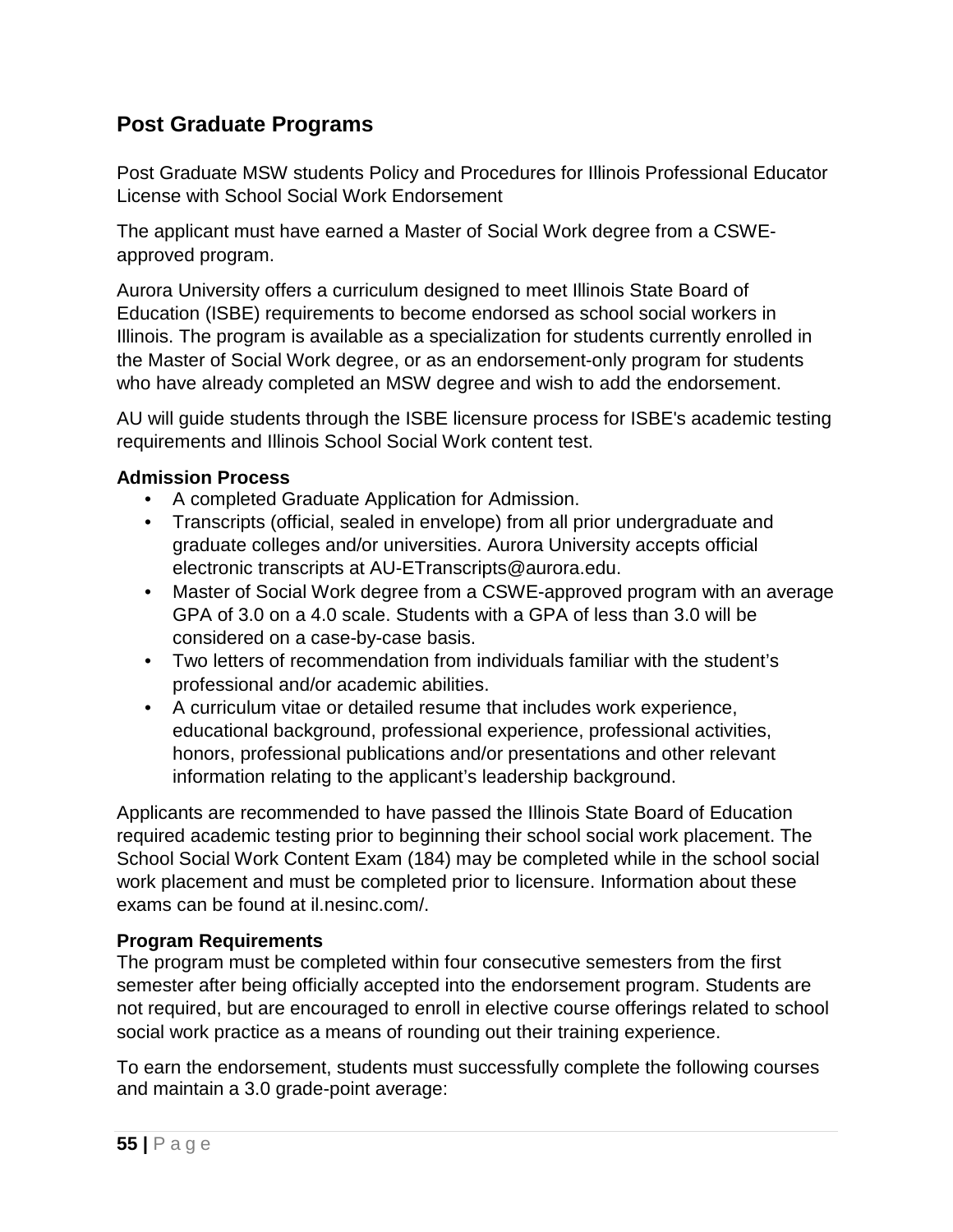SWK6430 School Social Work Licensure Course (3) SWK5610 Social Work Practice with the Exceptional Child (3) SWK6600 Reading Content and Reading Methods for School Social Worker (3) SWK6670 Advanced PEL School Field Instruction I (3) SWK6680 Advanced PEL School Field Instruction II (3)

Note: Illinois State Board of Education Requirements for endorsement/licensure are frequently modified. Please contact the School Social Work Program Coordinator for current requirements.

Note: Information regarding the exams can be found by calling Pearson Education Inc. at 800-989-8532 or il.nesinc.com.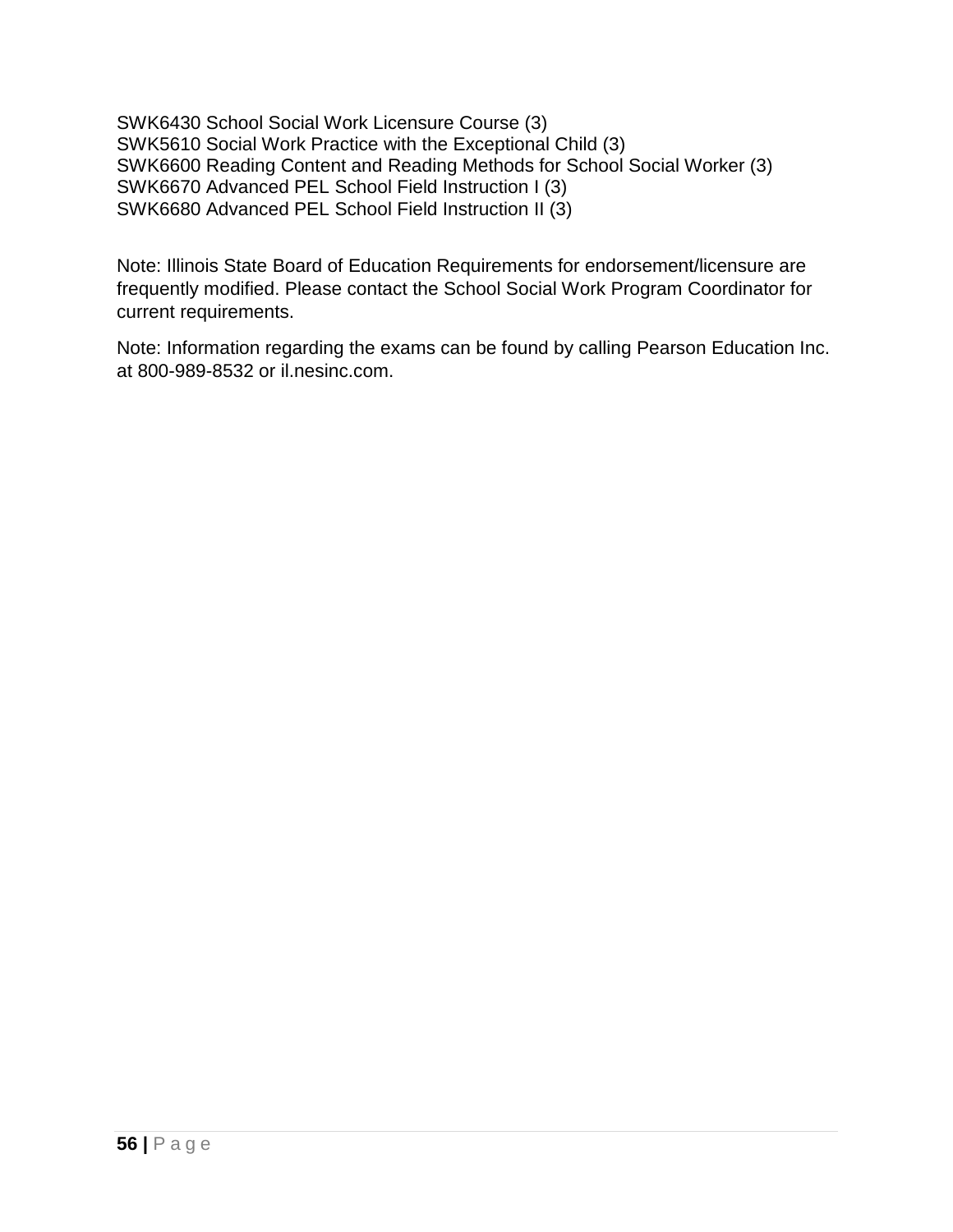# **ABA5100 Concepts and Principles of Behavior Analysis**

This course provides a foundation for beginning graduate students in the experimentally derived principles of respondent and operant conditioning and the role of those principles in accounting for the behavior of humans and non-humans. This course, the first in a sequence of courses, provides an in-depth introduction to the philosophy, concepts, and principles of behavior analysis.

### **Semester hours:** 3

# **ABA5200 Introduction to Applied Behavior Analysis**

This course is an introduction to applied behavior analysis, which is a field dedicated to the application of behavioral principles and procedures. We will cover basic principles such as reinforcement, stimulus control, extinction, etc. and we will address how these principles are commonly used in addressing behavioral problems of social significance. In addition, we will cover particular topics such as drug and alcohol abuse, classroom management, developmental disabilities, among others.

### **Semester hours:** 3

## **ABA5300 Clinical and Research Methods in Applied Behavior Analysis**

This course covers behavior measurement systems and single subject (within subject) experimental designs. Sound understanding of these topics is critical to the success of any practicing applied behavior analysts. In the class you will learn how to construct behavioral definitions, data collection systems, critically evaluate research, and methods for evaluating the effectiveness of clinical interventions.

### **Semester hours:** 3

**Prerequisite(s):** ABA5100 and ABA5200.

## **ABA5400 Behavioral Assessment**

This course covers the topic of behavioral assessment. Behavioral assessment is a large part of any practicing applied behavior analyst's daily duties. In this course students will take what they have learned in previous courses and practicum experience and apply it to behavior problems of social significance. Specifically,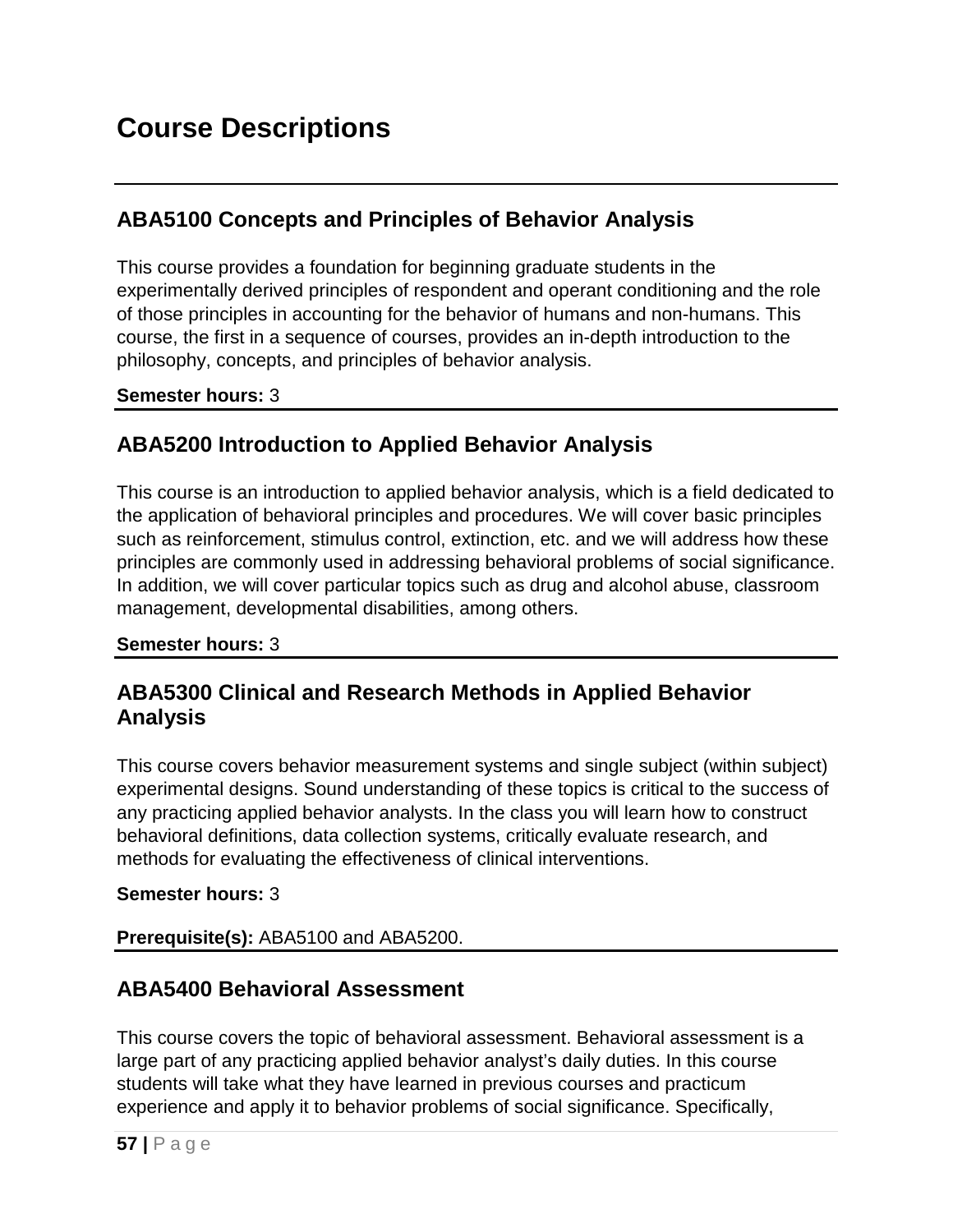students will define behavioral excesses and deficits in behavioral terms, define environmental variables in observable and measurable terms, identify critical information in records, design and implement behavioral assessments, and learn how to interpret assessment results. Additionally, students will be required to explain the results of these assessments in non-technical language and participate in simulated interdisciplinary team meetings.

### **Semester hours:** 3

**Prerequisite(s):** ABA5100 and ABA5200.

# **ABA6100 Theory and Philosophy for ABA Practitioners**

This course will familiarize students with some of the historical, theoretical, and philosophical viewpoints that characterize radical behaviorism…the philosophy that gave rise to applied behavior analysis. During the course students will be presented with the various theoretical and philosophical positions that define radical behaviorism. During the course each of the topics will be addressed and the practical significance of each of these positions will be discussed.

### **Semester hours:** 3

**Prerequisite(s):** ABA5300 and ABA5400.

## **ABA6200 Behavioral Interventions**

This course is designed to further students' working knowledge of behavioral interventions. In this course students will be explore the scholarly research that has given rise to common behavioral treatments and discuss the benefits and limitations of various behavioral interventions. Additionally, students will be required to develop interventions targeting both skill acquisition and behavior reduction.

### **Semester hours:** 3

**Prerequisite(s):** ABA6100 and ABA6300.

# **ABA6300 Advanced Applied Behavior Analysis**

This course is designed to further students' working knowledge of various intellectual and developmental disabilities and contemporary issues that applied behavior analysts encounter in the workplace. Throughout the course students will lead discussions describing the etiology, behavioral characteristics, special considerations, and areas of issues future research for various intellectual and developmental disabilities.

### **Semester hours:** 3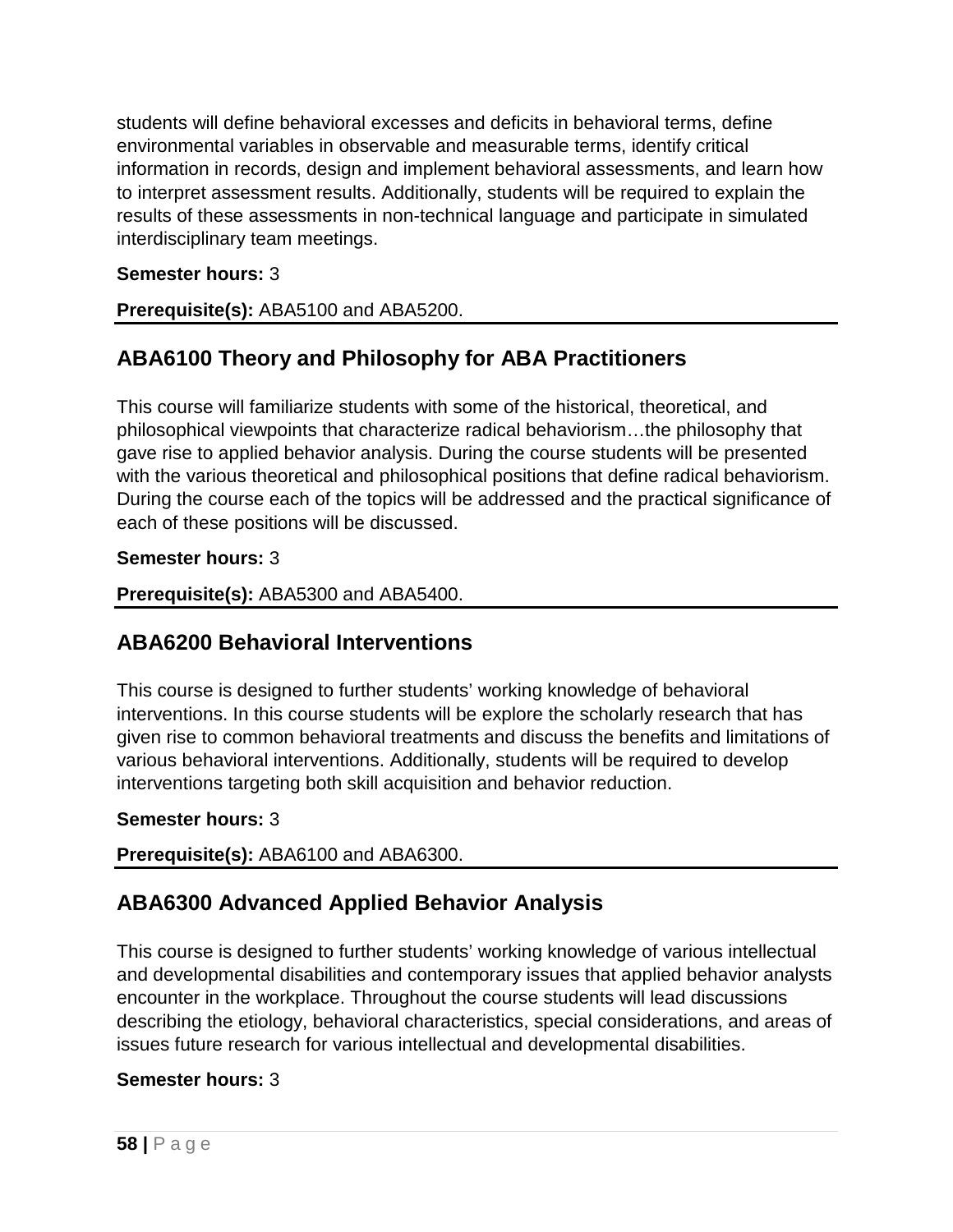# **ABA6400 Professional and Ethical Issues**

This course is designed to familiarize students with the Guidelines for Responsible Conduct for Behavior Analysts that was developed by the Behavior Analysis Certification Board (BACB). Throughout the course, students will review scholarly work and cases relevant to each of the guidelines outlined by the BACB.

### **Semester hours:** 3

**Prerequisite(s):** ABA6100 and ABA6300.

## **ABA6450 Personnel Supervision & Management**

This course will provide an overview of contemporary research and practices in the field of Organizational Behavior Management (OBM), also sometimes referred to as Performance Management in organizational settings. Performance Management is a behaviorally-based area of specialization within the broad field of Industrial-Organizational Psychology; however, concepts and techniques used in Performance Management originated from the field of behavior analysis. The application of principles of learning to produce socially significant changes in behavior is the purview of Applied Behavior Analysis and when applied to problems within organizational settings such as training, safety, productivity, and quality deficits, the collective set of procedures is termed "Performance Management within the field of OBM. The purpose of this course is to introduce students to both research and practice techniques in Performance Management and to provide students with the necessary skills to apply the fundamental principles of ABA to a variety of performance problems within the organizational settings. Additionally, this course is required for the MS in Applied Behavior Analysis Behavior Analysis at Aurora University and satisfies the 30 hours of classroom instruction requirements in personnel supervision and management set forth by the Behavior Analysis Certification board's (BACB) 5th edition task list.

### **Semester hours:** 3

**Prerequisite(s):** ABA6200 and ABA6400.

## **ABA6500 Capstone Course**

This course is designed to serve as a final evaluation for graduating students. Students will be required to complete a capstone project that demonstrates basic the competencies of a practicing behavior analyst and pass a comprehensive examination.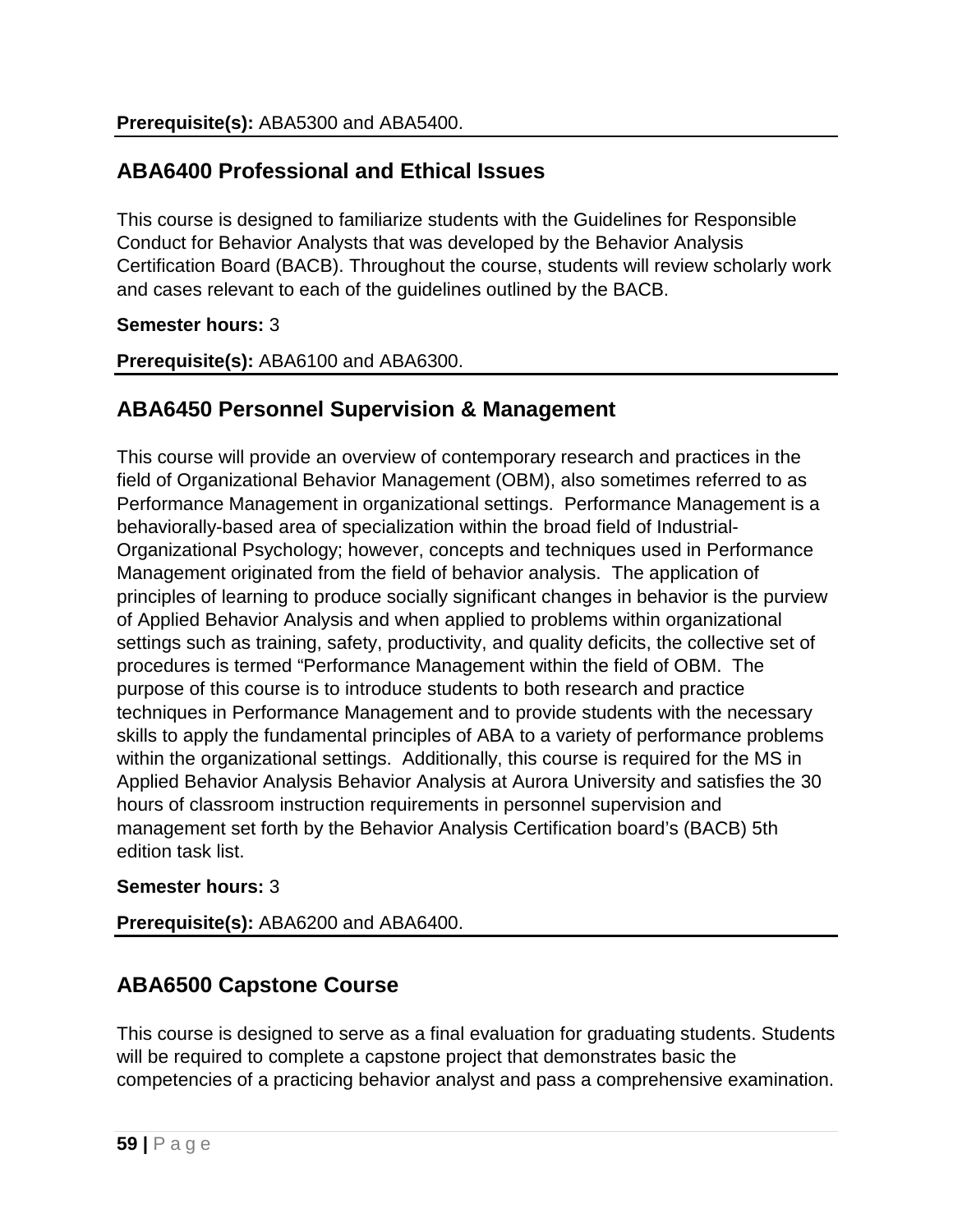#### **Semester hours:** 3

**Prerequisite(s):** ABA6200 and ABA6400.

# **ABA6810 Special Topics in Applied Behavior Analysis**

This course is designed to discuss new advances in the field of applied behavior analysis. Topics include but are not limited to the following: verbal behavior, relational frame theory, staff training, assessment and treatment considerations for specific populations, etc.

#### **Semester hours:** 3

**Prerequisite(s):** ABA6200 and ABA6400.

## **ABA6900 Intensive Practicum**

(3 semester hours each taken over 3 semesters) This course is designed to meet the Behavior Analyst Certification Board's (BACB) Intensive Practicum requirements. Students will be required to complete 20 hours a week of supervised experience that focuses on the development of new behavior-analytic skills (see bacb.com for more information about activities that qualify).

**Semester hours:** 9

## **ACC6100 Business Environment and Concepts**

The Business Environments and Concepts class reviews business concepts and the associated skills required of a professional accountant. The class focuses on understanding the business environment and its impact on an entity's business strategy. Concepts considered include corporate governance; information technology; operations management; economic concepts and analysis, and financial management. From the knowledge students develop, they will prepare case analyses needed for sound, ethical decision-making.

### **Semester hours:** 3

**Prerequisite(s):** Admission to the program

## **ACC6110 Accounting Theory, Practice and Reporting**

Further study of financial accounting and reporting. Emphasis on reporting and disclosure, particularly in the context of contemporary issues such as stock options, pensions, investments, deferred taxes, and international accounting. Includes research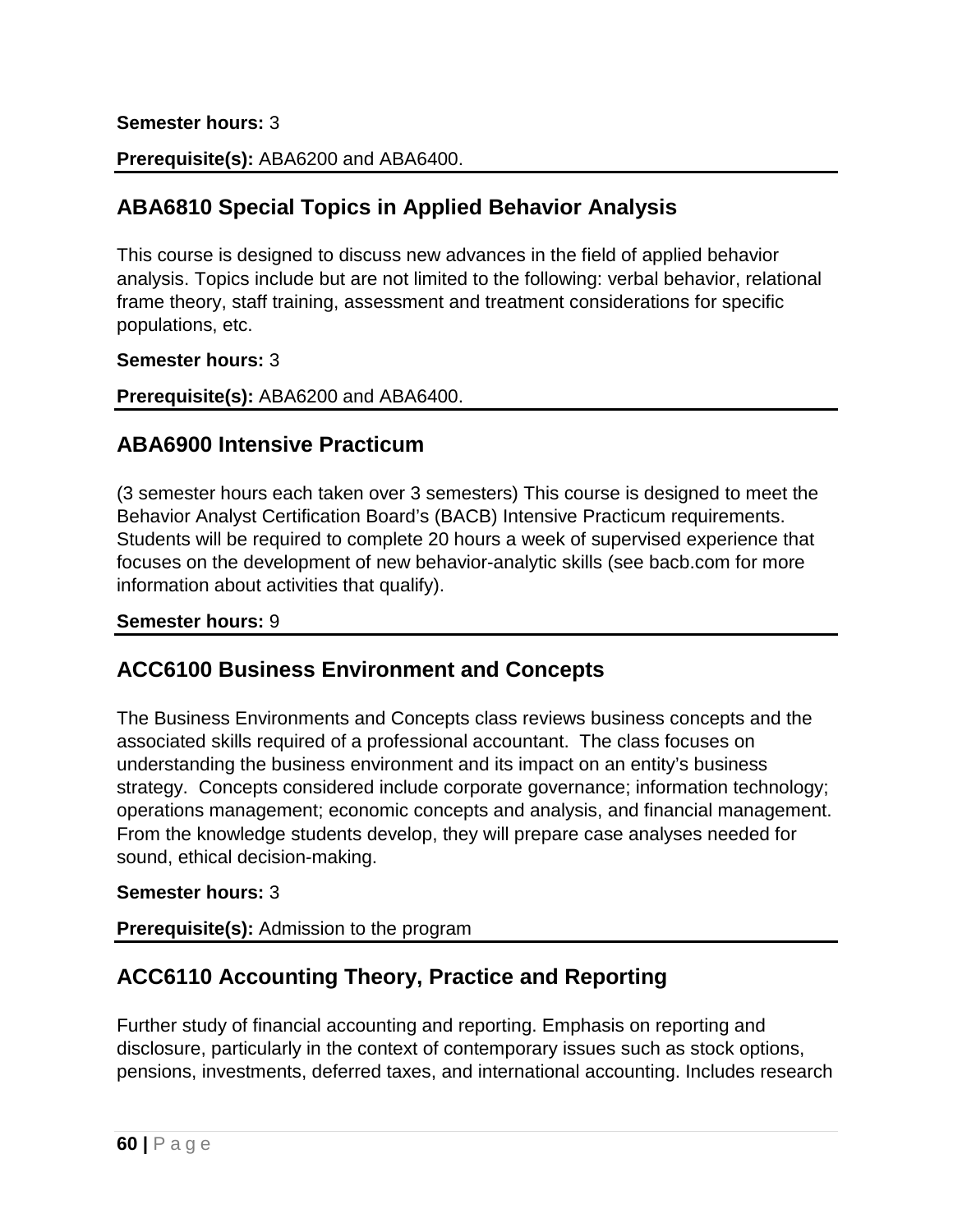and preparation of financial statement notes using guidance from the accounting standards codification.

### **Semester hours:** 3

**Prerequisite(s):** ACC3120 or equivalent.

# **ACC6120 Advanced Cost and Managerial Accounting**

Advanced cost and managerial accounting explores the need for accounting information by managers in planning, controlling, and making decisions. Special emphasis is given to determining, analyzing and controlling costs, the application of cost, volume profit analysis, management of aggregate costing through linear programming, and a survey of the methods of cost and inventory accounting.

### **Semester hours:** 3

**Prerequisite(s):** Admission to the program.

## **ACC6140 Governmental and Not-for-Profit Accounting**

This course focuses on accounting and budgeting concepts applied to the management of government and not-for-profit organizations. Key areas of inquiry include fund accounting, the modified accrual method, legislative and board of trustee processes, appropriation and approval of expenditures, and the role of financial statements and audits in public entities. Students will be exposed to accounting standards promulgated by the Government Accounting Standards Board and the "Yellow Book" auditing standards and explore the differences between such standards and those used by commercial enterprises.

### **Semester hours:** 3

### **Prerequisite(s):** Admission to the program.

## **ACC6150 Accounting Information Systems**

A study of the flow of accounting information through accounting systems and other information systems. The course integrates student knowledge of the various branches of accounting with computerized information systems. Special emphasis will be given to the analysis, design and auditing of computerized accounting information systems. This course is intended to be an interactive learning experience with students making liberal use the accounting information laboratory.

### **Semester hours:** 3

**Prerequisite(s):** Admission to the program.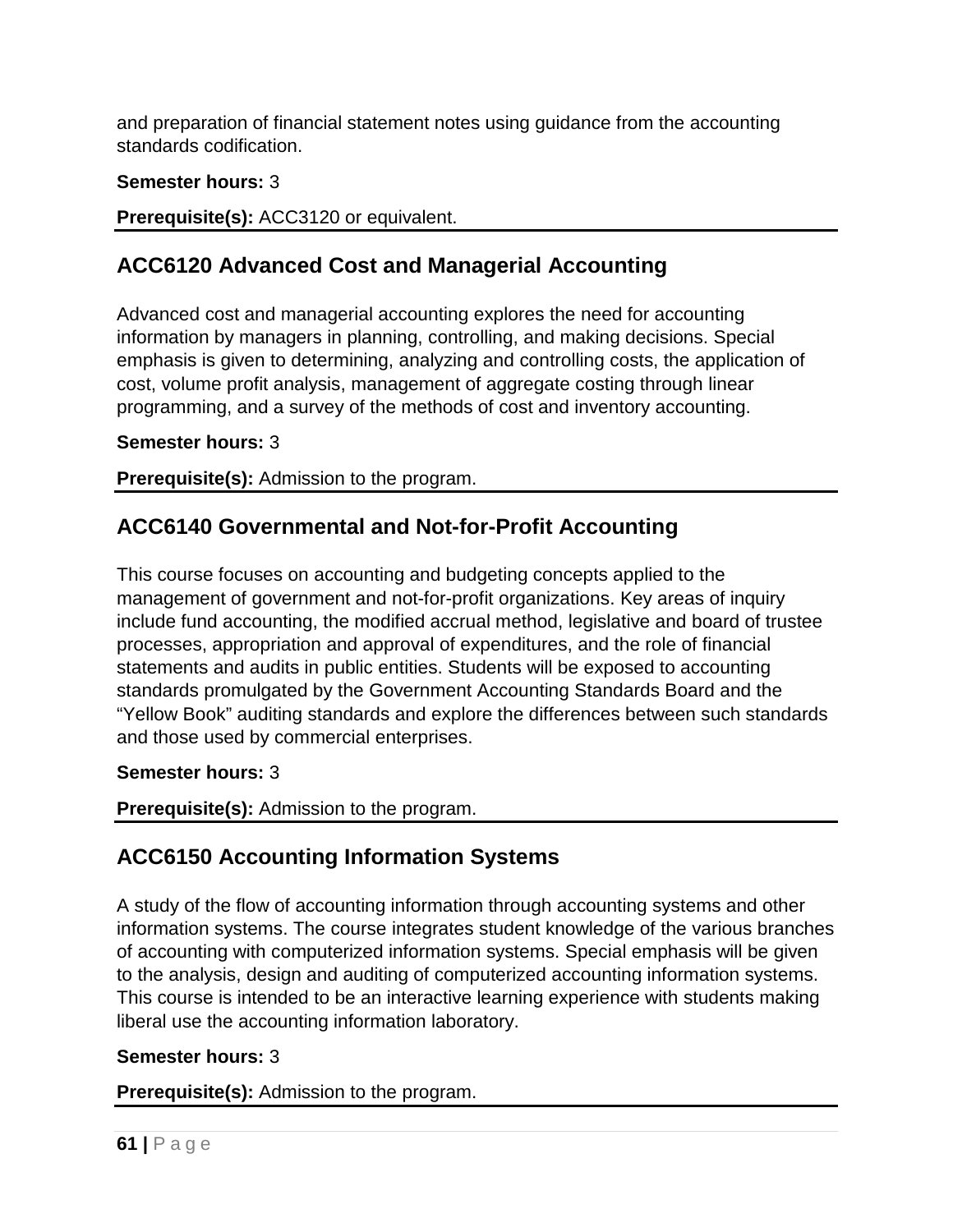# **ACC6160 Advanced Attest Services**

Course provides a foundation in assurance, attestation, and auditing fundamentals for future financial, managerial, systems, and tax professionals. The emphasis of this course is on conceptual, theoretical and practical aspects of auditing financial statements. Key topics include application of generally accepted auditing standards, the role of regulation I auditing, the basis and choice of various audit opinions. This course will assist professional accountants, as clients of assurance service providers, to prepare for and manage audits and other attestation and assurance engagements.

### **Semester hours:** 3

**Prerequisite(s):** ACC4410 or equivalent.

# **ACC6180 Taxation of Partnerships, Corporations and Not-for-Profits**

The object of this course is to provide students with instruction in the essential theory and practice of federal income tax compliance for businesses. Students successfully completing the course are expected to be sufficiently grounded in tax codes, research resources, the vast array of income, deduction, exemption, dependencies and credit options to correctly and efficiently prepare the vast majority of federal business income tax returns.

### **Semester hours:** 3

### **Prerequisite(s):** ACC3120 or equivalent; ACC6140.

## **ACC6190 Business Regulation**

A study of the legal issues relative to the practice of public accounting and auditing. Chief among topics explored will be securities laws, commercial paper, uniform commercial code, bankruptcy, business organizations, debt regulation and selected government regulations. Students will also become acquainted with the ethical standards of the American Institute of Certified Public Accountants.

### **Semester hours:** 3

**Prerequisite(s):** Admission to the program.

## **ACC6200 Seminar in Professional Accounting Research and Practice**

A study of positive and negative examples of accounting practice. This case-based course is intended to impress upon students the serious responsibility of accountants and the ways in which failure to properly execute professional responsibility can impact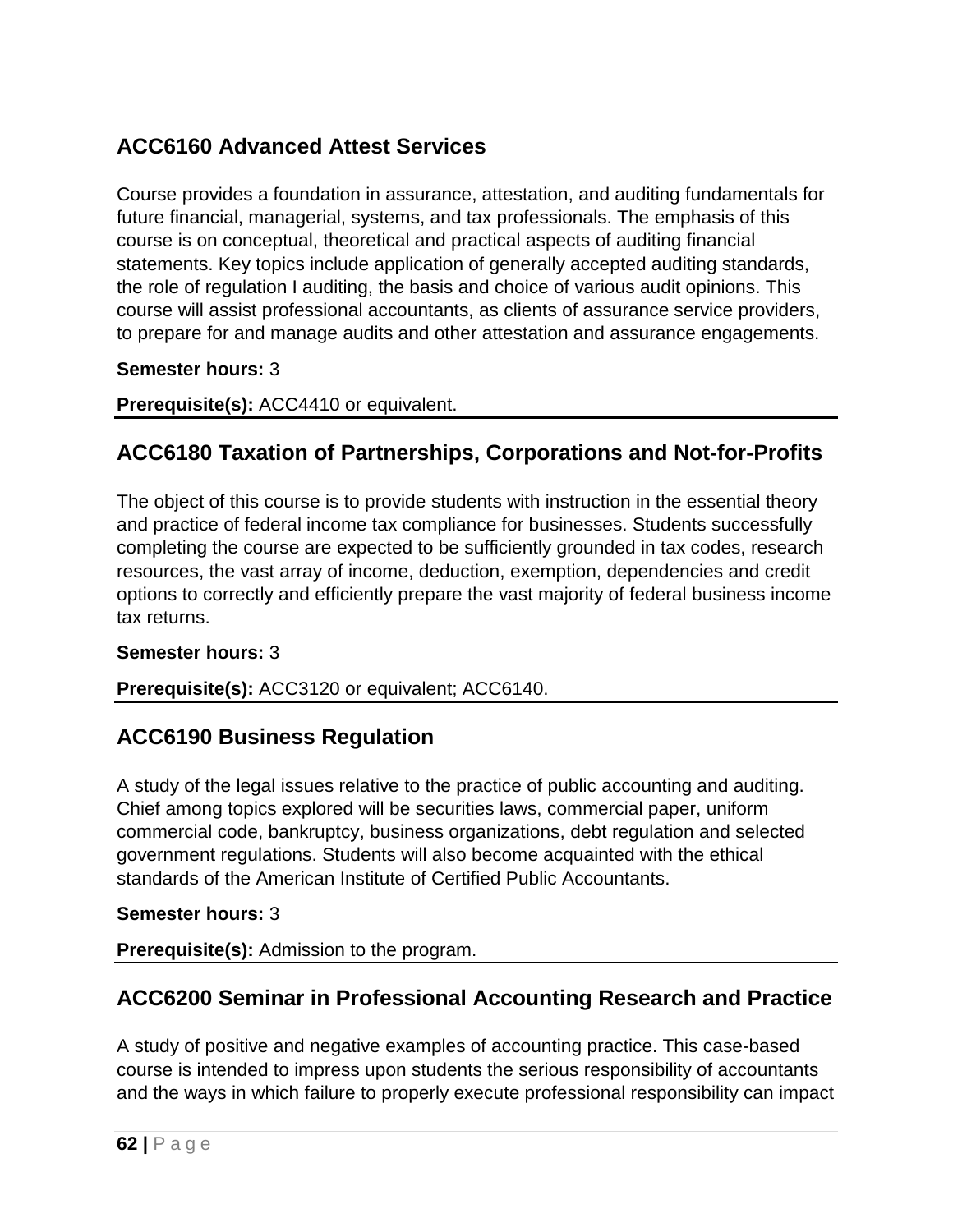society. It also emphasizes the need for and technique of accounting research in making informed accounting decisions. The key concepts of the course include judgment, materiality, conservatism, valuation, disclosure, tangible vs. intangible balance sheet captions, contingencies, and the nature of the accountant/client relationship. The Seminar in Professional Accounting Practice is intended to assist students make a transition of the theoretical accounting construct of the educational institution to their practice as professionals.

### **Semester hours:** 3

Co/**Prerequisite(s):** ACC6160.

## **ACC6810 Special Topics in Accounting**

This is a periodic course reflecting faculty research interests.

#### **Semester hours:** 3

**Prerequisite(s):** Varies by course.

## **ACC 6940 Accounting Internship**

The purpose of the graduate Accounting Internship is to enable Aurora University students to apply course concepts in a real world, applied. This experience is designed to expand on the learning experience and to integrate and reinforce skills and concepts learned in the classroom. The graduate Accounting Internship provides a practical experience in a structured accounting-related context.

#### **Semester hours:** 3 - 6

**Prerequisite(s):** Instructor approval.

## **ATR5200 Emergency Medical Response**

This course is designed to provide athletic training students with the knowledge and skills necessary to work as an Emergency Medical Responder (EMR) to help sustain life, reduce pain, and minimize the consequences of injury or sudden illness until more advanced medical personnel take over. Students will develop an evidence-based approach to the assessment and treatment of emergency medical conditions. The course content and activities will prepare the student to make appropriate decisions about the care to provide to the patient in a medical emergency. This course teaches the skills that athletic trainers need to act as a crucial link in the Emergency Medical Services (EMS) system. Upon completion of this course, students who qualify will be certified by the American Red Cross as an Emergency Medical Responder with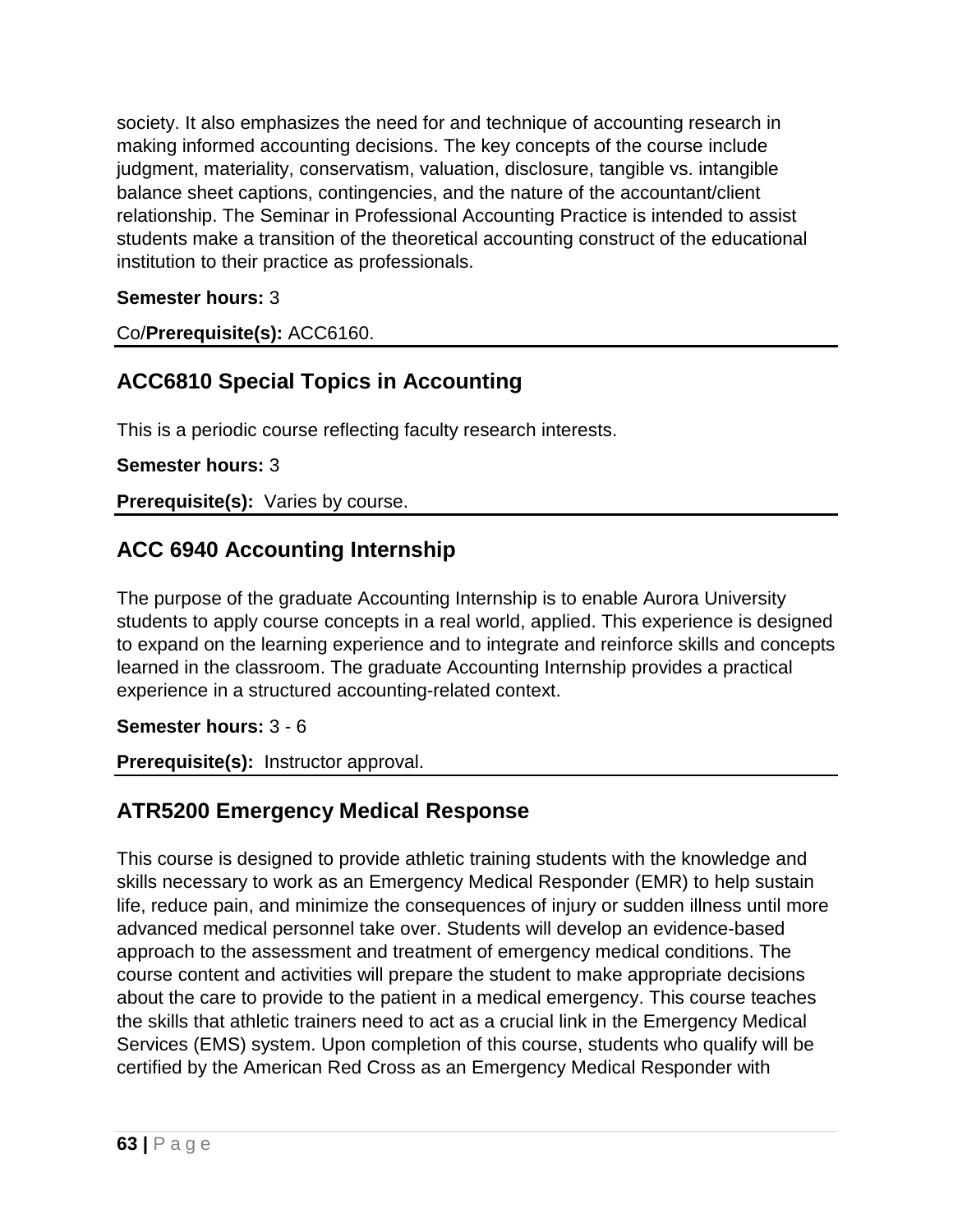additional certifications in CPR for the Professional Rescuer and Health Care Provider, Bloodborne Pathogens, and Oxygen Administration.

## **Semester hours:** 4

**Prerequisite(s):** PED1800 or approved equivalent with a grade of C or higher.

# **ATR5500 Principles of Athletic Training**

This course is designed to give athletic training students a basic foundation in the prevention and care of acute athletic injuries and illnesses. Injury prevention, identification of acute injuries/illnesses, and on-site injury evaluation and care will be emphasized.

### **Semester hours:** 4

**Prerequisite(s):** Acceptance into the Master's Degree Program or advanced standing in the BS in ES Athletic Training Major

# **ATR5510 Assessment of the Lower Extremity**

This course emphasizes the theory and practical application of orthopedic injury assessment for the lower extremity. Students will develop an evidence-based approach to orthopedic injury assessment and differential diagnosis by integrating current peer-reviewed research with anatomical considerations and injury pathology. Standard orthopedic assessment techniques will be learned and applied to injuries and illnesses of the lower extremity. Students will learn guidelines for proper documentation and appropriate physician referral as part of the overall assessment process.

### **Semester hours:** 4

**Prerequisite(s):** Acceptance into the Master's Degree Program or advanced standing in the BS in ES Athletic Training Major

# **ATR5530 Assessment of the Upper Extremity**

This course emphasizes the theory and practical application of orthopedic assessment for the upper extremity and axial skeleton. Students will develop an evidence-based approach to orthopedic injury assessment and differential diagnosis by integrating current peer-reviewed research with anatomical considerations and injury pathology. Students will develop a foundation for orthopedic injury assessment and differential diagnosis by investigating anatomical considerations associated with injury pathology. Standard orthopedic assessment techniques will be learned and applied to injuries and illnesses of the upper extremity and axial skeleton. Students will learn guidelines for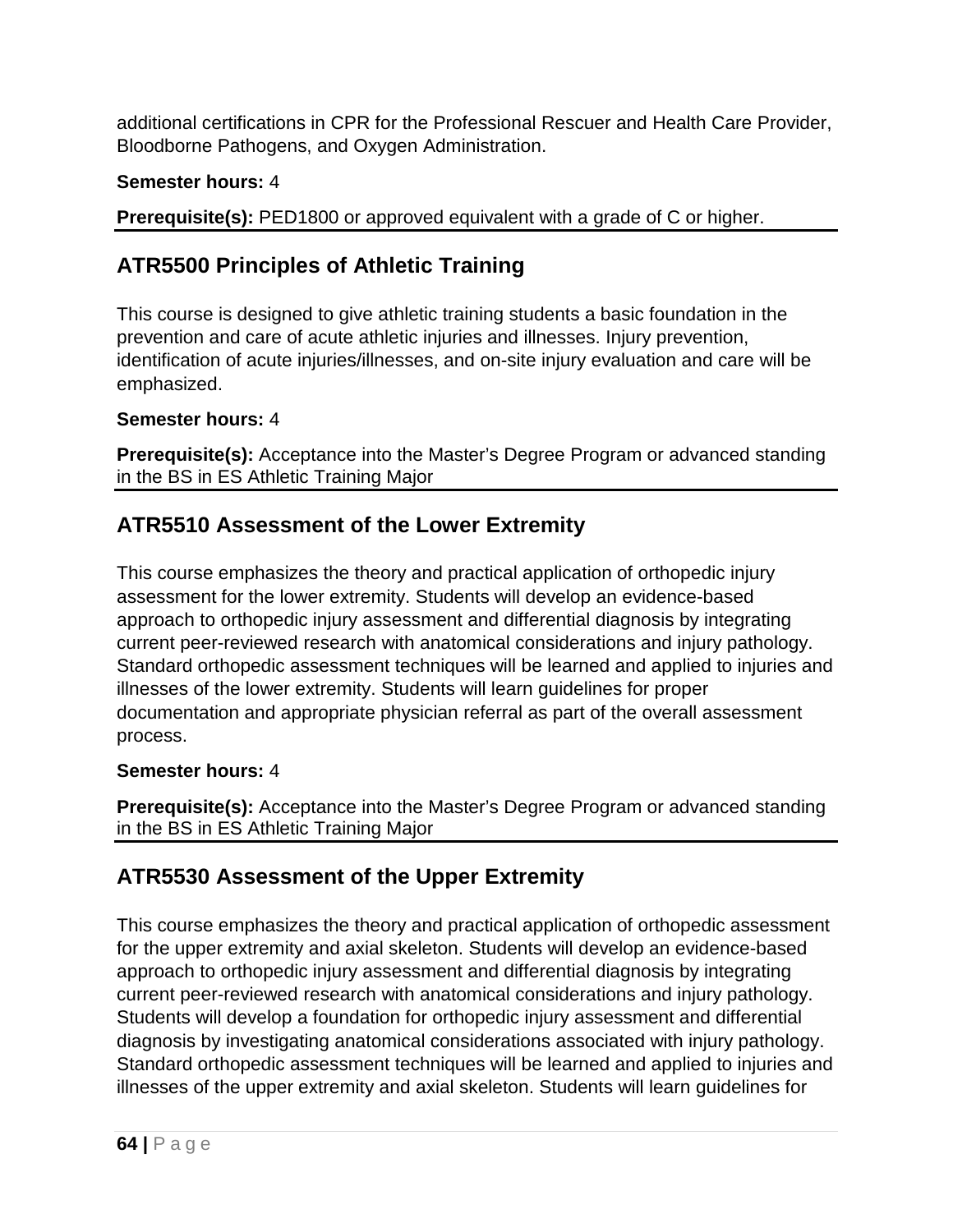proper documentation and appropriate physician referral as part of the overall assessment process.

### **Semester hours:** 4

### **Prerequisite(s):** ATR5510

## **ATR5550 Principles of Therapeutic Interventions**

The chief purpose of this course is to investigate the study and practice of therapeutic interventions used in treating sports-related injuries. This course offers a study of current theories, peer-reviewed research, and applications in the use of evidencebased practice in therapeutic modalities and therapeutic exercise. The student will be able to plan, implement, document, and evaluate therapeutic intervention programs for the treatment, rehabilitation and reconditioning of the injuries and illnesses of those involved in physical activity.

### **Semester hours:** 4

### **Prerequisite(s):** ATR5500

## **ATR5560 Principles of Taping and Bracing**

This course is designed to give athletic training students a basic foundation and skillset in taping, wrapping, and bracing techniques. Students will master the art and science of athletic taping and bracing through an understanding of the scientific principles and will spend a significant amount of time learning and perfecting the various taping and bracing psychomotor skills.

### **Semester hours:** 2

**Prerequisite(s):** Acceptance into the Master's Degree Program or advanced standing in the BS in ES Athletic Training Major

## **ATR5750 Athletic Training Practicum I**

The emphasis of this practicum is the practice and application of clinical integrated proficiencies appropriate for the first year graduate level athletic training student. Successful completion of these proficiencies is required for BOC examination eligibility. This Athletic Training Practicum has the following components; the completion of the clinical education contract and expectations for clinical experience with a formal meeting between the student and the assigned preceptor, clinical field experiences, completion of clinical integrated proficiencies, and a clinical site reflection report. This practicum course includes 225 hours of clinical experiences.

### **Semester hours:** 3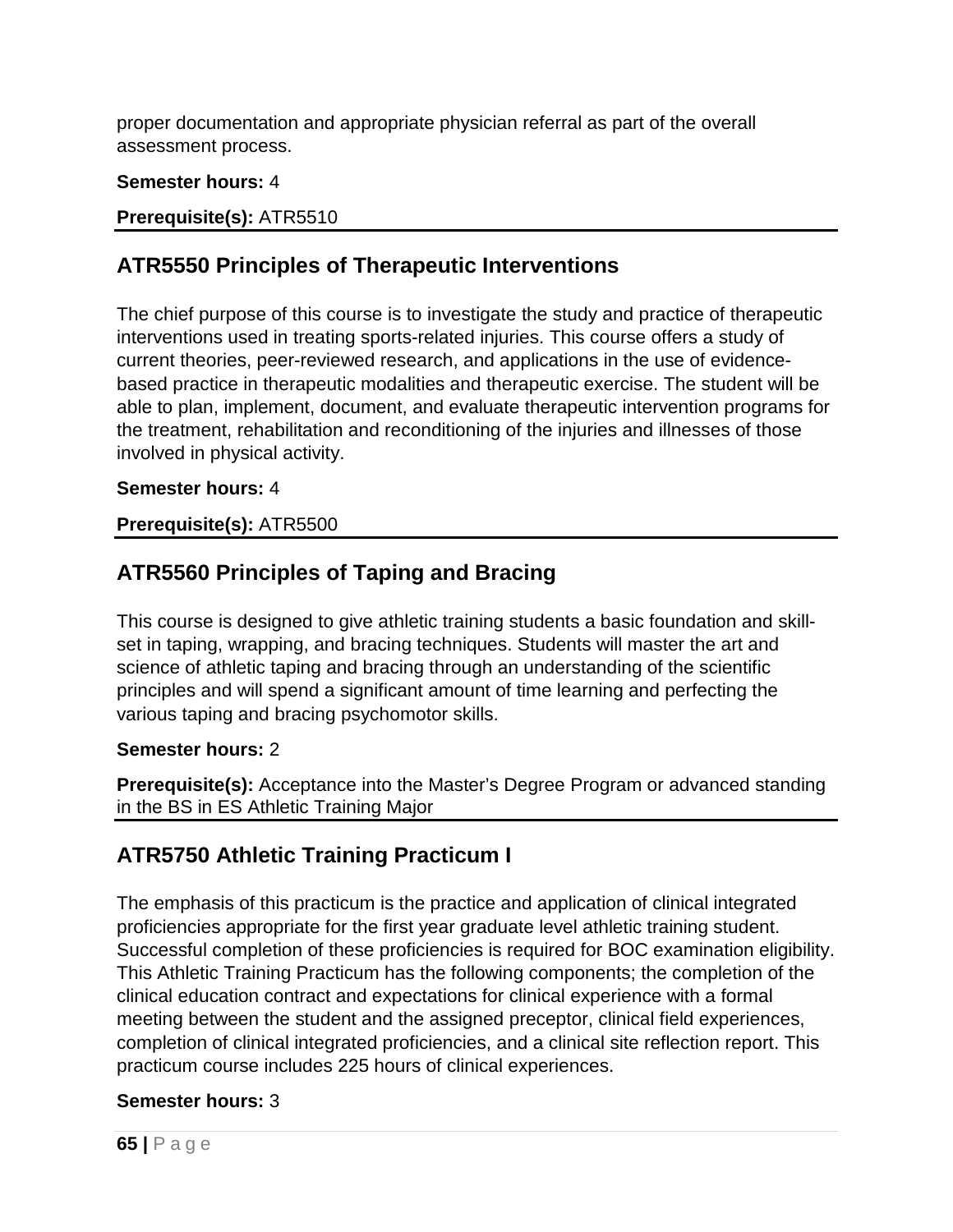**Prerequisite(s):** Acceptance into the Master's Degree Program or advanced standing in the BS in ES Athletic Training Major. Must pass a TB test within the current academic year (cost incurred by student). Must have a drug screen on file.

# **ATR5760 Athletic Training Practicum II**

The emphasis of this practicum is the practice and application of clinical integrated proficiencies appropriate for the first year graduate level athletic training student. Successful completion of these proficiencies is required for BOC examination eligibility. This Athletic Training Practicum has the following components; the completion of the clinical education contract and expectations for clinical experience with a formal meeting between the student and the assigned preceptor, clinical field experiences, completion of clinical integrated proficiencies and a clinical site reflection report. This practicum course includes 225 hours of clinical experiences.

## **Semester hours:** 3

**Prerequisite(s):** ATR5750. Must pass a TB test within the current academic year (cost incurred by student). Must have a drug screen on file.

# **ATR6020 Applied Manual Therapy**

This course offers the applications in the use of evidence-based practice in manual therapy. The chief purpose of this course is to investigate the advanced study and practice of manual therapy techniques used in treating sports-related injuries. The student will be able to evaluate a patient, select and design the appropriate manual therapy technique, apply the technique, and reevaluate for its effectiveness. An emphasis is placed on hands-on application and development of mastery in techniques such as joint mobilizations, strain-counterstrain, myofascial release, and active release.

### **Semester hours:** 2

**Prerequisite(s):** ATR5550

# **ATR6100 Athletic Training Internship**

The emphasis of this Athletic Training Summer Internship is to provide the opportunity for the graduate athletic training student to experience a full immersion clinical experience. The athletic training Summer internship is a multiple week, full immersion field experience under the supervision of a certified athletic trainer in an approved school, university, clinical, corporate, public, private, commercial, performing arts, or military setting related to athletic training. This athletic training summer internship has the following components; completion of 320 clinical education hours over the course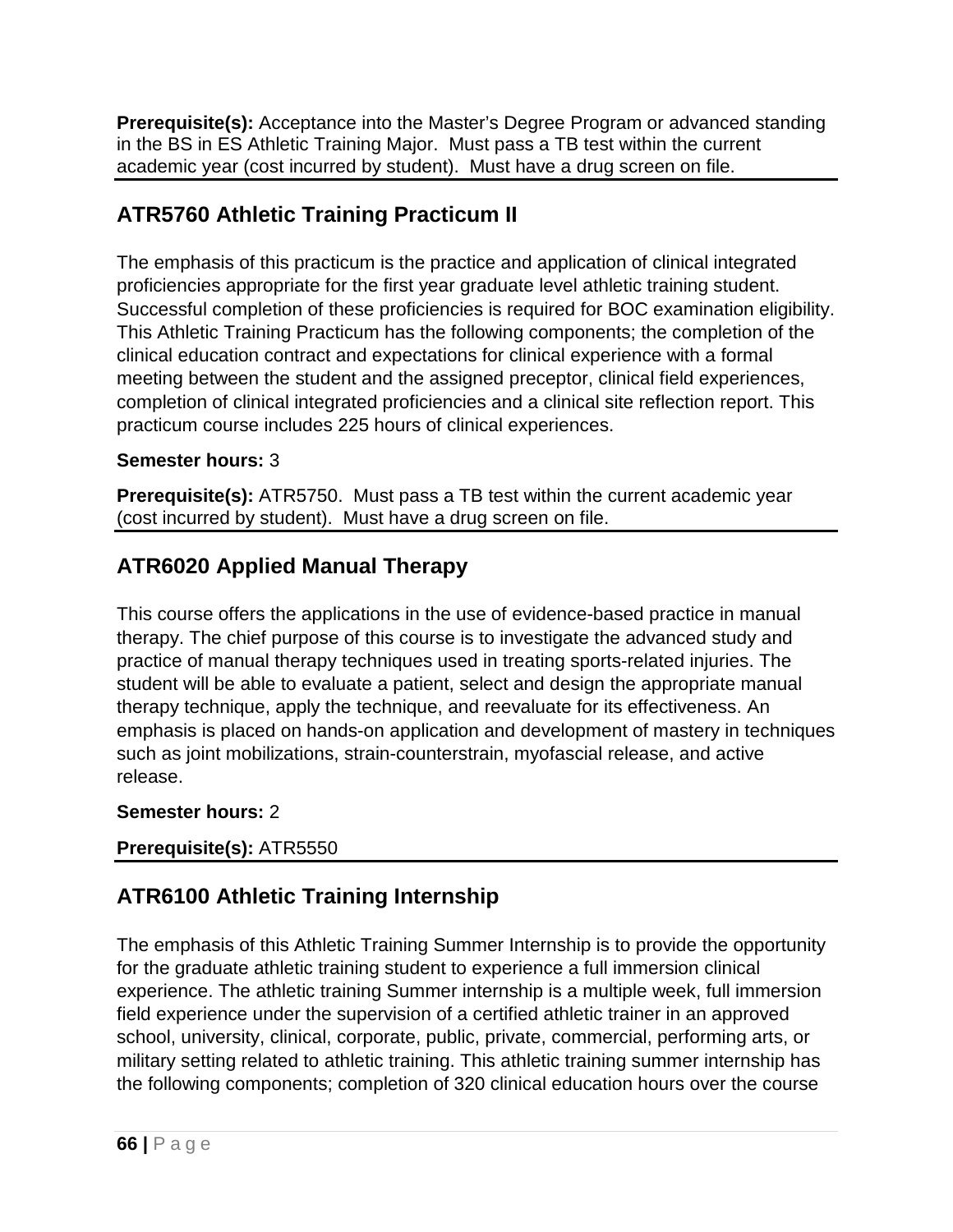of 10 weeks, completion of the clinical contract and expectations form, clinical field experiences, clinical case study, and a clinical site reflection report.

### **Semester hours:** 4

**Prerequisite(s):** ATR5760. Must pass a TB test within the current academic year (cost incurred by student). Must have a drug screen on file.

# **ATR6150 Administration of Athletic Training**

This course is a study of the standards, policies and practices in the organization, supervision and administration of athletic training programs. Emphasis will be placed upon planning, developing, organizing and directing an athletic training program in a variety of settings. Healthcare administration, professional development, ethics, and legal concepts will be investigated.

## **Semester hours:** 4

## **Prerequisite(s):** ATR6750

# **ATR6350 Applied Sport and Human Performance**

This course is designed to provide students with the opportunity to apply fitness/wellness, strength and conditioning, and nutrition concepts to physically active individuals. The course will allow students to utilize fitness, strength and conditioning, and nutrition assessment techniques. Students will develop and implement nutrition and strength and conditioning programs based on individual needs.

### **Semester hours:** 2

### **Prerequisite(s):** ATR6750

# **ATR6500 Medical Aspects of Athletic Training**

This course addresses the various medical aspects encountered in the athletic training profession while caring for athletes. Each major body system will be addressed including common conditions and disease states, specifically in relationship to their effect on sports participation. Students will learn about the etiology, clinical presentation, diagnosis through physical evaluation, and possible treatment options for these conditions. Strategies in prevention and athlete education will occur in each section. Evidence-based practice and peer-reviewed research will be integrated into each topic to establish a foundation for the clinical assessment, diagnosis, and treatment of general medical conditions. All competencies required in the areas of anatomical relationships, mechanism of injury, illness/injury management, pharmacology, and current research will be introduced.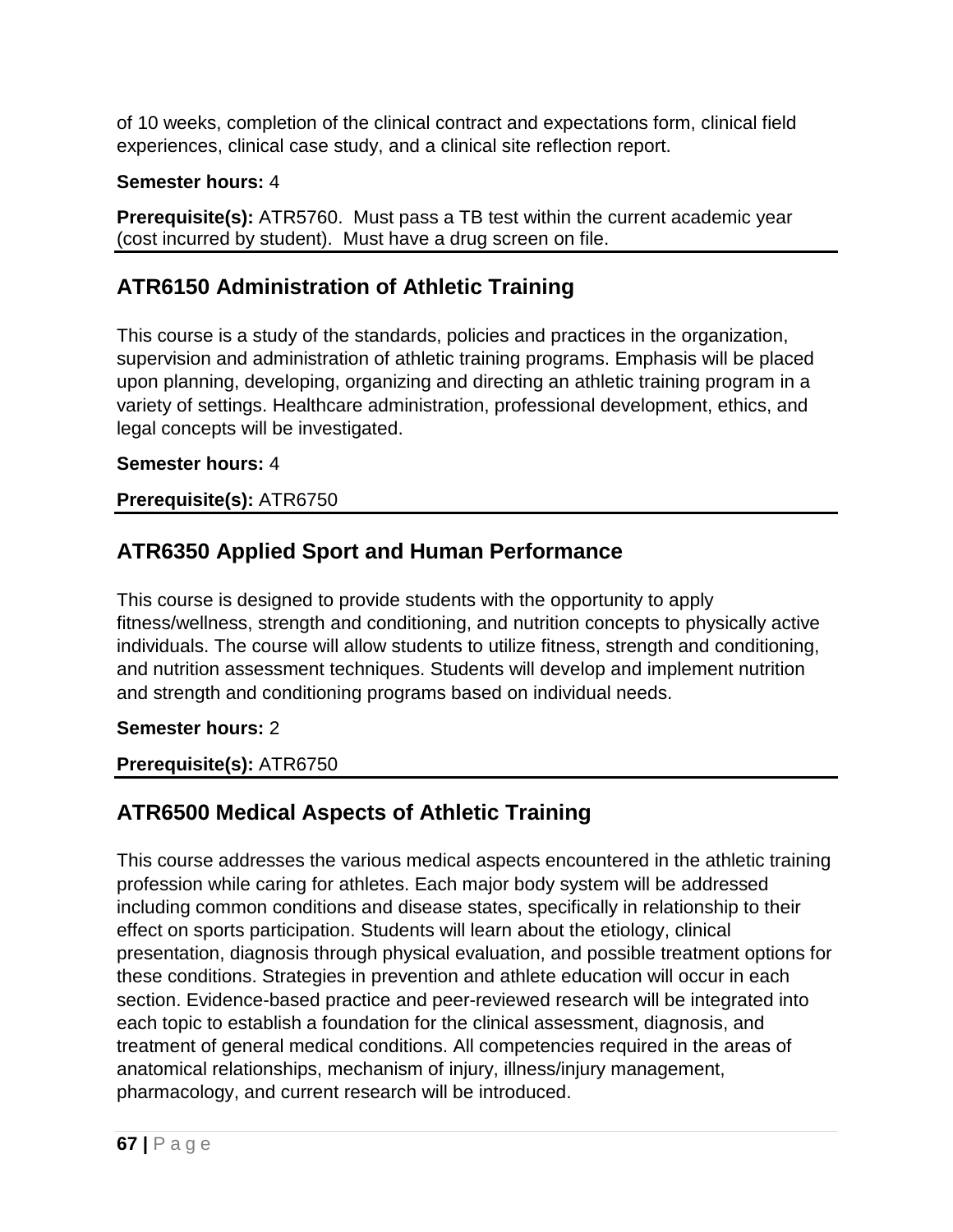#### **Semester hours:** 4

### **Prerequisite(s):** ATR5500

## **ATR6550 Applied Therapeutic Rehabilitation**

This course offers the applications in the use of evidence-based practice in therapeutic rehabilitation. The chief purpose of this course is to investigate the advanced study and practice of therapeutic exercise used in treating sports-related injuries. The student will be able to plan, implement, document, and evaluate therapeutic exercise programs for the rehabilitation and reconditioning of the injuries and illnesses of those involved in physical activity.

#### **Semester hours:** 2

**Prerequisite(s):** ATR5550

## **ATR6600 Applied Therapeutic Modalities**

This course offers the applications in the use of evidence-based practice in therapeutic modalities. Emphasis will be placed on the selection and proper procedures for application of thermal, electrotherapeutic and hydrotherapeutic modalities. Clinical proficiencies associated with the scientific foundations and proper use of therapeutic modalities in the clinic will be mastered. Practical application procedures and standard therapeutic modality protocols of therapeutic heat and cold and electrical currents will be emphasized.

#### **Semester hours:** 2

#### **Prerequisite(s):** ATR5550

## **ATR6750 Athletic Training Practicum III**

The emphasis of this practicum is the practice and application of clinical integrated proficiencies appropriate for the second year graduate level athletic training student. Successful completion of these proficiencies is required for BOC examination eligibility. This Athletic Training Practicum has the following components; the completion of the clinical education contract and expectations for clinical experience with a formal meeting between the student and the assigned preceptor, clinical field experiences, completion of clinical integrated proficiencies, and a clinical site reflection report. This practicum course includes a one-hour lab/seminar class and 225 hours of clinical experiences.

#### **Semester hours:** 3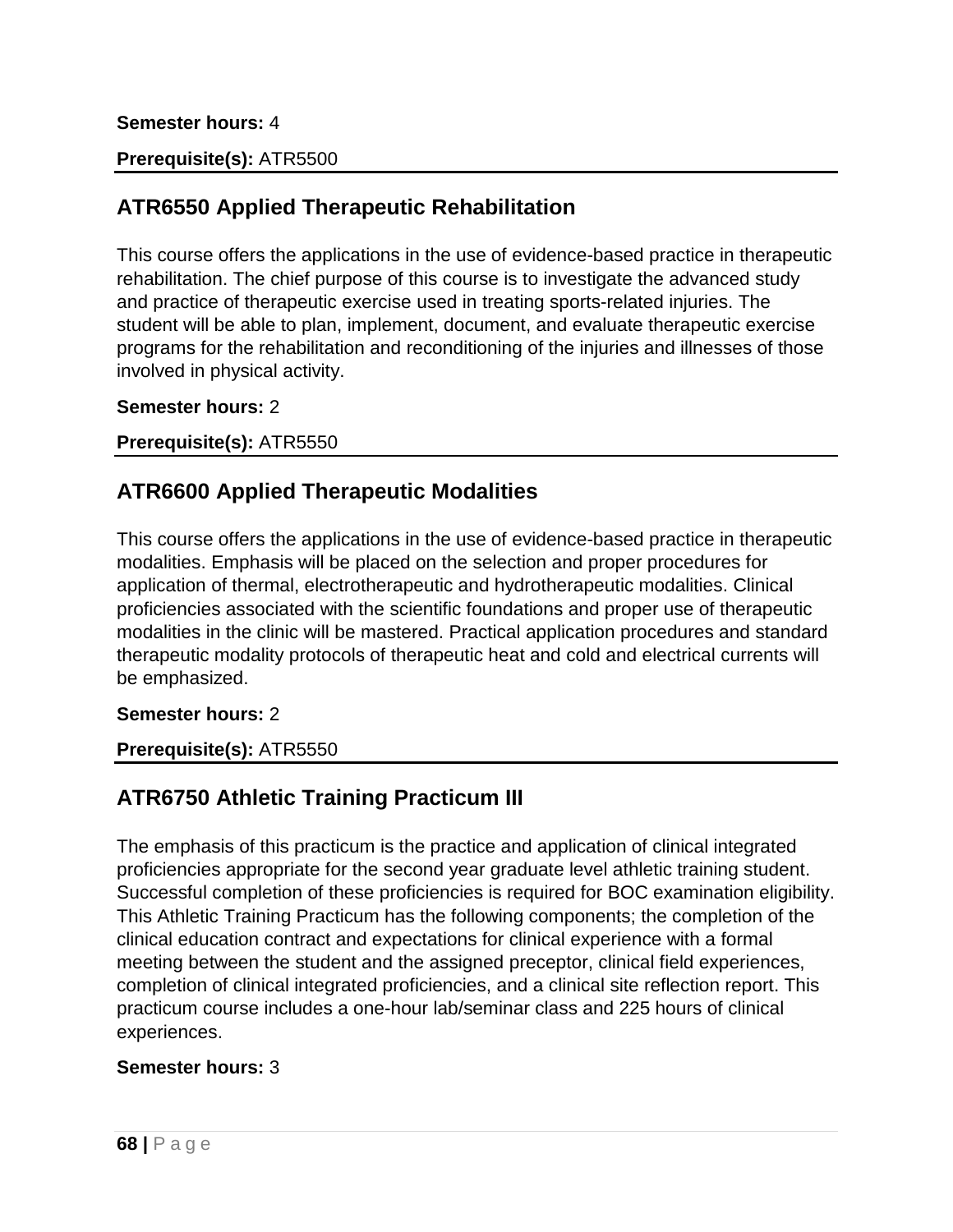**Prerequisite(s):** ATR5760. Must pass a TB test within the current academic year (cost incurred by student). Must have a drug screen on file.

# **ATR6760 Athletic Training Practicum IV**

The emphasis of this practicum is the practice and application of clinical integrated proficiencies appropriate for the second year graduate level athletic training student. Successful completion of these proficiencies is required for BOC examination eligibility. This Athletic Training Practicum has the following components, the completion of the clinical education contract and expectations for clinical experience with a formal meeting between the student and the assigned preceptor, clinical field experiences, completion of clinical integrated proficiencies, and a clinical site reflection report. This practicum course includes 225 hours of clinical experiences.

### **Semester hours:** 3

**Prerequisite(s):** ATR6750. Must pass a TB test within the current academic year (cost incurred by student). Must have a drug screen on file.

# **ATR6800 Research in Athletic Training I**

This course is designed to develop fundamental skills in research design, as well as to enhance the student's understanding of literature searching, reading, and synthesizing of information in athletic training. Students will develop a question in preparation for their research experience culminating in a critical review of literature and formulation of an authentic research design related to their chosen topic. Students will be required to submit a proposal to the university Institutional Review Board for approval to conduct research.

### **Semester hours:** 2

### **Prerequisite(s):** ATR5500

# **ATR6820 Research in Athletic Training II**

This course is the second and final research course in Athletic Training culminating in the presentation of authentic research at the graduate research conference. Students will continue their investigation of a selected topic, problem, or question in athletic training or the healthcare field. Advance quantitative and qualitative research design will be investigated and applied to student directed research. This course will outline the procedures for piloting and collecting data, and will provide guidelines for writing results, discussion and the development of a paper acceptable for submission for publication. Following IRB approval (ATR6800) students will conduct a qualitative or quantitative research project and present their findings at the university graduate research conference.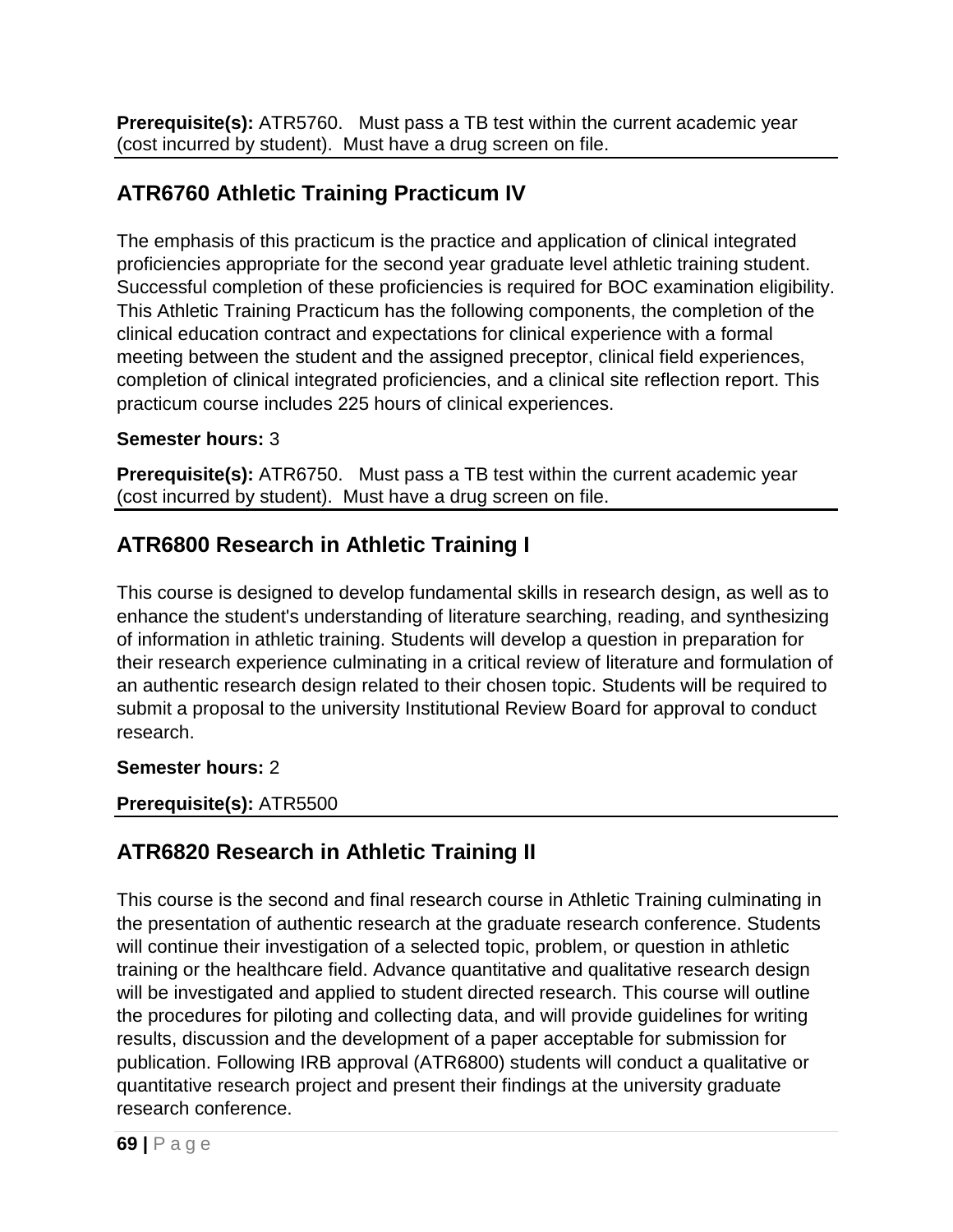#### **Semester hours:** 2

### **Prerequisite(s):** ATR6800

## **ATR6900 BOC Examination Prep**

This course represents the culmination of the student's preparation for professional practice as a Certified Athletic Trainer. The components in this course are designed to assess the student's knowledge of the NATA competencies that have been instructed and evaluated over the previous five semesters. Students will demonstrate competency by preparing for the BOC Exam and successfully completing all practice exercises and exams.

**Semester hours:** 2

**Prerequisite(s):** ATR6800

## **CRJ5005 Introduction to Homeland Security**

This course provides an overview of the essential ideas that constitute the everchanging discipline of homeland security. It has two central objectives: to expand the way participants think, analyze and communicate about homeland security; and to assess knowledge in critical homeland security knowledge domains.

#### **Semester hours:** 3

### **CRJ5015 The Asymmetric Threat to Homeland Security**

The purpose of this course is to provide an introduction to the operational and organizational dynamics of terrorism. It considers those who act as individuals, in small groups or in large organizations; it considers indigenous actors as well as those who come to the United States to raise money, recruit or commit their acts of violence. In every instance, its focus is on violent clandestine activity that, whatever its motivation, has a political purpose or effect.

#### **Semester hours:** 3

## **CRJ5025 Cyber Security in the Information Age**

This course provides individuals involved in homeland security a broad overview of homeland security technology, information systems, inspections and surveillance technology, communications, knowledge management and information security. The course focuses on technology as a tool to support homeland security personnel regardless of functional specialty. The methodology used in the course will frame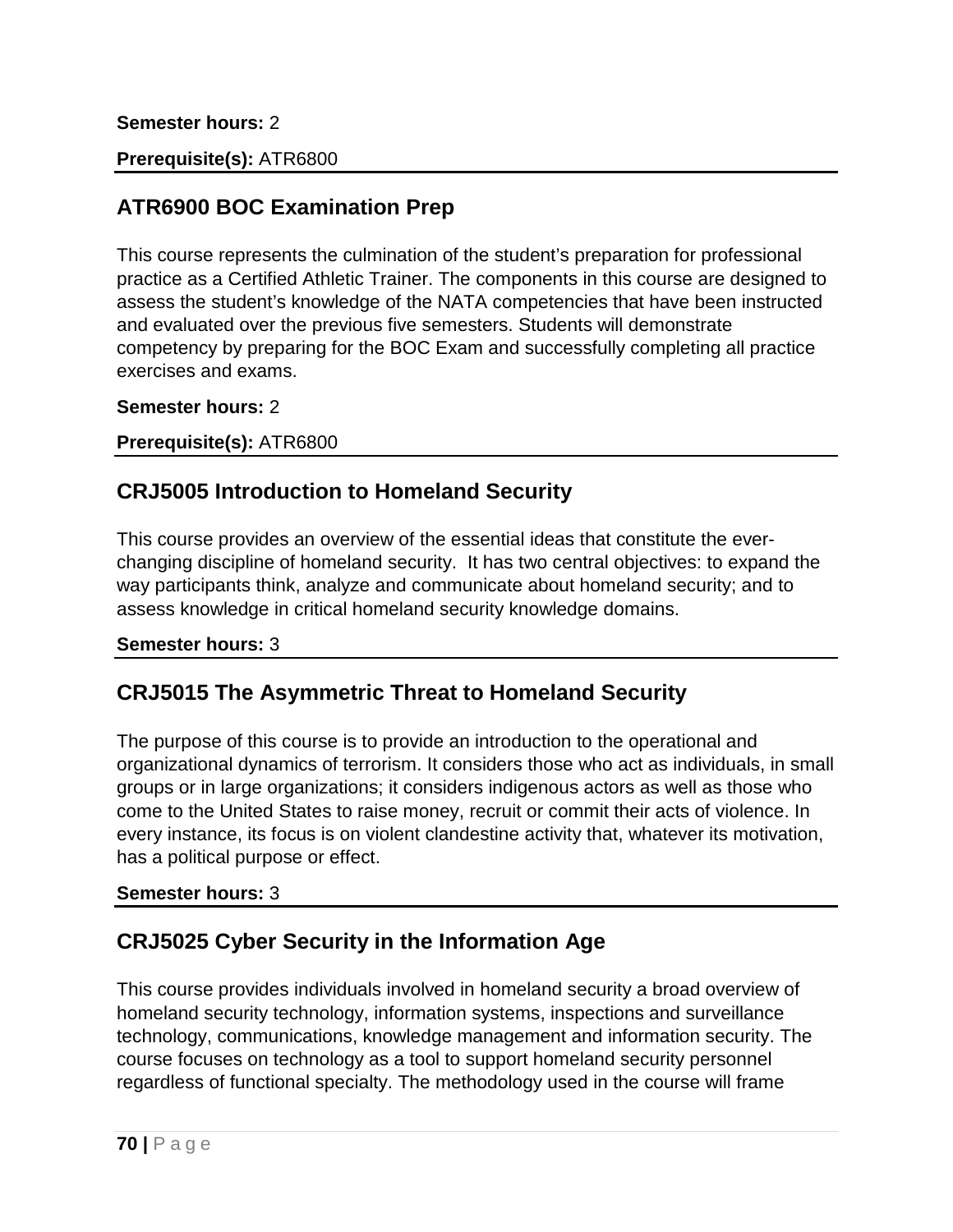technology in terms of its contribution to deterrence; preemption; prevention; protection; response after an attack.

### **Semester hours:** 3

# **CRJ5035 Intelligence for Homeland Security**

The 11 September 2001 terrorist attacks on the World Trade Center and Pentagon and the ensuing War on Terror have focused the nation's attention on homeland security. This course examines key questions and issues facing the U.S. intelligence community and its role in homeland security and homeland defense. Students will have the opportunity to fully address policy, organizational and substantive issues regarding homeland intelligence support.

### **Semester hours:** 3

# **CRJ5045 Critical Infrastructure: Vulnerability Analysis and Protection**

This course develops a network theory of vulnerability analysis and risk assessment called "model-based vulnerability analysis" used to extract the critical nodes from each sector, model the nodes' vulnerabilities by representing them in the form of a fault-tree, and then applying fault and financial risk reduction techniques to derive the optimal strategy for protection of each sector. At the completion of the course, students will be able to apply the model-based vulnerability technique to any critical infrastructure within their multi-jurisdictional region, and derive optimal strategies and draft policies for prevention of future terrorist attacks.

### **Semester hours:** 3

## **CRJ5055 Disaster Preparedness and Emergency Management**

The purpose of this course is to provide participants with an understanding of the risks and hazards associated with planned events as well as natural and man-made disasters. The importance of an effective emergency response plan will be stressed and specific focus will be given to the recognition, planning, mitigation, response, and recovery from the risks from these types of events.

### **Semester hours:** 3

# **CRJ6015 Counter-Terrorism in the United Kingdom**

This course addresses counterterrorism in the United Kingdom. Tracing the UK response to violent subnational terrorism back to its efforts against the PIRA in the 1970s through the 1990s, the course modules demonstrate how the UK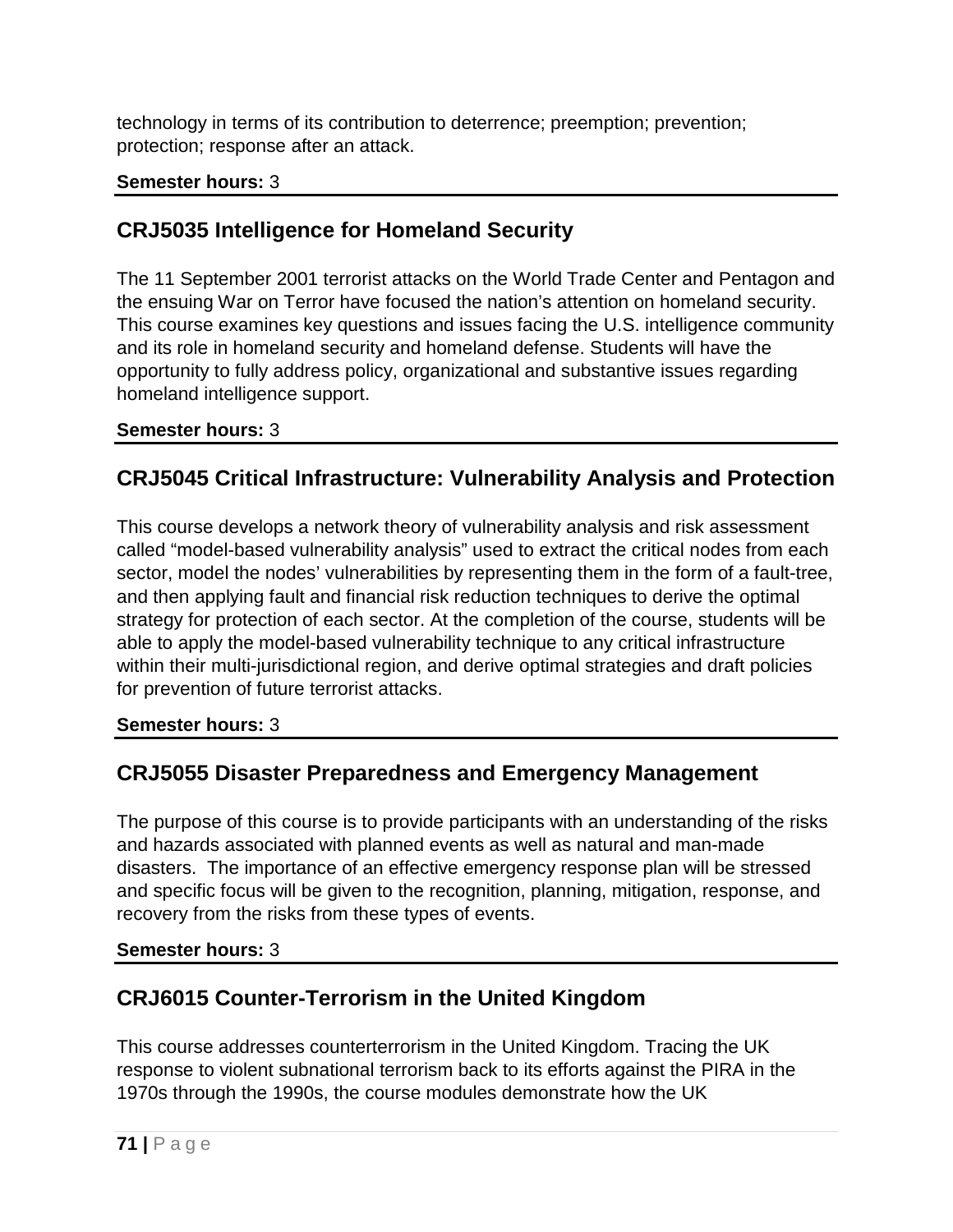counterterrorism community recognized long ago the serious threat to national security that subnational violence poses, and how its response to the recent violent terrorist activities of al-Qaeda is situated within an environment informed by the earlier "Irish Troubles."

### **Semester hours:** 3

## **CRJ6035 Terrorist Financing and State Response**

The goal of this course is to develop the knowledge to critically assess claims about terrorist financing and the tools to think seriously about how to combat it. Students will learn about how terrorist organizations raise, store, and transfer funds. Specific attention will be given to how government agencies have addressed terrorist network funding.

### **Semester hours:** 3

## **CRJ6045 The Psychology of Fear Management and Terrorism**

Service providers and government agencies involved in homeland security need to understand the psychological consequences of mass-casualty terrorist attacks and other disasters. This course serves as an introduction to terrorism as a psychological phenomenon for professionals who are charged with the responsibility providing needed services to communities faced with the tragedy of man-made or natural disasters.

### **Semester hours:** 3

## **CRJ6055 Multi-Discipline Approaches to Homeland Security: A Homeland Security Capstone Course**

Homeland security efforts in the United States constitute a project framed by the rule of law. Constitutional concerns, civil rights issues and the roles of the various disciplines engaged in the effort are driven and impacted by the various local, state and federal systems of law. Multi-discipline Approaches to Homeland Security allows students to explore the homeland security project in relation to the laws that support and constrains it.

### **Semester hours:** 3

## **EDU5110 Foundations for ESL and Bilingual Education**

This course introduces effective ways to engage, support, and provide learning opportunities for English learners (ELs) based upon the theories of English as a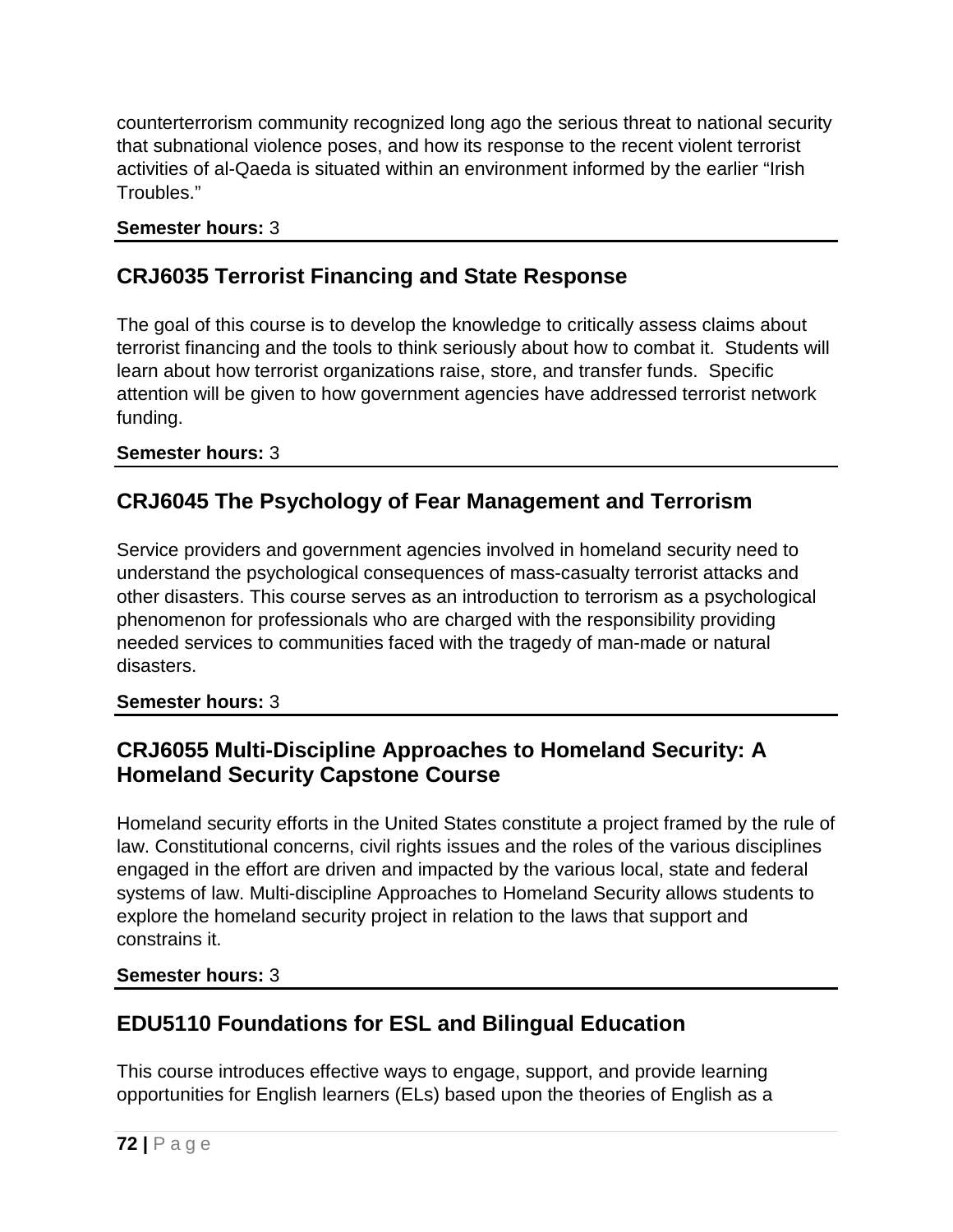second language and bilingual education. It reviews the historical, political, and educational issues that have contributed to public policy regarding services for ELs. It also addresses the common assumptions about how power, attitudes and societal norms shape and affect education for ELs. (Includes clinical experience)

#### **Semester hours:** 3

## **EDU5120 Methods and Materials for Teaching ESL**

The course prepares participants in methodology to teach English as a second language. It focuses on approaches and techniques to teach academic content in English to English learners at different levels of English language level proficiency, and the strategies that support the development of listening, speaking, reading, and writing in English. (Includes clinical experience)

#### **Semester hours:** 3

**Prerequisite(s):** EDU5110; EDU 5130; EDU5140; EDU5150 or consent of BL/ESL Program Chair.

# **EDU5130 Cross-Cultural Studies for Teaching English Learners**

This course focuses on how language, culture, ethnicity, socioeconomic status, gender, and perceived disability impact the teaching and learning of linguistically diverse students. It explores the negative effects of prejudice and discrimination and focuses on the application of culturally and linguistically responsive strategies to build connections between the home and school to support students' academic achievement. (Includes clinical experience)

#### **Semester hours:** 3

### **EDU5140 Assessment of English Learners**

This course focuses on tools and techniques used to assess the English language proficiency and academic development of English Learners (ELs) in bilingual and English-only settings. Participants will examine the assessment issues that affect ELs and types of assessments used to identify, place and reclassify ELs. Participants will also learn how to use content and language proficiency standards to create assessments for ELs. (Includes clinical experience)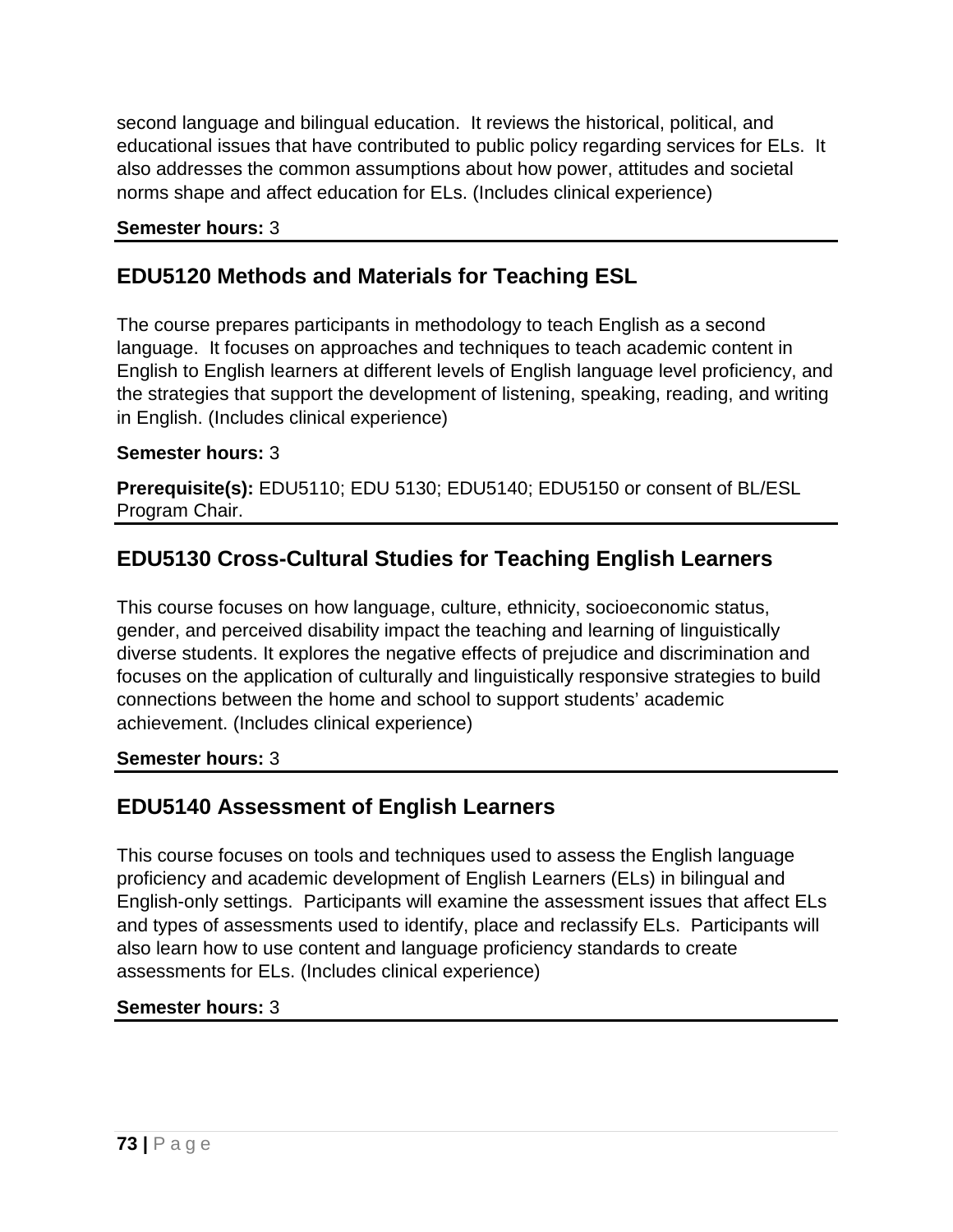# **EDU5150 Applied Linguistics for ESL/Bilingual Educators**

This purpose of this course is to equip participants with knowledge of the systems of the English language (phonology, morphology, grammar, syntax, lexicon) and its elements in action (discourse and pragmatics). With an understanding of the way languages work, participants will apply this theory to the development of instructional plans that address real-life language acquisition problems, (Includes clinical experience)

**Semester hours:** 3

# **EDU5170 Methods and Materials for Teaching in Bilingual Programs**

This course prepares participants in methodology to teach students in bilingual programs. It incorporates a critical review of theories of language acquisition, bilingual education, and biliteracy. Participants will learn to teach in students' native language and target language, and use instructional materials that are culturally responsive, rigorous, and developmentally appropriate. (Includes clinical experience)

#### **Semester hours:** 3

**Prerequisite(s):** EDU5110; EDU5120; EDU5130; EDU5140; EDU5150 or consent of BL/ESL Program Chair.

# **EDU6030 The Individual, Cognition and Learning**

The focus of this course is the development of an understanding of the individual as learner and teacher and the implications for classroom instruction and student success.

#### **Semester hours:** 3

### **EDU6040 The Learning Environment**

The focus of this course is the development of an understanding of the learner's whole environment as it affects the learning process.

**Semester hours:** 3

# **EDU6050 Technology in the School of the Future**

This course studies the impact of technology on curriculum design, classroom practice, and the learning patterns of students with emphasis on the integration of multi-media, telecommunications, authoring systems, and interactive resources throughout the instructional program.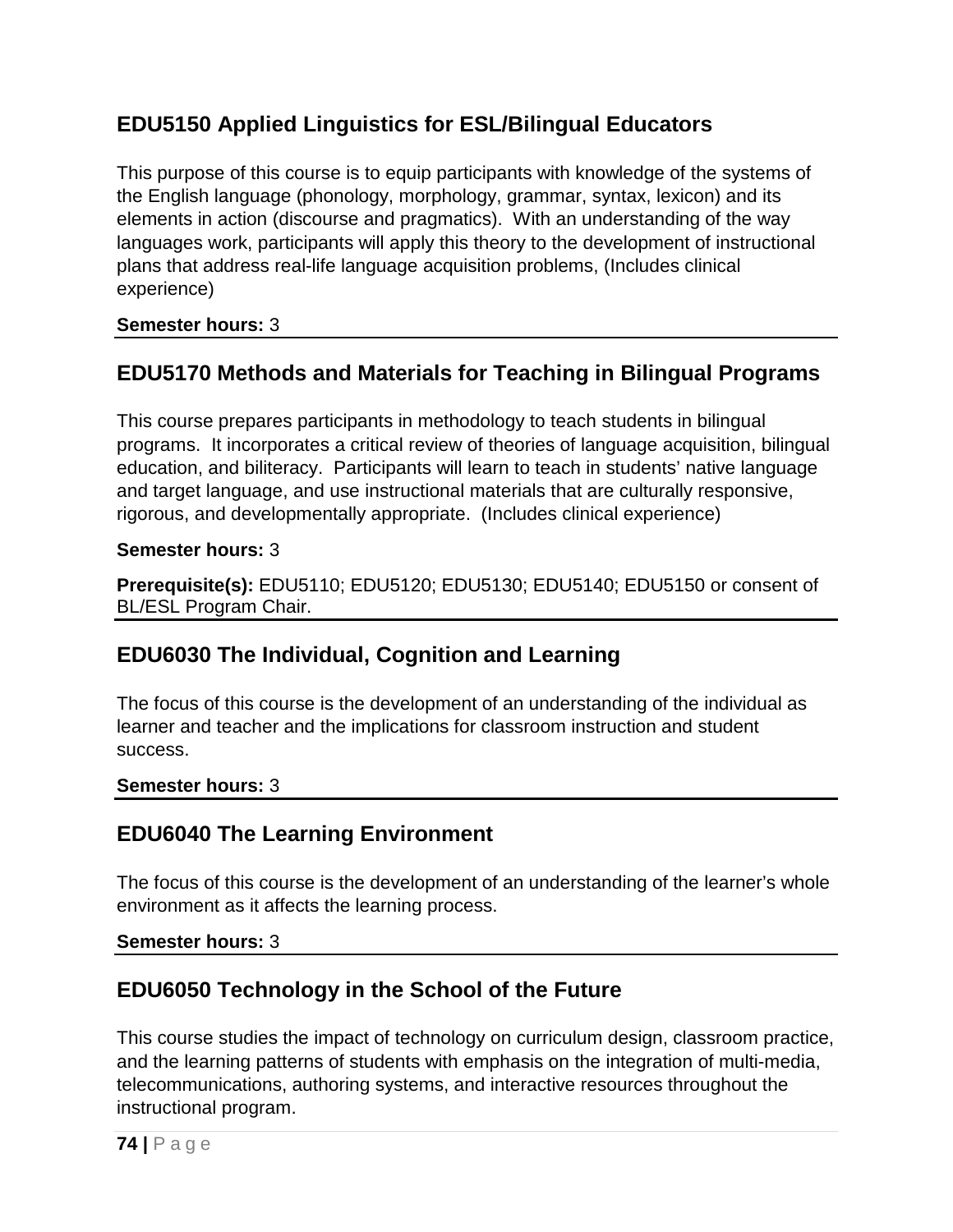# **EDU6060 Scholarship Applied to Teaching**

This course serves as a review of the development of emerging best instructional practice in the American classroom. Emphasis will be given to implementation of instructional strategies resulting from educational research.

#### **Semester hours:** 3

**Prerequisite(s):** EDU6070.

## **EDU6061 Scholarship Applied to Teaching**

This course integrates skills, knowledge, attitudes, and habits needed to support "best practice" instruction for diverse learners. Each candidate will have conduced action research (identified in EDU 6071) allowing direct application of coursework into the classroom. Candidates will submit written projects, present results, and participate in cohort discussions reflecting on research findings.

#### **Semester hours:** 2

**Prerequisite(s):** EDU 6071.

### **EDU6070 Introduction to Action Research**

This seminar will be used to develop and clarify topics for further investigation. It will also launch individual and/or group investigation of research questions with application to the student's classrooms through the process of action research.

#### **Semester hours:** 3

### **EDU6071 Introduction to Action Research**

This course initiates a professional conversation among individual candidates, school teams, and cohorts about the major issues facing America's schools. The questions that emerge will become the focus for subsequent independent inquiry in MACI program classes. This seminar develops and clarifies topics for further investigation. It will also launch individual and/or group investigation of research questions with application to the candidate's classrooms through the process of action research.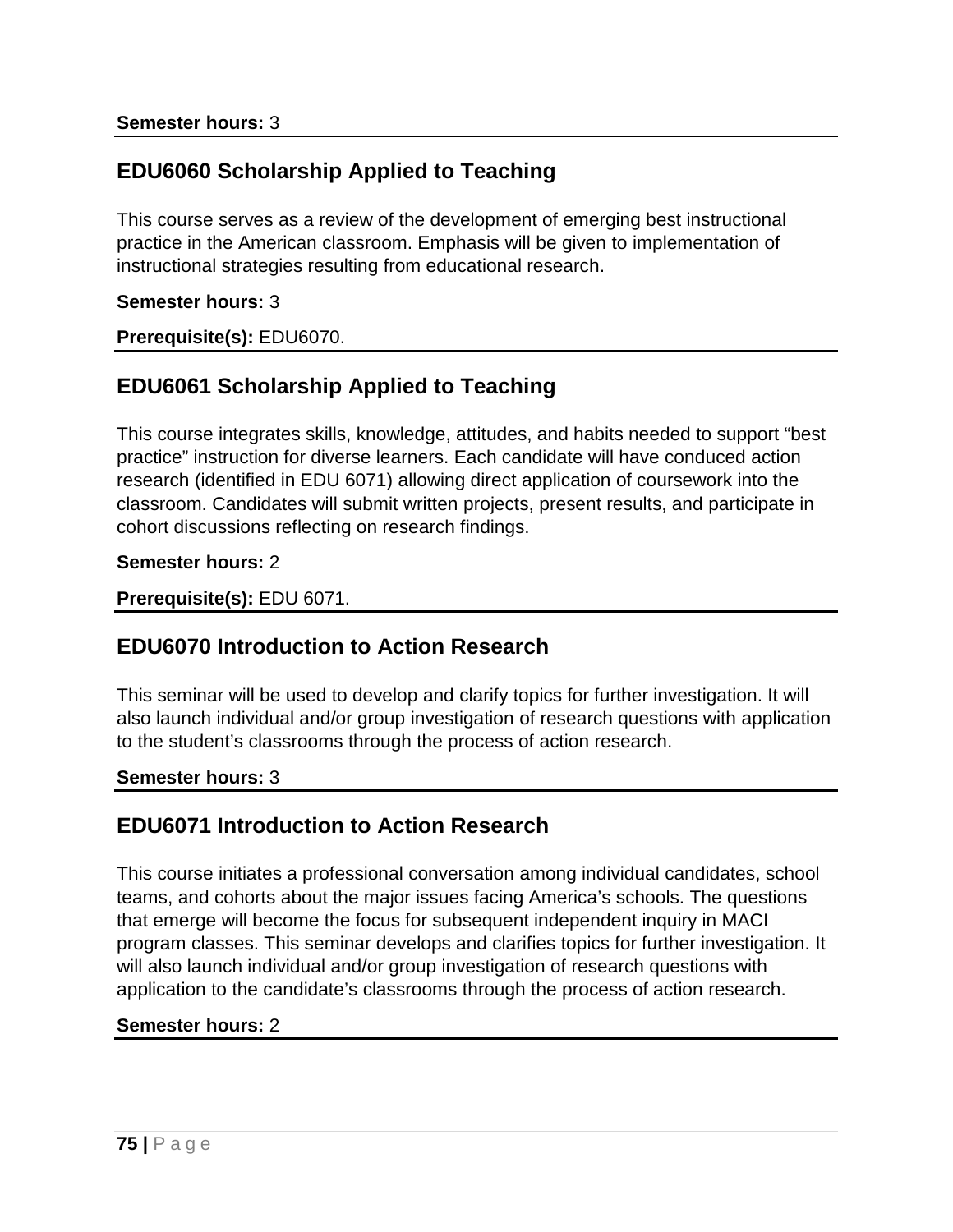# **EDU6090 Contemporary Issues in Curriculum and Instruction**

This course is designed to initiate a professional conversation among individual students, school teams, and cohorts about the major issues facing America's schools. The questions that emerge will become the focus for subsequent independent inquiry in master's program classes.

#### **Semester hours:** 3

## **EDU6115 Foundations for Language Minority Education of Diverse Learners**

Introduces students to the theoretical, philosophical, political, social, and educational issues that have contributed to public policy regarding services for English language learners (ELLs) in the United States. A comprehensive focus will be placed in the theoretical foundations of English as a second language and effective instructional practices for English language learners in the schools.

#### **Semester hours:** 3

# **EDU6125 Linguistics for Teaching Diverse Populations**

This course introduces educators to the study of the nature, structure, an acquisition of language. It examines the first and second language acquisition processes and the cultural implications of language and classroom instruction. The course focuses on the integration of theory and practice in the ELL classroom, exploring the areas of linguistics: semantics, pragmatics, syntax, phonetics, and grammar.

#### **Semester hours:** 3

# **EDU6200 Cross Cultural Curriculum for Diversity**

Participants will expand their awareness, knowledge, and skill in integrating cultural diversity into their curriculum. This course will increase participants' understanding about cultural diversity, enhance knowledge of specific issues in diversity, and develop skills in integrating cultural diversity into the curriculum. Participants will have opportunities to develop discipline-specific curriculum that integrates multicultural content.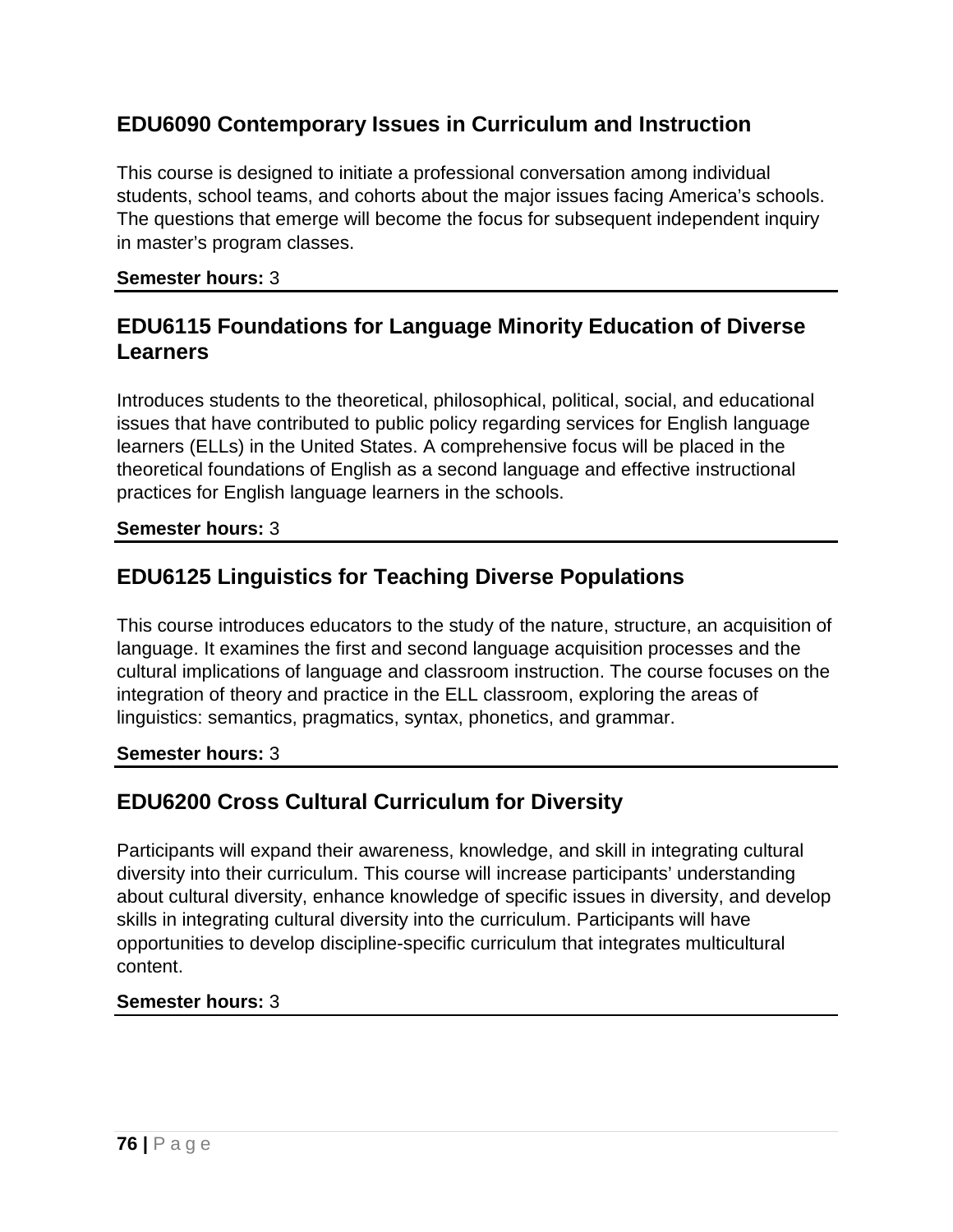# **EDU6210 Planning and Developing Instructional Media I**

Topics include the design and development of educational media, photography, video production, computer presentations and desktop publishing.

#### **Semester hours:** 3

## **EDU6215 Planning and Developing Instructional Media II**

Expands and enhances Media I course.

**Semester hours:** 3

**Prerequisite(s):** EDU6210.

### **EDU6220 Computer Applications in Education**

Topics include integrating computer technology with common teaching/learning practices. The course reviews social, ethical and legal issues surrounding the responsible use of technology.

#### **Semester hours:** 3

### **EDU6221 Methods and Materials for Teaching Diverse Learners**

Participants will analyze the language learning processes of English learners and the appropriate order for learning academic basic skills in two languages. This course will focus on approaches and techniques to teach English as a second language. Participants will learn how to teach academic subject matter in and through English.

#### **Semester hours:** 3

# **EDU6225 Assessment and Evaluation with Technology**

Explores the role of technology in educational assessment, information and knowledge management, and methods for integrating technology into the assessment practice. Students will study a wide range of software packages to determine strong and weak points and write evaluation reports.

#### **Semester hours:** 3

### **EDU6230 Managing the Instructional Technology Program**

Topics include configuring, managing, installing, maintaining and troubleshooting computer/technology systems.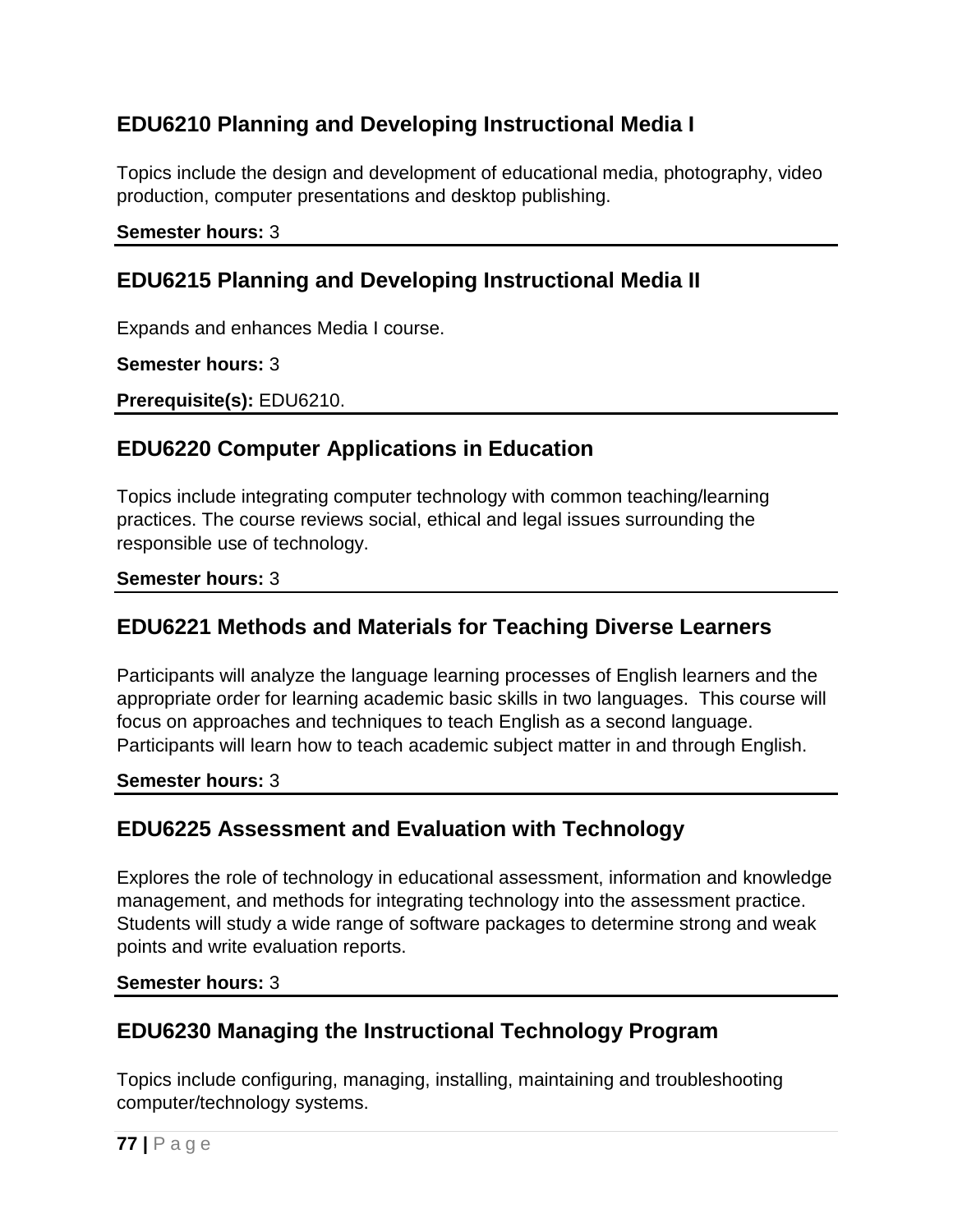# **EDU6235 Leading Staff Development in Educational Technology**

This course emphasizes planning and policy issues, including identification of resource needs, strategic planning, building sustainable educational technology plans, budget development, professional development programs, collaborative research, program evaluation and change strategies.

#### **Semester hours:** 3

# **EDU6240 Distance Learning**

This course addresses the use of educational telecommunications systems, teleconferencing, digitized video, and compressed video to support research and instruction across the curriculum. It includes the study of distance education and issues related to instructional delivery, connectivity and distribution methods.

#### **Semester hours:** 3

## **EDU6250 Issues and Trends in Instructional Design and Technology**

This course explores critical challenges to the school environment resulting from the increased infusion of technology. The course prepares students to make and defend policy decisions and become conversant with current trends and issues in the field.

**Semester hours:** 3

# **EDU6300 Professional Research in Literacy Learning**

In this course, the candidates will learn about designing and implementing an action research project that will be conducted during their participation in the MARI program. The topics for the research will emerge from questions generated by in-class discussions, professional language arts interests, a broad review of the research on literacy, and discussions of theories related to literacy instruction. The questions will launch individual and/or group investigation with application to the candidates' classrooms through the process of action research — a systematic process of inquiry.

#### **Semester hours:** 3

# **EDU6310 Effective Word Study Instruction**

In this course, candidates learn about diagnostic and instructional approaches to teach phonemic awareness, phonics strategies, sight word strategies, semantic and syntactic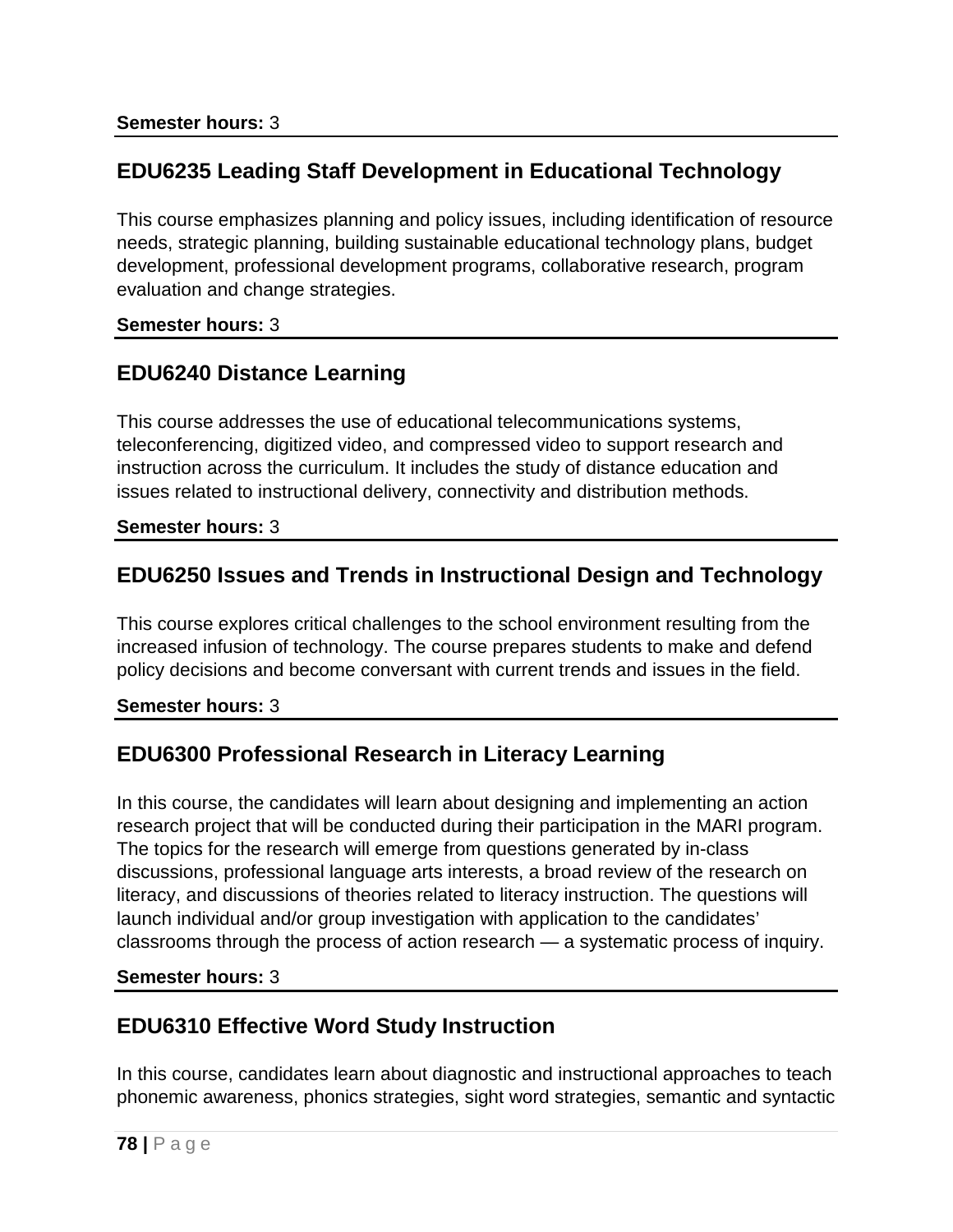context strategies, and structural analysis strategies and spelling development in grades K-12. Topics include the nature of word analysis strategies, the stages of literary development, the nature of the spelling system, assessing students' literacy development, facilitating emergent literacy, phonological awareness, and developing the concept of word and letter knowledge. This course requires a classroom-based field experience.

#### **Semester hours:** 3

# **EDU6320 Effective Comprehensive Instruction**

This course focuses on cognitive and metacognitive strategies to improve comprehension in grades K–12. Topics include creating an effective classroom for comprehension instruction, assessing comprehension, utilizing formal and informal assessment tools, learning strategies to teach efferent and aesthetic reading, increasing vocabulary development, and motivating reluctant readers. This course requires a field experience involving observation of a colleague.

#### **Semester hours:** 3

# **EDU6330 Literacy in the Content Areas**

This course is designed to provide literacy educators with strategies for the integration of language arts in the content areas. Topics include pre-reading/during-reading/postreading strategies, study skills, vocabulary development strategies, writing to learn, and learning with textbooks/trade books/electronic texts. This course requires a field experience involving observation of a colleague.

#### **Semester hours:** 3

# **EDU6340 Assessment of Literacy Learning**

In this course, candidates will learn to administer, score, and interpret informal and formal literacy assessments for students in grades K–12. The assessments will cover the areas of motivation and interest, phonemic awareness, phonics, vocabulary, comprehension and fluency. Candidates will analyze the efficacy of current assessments typically used in districts. The results of the assessments will be summarized in a written report. This course requires a field experience with a student.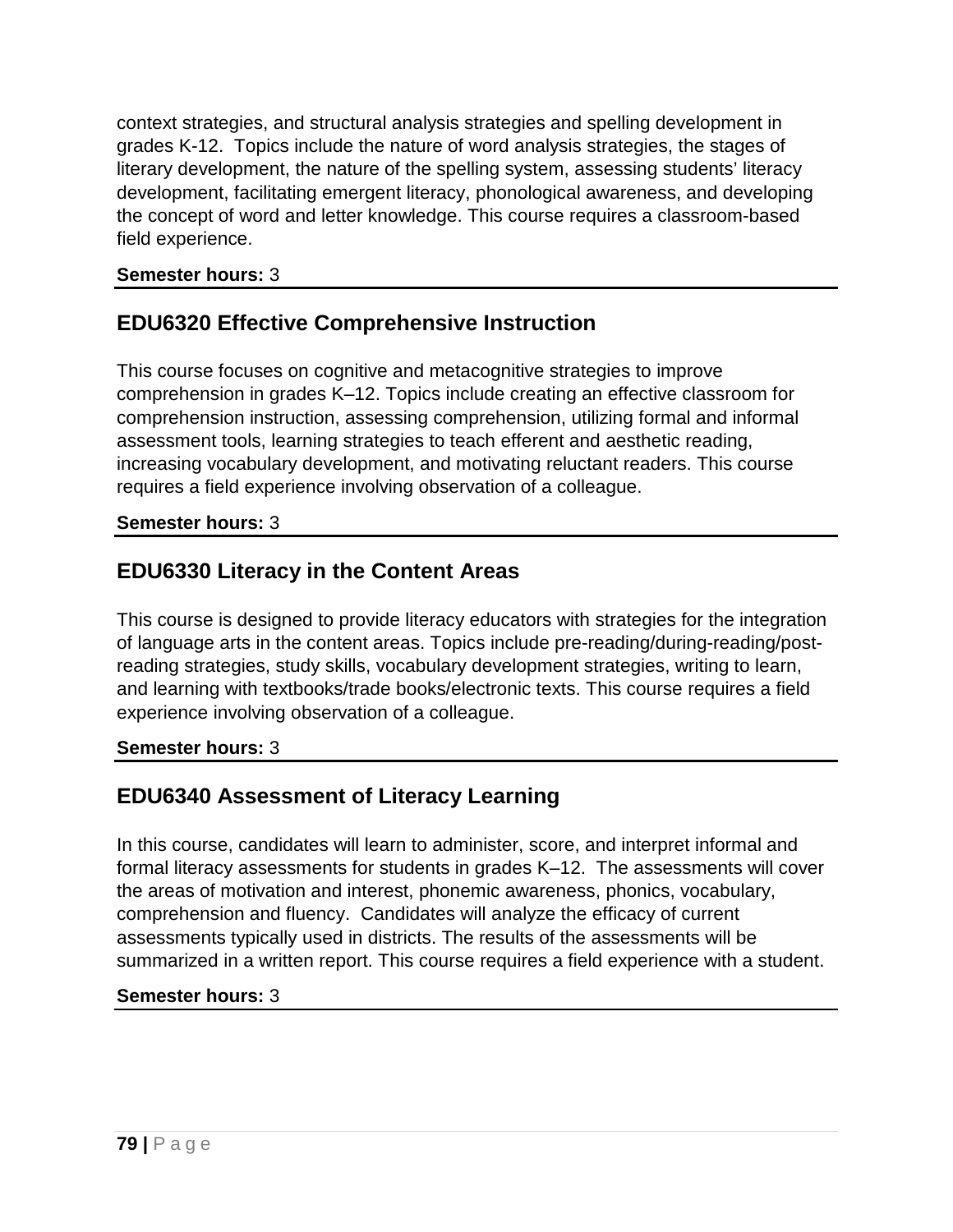# **EDU6350 Teaching Reading to Diverse Learners**

In this course, candidates explore research-based reading strategies to develop lesson plans that meet the needs of diverse learners, including English Language Learners (ELLs), special education, slow learners, unmotivated students and gifted readers. This course requires a classroom-based field experience with a coaching component.

### **Semester hours:** 3

# **EDU6370 Texts for Children**

Course topics include qualities of outstanding children's and adolescent literature, goals of a literature program, planning the literature curriculum, multicultural literature, teaching genres, selecting literature for the classroom, criteria for evaluating and strategies for using narrative and expository text written for students in grades K-12, students' reading interests and preferences, instructional strategies for teaching literature, evaluating students' progress in responding to literature, creating a response- centered and literature-rich classroom, developing a literature-based curriculum, and current trends in children's and adolescent literature.

### **Semester hours:** 3

# **EDU6380 Supervision and Administration in Literacy I**

In this course, the candidates will examine the responsibilities of the reading specialist within the context of an individual school building. Topics include models for the delivery of reading services; legal and legislative influences on reading specialists; collaboration and consultation with teachers; providing professional development; evaluating existing reading programs and planning for change; communicating with staff, administration and community; securing funding; and continuing personal development as a reading professional. This course requires collection and analysis of building-level reading assessment data.

### **Semester hours:** 3

### **Prerequisite(s):** EDU6310 through EDU6370.

# **EDU6390 Supervision and Administration in Literacy II**

In this course, the candidates will further examine the responsibilities of the reading specialist. Topics include analysis and communication of data from testing; planning professional development; becoming informed about budgeting for curriculum and reading programs; communicating with staff, administration, and public; securing funding; and continuing personal development as a reading professional. This course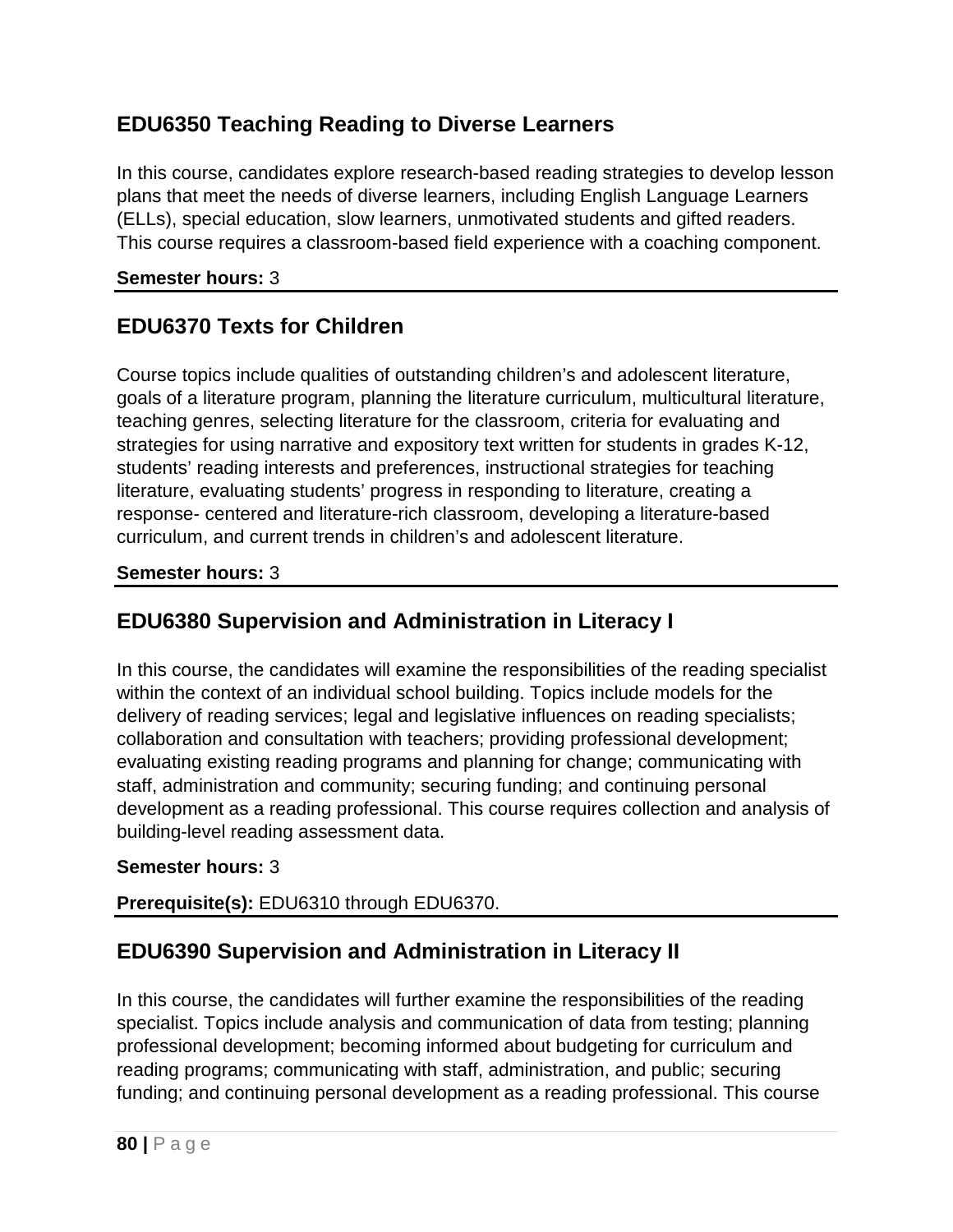requires a coaching assignment (i.e., demonstration lesson/co-teaching a reading lesson).

### **Semester hours:** 3

### **Prerequisite(s):** EDU6380.

## **EDU6400 Professional Research in Literacy Learning II**

This course is the culmination of candidates' action research projects in which they designed and implemented curricular and/or instructional change in literacy learning in an educational setting. Topics include action planning for educational change, sharing action research, personal reflection, and post self-report on definition and philosophy of reading. This course requires a PowerPoint presentation summarizing the action research project.

#### **Semester hours:** 3

#### **Prerequisite(s):** EDU6300

## **EDU6410 Practicum in Reading**

In this course, candidates will learn to develop and implement individual instructional plans based on results from formal and informal assessments. In addition, these plans will demonstrate candidates' knowledge of appropriate instructional materials, resources, and support for diverse populations of readers in grades K–12. This is a supervised clinical experience which requires 30 hours of work with students. The key assessment for this course involves writing two formal case studies which are shared with parents in a formal conference.

#### **Semester hours:** 6

### **EDU/SPED6501 Assessment of Diverse Learners: Special Education and ESL**

Participants will examine the assessment issues that affect ELLs and students with special needs. Candidates will review the types of assessments used to identify, place, and reclassify ELLs and students in special education programs. Candidates will learn to evaluate assessments as a means of generating educational recommendations for an IEP or other academic assessment measures.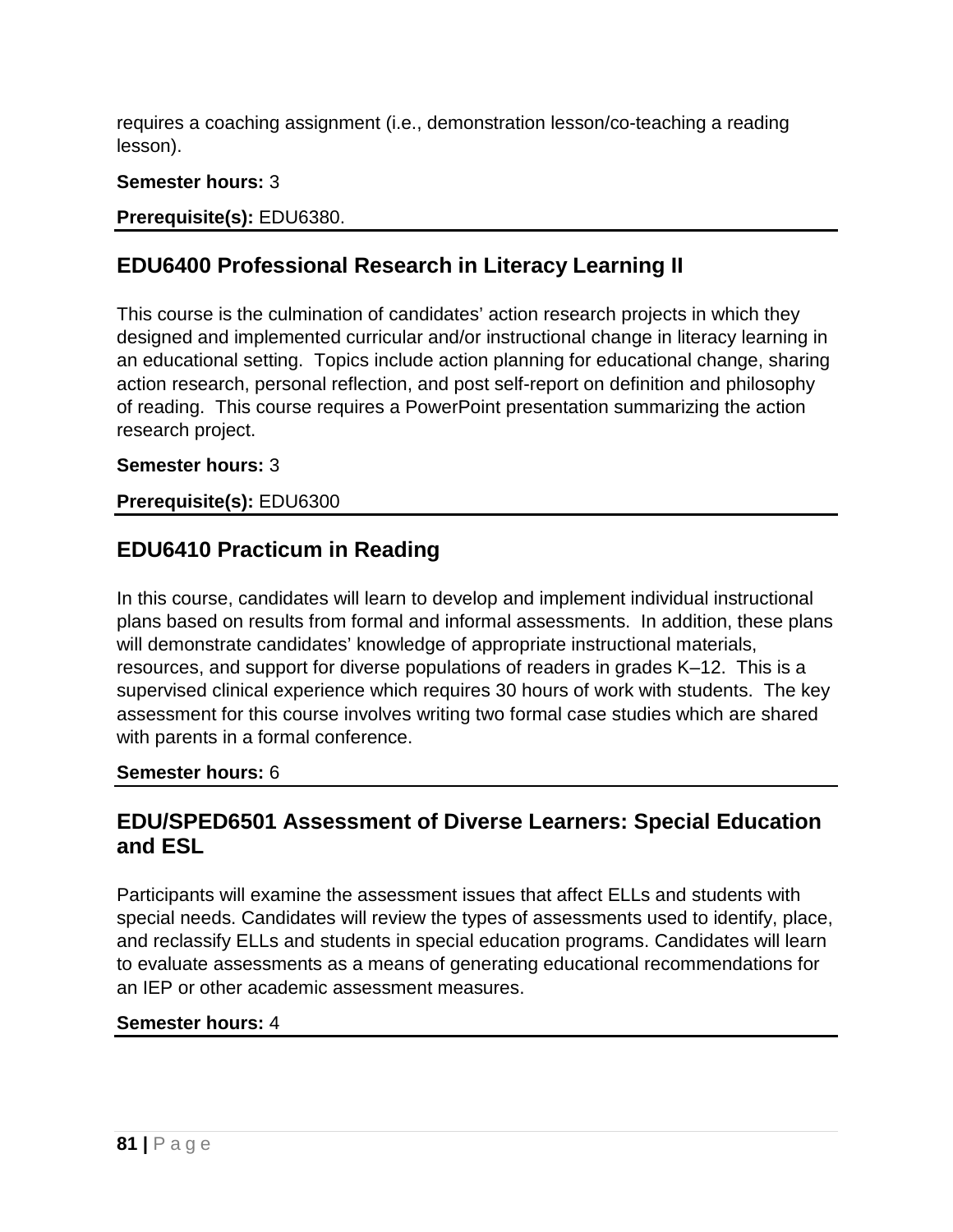# **EDU6505 The Teacher Leader's Role in Professional Development**

This course provides a foundation and applied practice in understanding and utilizing research-based concepts in professional development with school faculties. Teacher leaders will study the standards for program design, models for adult professional learning, and how to create a culture receptive to a sustained professional learning community. Candidates will demonstrate best practice in coaching and mentoring. The course curriculum is designed to increase teacher capacity and to deliver high standards in academic achievement for all PreK–12 students.

### **Semester hours:** 3

# **EDU6510 Educational Leadership and Organizational Theory**

This course studies contemporary organizational theories with recently developed leadership standards and essays on best leadership thinking to inform the candidates on best practices of the PreK–12 Principal and Assistant Principal. Instruction focuses on the examination of the evolutionary impact on human resource leadership and the concepts of changing or reinforcing a school culture and climate by using systems thinking.

#### **Semester hours:** 3

# **EDU6515 Technology for School Leaders**

This course examines the role of leadership as it relates to the implementation of educational technology for effective teaching, learning and administrative needs. Candidates will be provided theory, gain knowledge and develop skills necessary to use, evaluate, plan and implement technologies effectively within a school system.

#### **Semester hours:** 3

## **EDU6525 The Leader's Role in Human Resources and Supervision of Staff**

This course is designed to provide a foundation and an applied practical approach to understanding and utilizing concepts for PreK–12 leaders in staff supervision and evaluation focused on enhancing teaching and student achievement. The course content is a blend of research-based and best practices used in supervision and evaluation.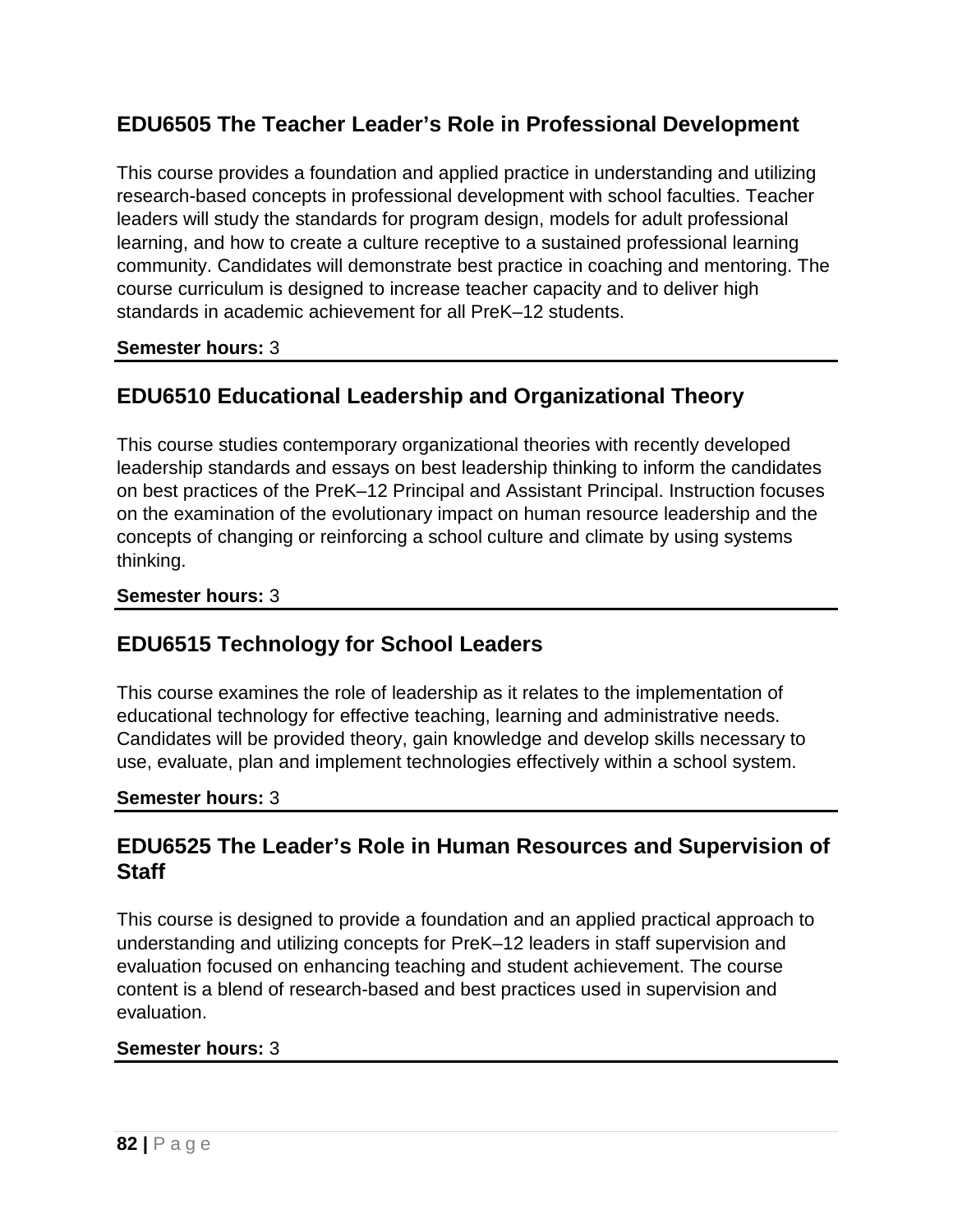# **EDU6530 The Leadership Role in Curriculum Development, Instruction, Assessment and Evaluation**

This course studies the responsibilities of the PreK–12 principal as the instructional leader in the area of curriculum development, assessment and evaluation. Topics include: collection and analysis of achievement data to drive curriculum development, revision and refinement, textbook selection, professional development, the Understanding by Design curriculum development model, curriculum mapping strategies, standards based design and instructional design to enhance student achievement and the candidate's knowledge and abilities in working with students throughout the learning spectrum.

### **Semester hours:** 3

# **EDU6535 The Leader's Role in School-Community Relations**

This course will emphasize the importance of community involvement and the adherence to emerging leadership standards for the PreK–12 principal and assistant principal to create a public awareness and support for school improvement. Topics include understanding the unique nature of the school's community, communication and interpersonal skills to establish successful relationships, using communication tools and strategies.

### **Semester hours:** 3

# **EDU/SPED6545 Collaboration, Differentiation, Instruction, and Transition for Diverse Learners**

Remedial theories and models of intervention for the preschool to postsecondary years will be investigated, ranging from individual to small group to inclusion classroom settings. Current trends in service provision will be explored, such as response to intervention, multi-tiered support system, and PBIS models. Transition services and how they are structured based on student needs, as impacted by the qualifying disability will be an additional area of focus. Candidates will be exposed to resources to develop a professional plan and personal philosophy of working with students with ESL and/or special education needs.

#### **Semester hours:** 3

# **EDU6565 The Leader's Role in Fiscal Management**

This course studies the history and current issues of school finance with emphasis on the significant role of local property tax in school funding. The role of the state and federal funding is examined, along with issues of equity and adequacy. Emphasis is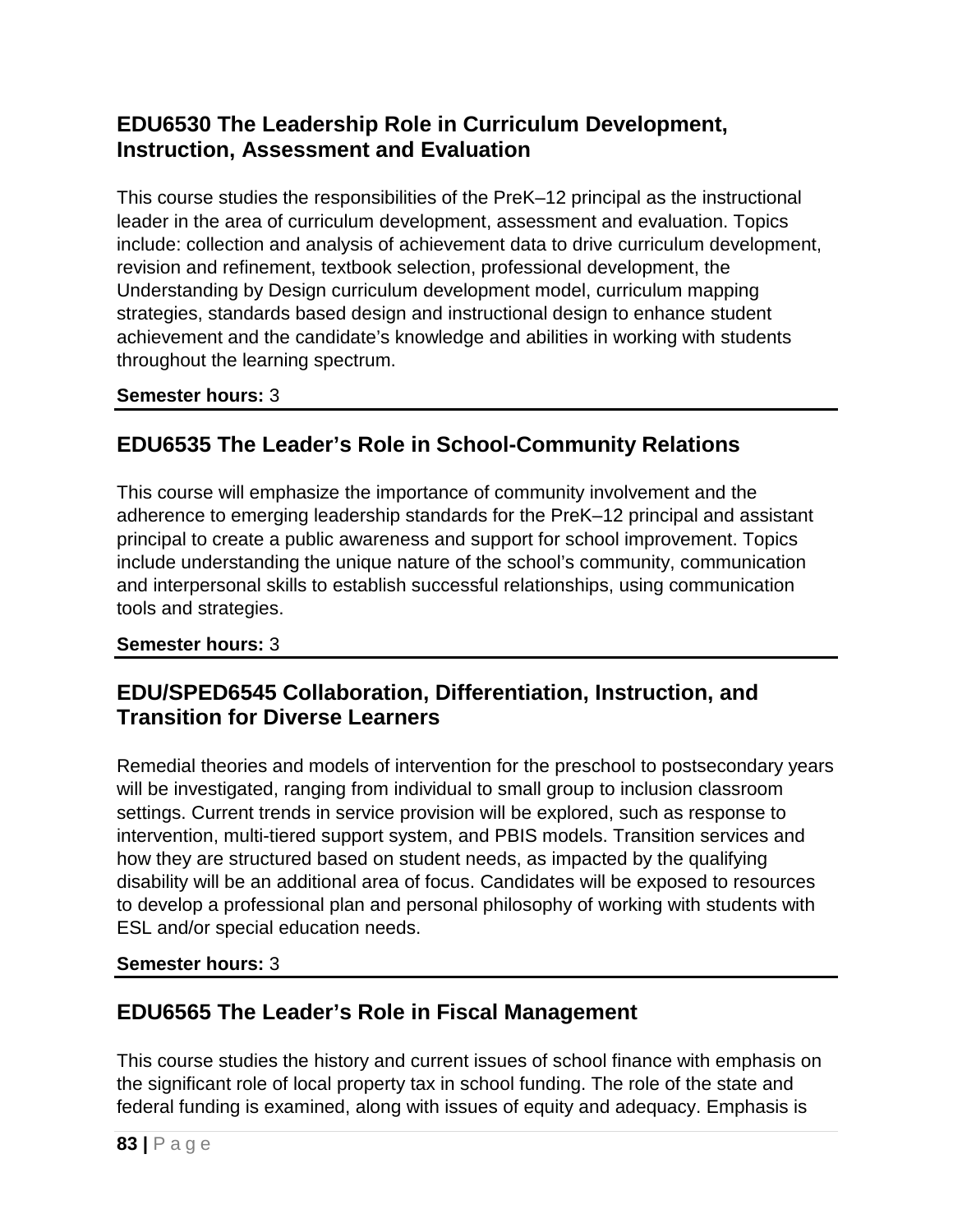given to budget construction, fiscal planning and management of capital outlay programs.

### **Semester hours:** 3

# **EDU6570 School Leadership and the Law**

This course provides candidates with a comprehensive look at the interaction between the local school and the law. The legal basis for American public education and its relationship to PreK–12 school operations will be explored. Special reference is made to current and future legal issues, which are likely to be encountered at the school level.

### **Semester hours:** 3

# **EDU6575 School Leadership and the Law for Special Populations**

This course will provide an opportunity to examine in some depth the body of law that pertains to the organization, administration, and implementation of special education programs in PreK–12 schools. The focus will be on substantive and procedural rights of special populations, students and the authority and responsibility of states and school districts that are grounded in state and federal law.

#### **Semester hours:** 3

# **EDU6580 The Leader's Role in Supervision, Assessment and Evaluation in Literacy Learning**

This course studies the responsibilities of the PreK–12 principal as the instructional leader in the area of literacy and numeracy. Instructional strategies in literacy and numeracy in PreK–12 diverse environments to enhance student achievement and the candidate's knowledge and abilities in working with students through the learning spectrum and with all populations will be explored. This course is designed to provide literacy educators with strategies for the integration of literacy instructional strategies in the content areas.

### **Semester hours:** 3

# **EDU6585 Introduction to the Internship**

In this course, the candidate will develop a PreK–12 Internship Plan in conjunction with the faculty supervisor and principal mentor. The plan supports the candidate throughout the internship courses: EDU6590 Internship for Educational Leaders I and EDU6595 Internship for Education Leaders II, and the summer residency portion of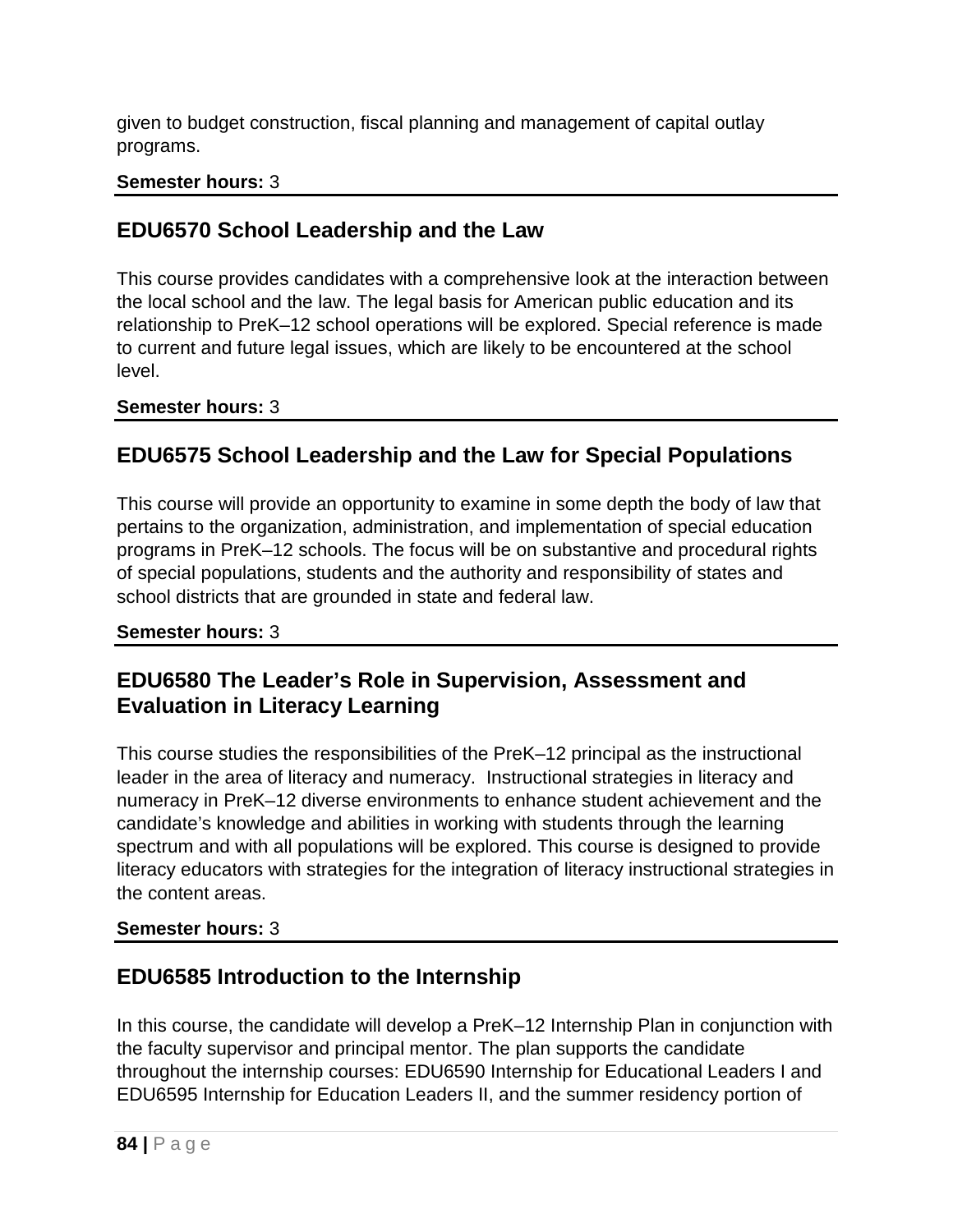EDU6585, which occurs the summer between EDU6585 and EDU6590. Internship goals are outlined in each internship course.

### **Semester hours:** 3

**Prerequisite(s):** Pass the five ISBE Teacher Evaluation Models prior to Summer Residency; EDU6510; EDU6515; EDU6525; EDU6530 and EDU6580.

# **EDU6586 Introduction to the Teacher Leader Practicum**

The purpose of this course is to support the candidates as they develop their practicum proposal, select a mentor, as well as review and compile research of best practice strategies to raise student achievement. Candidates will learn APA writing style as they complete Chapter One and Chapter Two of their Practicum Report. The candidates will create their Teacher Leader Practicum Plan, which is aligned with all required standards and addresses the teacher leader endorsement requirements in section 25.32 in the IL Administration Code.

### **Semester hours:** 3

# **EDU6588 The Teacher Leader Practicum**

The University Supervisor and the Administrative/Instructional Leader Mentor support the candidates throughout the internship as they implement their practicum plan. Teacher Leader Practicum Plans follow practicum guidelines, are aligned with required standards and address the Teacher Leader Endorsement requirements in Section 25.32 of the IL Administration Code. All candidates are placed in public or non-public schools for sustained, continued, structured and supervised practicum experiences with diverse populations, which occur during their final semester in the Teacher Leader Endorsement Program for a minimum of 100 hours. Candidates are required to attend and actively participate in teacher leader seminars that are scheduled throughout the eight week practicum.

### **Semester hours:** 3

### **Prerequisite(s):** EDU6586.

# **EDU6590 Internship for Educational Leadership I**

In this course, the candidate implements the PreK–12 internship plan in conjunction with the faculty supervisor and principal mentor. The internship plan supports the candidate throughout the internship courses. The faculty supervisor and principal mentor support the candidate's progression throughout the internship. The candidate completes portfolio entries, attends seminars and completes the required written reflections.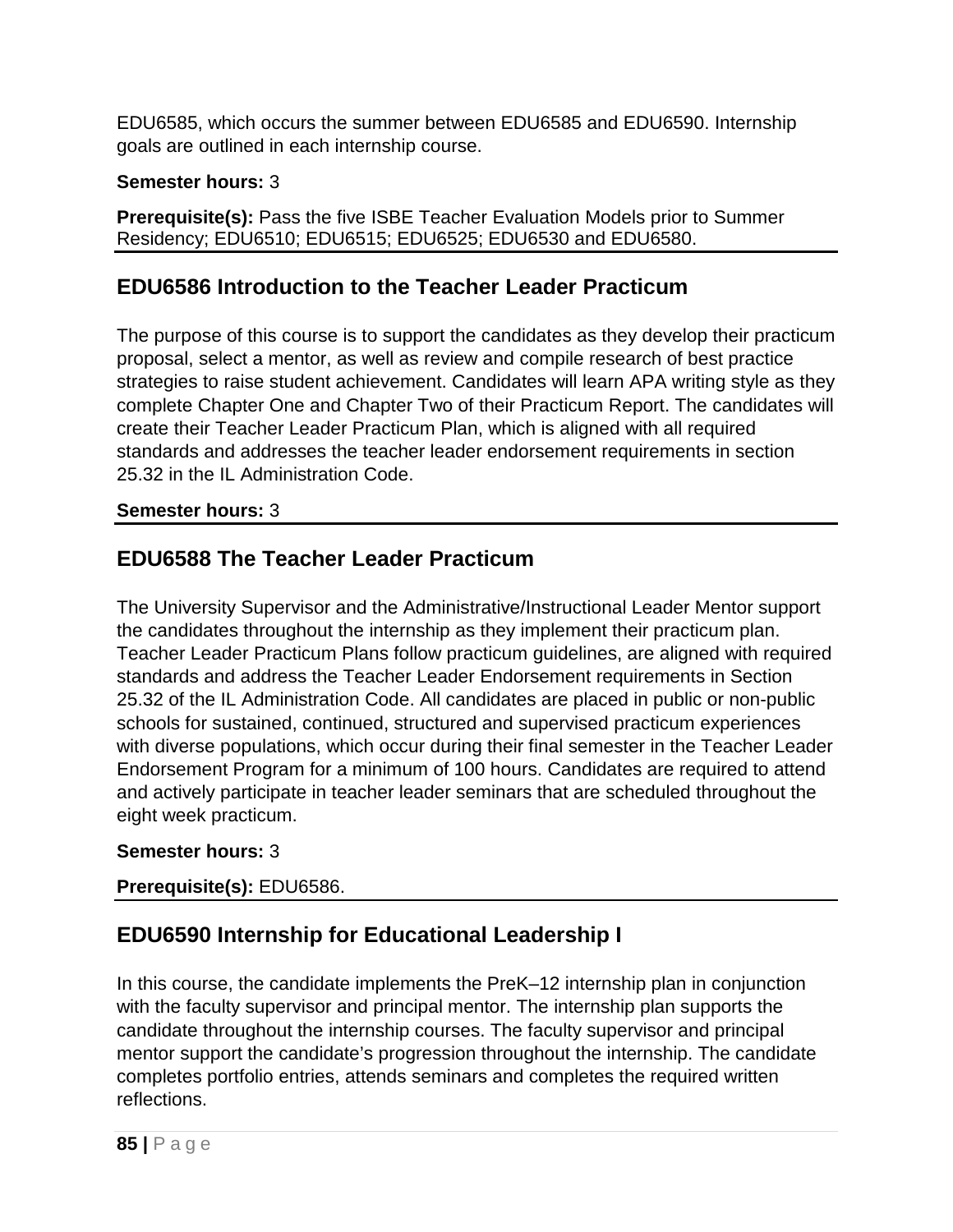#### **Semester hours:** 3

#### **Prerequisite(s):** EDU6585.

### **EDU6595 Internship for Educational Leadership II**

In this course, the candidate implements the PreK–12 internship plan in conjunction with the faculty supervisor and principal mentor. The internship plan supports the candidate throughout the internship courses. The faculty supervisor and principal mentor support the candidate's progression throughout the internship. The faculty supervisor observes the candidate a minimum of four times per year and conducts follow-up meetings regarding the candidate's progress. The candidate completes Portfolio Entries, attends seminars and completes the required written reflections. The candidate presents the Professional Portfolio to dignitaries from Aurora University and participating districts.

#### **Semester hours:** 3

**Prerequisite(s):** EDU6590 and passage of Principal Endorsement Content Area Tests.

### **EDU6610 Educational Leadership**

This course describes the role of the educational leader in the school as one who creates a vision of an educationally better culture in the school and then plans and organizes times and resources to communicate this vision to teachers, students and parents.

#### **Semester hours:** 3

### **EDU6630 Curriculum Development and Evaluation**

This course will involve candidates in the consideration of multiple perspectives of the PreK-12 design, analysis, selection, implementation, evaluation, and formal reporting processes of academic curriculum development. Emphasis will be given to the backward design orientation and the three stages identified in the Understanding by Design curriculum model, curriculum development thorough mapping, standards based design, and curriculum assessment to enhance the candidate's knowledge and abilities in working with diverse populations and community expectations.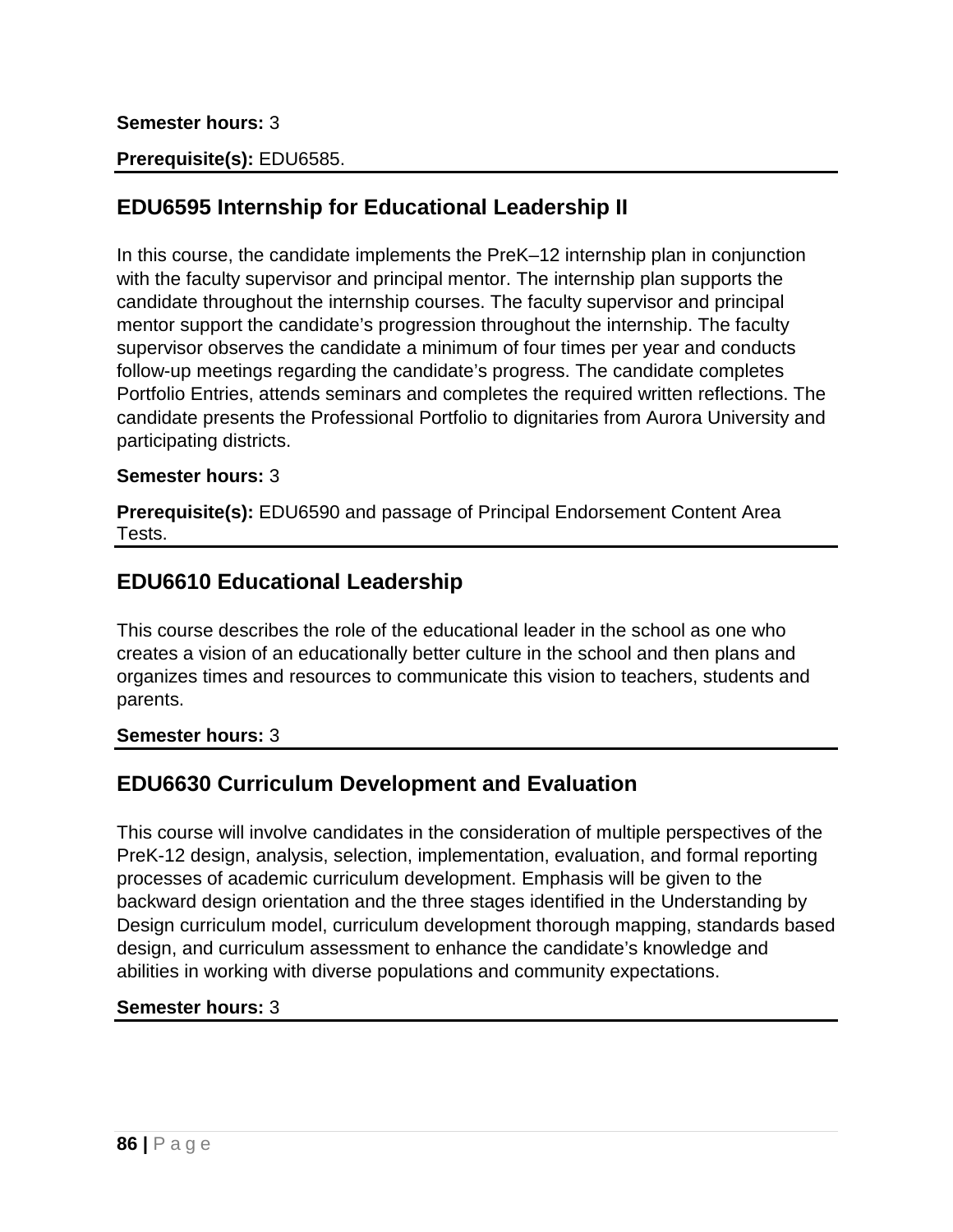# **EDU7010/8010 Introduction to Educational Research**

This course will provide an overview of educational research as a means of inquiry. Students will be introduced to the major research paradigms of quantitative, qualitative, and mixed methods as they apply to various social science disciplines. Through a close examination of scholarly and empirical publications students will acquire the skills and knowledge necessary to read and discuss research literature critically. This course provides an introduction to the key components of dissertation research.

#### **Semester hours:** 4

**Prerequisite(s):** Acceptance into the EdD program.

## **EDU7100/8100 Quantitative Educational Research**

This course examines the quantitative research design and data analysis applied in education. Topics include an introduction to general linear model with emphasis on concepts and application of linear regression, multiple linear regression, two-way and three-way factorial designs, analysis of covariance, repeated-measures, and mixedmodel analysis through the use of statistical software. The course provides the foundation to engage the various topics to problems in educational research.

#### **Semester hours:** 4

#### **Prerequisite(s):** EDU7010/8010

# **EDU7120 Policy Analysis/Research in Education**

This course will focus on the elements of public policy analysis/research. It will examine the purposes, conceptual frameworks, methodologies, design, and strategies which comprise policy analyses/research, particularly the relationship between policy evaluation/analysis and decision-making in education. Students will be introduced to the analytical tools necessary for policy analysis/research and will learn to view policy and policy-making from different perspectives: as rational problem-solving, organizational habit, and political settlement; as the effort to symbolize key values; as expression or temporary resolution of moral dilemmas. The course will address current problems and issues in community relations as they affect administrative practices in the areas of policy analysis and research. This course will consider internal relationships, such as those among various components of the school district and between the board of education and the district office.

#### **Semester hours:** 4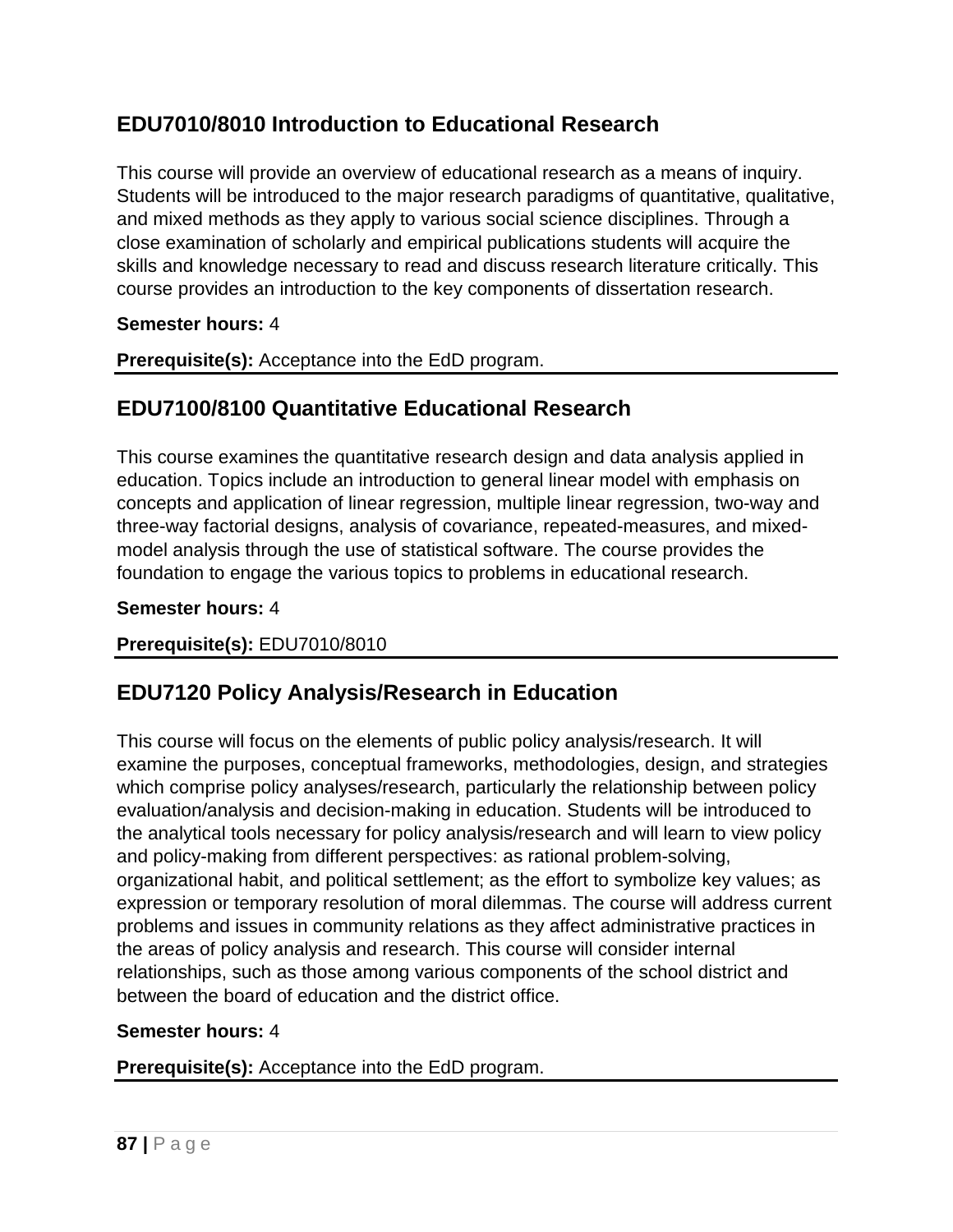# **EDU 7125 School District Policy Development and Analysis (3)**

This course will focus on the elements of policy development and analysis in public school districts. It will examine the purposes, methodologies, design, and strategies that comprise policy development and analysis and particularly the relationship between policy development and decision-making in education. The course will address current problems and issues in community relations as they affect administrative practices in the areas of policy development. Internal relationships such as those among various components of the school district and between the board of education and the district superintendent will also be examined.

#### **Semester hours:** 4

**Prerequisite(s):** Acceptance into the EdD program.

## **EDU7135/8135 Dynamics of Organizational Theory and Change**

This course acquaints each student with theories and strategies of organizations that impact the administration and organizational development of schools. Additionally, students will examine the conceptual and operational steps organizations must take to change successfully. This course will analyze critically traditional and alternative assumptions about organizations, how they function, and why people in organizations behave as they do. Additionally, this course will examine inclusive models for community and district development and building positive relationships to support education.

#### **Semester hours:** 4

**Prerequisite(s):** Acceptance into the EdD program.

### **EDU7140 Seminar in Advanced Education Law**

This course will analyze the impact of state and federal laws on schooling and educational practice, and on the interactions among participants in education such as teachers, students, parents, and administrators. It will also provide educators with the conceptual and practical skills to handle the legal function of educational administration and to become proactive advocates regarding educational policy and law.

#### **Semester hours:** 3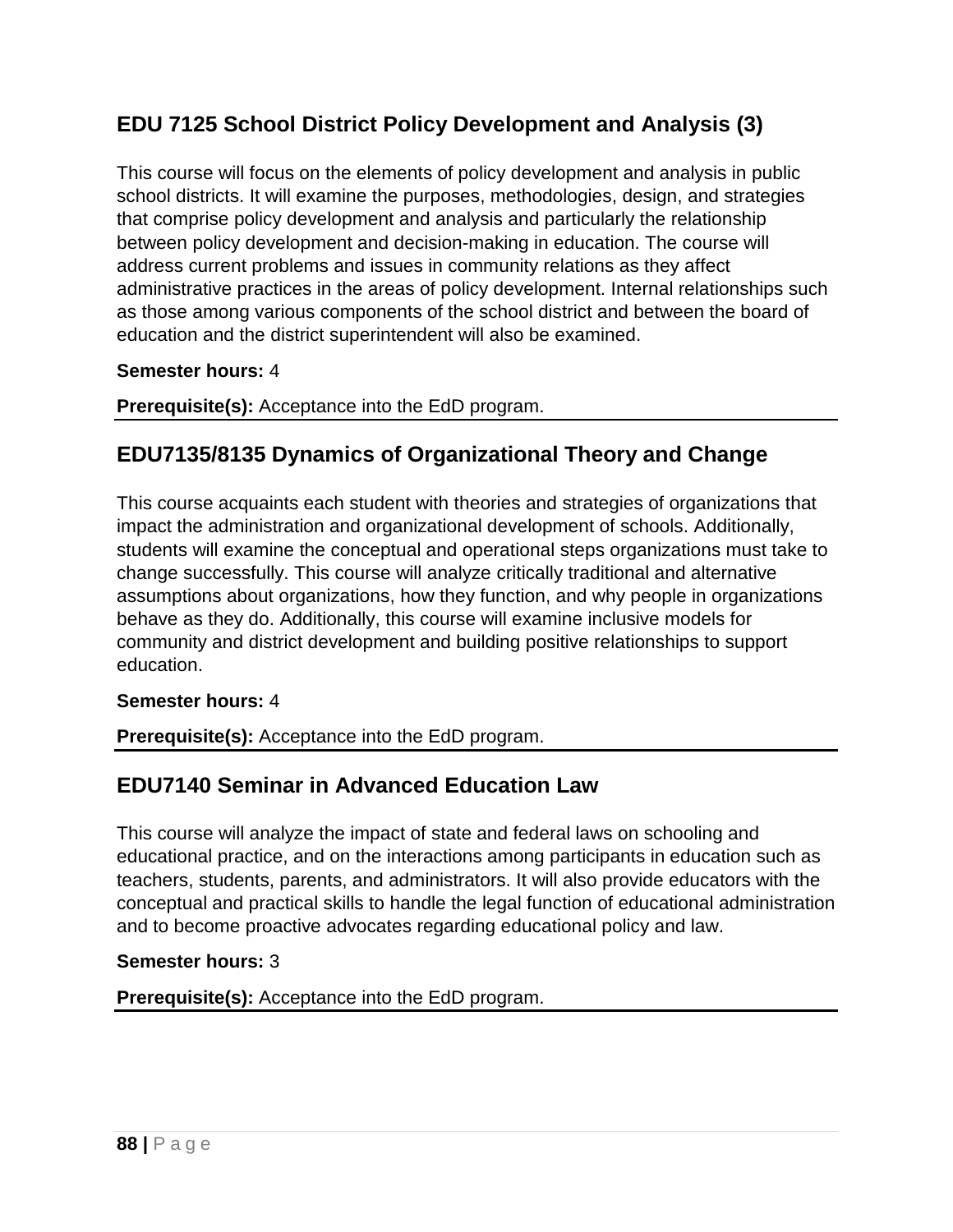# **EDU 7145 Advanced School Law PK-12 for General Education and Special Populations**

Advanced School Law students will analyze the impact of state and federal laws on PK-12 educational practice for general education, special education, and special populations. Advanced Law will also provide superintendent candidates with the conceptual and practical skills to handle the legal function of educational administration and to become proactive advocates regarding educational policy and law for all student populations.

#### **Semester hours:** 3

**Prerequisite(s):** Acceptance into the EdD program.

### **EDU7150 Advanced Human Resources Administration**

This course will examine various theories, practice, and research in human resources administration. Through fictionalized and local case studies and relevant literature, students will learn about patterns and practices in educational personnel management, and issues and trends in human resources administration.

#### **Semester hours:** 3

**Prerequisite(s):** Acceptance into the EdD program.

### **EDU 7155 Advanced Human Resources**

Advanced Human Resources explores theories, best practices, and research in human resource administration. Through case studies and relevant human resources literature, students will learn about patterns and practices in educational personnel management and trends in human resources administration.

#### **Semester hours:** 3

**Prerequisite(s):** Acceptance into the EdD program.

# **EDU7170 Administration of Educational Facilities**

Through case studies, field experiences and the literature, this course will explore the problems, issues, research and trends in the design, maintenance and utilization of educational facilities.

#### **Semester hours:** 2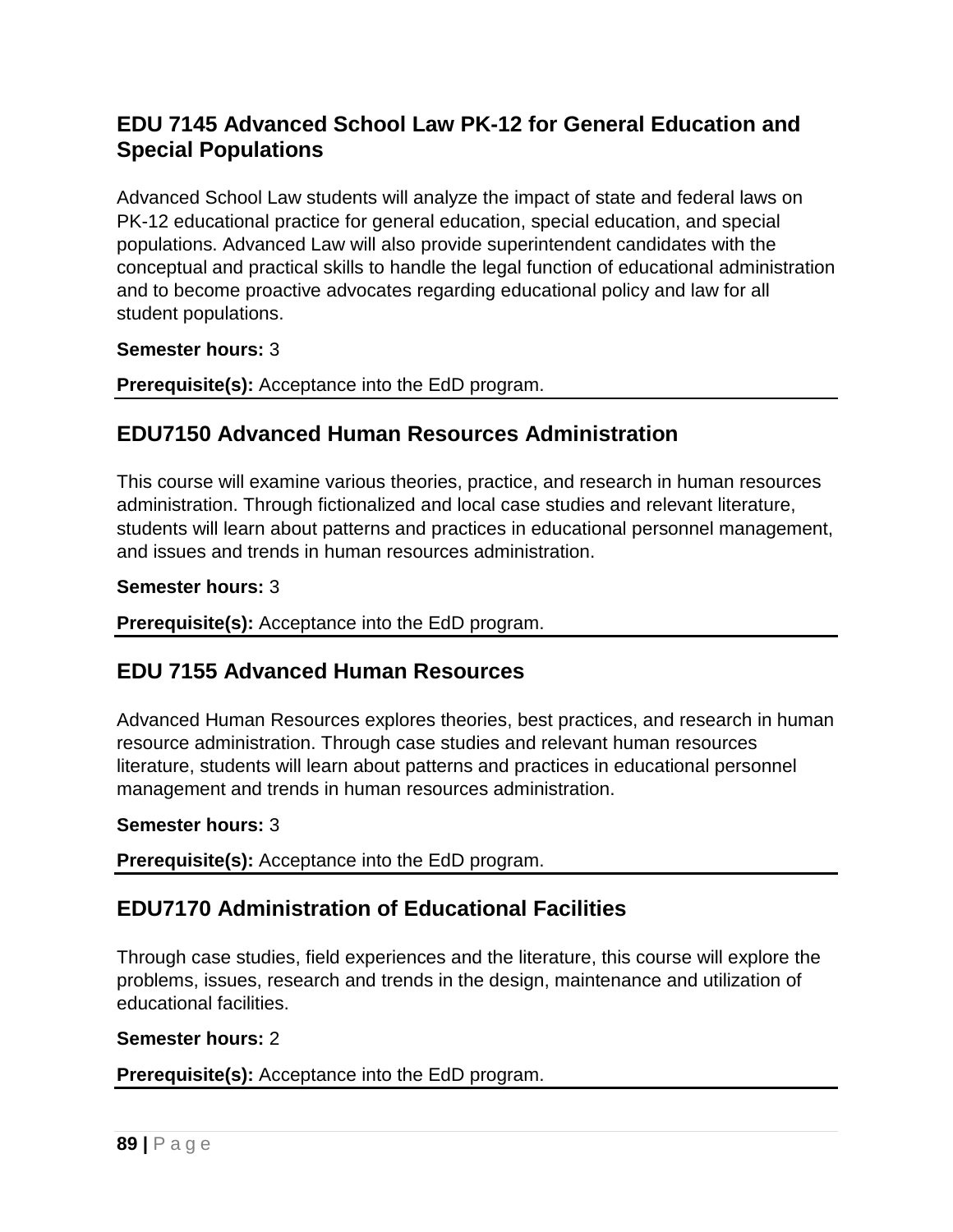## **EDU7190/8190 Qualitative Research in Education**

This course serves as an introduction to basic theory and history of naturalistic inquiry, including the growth of methods and frameworks for conducting research. Students will have a practical experience developing a qualitative research project. This includes skills such as development of a basic research design, research questions, interviewing, and protocols. Students also practice data analysis skills including coding, memo writing, and analysis. Throughout the semester, students learn to critically read and write about qualitative research while gaining understandings of this field of inquiry.

#### **Semester hours:** 4

### **Prerequisite(s):** EDU7010/8010.

# **EDU7220 Economics of Education**

This course will focus on the relationship between economics and the provision of educational services. Current topics in educational economics such as returns to investment in education, school choice, teacher compensation, accountability, and privatization of education will be examined. Students will learn how to analyze issues from an economic perspective. As well, the course will examine current problems in school finance, including costs, ability to support schools, and financial implications of educational principles. Problems of federal, state and local school support will be examined.

#### **Semester hours:** 4

**Prerequisite(s):** Acceptance into the EdD program.

# **EDU7225 Curriculum for Administrators**

This course provides administrators with an overview of how to provide curriculum leadership, including designing, aligning, implementing and evaluating curriculum. It examines the curriculum development cycle from concept, through writing and piloting, to formative evaluation, revision and implementation. Students will focus on aligning a curriculum with other curricula and with state standards. They will also discuss providing leadership around professional development. Students will complete a practical project that involves evaluating a district-wide curriculum.

#### **Semester hours:** 3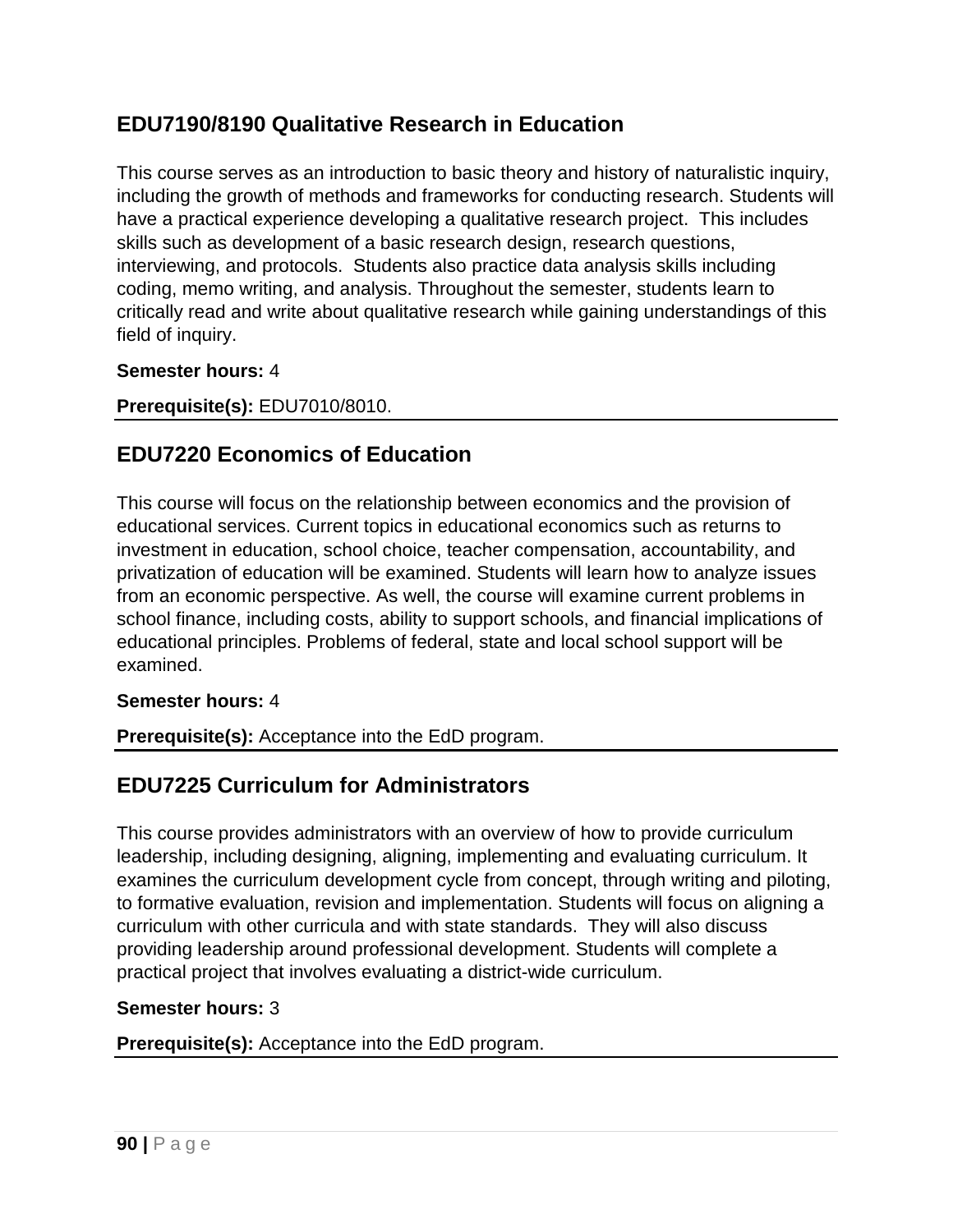# **EDU7240 Administration of Technology and Technology for Administrators**

As the title suggests, this course will have two foci. The course will concentrate on issues surrounding technology in the schools and on the administrative functions that technology requires. It will also concentrate on the functions that technology can play in efficient management and management of information. The course will include lab experiences.

**Semester hours:** 2

**Prerequisite(s):** Acceptance into the EdD program.

# **EDU7260 The Modern Superintendency**

Candidates will take this course toward the end of their academic program. As such, The Modern Superintendency will provide a practical, capstone experience, during which candidates will analyze, synthesize and apply their knowledge from

previous courses. The course will take a very broad perspective in examining the job of superintendents in today's schools. Students will examine 1.) The leadership characteristics of modern superintendents, 2.) The role of the superintendent in twentyfirst century schools, and 3.) The many challenges facing superintendents in today's educational environment.

#### **Semester hours:** 3

**Prerequisite(s):** Acceptance into the EdD program.

### **EDU 7265 School District Superintendent and the Educational Community**

This course is designed for aspiring superintendents and focuses on understanding a broad range of issues that are critical to the success of a new superintendent. The major purpose is to acquaint the candidate with the human and institutional problems of managing school districts and working with a Board of Education, professional and support staff, parents, students, federal and state regulatory organizations, and the greater educational community. The role of the school district superintendent is analyzed with reference to the totality of the job responsibilities, knowledge, skills, and dispositions necessary to serve successfully in the position.

#### **Semester hours:** 3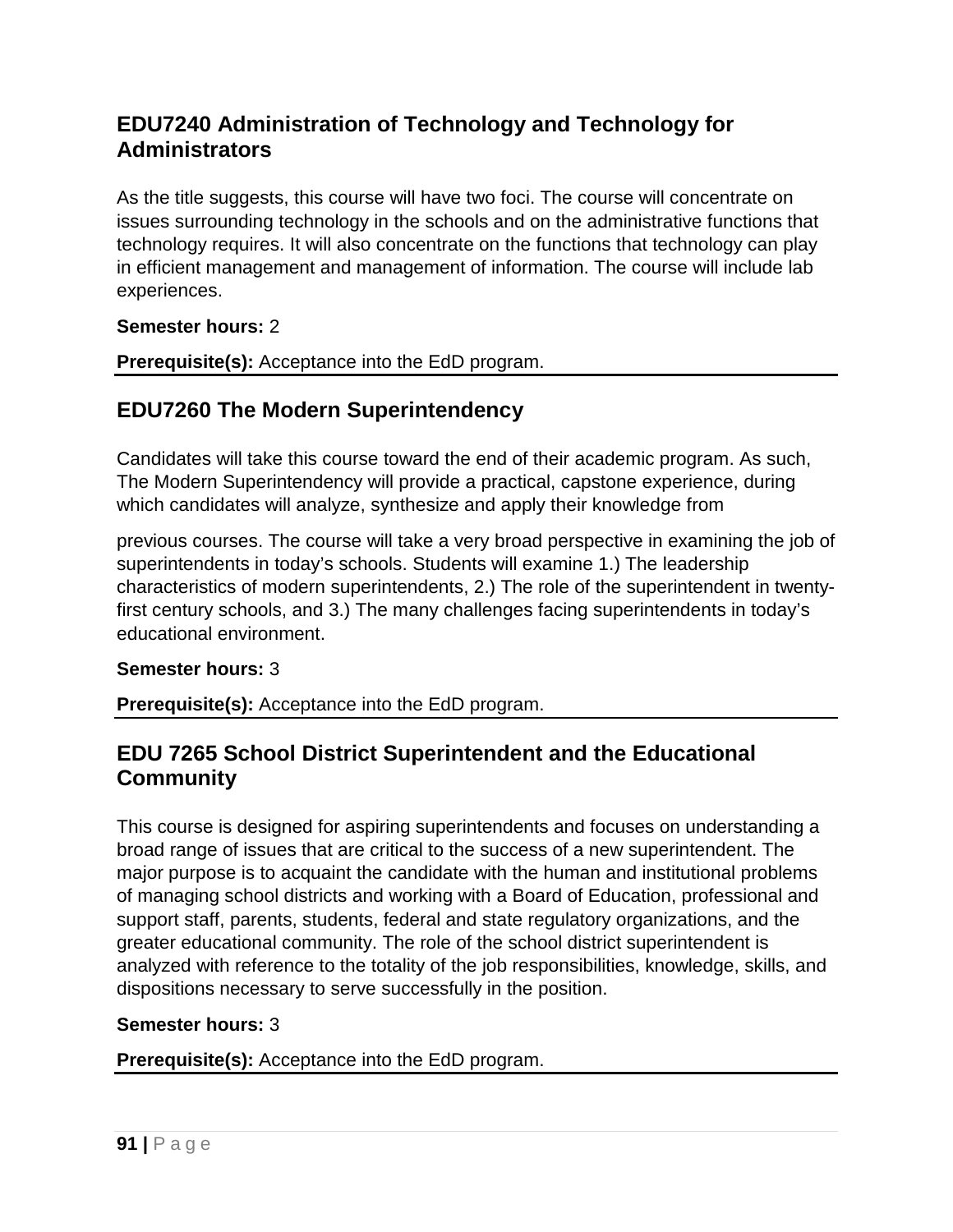# **EDU7270 Assessment for Administrators**

This course will explore assessment issues faced by administrators, especially issues around high-stakes standardized tests. Candidates will address essential concepts around interpreting and using assessments, including ethical behavior, reliability, validity and interpreting norm-referenced scores. In light of the purposes of assessment, they will examine and critically analyze specific testing/ assessment programs and consider the elements of an ideal district assessment program.

#### **Semester hours:** 3

**Prerequisite(s):** Acceptance into the EdD program.

### **EDU 7300 Proseminar in Educational Research**

This seminar enables doctoral students to describe, analyze, and assess key questions, texts, ideas, and intellectual approaches to contemporary educational scholarship. The goal is to provide students a foundation for their own developing research projects. The course content attends to the multidisciplinary nature of educational research, how various theoretical traditions approach educational problems in complementary or contrasting ways, and how educational research functions (or fails to function) at the nexus of policy and practice. The course will also attend to the various ways empirical research brings to the foreground the role of values in educational research.

#### **Semester hours:** 2

**Prerequisite(s):** Acceptance into the EdD program.

### **EDU 7725 Illinois School District Superintendent Internship 2**

The year-long (365 day), Illinois School District Internship, is spread across three semesters. The Internship is a cooperative venture among school districts, the Aurora University, and the intern. All three entities have responsibilities in making this experience meaningful. The syllabus is designed to align the internship learning activities with the Programs for the Preparations of Superintendents in Illinois and the Educational Leadership Constituent Council (ELCC) Standards. Each of the internship courses requires that the intern provide evidence of a minimum of 25 hours (total for all 3 internship courses is 75 hours) of approved leadership work, aligned to Illinoi State Standards at the district level.

#### **Semester hours:** 2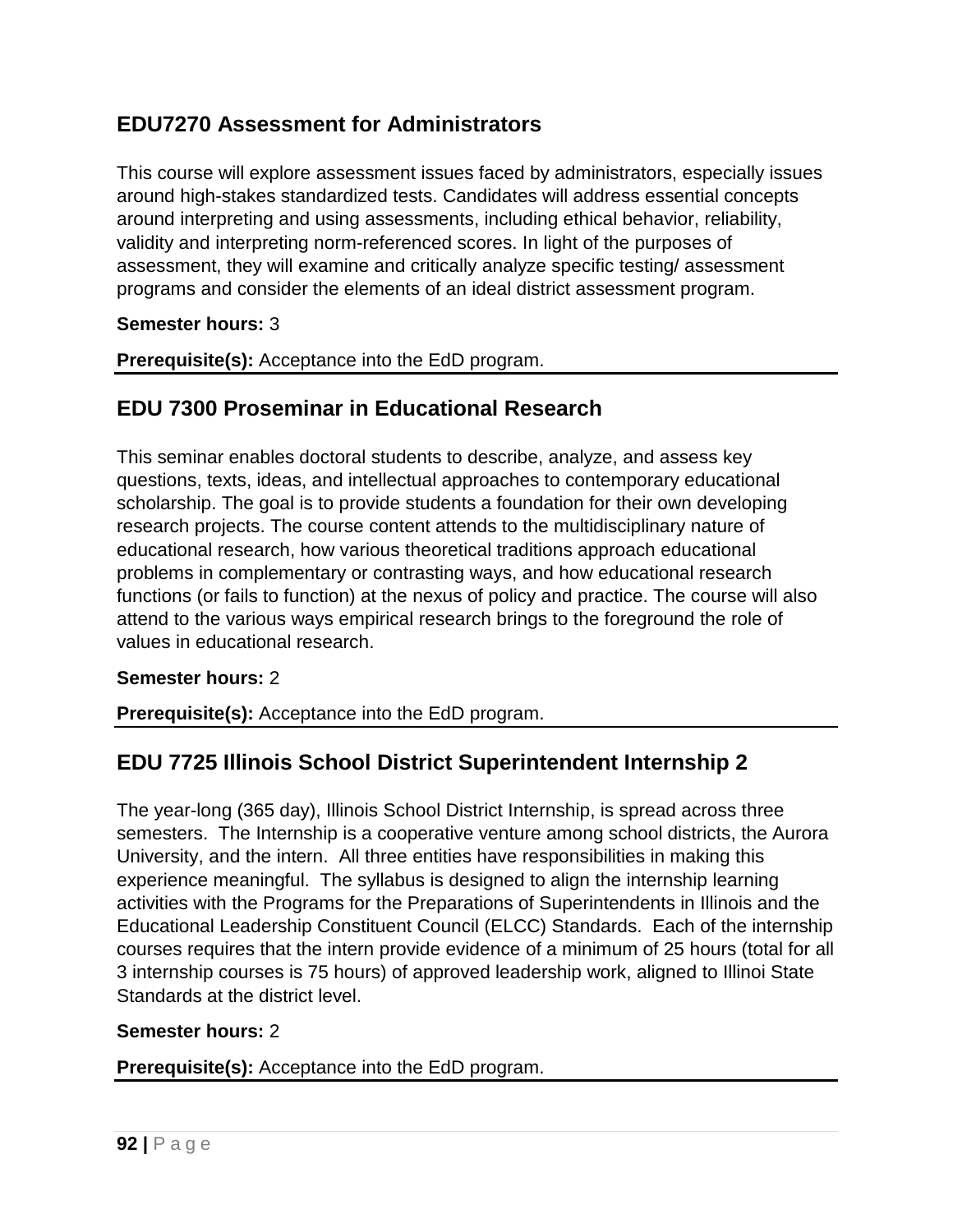# **EDU7750 Educational Leadership Internship**

The Internship in Educational Leadership provides continued practical experience in the student's major field, under close supervision and direction of local school district personnel and doctoral faculty members. The internship is defined as the process and product that result from the application in a workplace environment of the strategic, instructional, organizational, and contextual leadership program standards associated with the EdD program at Aurora University. The outcome should be a powerful synthesis of knowledge and skills useful to practicing school leaders. Each internship is unique to the needs of that particular doctoral candidate and comes at, or near, the end of the formal program of studies. It is understood that effort expending during the internship must be comparable to formal coursework. This effort translates into approximately 60–65 clock hours devoted to the internship for three semester hours of credit.

### **Semester hours:** 3

**Prerequisite(s):** Acceptance into the EdD program.

## **EDU8400 Dissertation Seminar**

The primary goal of the course is to develop a dissertation proposal. It is intended for doctoral students who have determined their research topic. Students will cover the introduction, the literature review, their methodology, proposal writing, obtaining approval from the Internal Review Board (IRB), and proposal defense. Students will need to successfully pass this course in order to move on to independent dissertation hours.

### **Semester hours:** 3

# **EDU7800/8800 Dissertation**

Dissertation credits may be taken only with the consent of the dissertation chair and only after passing Comprehensive Exams. One to eight credit hours may be taken in any semester. When working on the dissertation, all doctoral students are required to remain continuously enrolled by taking at least one credit hour of EDU 7800 or EDU 8800 each fall, spring, and summer semester.

### **Semester hours:** 8

# **EDU7830/8830 Directed Study**

Refer to the "Special Educational Experiences and Credit" section at the front end of the catalog for Directed Study description.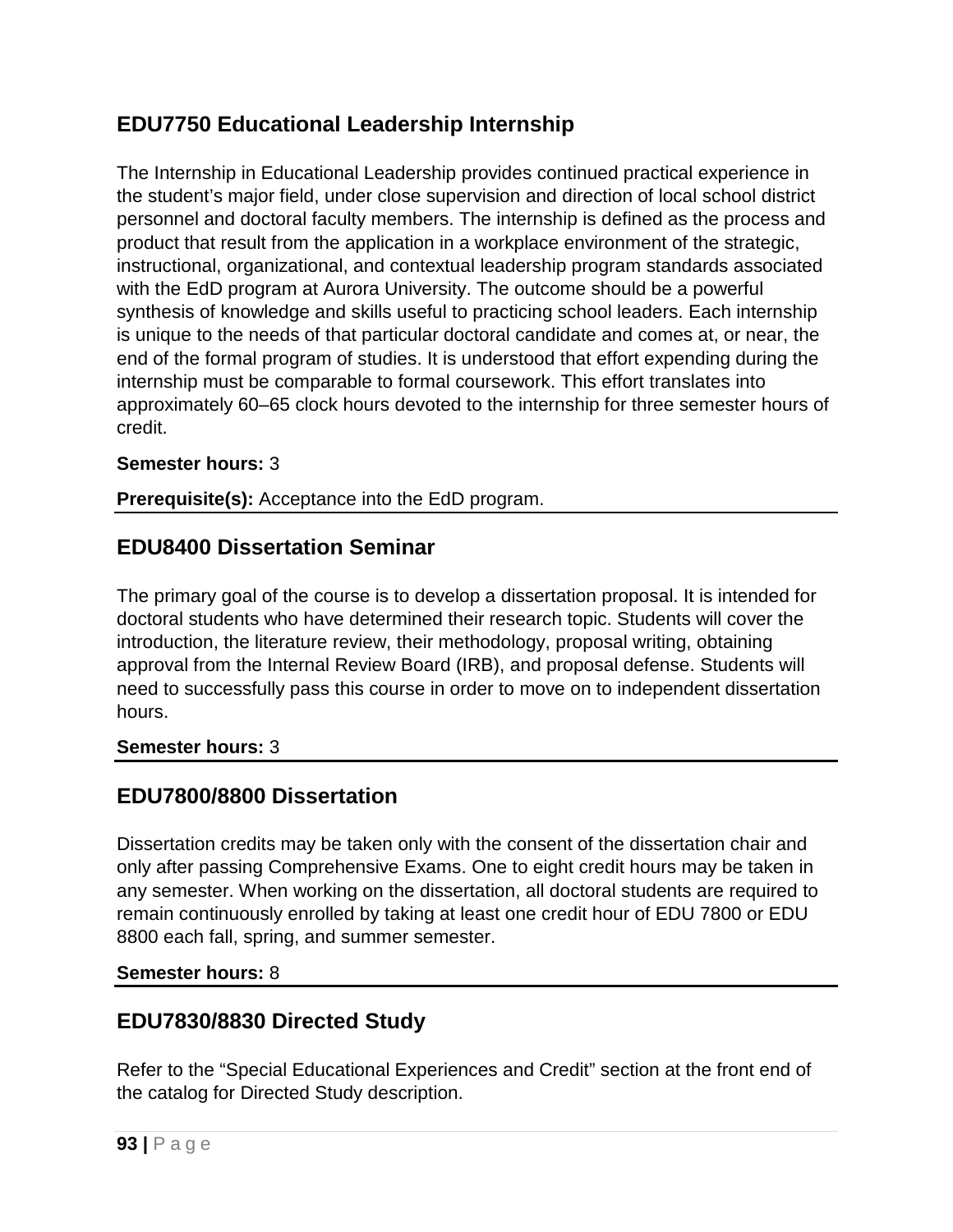## **EDU7980/8980 Independent Study**

Refer to the "Special Educational Experiences and Credit" section at the front end of the catalog for Independent Study description.

#### **Semester hours:** 3 or 4

## **EDU8130 Social Foundations of Curriculum Instruction**

This course provides an analysis of how social, cultural, and institutional forces shape P-12 educational systems, the curriculum of schools, and the individuals within it. Using the lenses of history, philosophy, anthropology, and sociology, the curriculum and the institution of school will be explored as a uniquely social experience. Topics include the changing nature of the family and its effects on schooling, the effects of ever-expanding diversity on school curriculum, processes and outcomes, and public expectations for schools.

#### **Semester hours:** 4

**Prerequisite(s):** Acceptance into the EdD program.

### **EDU8160 Curriculum Internship: Clinical Supervision and Teacher Development**

This course provides an opportunity to bridge the gap between theory and practice in curriculum studies through a competency-based supervised school district site experience. The focus of the site experience includes topics related to clinical supervision of curriculum, leadership of curriculum, implementation of curriculum, and teacher development. Enrollment must be preceded by discussion with the candidate's advisor and site supervisor regarding the curriculum related project that will be completed during the site experience. This one semester course earns three semester credit hours and is required for all doctoral students in the Leadership in Curriculum and Instruction degree program.

#### **Semester hours:** 3

### **EDU8165 International Cooperative Education**

The course examines current developments in P-20 education systems internationally and surveys a variety of global educational systems. The course provides an overview of educational reforms (in particular, neoliberal constructs) in the United States, and utilizes the U.S. system as a background for comparison. Students analyze individual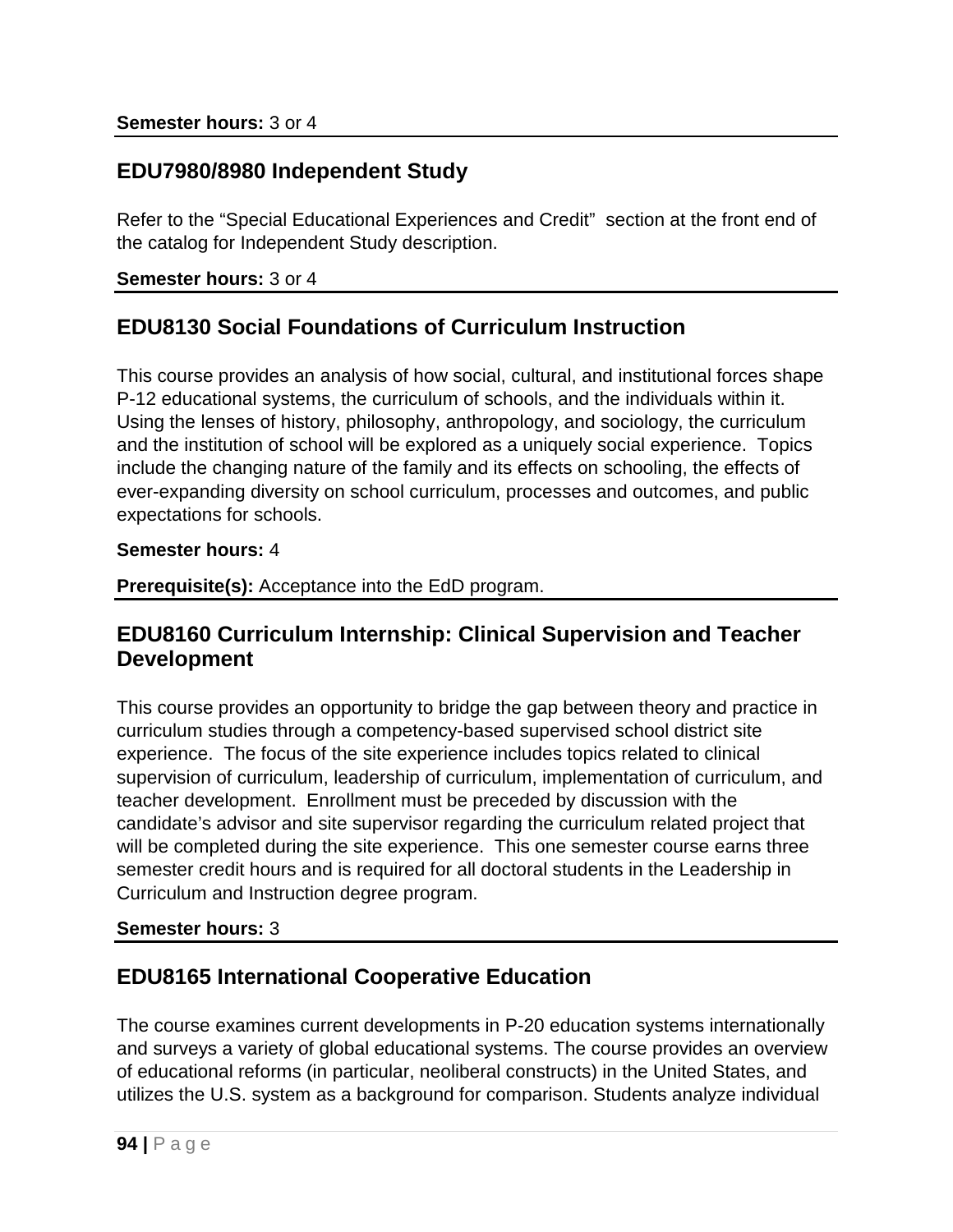national systems, regional patterns, and supranational approaches to evolving forms of schooling, as well as curricular and instructional innovations that seek to reimagine schooling in contemporary global society.

### **Semester hours:** 3

**Prerequisite(s):** Acceptance into the EdD program.

# **EDU8170 Contemporary Issues of Diversity and Justice in Education**

This course examines contemporary issues in education focusing on topics of diversity and justice. Major concepts such as justice, fairness, equity, and equality are explored through different theoretical lenses and brought to bear on myriad issues within the context of diverse population. In particular, Students examine these concepts and issues in relation to race/ethnicity, gender, class, culture, sexual orientation, religion and individual/group experiences of schooling. Finally, the course exposes students to different frameworks and strategies aimed at ameliorating problems faced by disenfranchised groups, both in P-12 and adult learning environments, with an orientation toward socially just education.

### **Semester hours:** 3

**Prerequisite(s):** Acceptance into the EdD program.

# **EDU8220 Learning and Cognition: Current Research and Theory**

The course examines the major psychological factors that contribute to students' ability to learn. In particular, this course provides a survey of modern cognitive psychology theories of problem solving and reasoning, memory, language, and thought. The focus of this course is on how teachers can implement psychological knowledge to enhance students' potential for academically success across content areas. The course develops doctoral student's expertise in cognition related research, as well as an opportunity to questions the implications of this research on curriculum, instruction, evaluation, and professional development.

### **Semester hours:** 3

**Prerequisite(s):** Acceptance into the EdD program.

# **EDU8225 Philosophies of Adult Learning**

The course begins by defining common characteristics of adult learners. Readings include the research literature on learner-centered instruction. The course emphasizes theories of self-regulated learning and motivation, focusing particularly on: constructivism, social cognition, efficacy, attribution and self-determination. The course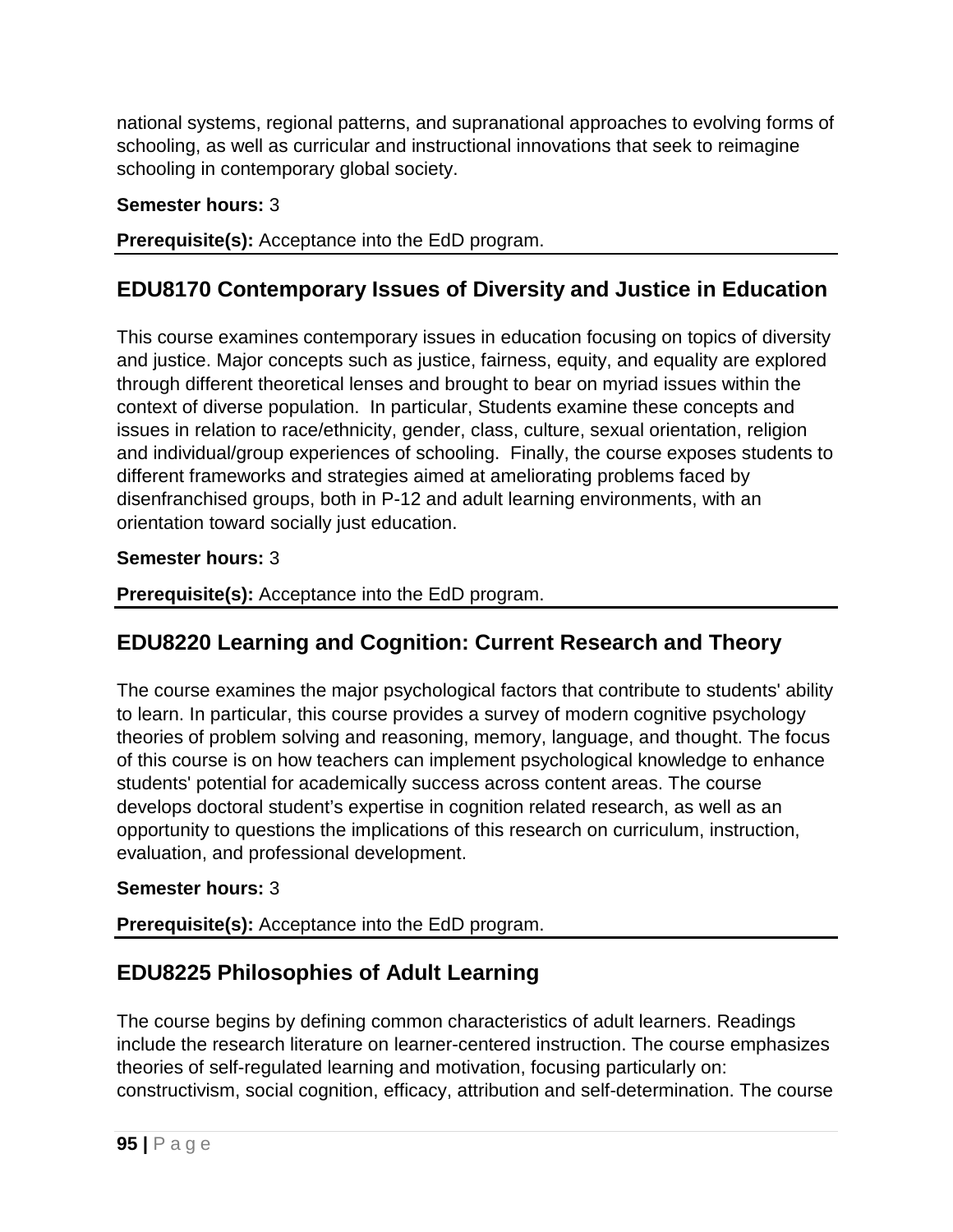accentuates adult-oriented constructivist methods of teaching and learning, including problem-based learning.

### **Semester hours:** 3

**Prerequisite(s):** Acceptance into the EdD program.

# **EDU8250 Program Evaluation in Education**

This course examines instructional leadership as it affects curriculum development, implementation, evaluation and assessment. Students examine leadership, assessment, and evaluation principles that are present in their own professional lives and that are debate and supported in the research literature. Students examine and analyze essential curricular concepts, testing/assessment programs, program evaluation models, and the impact of large-scale assessment programs with the intent to apply effective leadership content to the role of a Director of Curriculum, Instruction, and Assessment in an educational setting. Students critically read, analyze, and evaluate selected curricula and curricular trends (Pk-Adult) from a number of perspectives, and develop skills to write/implement/evaluate curriculum effectively.

### **Semester hours:** 4

**Prerequisite(s):** Acceptance into the EdD program.

# **EDU8300 Strategic Planning: Evaluation, Assessment, Budgeting, and Reporting**

Planning within higher education is useful, necessarily, continuous, and contains many parts. This course examines the foundations of strategic planning and the challenges faced by higher education with new management style techniques. Doctoral students explore various models of strategic planning along with the purposeful processes of assessment, evaluation, and environmental scanning. Students analyze how strategic planning initiatives affects institutional culture and climate, budgeting, reporting, and accreditation.

### **Semester hours:** 3

**Prerequisite(s):** Acceptance into the EdD program.

# **EDU8310 Adult Learning and Higher Education Internship**

This course provides an opportunity to bridge the gap between theory and practice in adult learning and higher education thorough a competency-based supervised site experience. The focus of the site experience includes topics related to governance, program evaluation, management, curriculum, implementation, and faculty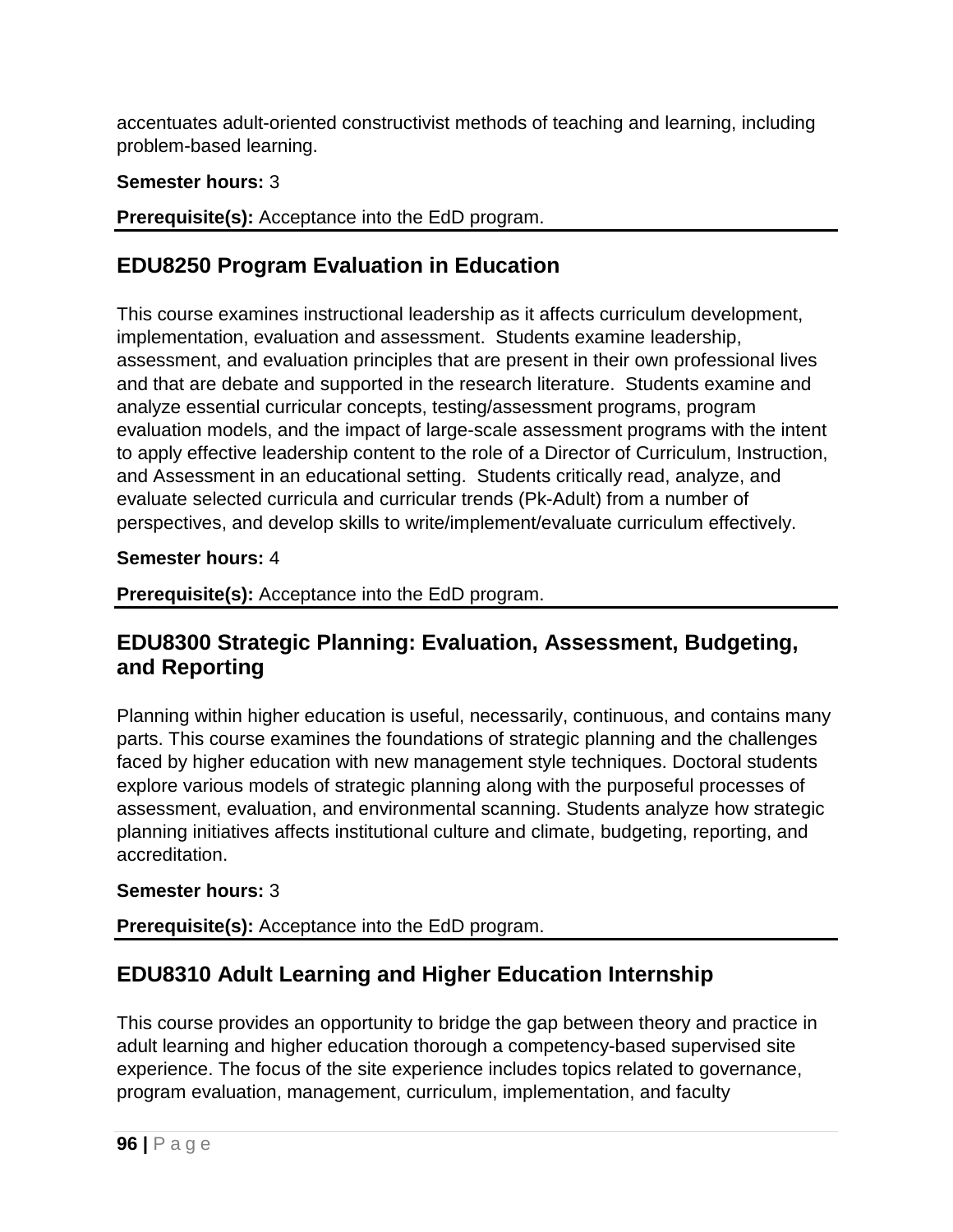development. Enrollment must be preceded by discussion with the candidate's advisor and site supervisor regarding the related project that will be completed during the site experience. This one semester course earns three semester credit hours and is required for all doctoral students in the Leadership in Adult Learning and Higher Education degree program.

### **Semester hours:** 4

**Prerequisite(s):** Acceptance into the EdD program.

## **EDU8450 Inquiry in the Classroom: Critical and Creative Thinking in Action**

This course will provide an in-depth exploration of both the theory and practice of critical thinking and creative thinking in a variety of educational settings. Students examine theoretical literature in the field regarding topics such as philosophical sensitivity, the development of communities of inquiry, critical thinking, and creative thinking through an exploration of ethical case studies. In particular, students are acquainted with recent educational research that reveals how philosophical inquiry in the classroom can enhance academic outcomes across content areas.

### **Semester hours:** 3

**Prerequisite(s):** Acceptance into the EdD program.

# **EDU8500 Contemporary Issues of Adult Learners**

This course examines various contemporary issues in adult education: social justice, diversity and marginalization; human resource development; lifelong learning, globalization; the role of mass media and popular culture; technology; and health, welfare and the environment. Emphasis is on the identification definition, and study of adult learning issues and how education leaders address them. Legal and ethical issues are also considered. Participants critically analyze forces shaping adult learning and higher education to create research questions.

### **Semester hours:** 3

**Prerequisite(s):** Acceptance into the EdD program.

# **EDU8510 Foundations in Adult Learning and Education: History, Sociology, Politics and Economics**

This survey course brings various disciplinary perspectives — such as history, philosophy, political science, and sociology — to bear on the analysis of educational theories and practices in adult learning and education. Participants analyze the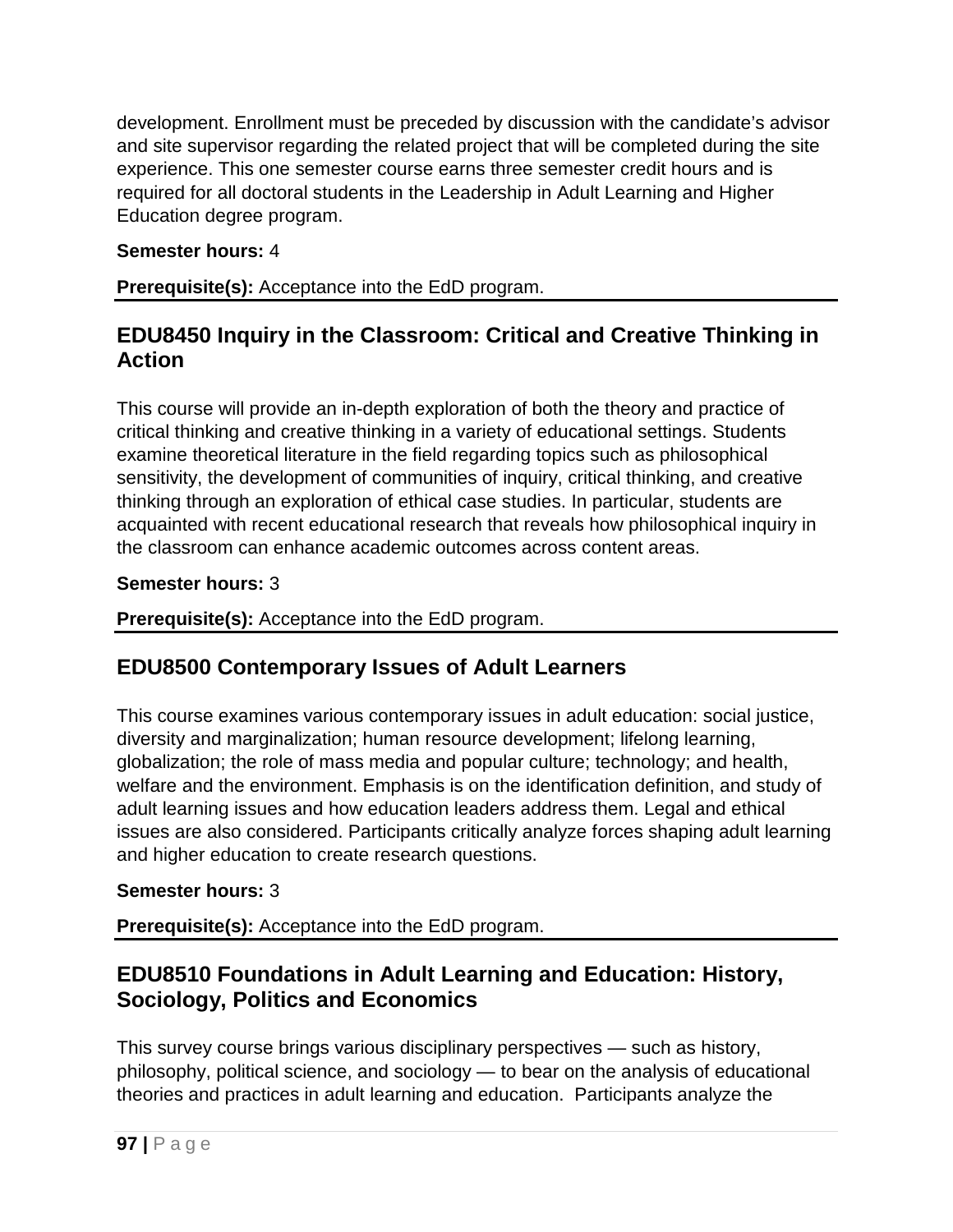contributions of major scholars and leaders in the field of adult development and learning's influence on current perspectives. Additionally, participants predict the probable impact of the various disciplines on the future of adult learning and education.

### **Semester hours:** 4

**Prerequisite(s):** Acceptance into the EdD program.

# **EDU8515 Learning How to Learn: Applied Theory for Adult Learners**

This course applies the theoretical understandings of adult learning and the skills that enable adults to learn effectively in classrooms, small groups and individually. Participants analyze and apply effective policies, methods, techniques and strategies for the instruction of adults.

#### **Semester hours:** 3

**Prerequisite(s):** Acceptance into the EdD program.

### **EDU8520 Issues in Higher Education Administration: Seminar (elective)**

This course examines administrative strategies and characteristics of adaptive and sustainable higher education organizations. Participants consider higher education administrators response to external forces (governmental agents, the public, the global community) and internal (faculty, staff, students and administrator) issues. Participants investigate shared governance, autonomy and accountability, economics, policy and politics, ethical and sociological issues, management, personnel development, program planning, and evaluation.

#### **Semester hours:** 3

**Prerequisite(s):** Acceptance into the EdD program.

### **MBA6020 Marketing Management**

The primary purpose of this course is to determine how to develop marketing strategy. Students will develop a client focus and learn how to target market. They will also study product, distribution, promotion, and pricing strategies. Upon completion of this course, the student will be able to conduct market-planning analysis, solve common marketing problems, develop marketing strategies, and implement introductory marketing campaigns.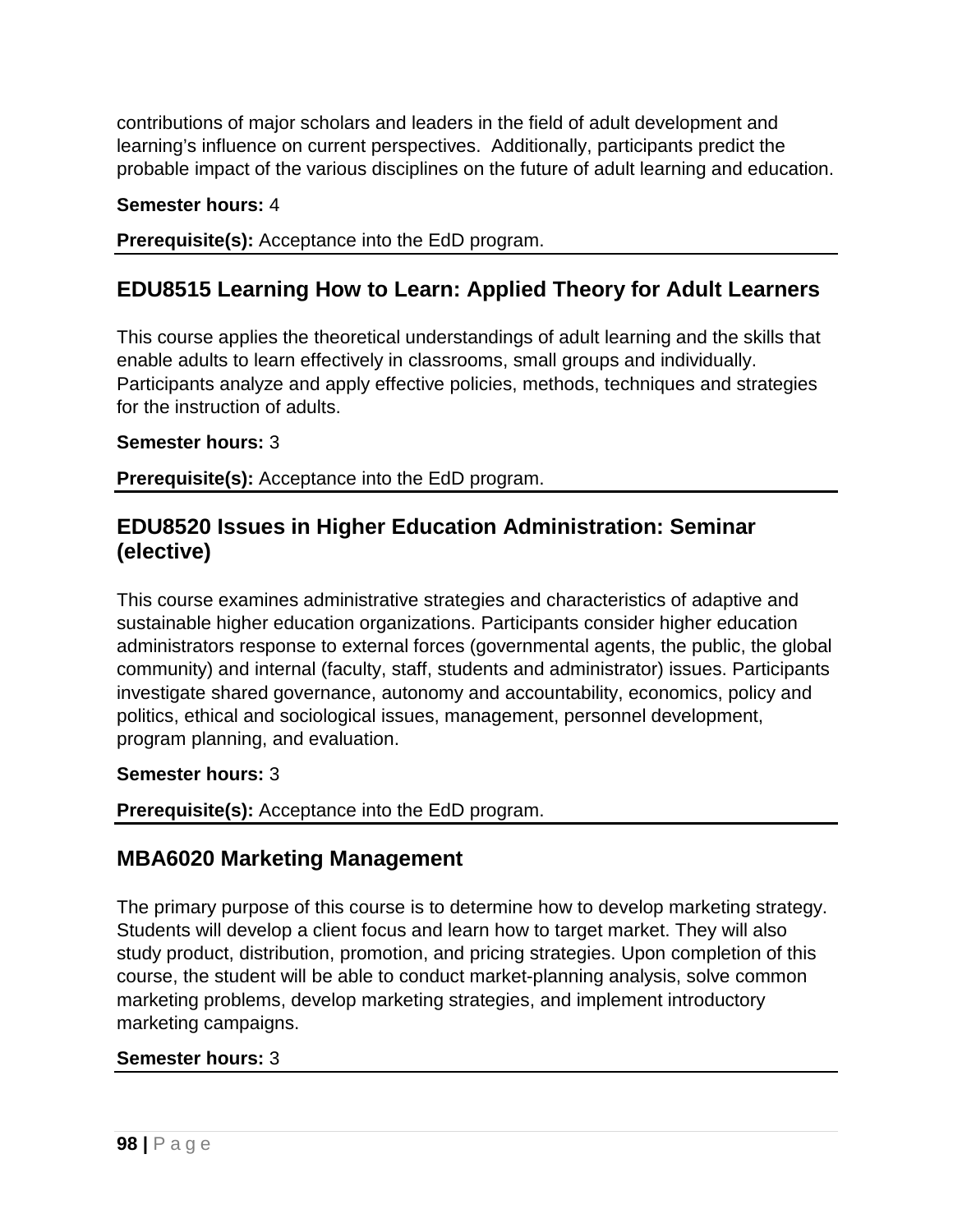# **MBA6030 Leadership and Organizational Behavior**

This course introduces students to an advanced treatment of the behavioral role of the leader interacting with others within the organization. It offers a critical review of leadership and human behavior, and addresses those behavioral concepts that influence such factors as group dynamics, interpersonal relations, and ultimately, organizational effectiveness.

### **Semester hours:** 3

# **MBA6045 Managerial Accounting**

This course will explore and have students utilize the various accounting tools, techniques, and knowledge base used by managers to make more effective decisions. This course will look at a number of aspects within the accounting decision-making framework. These aspects will include: overview of accounting and financial reporting, how accountants measure and report, managing financial reporting, cost concepts and analysis, product costing and an introduction to cost management, analysis for capital investment decisions, and measurements for management. Business decision- making will be the focus of this course and the business cases approach will be used extensively.

#### **Semester hours:** 3

### **MBA6050 Corporate Finance**

This course examines financial theory and activities connected with the organization and operations of a business. It explores the relationship between management decisions and financial results, interpretation of financial reports, the development of financial projections, the evaluation of investment decisions, the relationship between risk and return, capital budgeting under risk and uncertainty, the cost of capital, and estimation of the value of a business or a security.

#### **Semester hours:** 3

# **MBA6075 Operations Management**

Operations Management analyzes the role of evidence-based decision-making in manufacturing and service organizations. Topics include production planning, master scheduling, inventory control, material requirements planning, personnel planning, quality control and just-in-time systems. The course will focus on the concepts and methods necessary to direct and control the "transformation process" of resources into goods and services—within an integrated framework/model of the firm.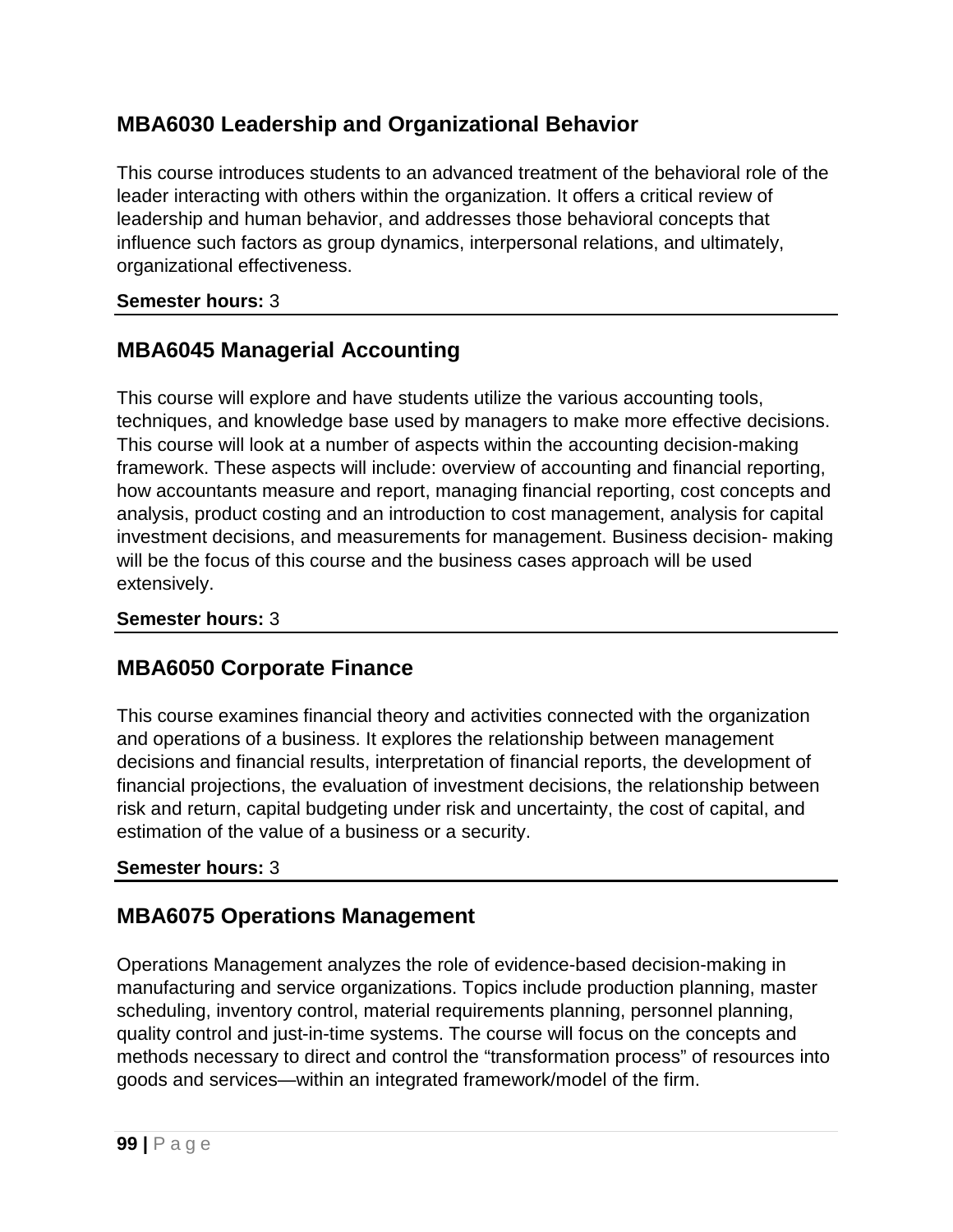## **MBA6090 Applied Business Research**

Designed to understand the process by which business leaders respond to business problems. Integrates action research skills and professional business practices and provides an opportunity to apply current research to a business problem.

#### **Semester hours:** 3

### **MBA6100 Strategic Management**

In this course, all functional disciplines are integrated together in an attempt to look at and comprehend some of the important issues in strategic management. It concentrates on modern analytical approaches and on enduring successful strategic practices. It is consciously designed with a technological and global outlook since this orientation in many ways highlights the significant emerging trends in strategic management. The course is intended to provide students with a pragmatic approach that will guide the environmental analysis, formulation, implementation evaluation and control, and the feedback systems needed to have a successful strategy. This course will cover strategic and tactical planning, budgeting, analysis of decision under uncertainty and change.

Issues related to making ethical judgment and leadership are also covered. Teams of students complete strategic analyses, plans and recommendations for individual companies.

#### **Semester hours:** 3

**Prerequisite(s):** MBA6020; MBA6030; MBA6045; MBA6050 and MBA/MPA6170 or instructor approval.

### **MBA6130 Economics**

This is a graduate level introductory course in economics. This course will teach students the basic tools of economics and how to apply these tools to real-world economic policy. This course will help students understand how to evaluate macroeconomic conditions such as unemployment, inflation, and growth; how monetary and fiscal policy can be used to influence macroeconomic conditions; and how to interpret accounts of economic events.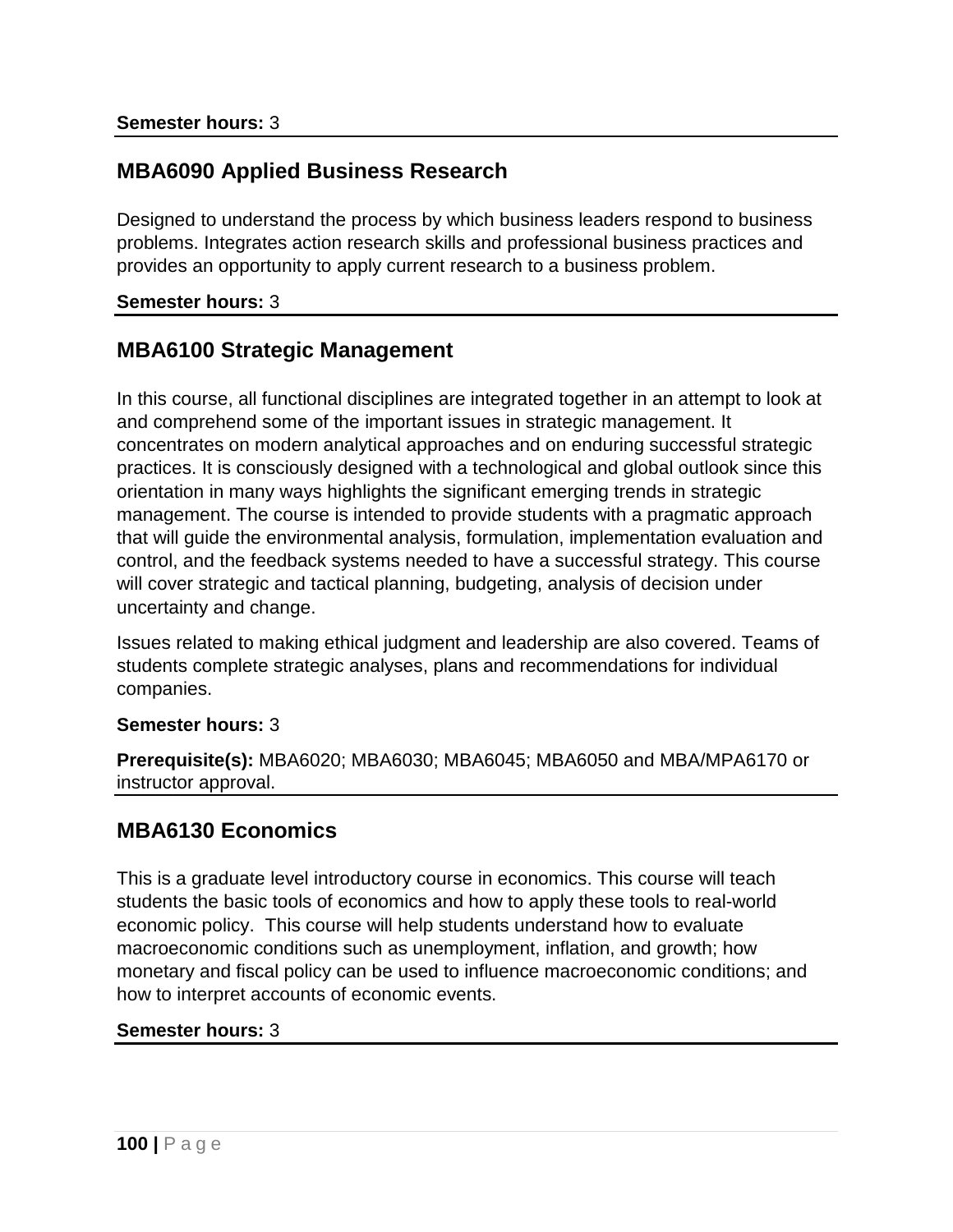# **MBA/MPA6170 Applied Research, Insights, and Evaluation**

This is a graduate level course in applied research, insights, and evaluation. Students will learn research methods appropriate for developing and evaluating projects in a variety of professional settings. In doing so, they will gain insight into the research process and learn strategies for making data-driven decisions.

#### **Semester hours:** 3

## **MBA6200 Human Resource Management**

This course explores the basic concepts of individual and social behavior as they apply to the modern organizational environment and day-to-day issues of human resource management. Specific topics include: communication, motivation, training and development, compensation, and labor relations issues. Labor relation issues include: minority rights, sexual harassment and environmental concerns. Emphasis is on organizational development and team building.

#### **Semester hours:** 3

### **MBA6250 Data Analytics**

This course examines data analysis in business settings. The course stresses the connections between research design, data analysis, and the use of computer software for statistical analysis and reporting. Topics include the use of statistical software, the relationship between quantitative research design and the appropriate selection and use of descriptive and predictive analytics.

#### **Semester hours:** 3

# **MBA6310 Design Thinking**

An entrepreneurial creativity and innovative mindset are needed for success in the business world. This course aims at developing student understanding of design thinking as a methodology for addressing unstructured, highly complex wicked problems encountered in business, government, and the public sector. Students learn how to employ a business-design framework that includes identifying new business opportunities based on market needs, designing and testing breakthrough concepts, and developing a viable business strategy and multifunctional operating model. As such, this course enables students to work with user-centered innovation to address problems where not all knowledge is available at the outset, i.e., the problem itself is unknown.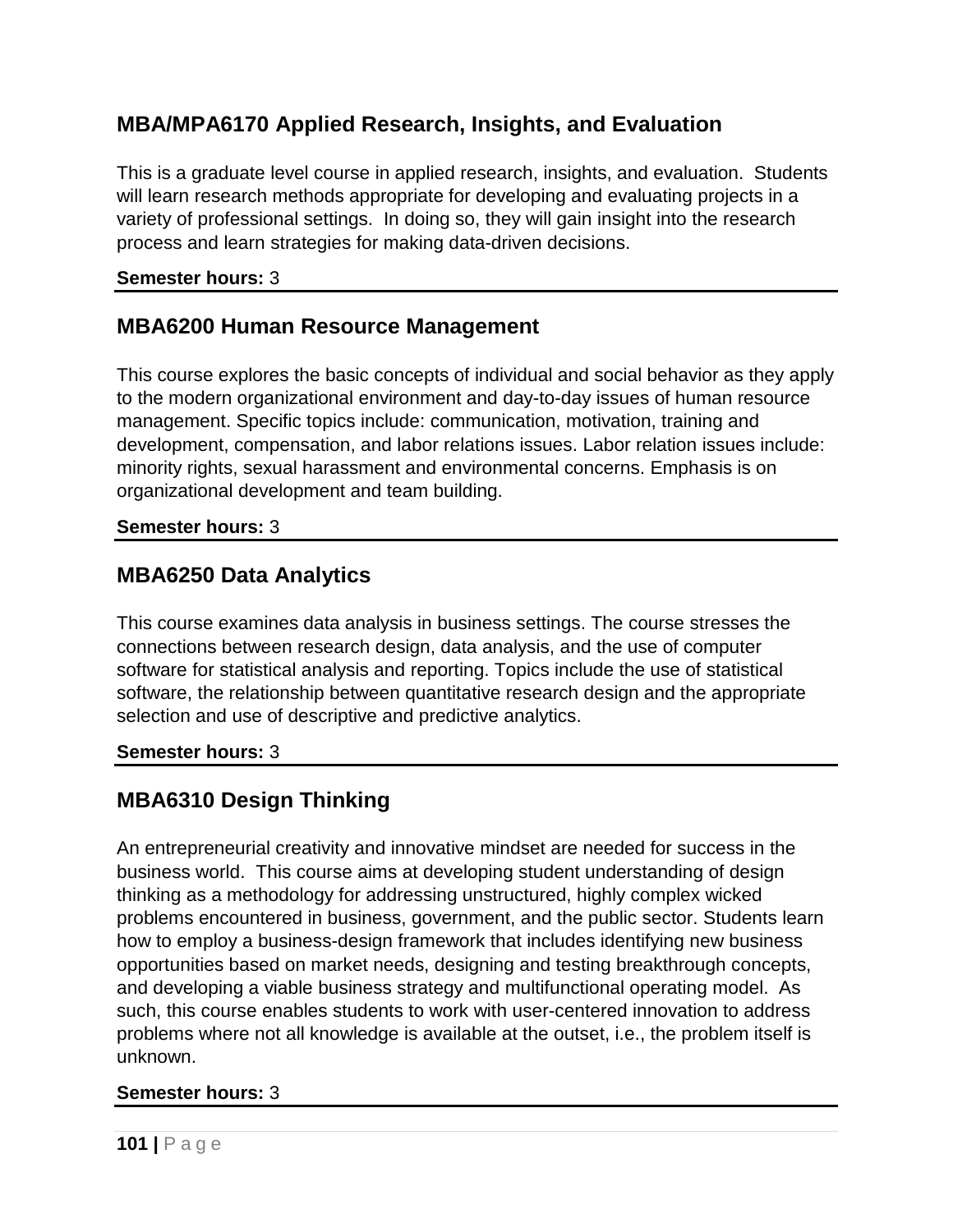# **MBA6380 Communication Management**

This course addresses the production and distribution of messages both inside and outside of organizations to diverse audiences. This course surveys the theories and processes of strategic communication and its practice by business, government, politicians and nonprofits – in domestic and international arenas. It also emphasizes the application of theory to provide an in-depth understanding of planning, executing and evaluating strategic communication plans.

#### **Semester hours:** 3

### **MBA6810 Special Topics in Business Administration**

This is a periodic course reflecting faculty research interests. Students may repeat the course on a different special topic for a maximum of nine semester hours.

#### **Semester hours:** 3

### **MBA6940 MBA Internship**

The purpose of the MBA Internship is to enable Aurora University students to apply course concepts in a real world, applied. This experience is designed to expand on the learning experience and to integrate and reinforce skills and concepts learned in the classroom. The MBA internship provides a practical experience in a structured business administration context.

#### **Semester hours:** 3-6

**Prerequisite(s):** This course requires instructor approval.

### **MPA6110 Administration of Public Institutions**

This course introduces the development of public administration as a professional and scholarly area of knowledge and practice focusing on administrative reform and its intellectual roots. The course provides an overview of the field including defining and outlining public administration, political management, administrative responsibility, policy systems, personnel administration (including labor relations), financial resources management, organization theory, and challenges in public administration.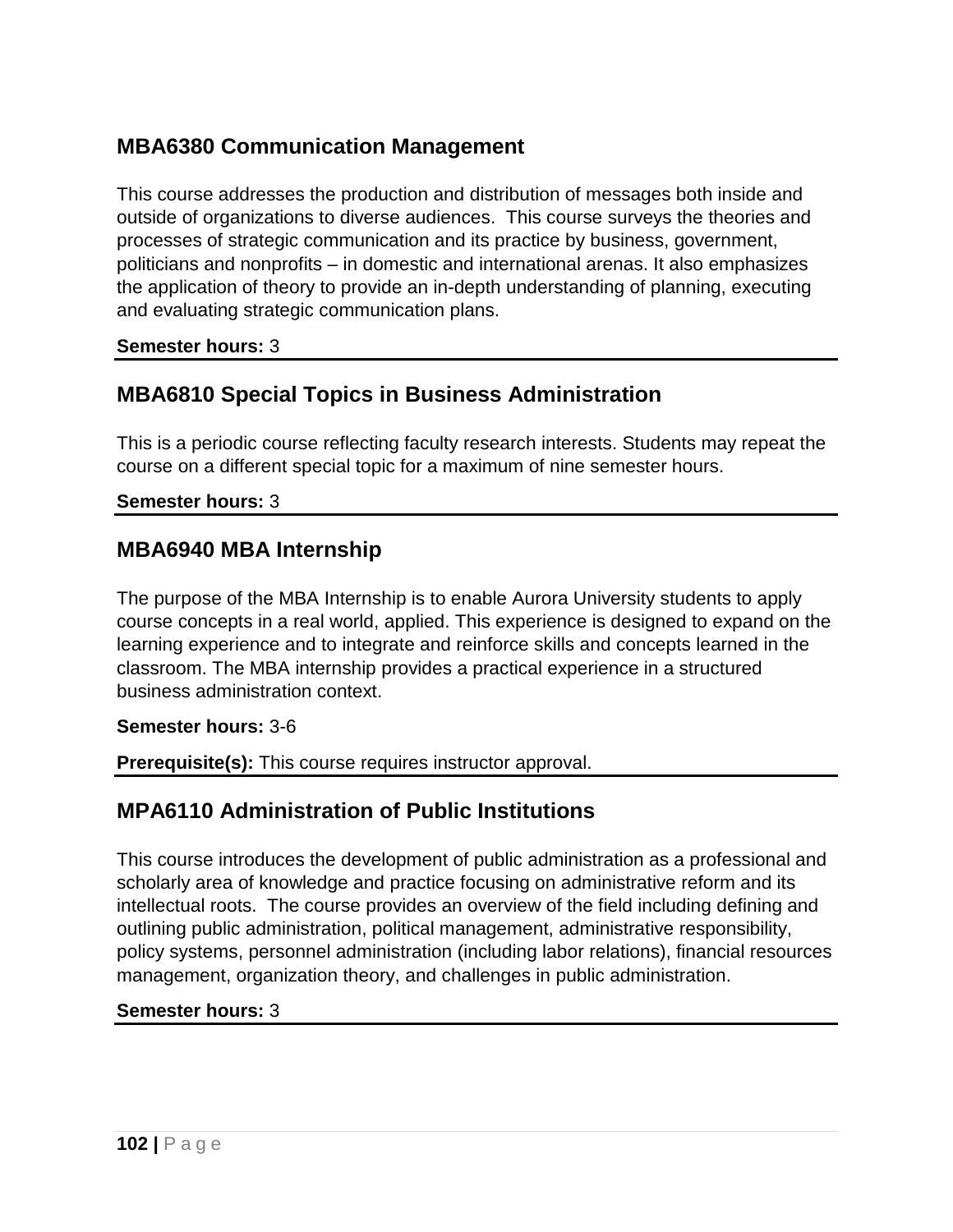# **MPA6120 Public Policy and Analysis**

Processes of making public policy, including detection of public issues, consideration of alternatives, and adoption and implementation of solutions. Highlights major actors in policy process, and environment within which they work.

#### **Semester hours:** 3

### **MPA6130 Government and Community Relations**

Examines broad trends in governmental and community relationships required in effective public administration. This course addresses theory and practice of federalism, with particular focus on intergovernmental relations and changing roles of federal, state, and local governments. The course also addresses issues relating to privatization, devolution, mandating, regulatory reform, and public-private partnerships.

#### **Semester hours:** 3

### **MPA6140 Public Finance and Budgeting**

This course explores fiscal management in public agencies, including revenue administration, debt management, and public budgeting. The course includes an examination of public revenue sources and expenditure types. Analysis of public budgeting process and financial management tools are also addressed.

#### **Semester hours:** 3

### **MPA6150 Program Evaluation: Data Analysis and Decision Making**

Techniques, skills for public managers to solve policy-related problems or analyze policy-related data. Focuses on problem definition, research design, and problem solving under conditions of uncertainty in public sector.

#### **Semester hours:** 3

# **MPA/MBA6170 Applied Research, Insights, and Evaluation**

This is a graduate level course in applied research, insights, and evaluation. Students will learn research methods appropriate for developing and evaluating projects in a variety of professional settings. In doing so, they will gain insight into the research process and learn strategies for making data-driven decisions.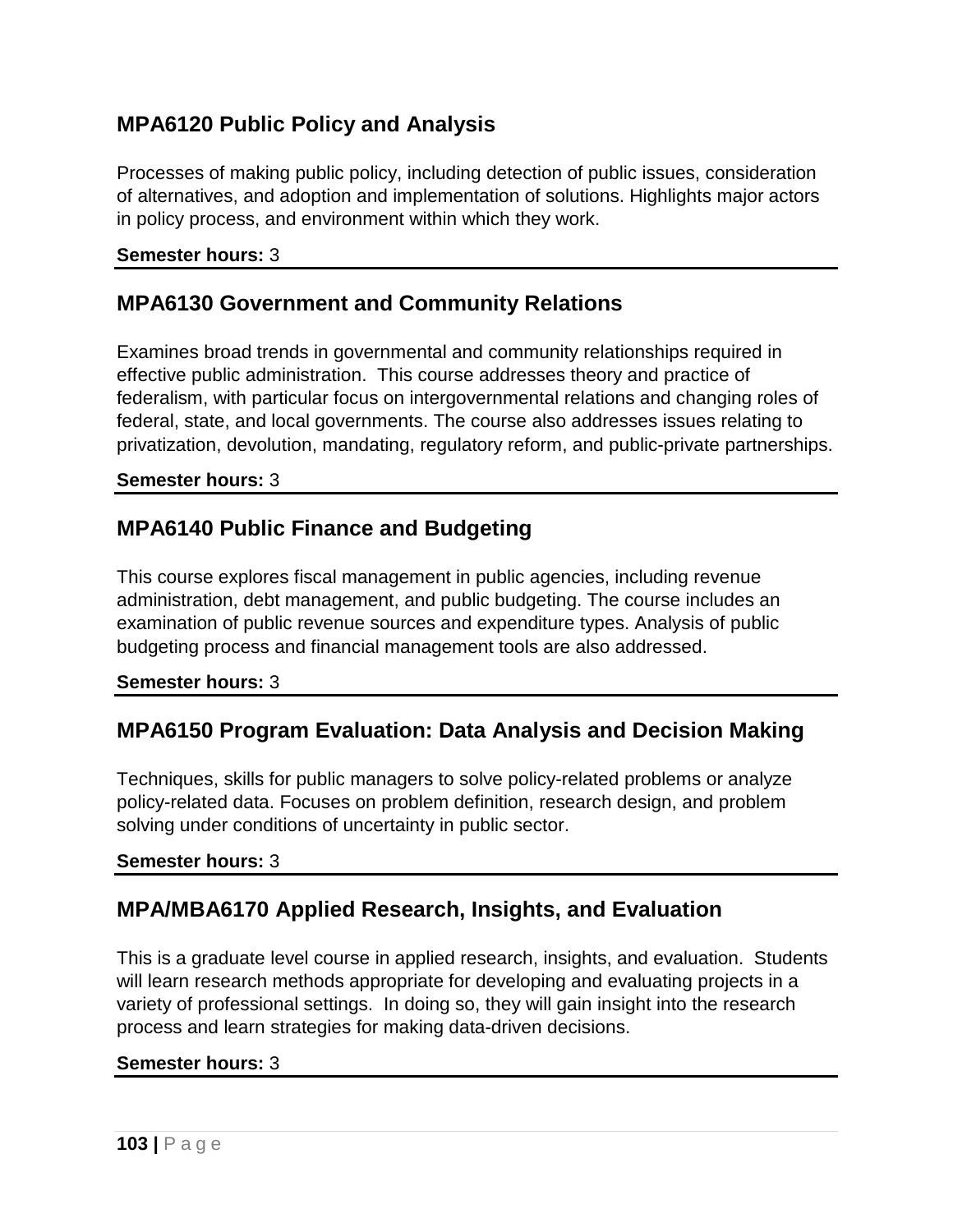# **MPA6200 Advanced Seminar in Applied Public Administration**

This course is the MPA capstone course. Students will engage in advanced study using cases to relate principles and theories of public administration to concrete, realworld problems. Students develop an evidence-based, data driven capstone project. Students are advised to not take this course until they have completed most or all of the MPA core curriculum.

### **Semester hours:** 3

**Prerequisite(s):** MBA 6130 Economics, MPA 6110, MPA 6120, MPA 6140, and MPA/MBA 6170 or instructor approval.

### **MPA6350 Nonprofit Management and Leadership**

This course will cover principles of effective management in nonprofit organizations, focusing on leadership theory, governance and board relations, legal structure and standards, strategic communications, financial and resource management, personnel and volunteer management, and program development. This course will offer both an overview of historical best practices in the nonprofit industry, as well as provide some of the research and theory on issues facing current nonprofits, so that students can approach problems from a strategic perspective grounded in both theory and practice. The course will integrate real world examples and experiences to ensure that academic lessons translate to the nonprofit experience.

#### **Semester hours:** 3

# **MPA6360 Grant Writing, Philanthropy, and Advancement**

This course will introduce and cover the fundamentals of grant writing, principles of fundraising, and the role of philanthropy for nonprofit organizations. Students will learn how to strategically plan and document ideas effectively for foundation, federal, and corporate grant proposals, as well as better understand advancement resource development in relation to endowments, donations, and planned giving. Additionally, the course will examine the social role of philanthropy in the United States and the nature of giving as it relates to the nonprofit industry.

### **Semester hours:** 3

# **MPA6450 Public Safety Administration**

Focuses on leadership, management, and strategic planning within public safety agencies. This course will give a comprehensive overview of the responsibilities of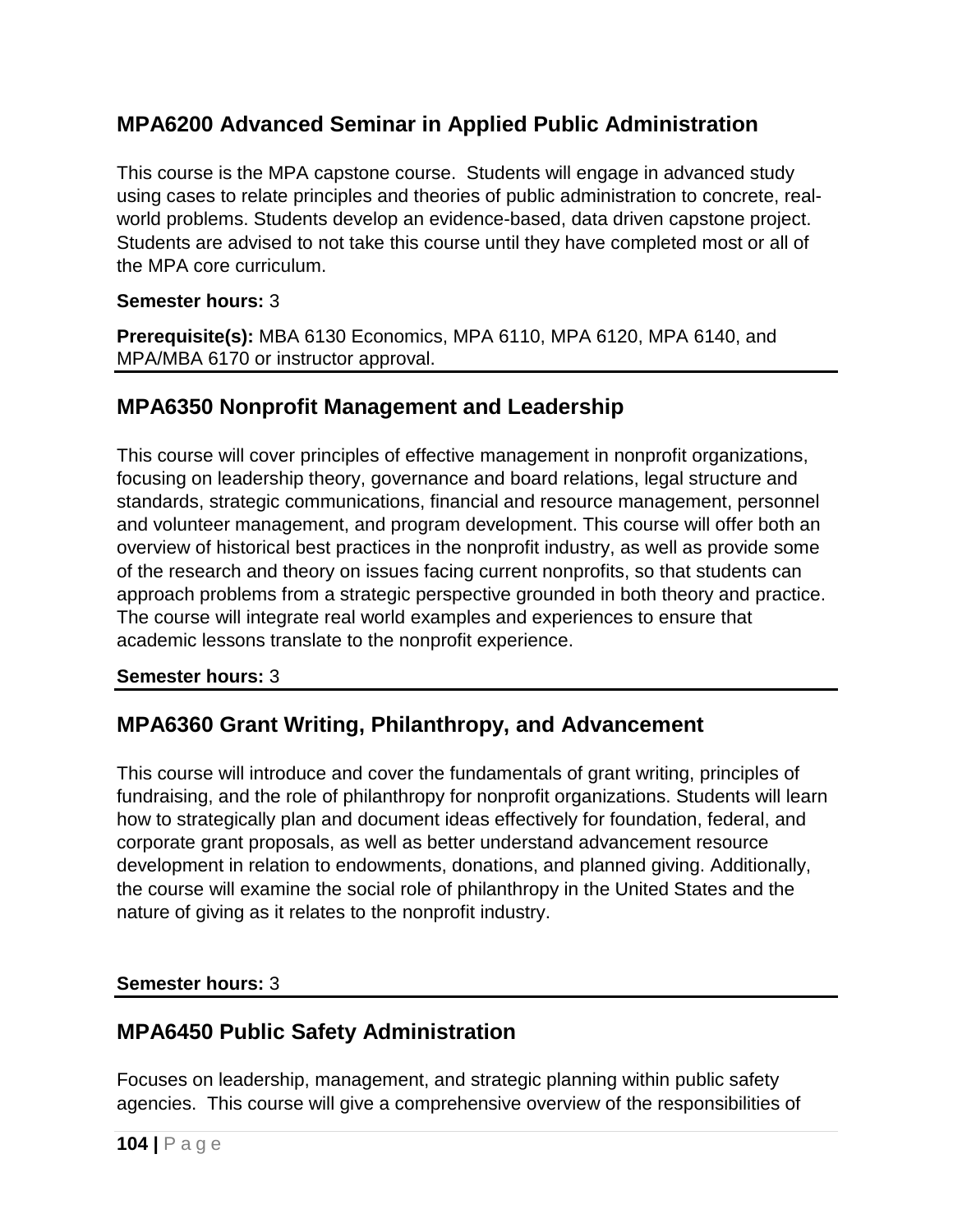administration and management in the field of public safety. This course will examine organizational structure, interpersonal skills and leadership development.

### **Semester hours:** 3

# **MPA6460 Public Sector Law and Civil Liability**

Provides a thorough study of contemporary legal issues faced by public safety organizations while emphasizing due process issues and judicial review of administrative decision making. Laws regarding labor unions and labor practices in the public safety field will be examined.

**Semester hours:** 3

# **MPA6640 Principles of Community & Economic Development**

This course surveys the major theories, concepts, and practical approaches that define the field of community and economic development. Emphasis is placed on understanding the determinants of economic growth, including the role of the community in this process; the generation and evaluation of policy alternatives within the context of community and economic development; and the practice of community and economic development within rural, suburban, and urban settings.

#### **Semester hours:** 3

# **MPA6810 Special Topics in Public Administration**

This is a periodic course reflecting faculty research interests. Students may repeat the course on a different special topic for a maximum of nine semester hours.

#### **Semester hours:** 3

### **MPA6940 MPA Internship**

The purpose of the MPA Internship is to enable Aurora University students to apply course concepts in a real world, applied. This experience is designed to expand on the learning experience and to integrate and reinforce skills and concepts learned in the classroom. The MPA Internship provides a practical experience in a structured public administration context.

#### **Semester hours:** 3-6

#### **Prerequisite(s):** This course requires instructor approval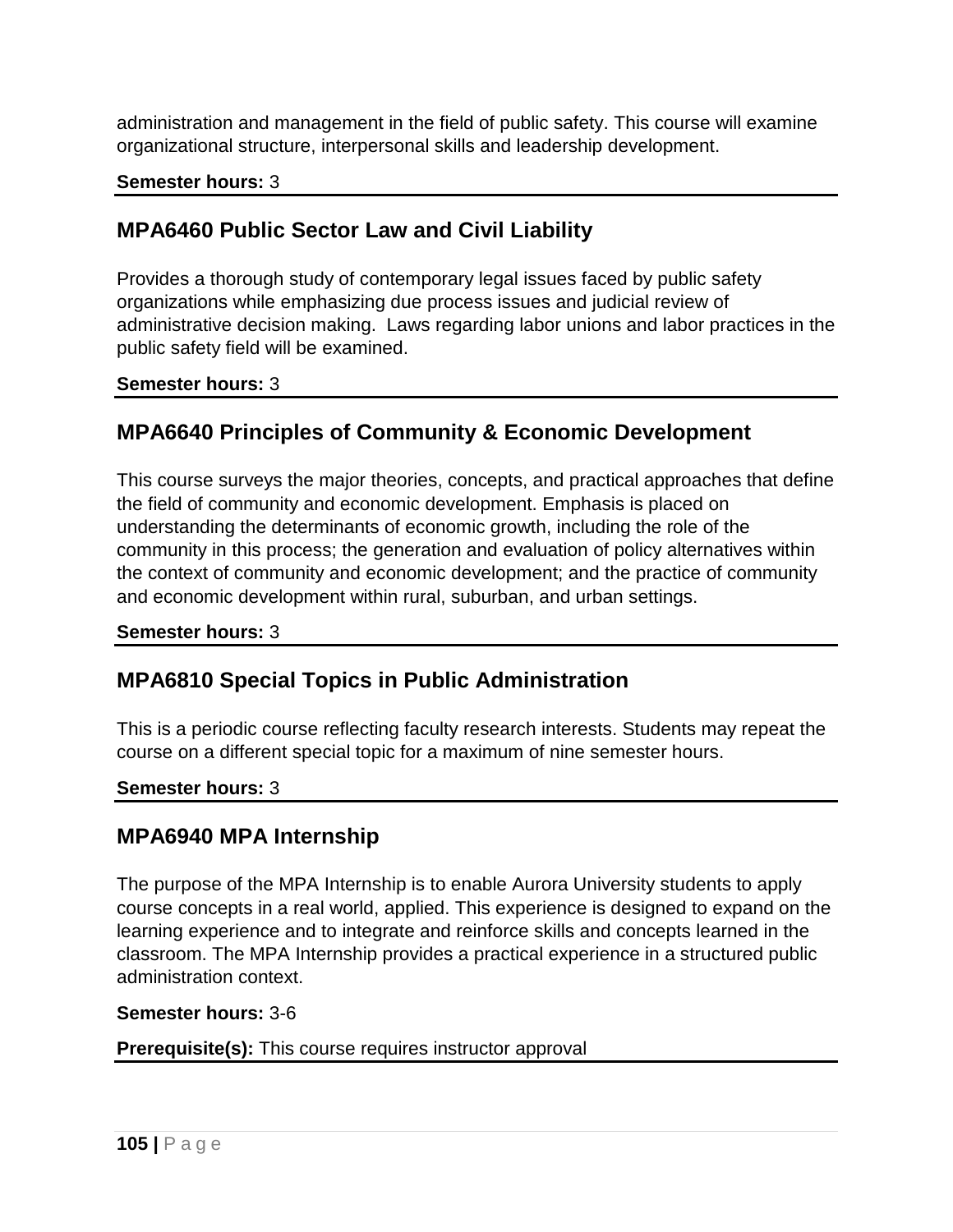## **MTH5010 Numbers and Mathematical Thinking**

This course will integrate the common core standards in a review of various introductory mathematics topics to build the participants' foundational knowledge in numbers and operations. It will focus on further developing the participants' mathematical thinking, conceptual understanding of the real and complex number systems, and link that to vector and matrix quantities, number theory and modern algebra concepts. Students will reason quantitatively, use modeling, problem-solving, and other mathematical practices to accomplish these goals.

#### **Semester hours:** 3

# **MTH5020 Statistics and Probability**

This course will deepen student understanding of critical concepts in statistics and probability related to core standards. They will gain the ability to collect and analyze data related to educational research. The course provides students with the requisite background in descriptive and inferential statistics to interpret categorical and quantitative data, make inferences, and draw conclusions. Conditional probability and decision making using probability will be a part of the modeling in this course.

#### **Semester hours:** 3

#### **Prerequisite(s):** Consent of instructor.

# **MTH5030 Understanding and Teaching Algebra**

This course will reinforce basic algebra concepts, present participants with advanced algebra topics, and present algebra as a modeling and a problem solving technique. The course will emphasize the understanding of the structure of algebra, polynomials, rational functions, and creating reasoning with equations and inequalities. Students will investigate how these topics connect to the algebra that is taught in the middle and high school grades. The course will integrate seamlessly concepts and methods of teaching algebra. After researching best practices, students will present a lesson on one of these topics. A discussion of the best practices and biggest challenges of teaching such a topic will be discussed by the group as they critique each lesson. Every student in the class will be expected to present and evaluate the work of their peers.

#### **Semester hours:** 3

#### **Prerequisite(s):** Consent of instructor.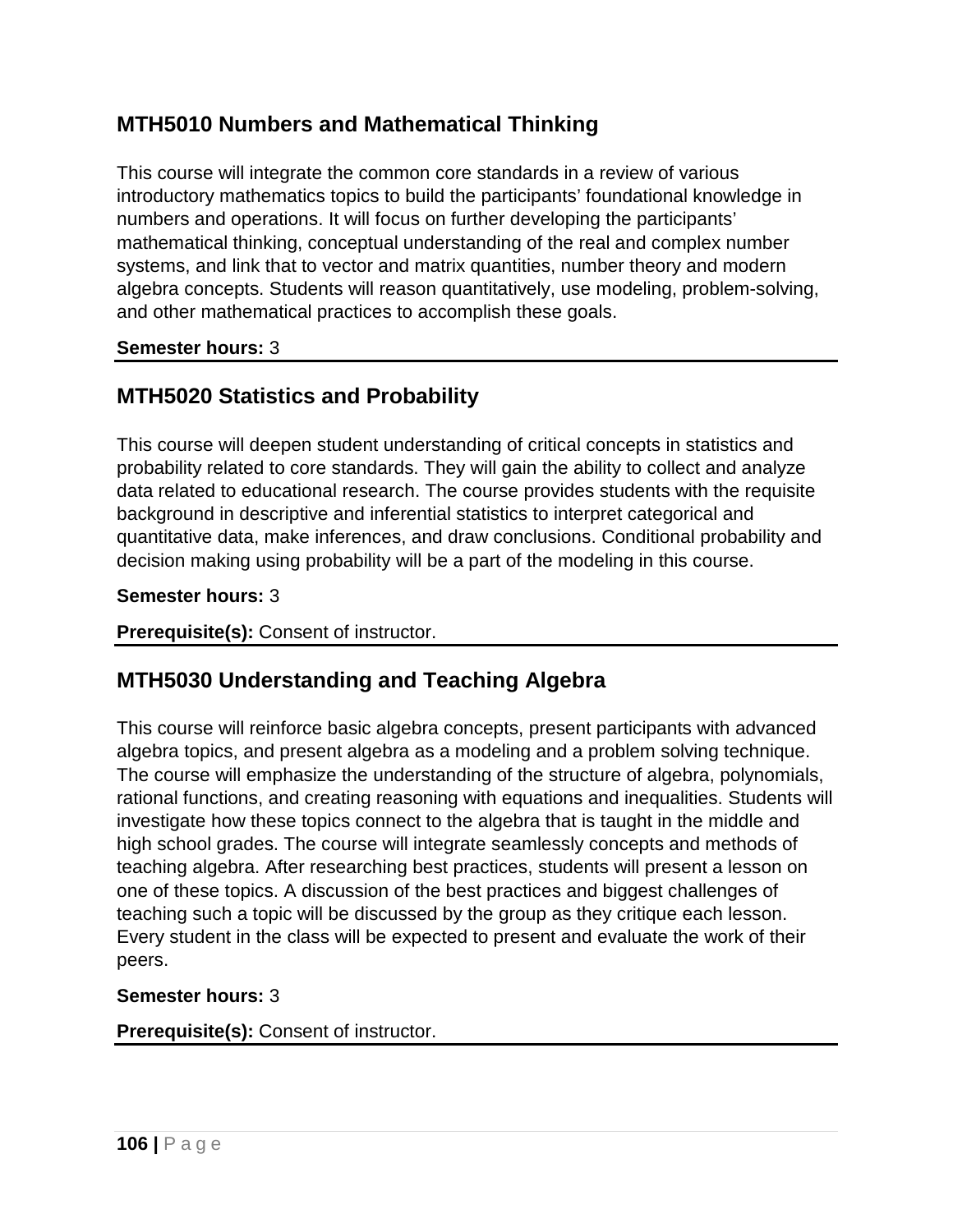# **MTH5040 Understanding and Teaching Geometry**

The course will primarily be a presentation of advanced geometry topics and will include connections to methods of teaching geometry. The majority of the class will be devoted to discussion of Euclidian and modern geometry topics that will deepen students' understanding of basic and advanced geometry concepts. Topics such as congruence, similarity, right triangles and trigonometry, circles, coordinate geometry, geometric measurements, and transformations will be presented. Students will be asked to prepare and present lessons. Following the presentation, a discussion of the best practices and biggest challenges of teaching such a topic will be discussed by the group as they critique each lesson. Every student in the class will be expected to present and evaluate the work of their peers. The course will emphasize the use of geometry software such as Geometry Sketchpad, Geogebra, Cabri, etc.

### **Semester hours:** 3

**Prerequisite(s):** Consent of instructor.

# **MTH5100 Foundations of Higher Mathematics**

The fundamentals of advanced mathematics and an introduction to mathematical proofs. Topics include logic, quantifier notation, set operations, functions, relations, the integers, and study of rational, real, and complex numbers as fields. Various types of proof techniques will be studied and applied to problems from number theory, geometry, analytic geometry, discrete mathematics, logic and calculus.

### **Semester hours:** 3

**Prerequisite(s):** Open to graduate students only.

# **MTH5210 Numbers and Operations for Elementary Teachers**

This course is designed to use the Common Core State Standards for Mathematics to reintroduce the elementary teacher to the problem-solving aspect of mathematics and to assist the student in gaining confidence with mathematical thinking. The elementary teacher will gain a solid foundation in applying and analyzing the relevant concepts inherent to the CCSSM. The students will develop and present a lesson on numbers and operations incorporating the CCSSM and researched best practices. Emphasis will be placed on problem solving, numeration systems and sets, whole numbers and their operations, integers, rational numbers, proportional reasoning, decimals, and percent.

#### **Semester hours:** 3

**Prerequisite(s):** Open to graduate students only.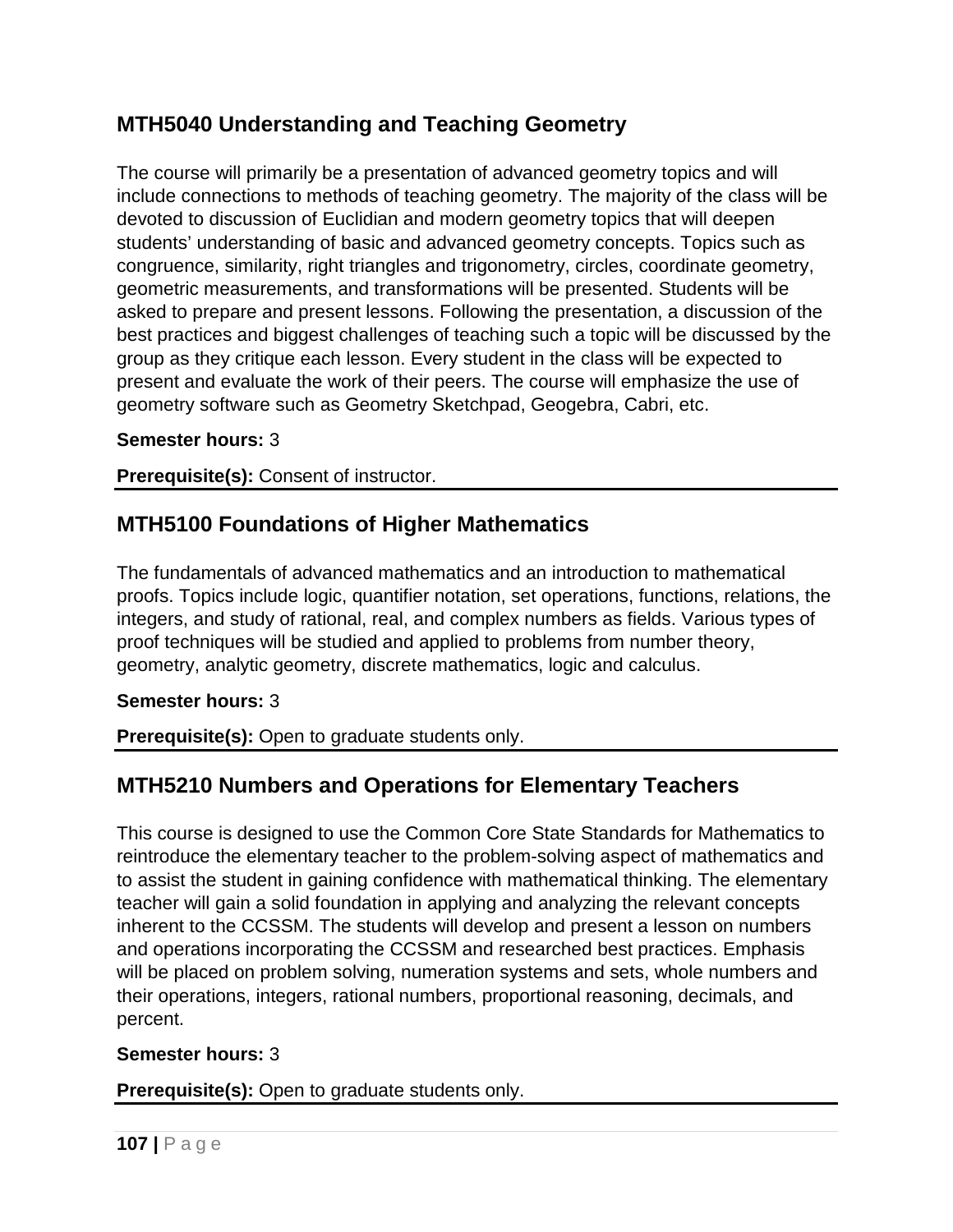# **MTH5220 Algebraic Thinking for Elementary Teachers**

This course uses the Common Core State Standards for Mathematics to reintroduce the elementary teacher to algebraic thinking through problem solving and investigations. The elementary teacher will gain a solid foundation in applying and analyzing the relevant concepts inherent to the CCSSM. The students will develop and present a lesson on algebraic thinking incorporating the CCSSM and researched best practices. Emphasis will be placed on real numbers, generating and analyzing patterns, algebraic expressions, one-variable equations, functions, and proportional relationships.

#### **Semester hours:** 3

**Prerequisite(s):** Consent of instructor.

# **MTH5230 Geometry for Elementary Teachers**

This course uses the Common Core State Standards for Mathematics to reintroduce the elementary teacher to the concepts and applications of geometry. The elementary teacher will gain a solid foundation in applying and analyzing the relevant concepts inherent to the CCSSM. The students will develop and present a lesson on geometry incorporating the CCSSM and researched best practices. Emphasis will be placed on analysis and comparison of geometric shapes, lines and angles, classification of twodimensional figures by properties of their lines and angles, and the coordinate plane.

### **Semester hours:** 3

**Prerequisite(s):** Consent of instructor.

# **MTH5240 Measurement and Data Analysis for Elementary Teachers**

This course uses the Common Core State Standards for Mathematics to reintroduce the elementary teacher to the concepts and applications of measurement and data analysis. The elementary teacher will gain a solid foundation in applying and analyzing the relevant concepts inherent to the CCSSM. The students will develop and present a lesson on measurement and/or data analysis incorporating the CCSSM and researched best practices. Emphasis will be placed on units of measurements, perimeter, area, volume, unit conversions, concepts of angles and angle measurement, representation, and interpretation of data.

#### **Semester hours:** 3

**Prerequisite(s):** Consent of instructor.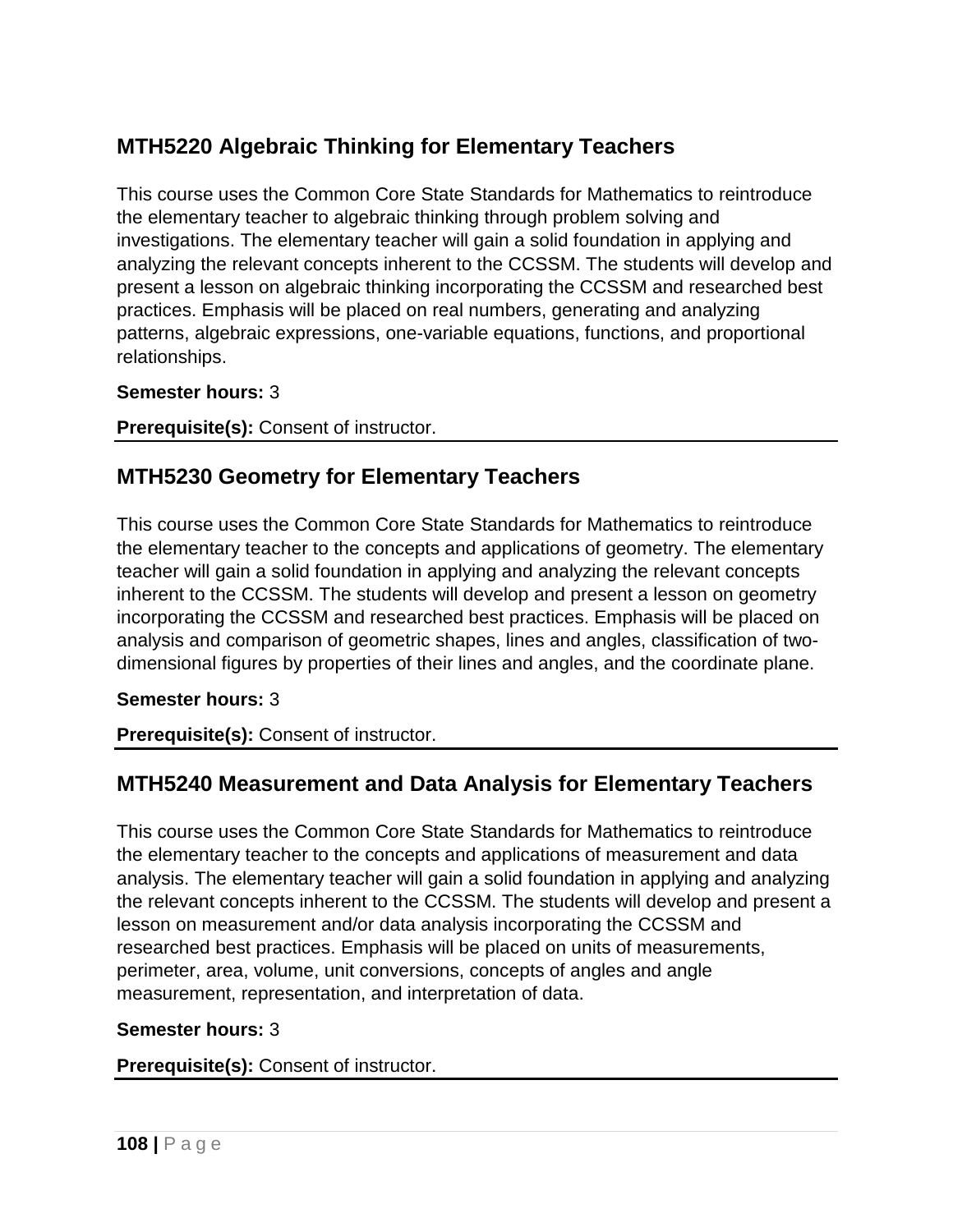## **MTH5300 Modern Geometries**

A study of absolute, finite, and non-Euclidean geometries from an axiomatic viewpoint.

**Semester hours:** 3

**Prerequisite(s):** Open to graduate students only.

# **MTH5300 Number Theory**

Topics include the theory of mathematical induction, divisibility theory in the integers, prime numbers and their distribution, the theory of congruence and modular arithmetic, Fermat's theorem, quadratic reciprocity, Diophantine equations, and number theoretic functions and their applications.

### **Semester hours:** 3

**Prerequisite(s):** Open to graduate students only.

# **MTH5400 Probability and Statistics**

This course includes probability for discrete sample spaces, probability distributions, Chebyshev's theorem, moment generating functions, continuous random variables, sampling distributions, point and interval estimation, theory of hypothesis testing, regression and correlation, and introductory analysis of variance.

### **Semester hours:** 3

**Prerequisite(s):** Open to graduate students only.

# **MTH5500 Technology in the Mathematics Classroom**

Hands-on experiences working with current technology (scientific calculators, graphic calculators, computers, and computer software) for elementary, middle school, and secondary school mathematics. Presentation and evaluation of methods and strategies for employing technology as a regular part of instruction and assessment, including discussion of educational foundations.

### **Semester hours:** 3

**Prerequisite(s):** Open to graduate students only.

# **MTH5600 Assessment and Curriculum Development in Mathematics**

A balanced study of theoretical research-based foundations and classroom- reformbased perspectives on assessment and evaluation in school mathematics.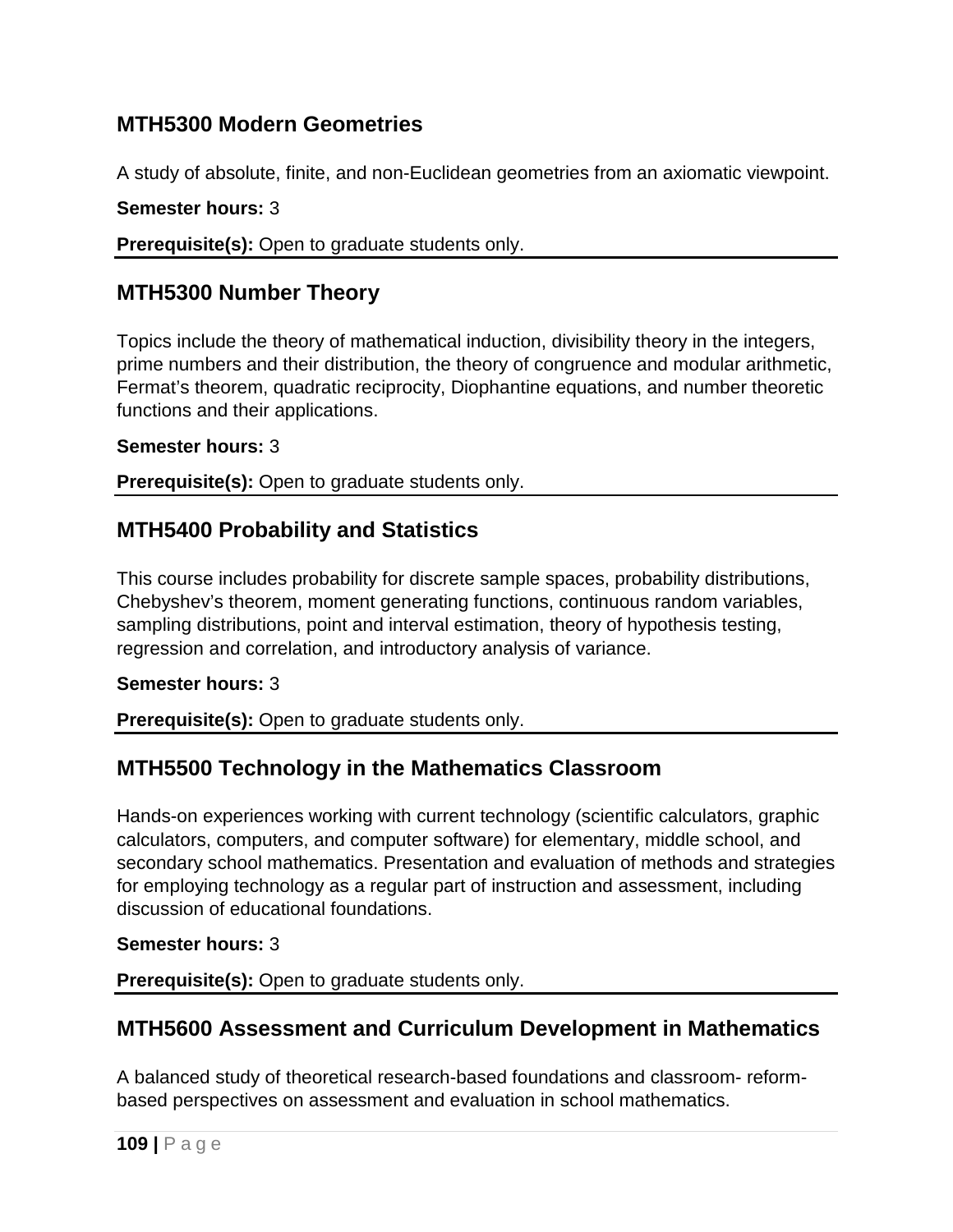Consideration of alternate forms of assessment and evaluation of mathematics teaching and of students' mathematical learning. Topics include assessment standards, scoring rubrics, performance assessment, and portfolios. Curriculum goals and issues are also addressed; recent developments in curriculum; learning research; alternate modes of presentation.

### **Semester hours:** 3

**Prerequisite(s):** Open to graduate students only.

## **MTH5701 Research Seminar I**

This seminar serves as an introduction to methods of critical reading of research reports and to the structure and scope of mathematics education research.

**Semester hours:** 1

## **MTH5702 Research Seminar II**

Students will investigate recent developments and relevant research in mathematics education, and be introduced to the process of formal inquiry, as well as the skills necessary to read and evaluate the research.

**Semester hours:** 1

**Prerequisite(s):** Consent of Department.

# **MTH5703 Research Seminar III**

Students will read and evaluate original research, discuss issues of validity and reliability in research, and learn to assemble components for the writing of research.

### **Semester hours:** 1

**Prerequisite(s):** Consent of Department.

## **MTH5704 Research Seminar IV**

Students will define a problem and begin investigation of it as a research project. The project must deal with a problem in mathematics education and may be local or national in scope.

### **Semester hours:** 1

**Prerequisite(s):** Consent of Department.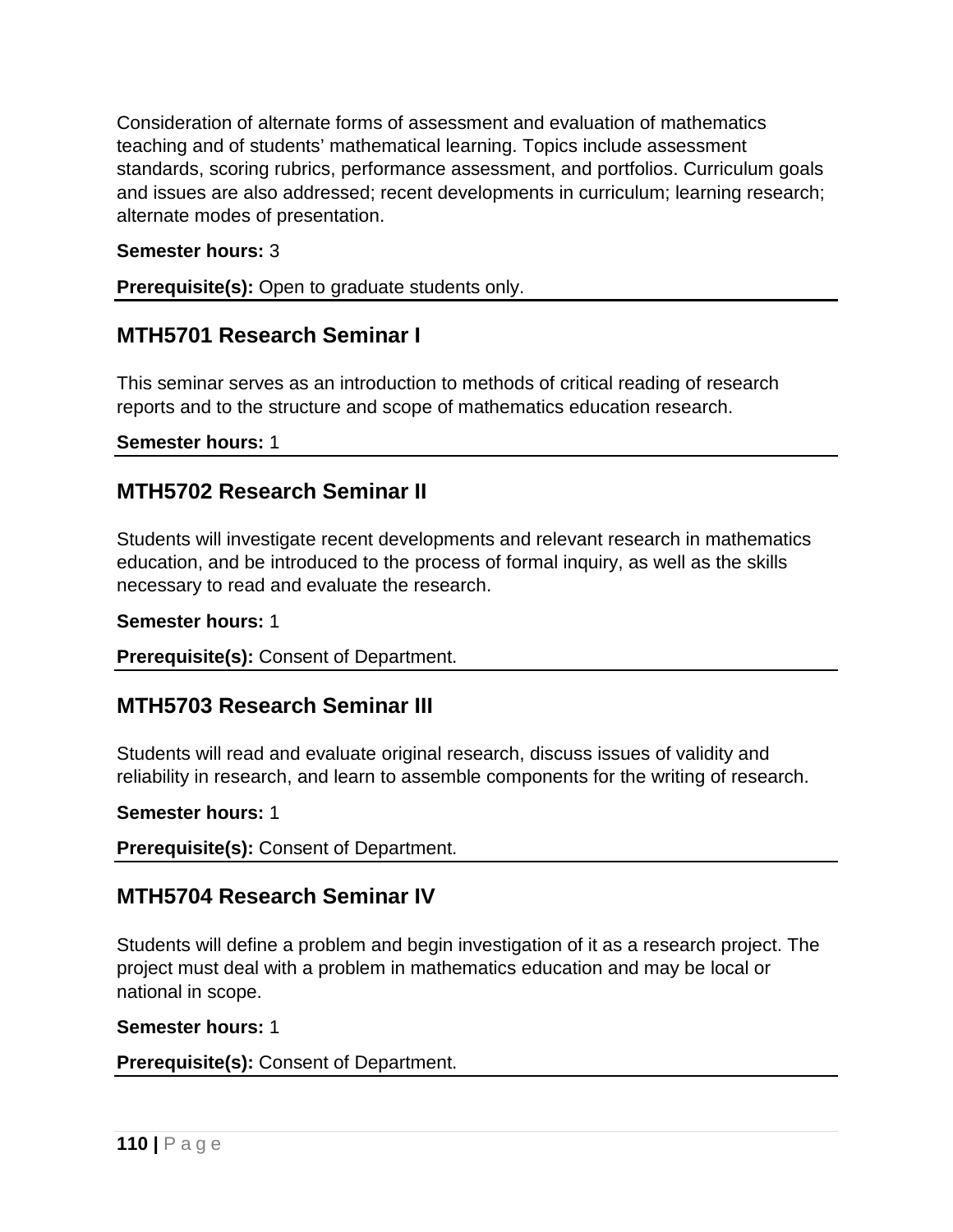# **MTH6010 Calculus Concepts and Applications I**

This course presents opportunities for students to expand and deepen their knowledge and understanding of calculus concepts and application. Basic concepts such as limits derivatives and integrals will be covered. The course includes examples of teaching approaches as applied to the teaching and learning of calculus. It will also focus on solving applications of calculus in STEM fields.

### **Semester hours:** 3

**Prerequisite(s):** MTH5030 and MTH5040.

## **MTH6020 Mathematical Connections**

The course will present students with topics that relate different mathematics branches to each other. Analytic geometry can be used as a platform to show how algebra, geometry, calculus, etc. are interconnected. The course will emphasize problem solving as a technique to establish these connections and use mathematics as a tool to solve problems.

#### **Semester hours:** 3

**Prerequisite(s):** MTH5030 and MTH5040.

## **MTH6030 Applications in STEM**

The course follows a problem-based model of inquiry that will emphasize all mathematical practices. Students will explore the interdisciplinary nature of STEM, and investigate problems and projects from the physical sciences, life sciences, space science, technology and engineering. They will analyze, research, find the appropriate mathematical tools to model, and solve these problems.

### **Semester hours:** 3

**Prerequisite(s):** MTH6010.

## **MTH6040 Technology in Mathematics Classrooms**

This course will present and evaluate methods and strategies for employing technology as a regular part of instruction and assessment, including discussion of educational foundations. Students will research a relevant use of technology that could be used in their curriculum and share it with their classmates. Peer evaluation will provide helpful feedback.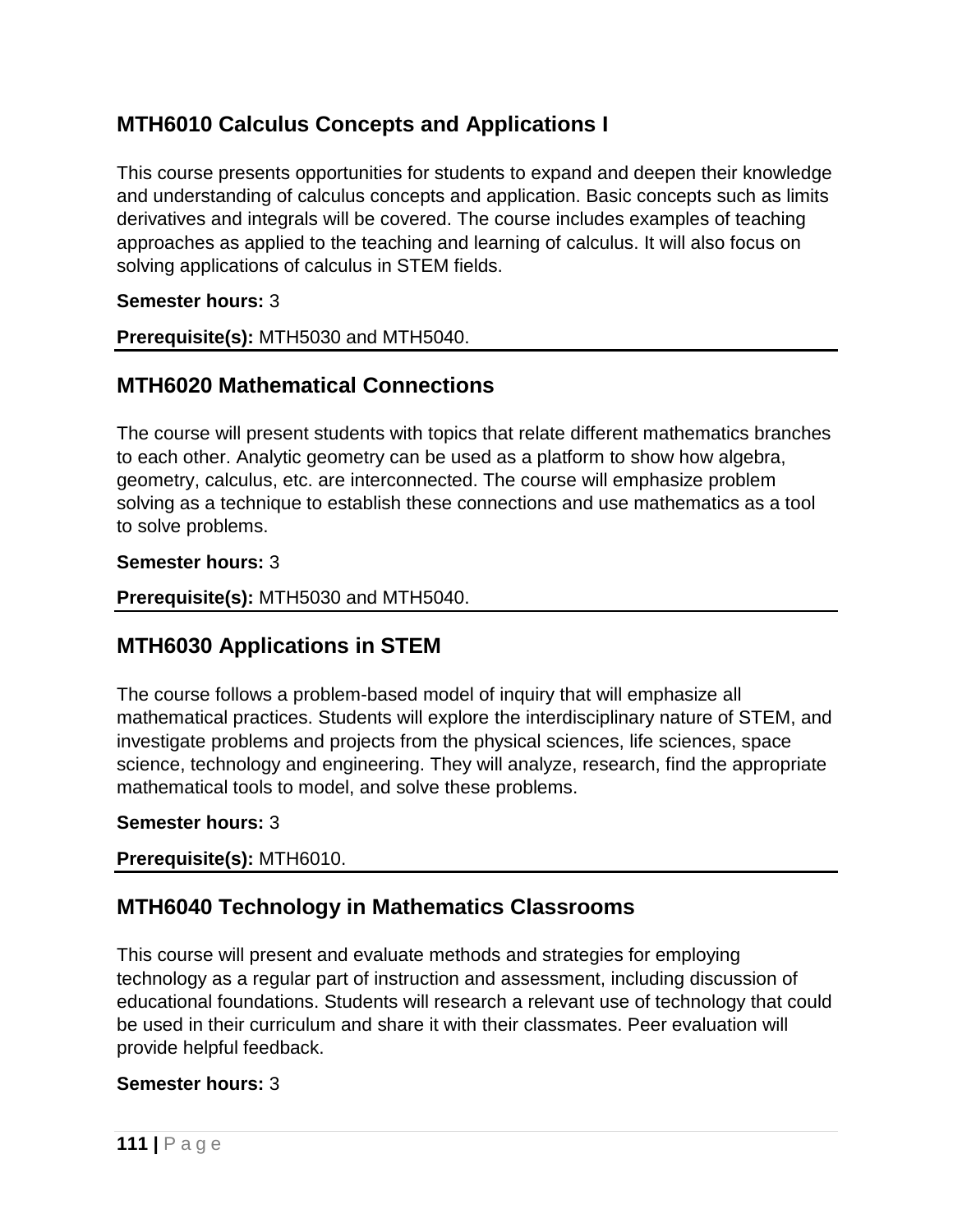# **MTH6060 Calculus Concepts and Applications II**

This course is a continuation of the first calculus course and focuses on techniques and applications. Integration and series will be emphasized. The course includes examples of teaching approaches as applied to the teaching and learning of calculus. It will focus also on solving applications of calculus in STEM fields.

**Semester hours:** 3

**Prerequisite(s):** MTH6010.

## **MTH6080 Selected Topics in Mathematics**

Advanced topics in mathematics will be introduced in this course. The course will expand the breadth and depth of the students' content knowledge in mathematics and science.

**Semester hours:** 3

**Prerequisite(s):** Consent of instructor.

## **MTH6090 Selected Topics in Mathematics Education**

Current topics in mathematics education will be introduced in this course. Recent article and research publication will be shared and discussed. Students will review and implement latest research in mathematics and science education.

**Semester hours:** 3

**Prerequisite(s):** Consent of instructor.

## **MTH6100 Abstract Algebra I**

Introduction to group theory. Topics include equivalence relations, groups, subgroups, cyclic groups, permutation groups, isomorphisms, cossets, external direct products, normal subgroups, factor groups, group homeomorphisms, rings, and integral domains.

### **Semester hours:** 3

**Prerequisite(s):** Open to graduate students in mathematics only.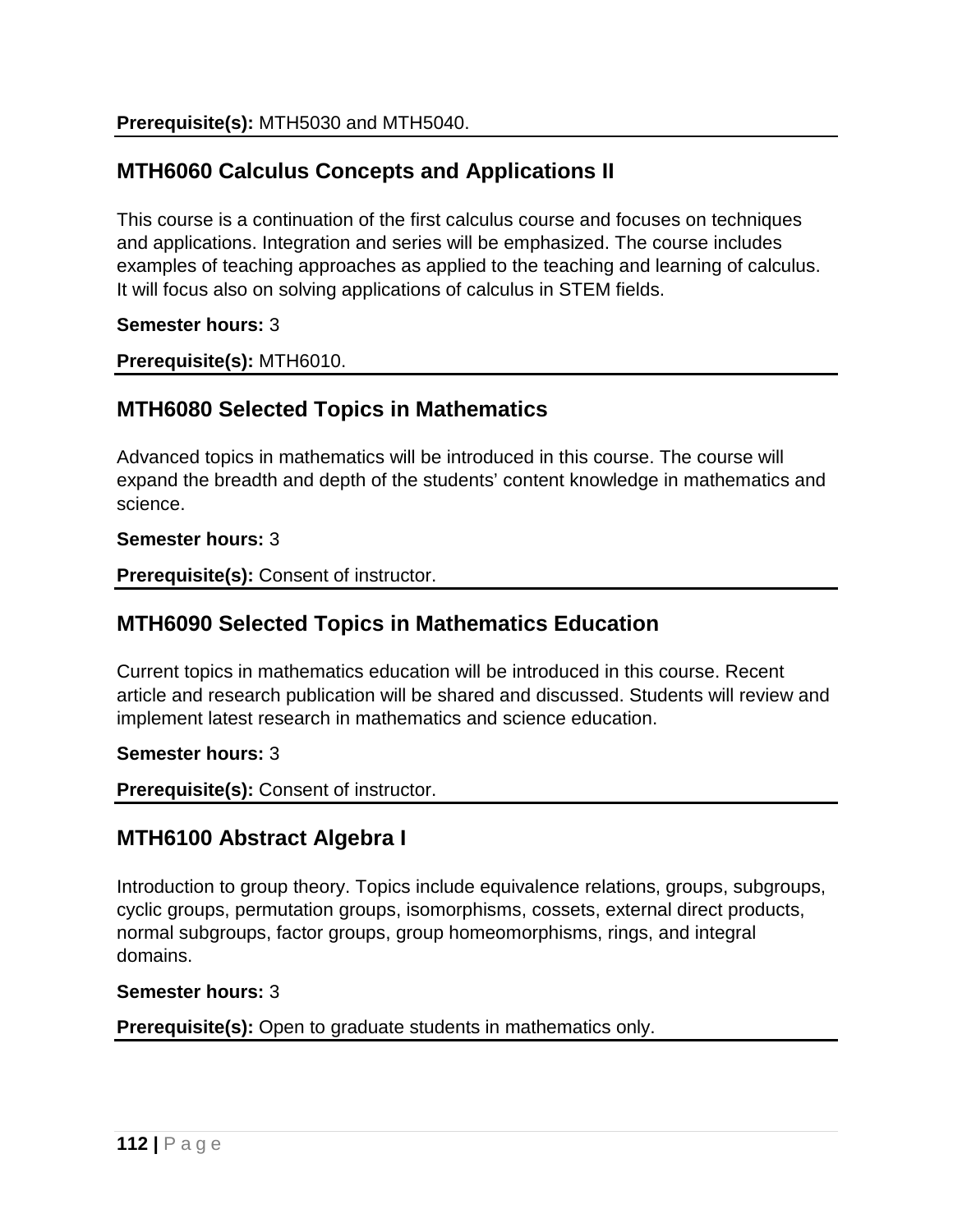# **MTH6200 Abstract Algebra II**

Continuation of MTH6100. Introduction to commutative rings, with emphasis on polynomial rings; fields vector spaces, and algebraic extensions.

### **Semester hours:** 3

**Prerequisite(s):** MTH6100.

# **MTH6300 Advanced Calculus I**

Reexamination of the calculus of functions of one variable: convergence, continuity, differentiation, the mean-value theorem, and the Riemann integral. Open to graduate students in mathematics only.

#### **Semester hours:** 3

**Prerequisite(s):** Open to graduate students in mathematics only.

## **MTH6400 Advanced Calculus II**

Further study of sequences and series of functions, functions of several variables, and an introduction to complex analysis.

### **Semester hours:** 3

**Prerequisite(s):** MTH6300.

## **MTH6701 Research Project**

Students will analyze data collected from the implementation of a previously identified research project. Participants will complete their projects, submit a written report of their research, and present their findings.

### **Semester hours:** 2

**Prerequisite(s):** MTH5701, MTH5702, MTH5703, MTH5704.

# **NSM5210 Physical Science Foundations**

This course provides the student with an understanding of the foundations of scientific theory and practices in the physical sciences of chemistry and physics, and will deepen the content knowledge of elementary educators in these areas. Content emphasis will reflect the disciplinary core ideas in physical science, including matter and its interactions, motion and stability, energy, and waves and their applications in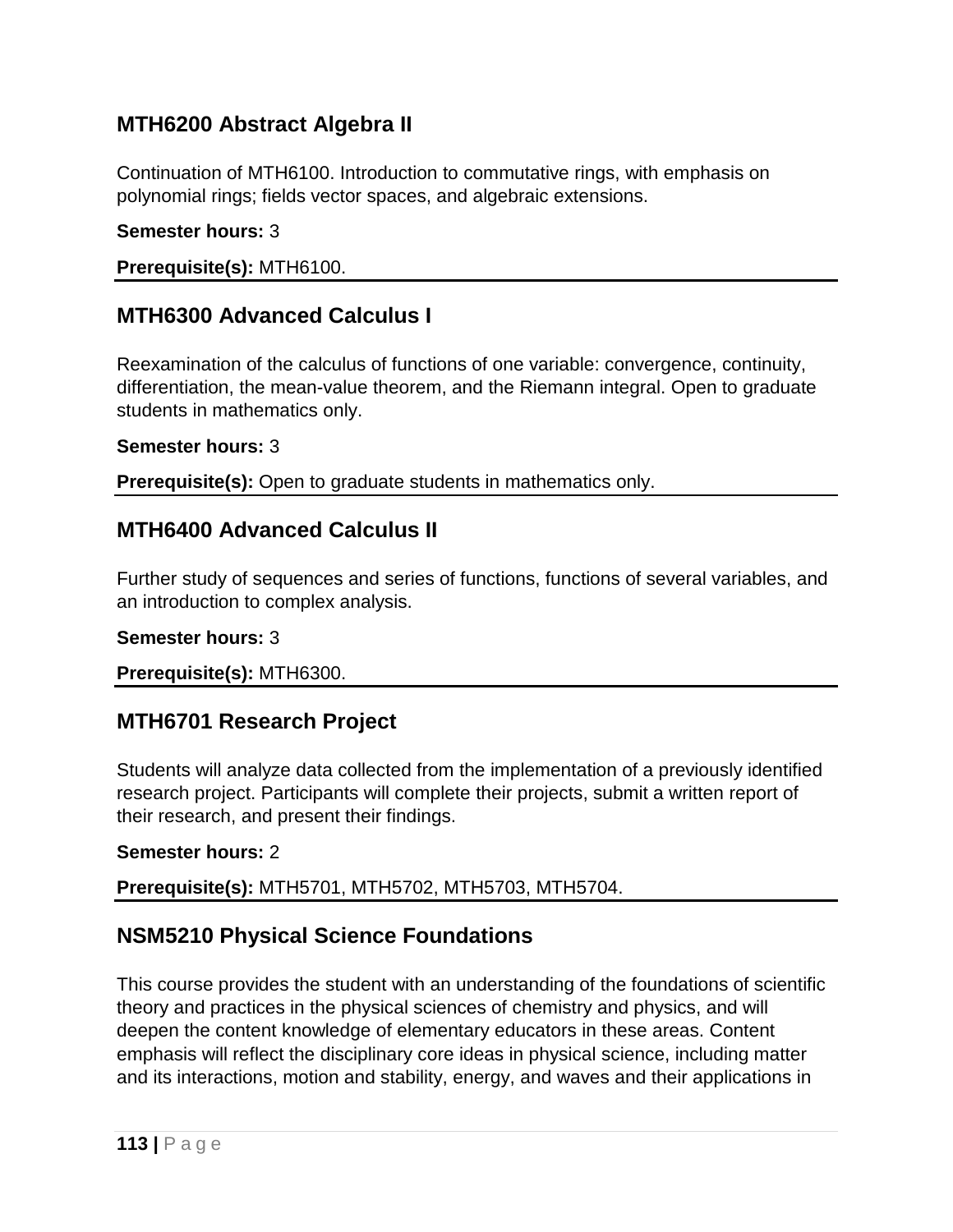technologies for information transfer. Topics will be related to their applications (e.g. pharmaceuticals, alternative energy, and medicine) in the natural world.

### **Semester hours:** 3

**Prerequisite(s):** Consent of instructor.

## **NSM5220 Earth and Space Science**

This course provides the student with an understanding of the foundations of scientific theory and practices in the earth and space sciences, and will deepen the content knowledge of elementary educators in these areas. The purpose is to explore, create, and utilize a variety of earth and space science topics, making connections with mathematics that are appropriate to and motivating for the elementary school child. Content emphasis will reflect the disciplinary core ideas in earth and space sciences, including earth's place in the universe, earth's systems, and earth and human activity.

### **Semester hours:** 3

**Prerequisite(s):** Consent of instructor.

## **NSM5230 Life Science I**

This course introduces the disciplinary core ideas in the life sciences with mathematical connections. It enables students to increase their proficiency in teaching elementary mathematics and science by deepening their understanding of biological content. Students will study historical foundations of scientific theory and inquiry, and practice the skills of asking questions, analyzing and interpreting data, constructing explanations, and engaging in argument from evidence. Content emphasis will reflect the structure and function of cells, biological evolution, heredity and genetics, and the interactions, energy and dynamics of ecosystems.

### **Semester hours:** 3

**Prerequisite(s):** Consent of instructor.

## **NSM5400 Curriculum Development and Assessment in Mathematics and Science**

The course will focus on assessment goals and implementation, a mix of theoretical research-based foundations and classroom reform-based perspectives on assessment and evaluation in schools. Recent developments in mathematics and science curriculum, core standards, learning research, and alternate modes of presentation will be discussed.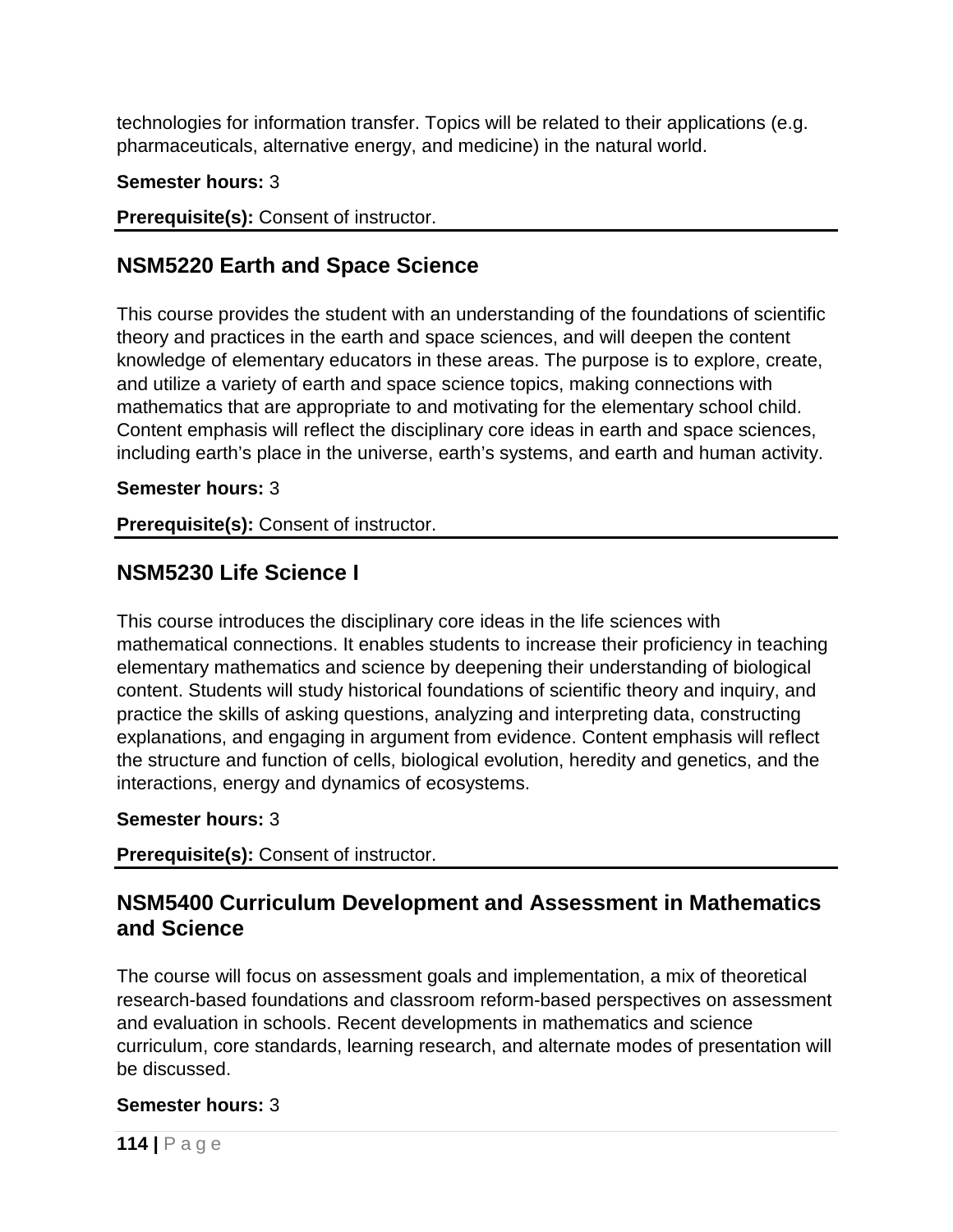# **NSM5410 Scientific and Engineering Practices**

This course focuses on scientific exploration through inquiry and on engineering methods through the iterative design process. Students will integrate concepts of scientific methodology and engineering design through discussion and activities pertaining to science and technology. The impact of science, technology and engineering on the world and on humankind will be discussed. Assignments and laboratory investigations will focus on experimental design and statistical analysis of quantitative data, helping to develop problem solving and optimization skills by practicing design with constraints. Includes at-home laboratory activities that reinforce introduced concepts.

### **Semester hours:** 3

**Prerequisite(s):** Open to graduate students only.

# **NSM5420 Physical Science I: Matter and Energy**

This course introduces the fundamentals of matter and its interactions. Examples from chemistry and biology will highlight how atoms in a system can change their arrangement, allowing the observation and characterization of useful chemical reactions. Different types of atoms and their interactions will also be used to predict how a system can respond to a given stimulus. The conservation of energy and the concept of thermal energy will be studied throughout by examining systems from burning fuel to photosynthesis. The two fundamental forces, weak nuclear and strong nuclear, that describe how the nucleus of an atom exists will also be presented during the investigation of nuclear processes. Includes at-home laboratory activities that reinforce introduced concepts.

### **Semester hours:** 3

### **Prerequisite(s):** NSM5410.

# **NSM5430 Physical Science II: Forces, Energy and Motion**

Physical Science II explores the principles that help describe our macroscopic world, in particular, how forces influence the motion of a macroscopic object. A basic understanding of the four fundamental forces that govern our understanding of the universe (gravity, electromagnetism, strong nuclear and weak nuclear forces) will serve as fundamental knowledge when considering the stability of multi-scaled systems. Motion of macroscopic objects will be explained using Newton's laws. This course will also emphasize how frame of reference and units are important in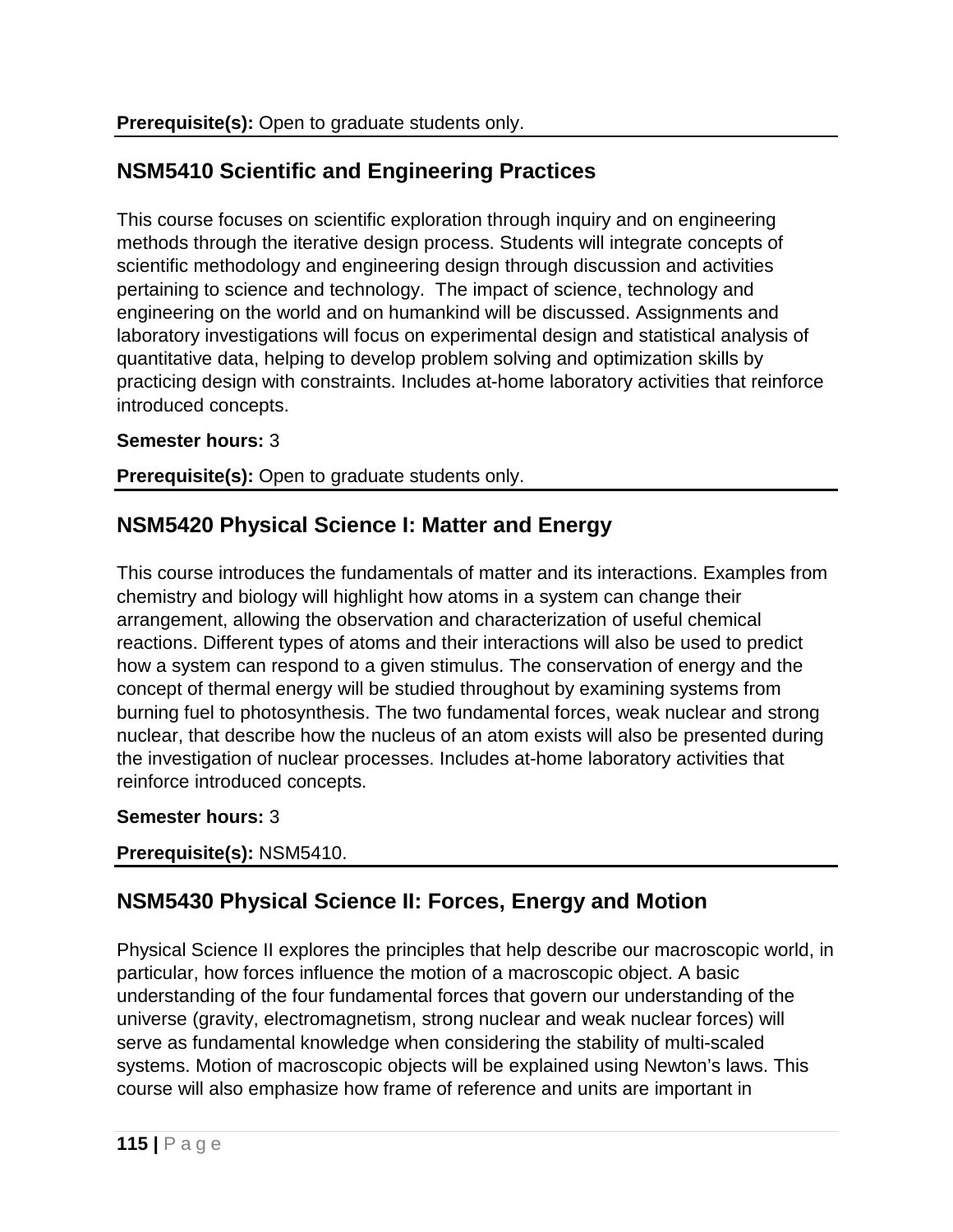describing information about the system being studied. A continuation of the conservation of energy principles introduced in Physical Sciences I will show how the interchangeability of energy, using mainly long-range and contact forces, can affect the motion of an object or group of objects. Includes at-home laboratory activities that reinforce introduced concepts.

### **Semester hours:** 3

**Prerequisite(s):** NSM5420.

## **NSM5440 Hierarchical Organization of Life – From Cells to Organisms**

Students will explore the levels of the biological hierarchy below the level of the individual, including cells, tissues, organs, and organ systems, and the biological processes that are important at each level. They will connect content and pedagogy to improve biology teaching in the classroom. Through lecture, discussion, simulation, and laboratory exercises, this course integrates and applies concepts from the biological, chemical, and physical sciences. Topics include the types of cells and cell structure, processes that occur within cells, cell division and types of reproduction, inheritance and sources of genetic variation, major organ systems of animals and plants, and signal processing within cells and whole organisms. The course will emphasize the STEM practices and disciplinary core ideas outlined by national science standards.

### **Semester hours:** 3

**Prerequisite(s):** NSM5410.

# **NSM5450 Hierarchical Organization of Life – From Organisms to Ecosystems**

Students will explore the levels of the biological hierarchy above the level of the individual, including populations, biological communities, ecosystems, and social systems, and the processes that have shaped the diversity of life. Through lecture, discussion, simulation, and laboratory exercises, the course integrates and applies concepts from the biological, chemical, and earth sciences and reinforces pedagogical methods that will improve content teaching. Topics include the concepts and processes of microevolution and macroevolution, the fossil record and geologic time scale, large- scale factors that have shaped the diversity of life, mass extinctions, the diversity of living organisms, and ecological principles that encompass populations, communities, and ecosystems. The course will emphasize the STEM practices and disciplinary core ideas outlined by national science standards.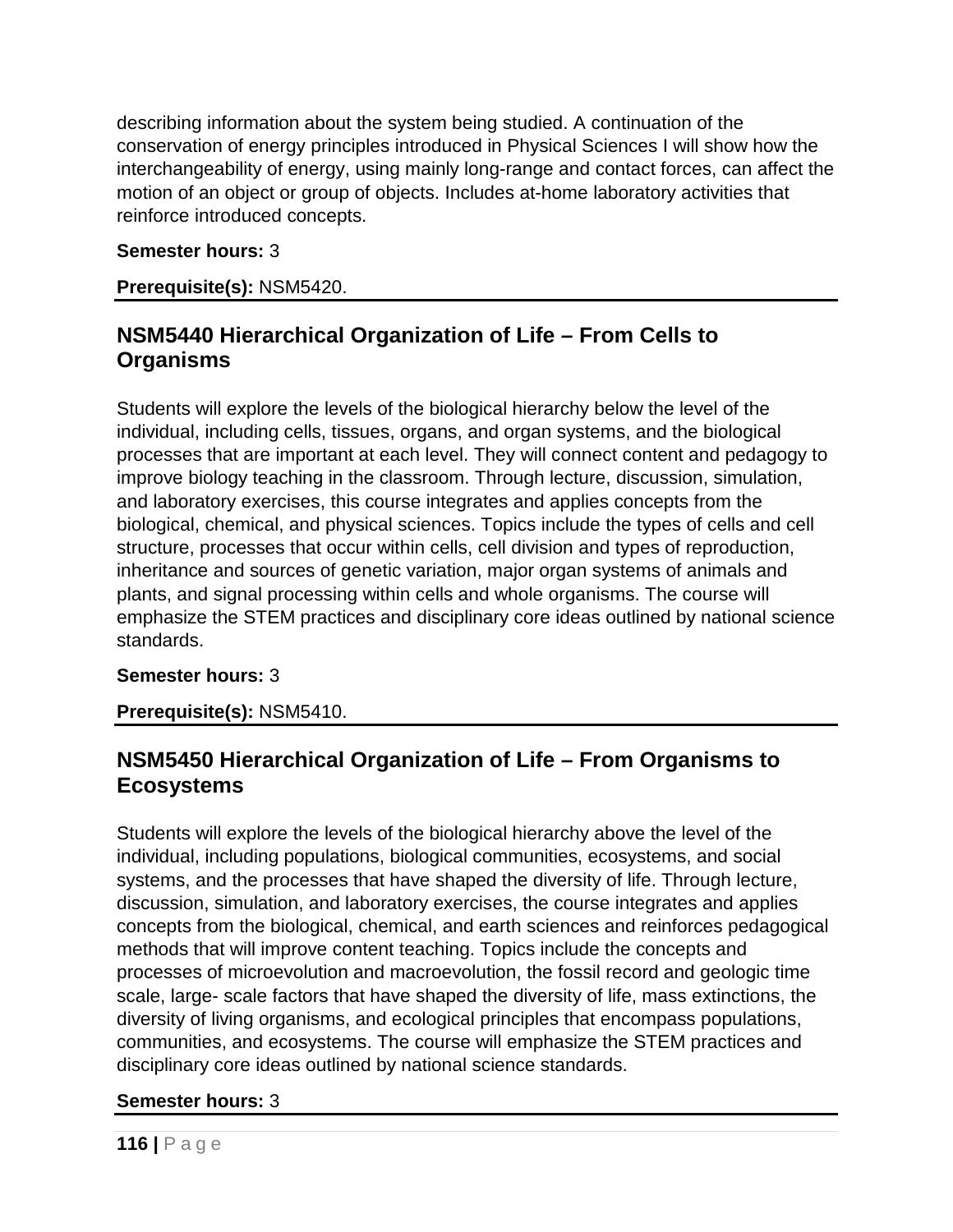# **NSM5460 The Universe**

This course is designed to enable the educator to develop national science standardsbased lessons exploring the scale of the cosmos, cycles of the sky, and the use of technology in the field of astronomy throughout history. Content and integrated pedagogy will be used to understand black holes, galaxies, the solar system, and the formation, life, and death of stars. Modalities of lecture, discussion, simulations and laboratory exercises will be utilized. This course emphasizes adaptation of theory and techniques to the middle school science classroom.

**Semester hours:** 3

**Prerequisite(s):** NSM5410.

## **NSM5900 Field Experience in STEM**

Each candidate is expected to take part in a flexible field experience with a mathematics and/or science professional organization. The goal is to give each participant an opportunity to work with a scientist or mathematician on a project during this experience. The participants will be given the flexibility to choose an experience that is most beneficial to them as long as it is approved by the program director. It is expected that connections will be developed with professionals in the field of mathematics and science that can be utilized in the classroom.

#### **Semester hours:** 1

**Prerequisite(s):** Consent of instructor.

## **NSM6100 Educational Research in Mathematics and Science I**

Each candidate is expected to take part in a flexible field experience with a mathematics and or science professional organization. The goal is to give each participant an opportunity to work with a scientist, engineer or mathematician on a project during this experience. The participants will be given the flexibility to choose an experience that is most beneficial to them as long as it is approved by the program director. It is expected that connections will be developed with professionals in the field of mathematics and science that can be utilized in the classroom.

#### **Semester hours:** 3

#### **Prerequisite(s):** NSM5400.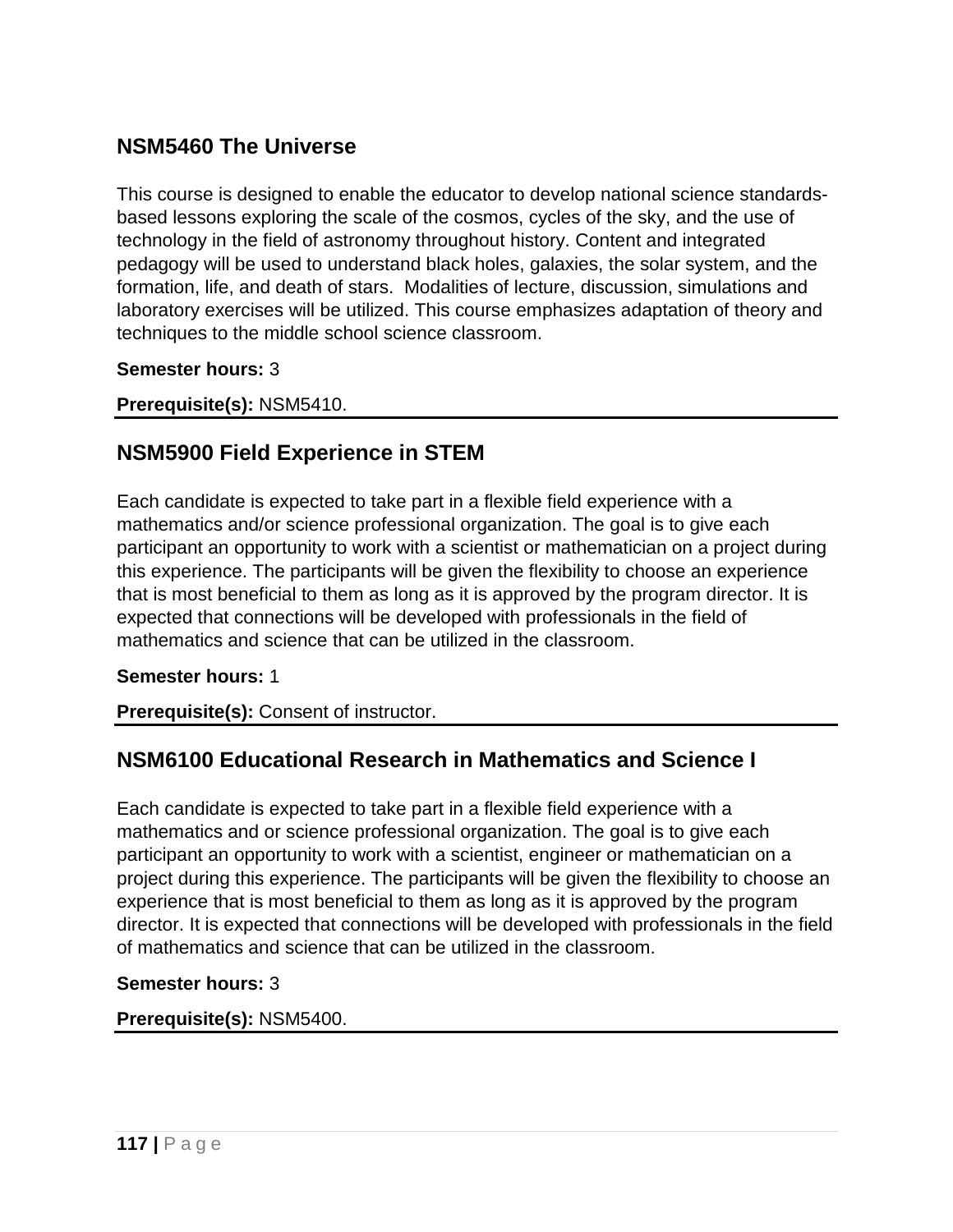## **NSM6200 Educational Research in Mathematics and Science II**

This course is a continuation of NSM6100. The teacher will analyze data collected from the implementation of a previously identified STEM research project. Participants will complete their projects, submit a written report of their research, and present their findings to other program participants and at local and/or national conferences.

### **Semester hours:** 3

### **Prerequisite(s):** NSM6100.

## **NSM6230 Life Science II**

This course covers additional topics in the biological sciences with mathematical connections. Life Science II surveys the animal kingdom, including the interaction of form and function in anatomy and physiology. Lab experiences will be incorporated whenever feasible. NSM 5300 Life Science I is a prerequisite for this course. This course is aligned to the national science standards.

### **Semester hours:** 3

**Prerequisite(s):** NSM5230.

# **NSM6240 Integrated Applications in STEM**

This course, the capstone of the program, provides the student with an opportunity to further explore the interdisciplinary nature of STEM content and applications. Topics will be drawn from all of the science and mathematical disciplines subject to the discretion of the instructor. The course activities will derive from a problem-based model of inquiry.

### **Semester hours:** 3

**Prerequisite(s):** Consent of instructor.

## **NSM6280 Selected Topics in Mathematics and Science**

Advanced topics in mathematics, science, technology, and engineering will be introduced in this course. The course will expand the breadth and depth of the students' content knowledge in various STEM fields and will emphasize the interdisciplinary nature of STEM.

### **Semester hours:** 3

**Prerequisite(s):** Consent of instructor.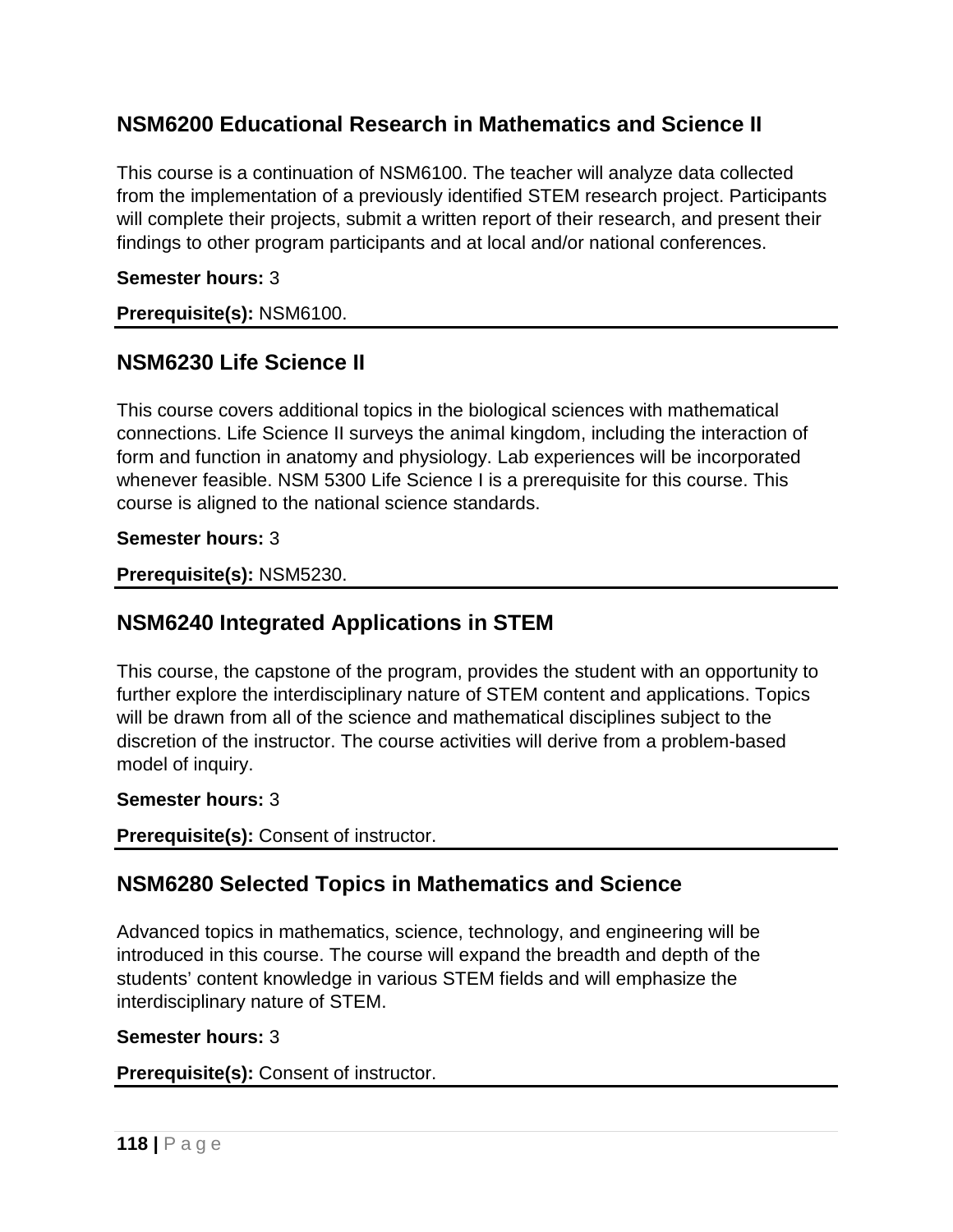# **NSM6290 Selected Topics in Mathematics and Science Education**

Current topics in mathematics and science education will be introduced in this course. Recent article and research publication will be shared and discussed. Students will review and implement latest research in STEM education.

### **Semester hours:** 3

**Prerequisite(s):** Consent of instructor.

# **NSM6410 Exploring Planet Earth**

This course is intended to bridge the STEM disciplines of life science and earth and space science, and will accomplish this from a broad environmental science perspective. Students will explore concepts of earth science tied to those of ecosystems learned in previous courses. Through lecture, discussion, simulation, and laboratory activities, the course explores how the physical compartments of the earth (atmosphere, hydrosphere, and lithosphere) affect and are affected by the biological components of the earth (biosphere). Topics include the physical and chemical properties of the atmosphere, oceans and other water systems, and the lithosphere, natural hazards, natural resources, and the interaction of those earth components with humans in shaping weather, climate, and the earth's surface. The course will emphasize the STEM practices and disciplinary core ideas outlined by the national science standards.

### **Semester hours:** 3

**Prerequisite(s):** NSM5450 and NSM5460.

# **NSM6420 Technology and Instrumentation**

This course will showcase technological applications in medicine, information systems, and information transfer involving light and waves. Crosscutting concepts involving patterns, cause and effect mechanisms, and energy flow and conservation will merge fundamentals learned in Physical Science I, Physical Science II, and The Universe by examining how modern technologies have improved the human experience. The course will start by exploring the fundamental properties of all waves using multidisciplinary examples from the human eye to earthquakes. By studying from start to finish how information is transferred when using technology, students will be able to thoroughly experience and understand the basic laws of electricity, magnetism, light and waves. A range of waves from seismic to the electromagnetic will consider material composition to also examine how the properties of waves can change. A brief introduction to the methods used to code and decode wave signals sent as information packets will also be covered.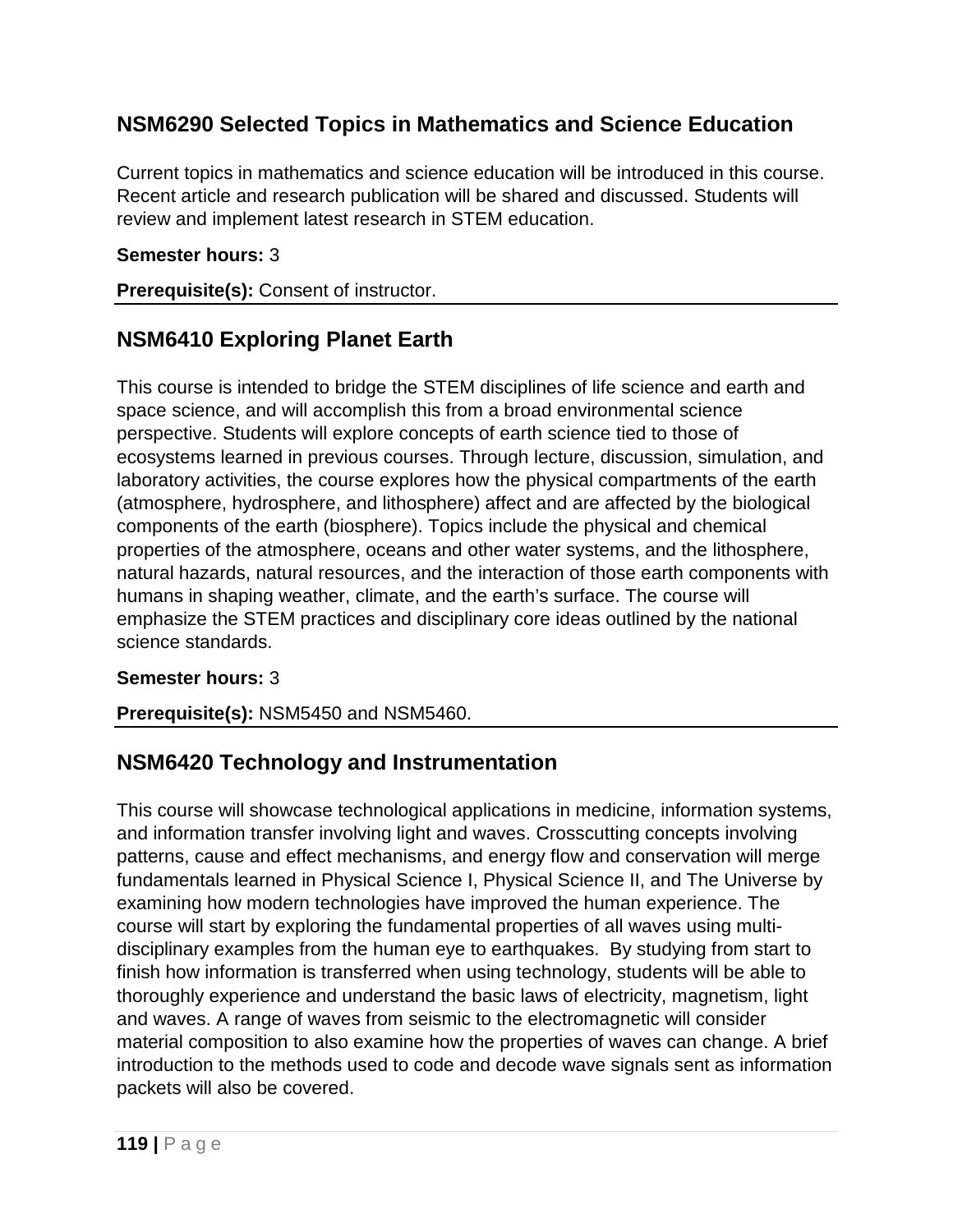### **Semester hours:** 3

### **Prerequisite(s):** NSM5420, NSM5430 and NSM5460.

## **NSM6430 Biochemical Applications in Technology**

In this course, the student will learn basic concepts of biochemistry and contemporary biotechnological methods and techniques. Students will study the chemistry of biological molecules at the molecular and cellular level. Through lecture, discussion, and activities, this course integrates and applies concepts from physical sciences and life sciences. Students will integrate mathematical and engineering principles related to biochemistry and biotechnology. Students will study biochemical reactions of life processes and applications to microbiology, medicine, and forensics. This course emphasizes adaptation of theory and techniques to the middle and high school science classroom.

### **Semester hours:** 3

**Prerequisite(s):** NSM5420 and NSM5440.

## **NUR5120 Ethical Principles and Global Social Considerations**

Social, cultural, political and economic forces influencing ethical decision making are examined. Health care policy, resource availability and ethical principles will be used to evaluate health care policy decisions. How these decisions are made, how they are influenced by social values and the impact of these decisions on the global community are addressed. The advanced nurse role as counselor and advocate to consumers of health care where social, ethical and political issues affect communities, society and the profession are also explored. Cultivation of global awareness in issues of health and social policy development will be fostered.

### **Semester hours:** 3

# **NUR5125 Health Care Policy and Finance**

The purpose of this course is to advance the role of the nurse to influence healthcare policy, quality improvement and financial decision-making to improve the quality of health care delivery. Students examine the history and current state of health care financing and policy development and how these factors influence access, quality of care and sustainability of the health care system. The financial implications of health promotion and disease management are examined, from the perspectives of funding these endeavors and gaining long term financial benefits through improved health and disease management in individuals, communities and populations. Students examine the dynamic relationships within an organization and ethical considerations required to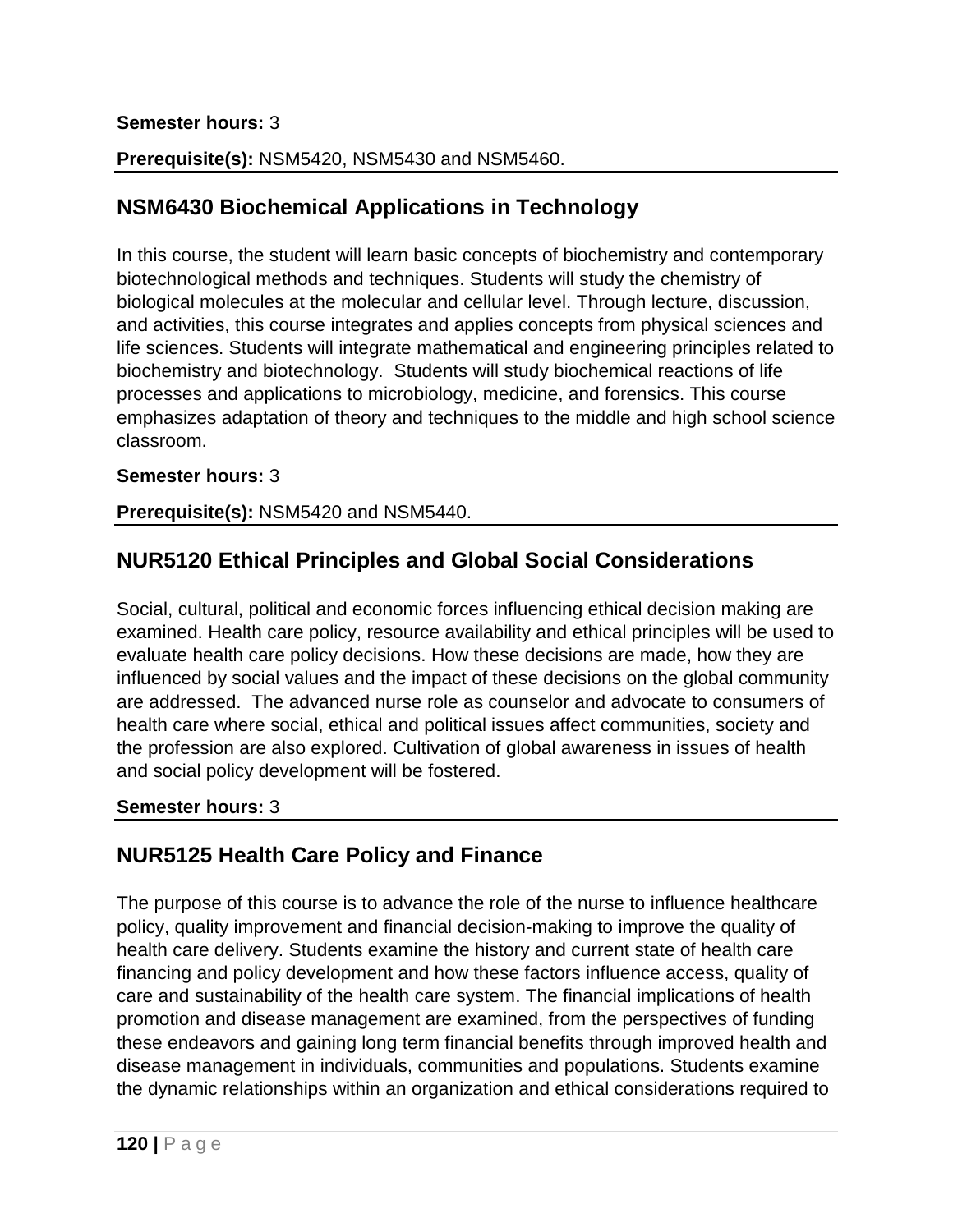make sound financial and policy decisions that will best serve individuals, families, groups and communities.

### **Semester hours:** 3

# **NUR5130 Scientific Inquiry and Research**

The purpose of this course is to advance the role of the nurse in the utilization of new knowledge through scholarly inquiry. The emphasis is on the research process and statistical analysis leading to the systematic evaluation and application of evidencebased nursing research. Research findings should be relevant and the foundation from which clinical and organizational decisions are made. The utilization of scientific evidence to improve nursing practice and ultimately patient outcomes is emphasized.

### **Semester hours:** 3

# **NUR5140 Advanced Nursing Concepts in Pathophysiology, Pharmacology and Physical Assessment**

This course will provide the framework for the application and synthesis of advanced pathophysiologic and pharmacologic concepts to advance the professional role of the master's prepared nurse in the practice setting. The physical, social and psychological assessment of patients across the lifespan is addressed, and incorporates the cultural, genetic and developmental variations of individuals. A theoretical foundation in health promotion, illness prevention and health/function maintenance across the lifespan is developed. Integration of current evidence-based research is emphasized.

### **Semester hours:** 4

# **NUR5270 Leadership and Professional Role Development**

This course provides the student with theoretical principles and skills to develop her/his professional leadership role within complex health care systems. Transition into advanced nursing practice roles is facilitated. The nursing profession, advanced nursing practice roles, leadership responsibilities of nurses in advanced practice roles, the requirements for, and regulation of these roles are discussed. The importance of working effectively with inter-professional teams to deliver health care is emphasized. The processional expectation that the master's prepared nurse exerts leadership not only within the profession, but also in the health care delivery system is critical to professional role development.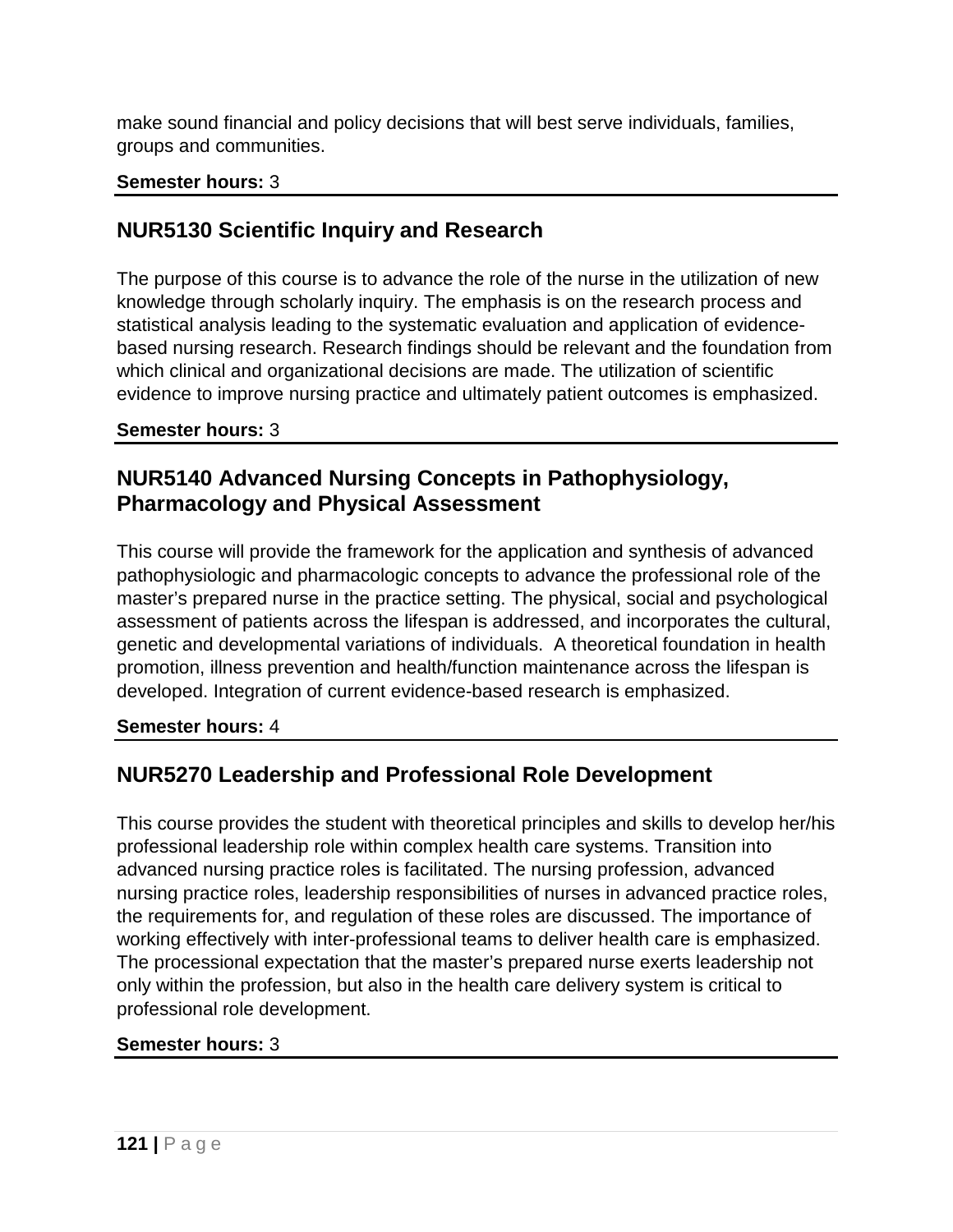# **NUR6180 Theoretical Foundations of Nursing Education**

This course explores and analyzes theoretical foundations of teaching, learning, motivation and instruction. Students will develop an understanding of educational theories and their importance to the nurse educator. Principles and methodologies related to teaching, learning and instruction are examined. Current issues and trends in nursing education are explored.

### **Semester hours:** 3

**Prerequisite(s):** All 5000-level courses

## **NUR6191 The Business of Healthcare and Human Resources Management**

This course explores the core competencies required of nursing administrators in health care organizations. Market assessment, identification of health needs, systems analysis and business plan development are discussed. Leadership and negotiation strategies necessary to facilitate health care programming and implementation are addressed. Marketing and the sale of health care services are also emphasized. Human resource management concepts and principles, strategies, and legal and ethical dimensions are analyzed with an emphasis on achieving high performance organizations.

### **Semester hours:** 3

### **Prerequisite(s):** All 5000-level courses

# **NUR6210 Practicum: Role Concentration**

The graduate student will operationalize the theoretical principles and behavior norms by applying the theoretical framework to the development of an advanced practice role. The practicum facilitates the incorporation of the advanced nursing role into the graduate's professional practice. The student grains an appreciation for the ambiguity of the role and the fluidity of the role boundaries.

### **Semester hours:** 5

**Prerequisite(s):** All 5000-level and 6000-level courses

# **NUR6220 Clinical Prevention & Population Based Practice**

This course provides nurses an in-depth understanding of concepts related to illness prevention, risk reduction, and health promotion of populations within the local, national and global health care context. Environmental, socioeconomic, epidemiologic,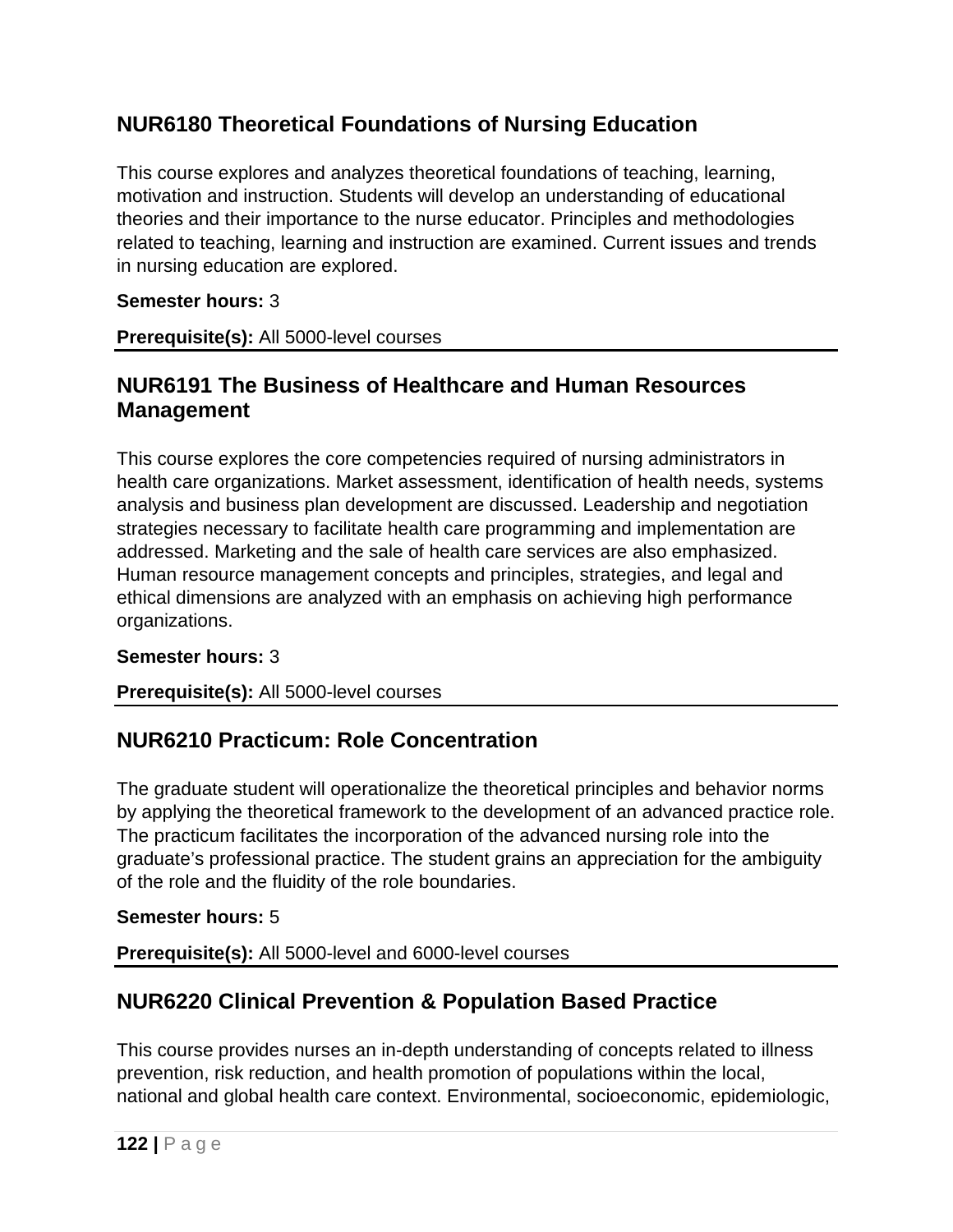and cultural factors will be explored. Students will analyze processes and outcomes of healthcare systems and clinical prevention services compared to research on promoting and preserving healthy lifestyles in a variety of populations.

#### **Semester hours:** 3

### **NUR6320 Managing Continuous Quality Improvement Outcomes**

This course includes concepts and skills necessary for evaluation activities that support the management of quality and health care outcomes. Emphasis will include the identification of critical outcome indicators that measure care quality and became catalysts for quality improvement. Students will focus on qualitative and quantitative benchmarks derived from extant and emerging information systems.

#### **Semester hours:** 3

## **NUR6420 Interprofessional Care Coordination**

This course explores communication principles to promote collaborative and interdepartmental decisions with other healthcare professionals to create a comprehensive plan of care. Challenges associated with ethical dilemmas of the medically underserved are explored.

#### **Semester hours:** 3

## **PED6010 Research Methods**

This course reviews research methods, designs, data collection, statistical analysis and data interpretation as it relates to sport and exercise settings. Emphasis will be placed on process of becoming an educated and critical consumer of published research. Students will also develop their ability to present research in area of exercise science via written and oral methods

#### **Semester hours:** 3

### **Prerequisite(s):** MTH 1100

## **PED6020 Sports Nutrition**

This course is designed to provide an advanced overview of the role of nutrient selection and timing in health, exercise and sport performance. Specific focus will be placed on macronutrients, micronutrients, water requirements, nutritional supplements, and ergogenic aids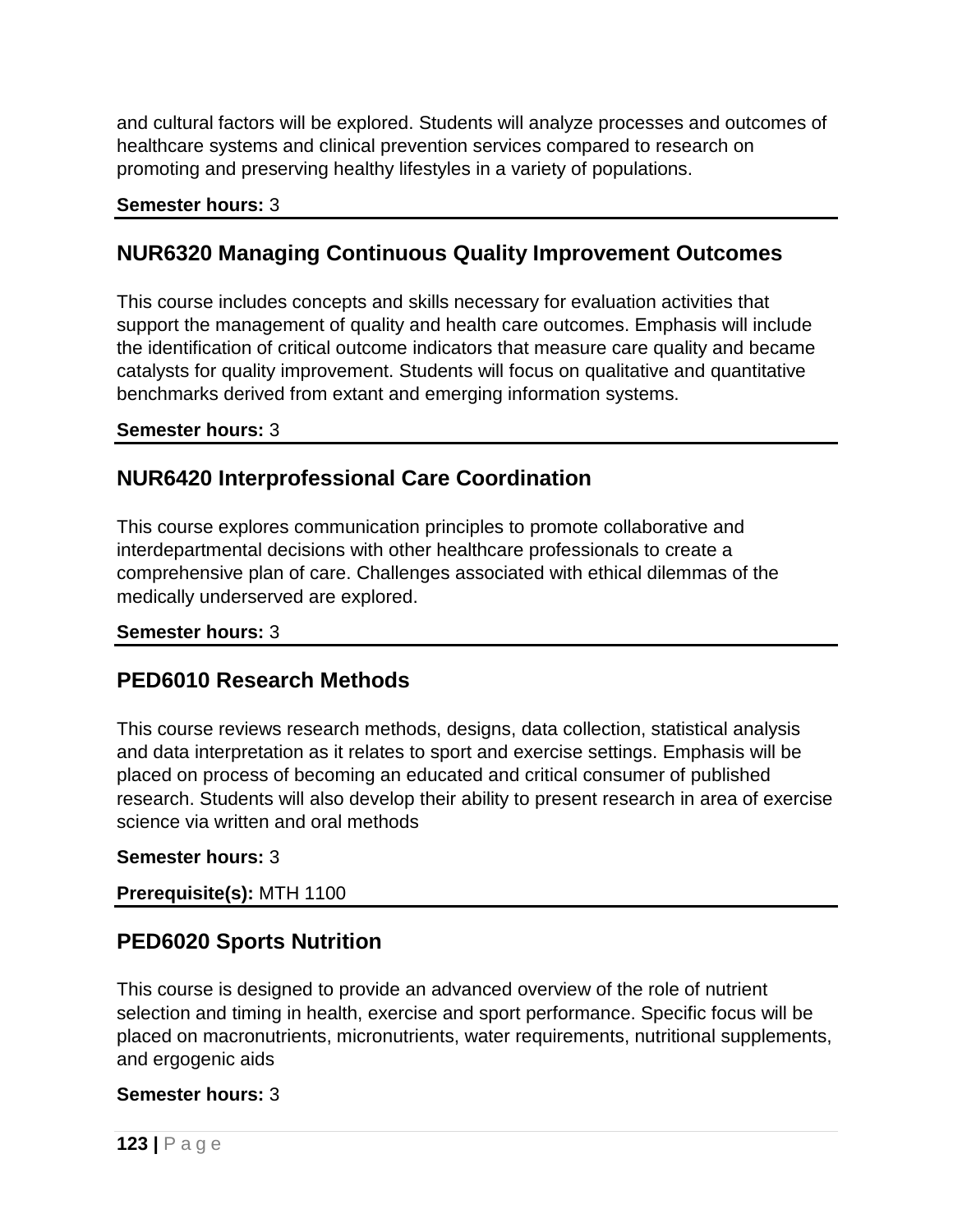## **PED6030 Sports Psychology**

This course will focus on the psychological factors that influence sport and exercise. Emphasis will be placed on theories and concepts related to personality, motivation, stress, arousal, anxiety, self-efficacy, group dynamics, leadership, exercise adherence, and psychological skills training.

**Semester hours:** 3

## **PED6040 Organization/Administration**

This course focuses on the analysis and application key organizational, administrative and managerial concepts as it applies to exercise settings. Students will explore topics related to human resources, facility management, finance, marketing, risk management, and legal issues.

#### **Semester hours:** 3

## **PED6100 Advanced Exercise Physiology**

The course is an advanced analysis of the physiological responses and adaptations to acute and chronic exercise training and how they impact health and performance. Focus will be placed on energy metabolism, neuromuscular, cardiovascular, and pulmonary factors affecting aerobic and anaerobic performance in various environmental conditions.

**Semester hours:** 3

**Prerequisite(s):** PED 3230

**Co-requisite(s):** PED 6110

## **PED6110 Advanced Exercise Physiology Lab**

This course focuses on assessment and evaluation of physiological and sport function through a variety of testing techniques. Topics include cardiovascular and pulmonary function, body composition, muscular strength and endurance, speed and agility, power, and balance.

**Semester hours:** 3

**Prerequisite(s):** PED 3230

**Co-Requisite(s):** PED 6100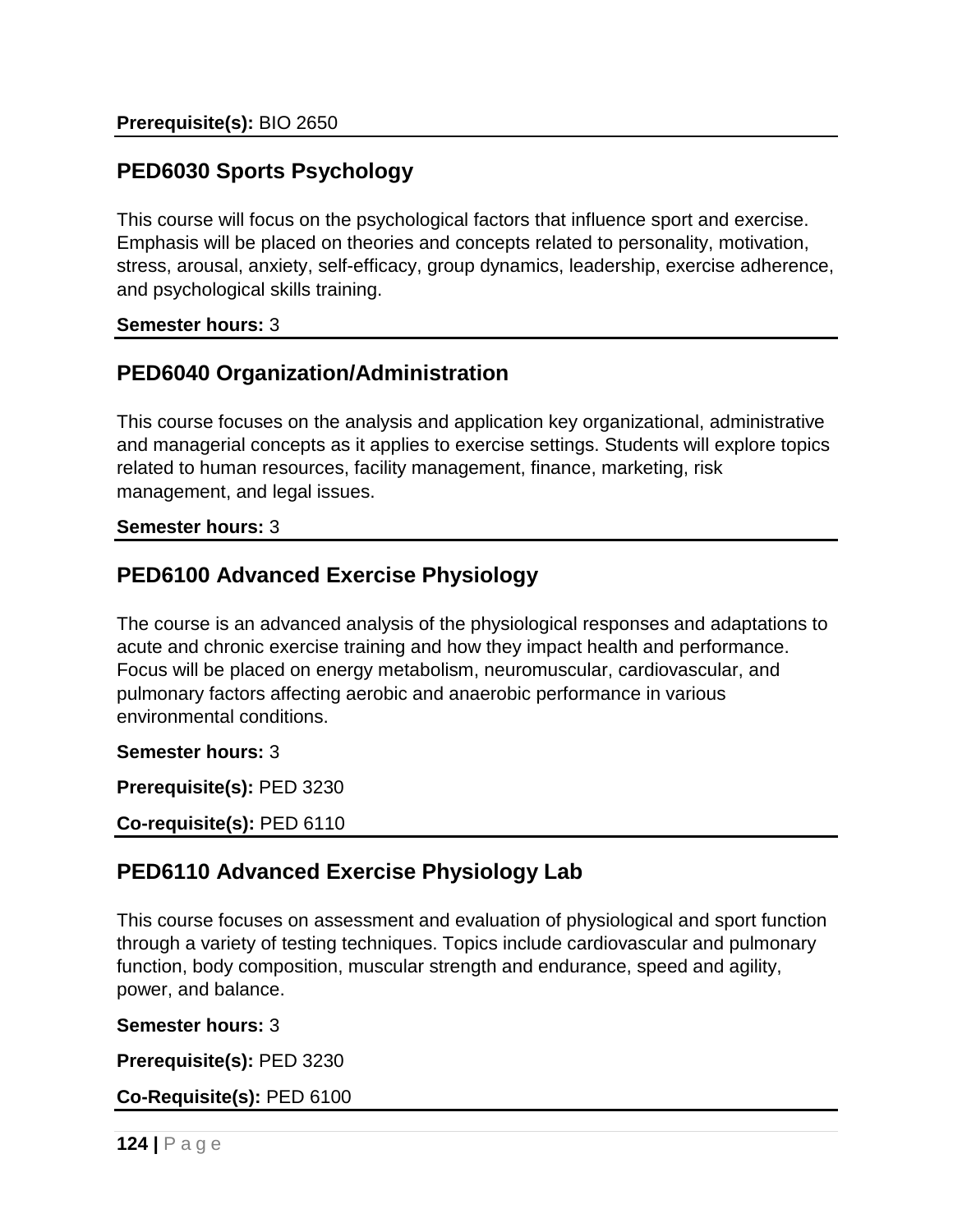# **PED6250 Principles of Strength and Conditioning**

This course is designed to provide a comprehensive and extensive analysis of strength and conditioning principles. Emphasis will be placed on the integration of various disciplines, such as exercise physiology, biomechanics and nutrition as it applies to sports performance.

### **Semester hours:** 3

**Prerequisite(s):** PED 6100

## **PED6260 Strength and Conditioning Program Design**

This course will focus on the applying evidence-based principles in the development of programs to improve athletic performance. Emphasis will be placed on evidencedbased practice in the areas of resistance training, endurance training, flexibility, reaction time, speed, and agility.

#### **Semester hours:** 3

**Prerequisite(s):** PED 6100

### **PED6270 Biomechanics**

The course is focused on using biomechanical methods to analyze and critic human movement. Specific focus will be placed on the laws and principles that govern human motion in sports and exercise settings. Students will be exposed to a variety of qualitative and quantitative methods and technologies used to evaluate and improve performance and reduce injury risk.

### **Semester hours:** 3

**Prerequisite(s):** PED 3230

## **PED6350 Advanced Exercise Assessment and Prescription**

This course focuses on advanced principles of exercise assessment and prescription for normal, healthy individuals and special populations. Emphasis is placed on evidence-based practice and guidelines established by the American College of Sports Medicine (ASCM)

**Semester hours:** 3

### **Prerequisite(s):** PED 6100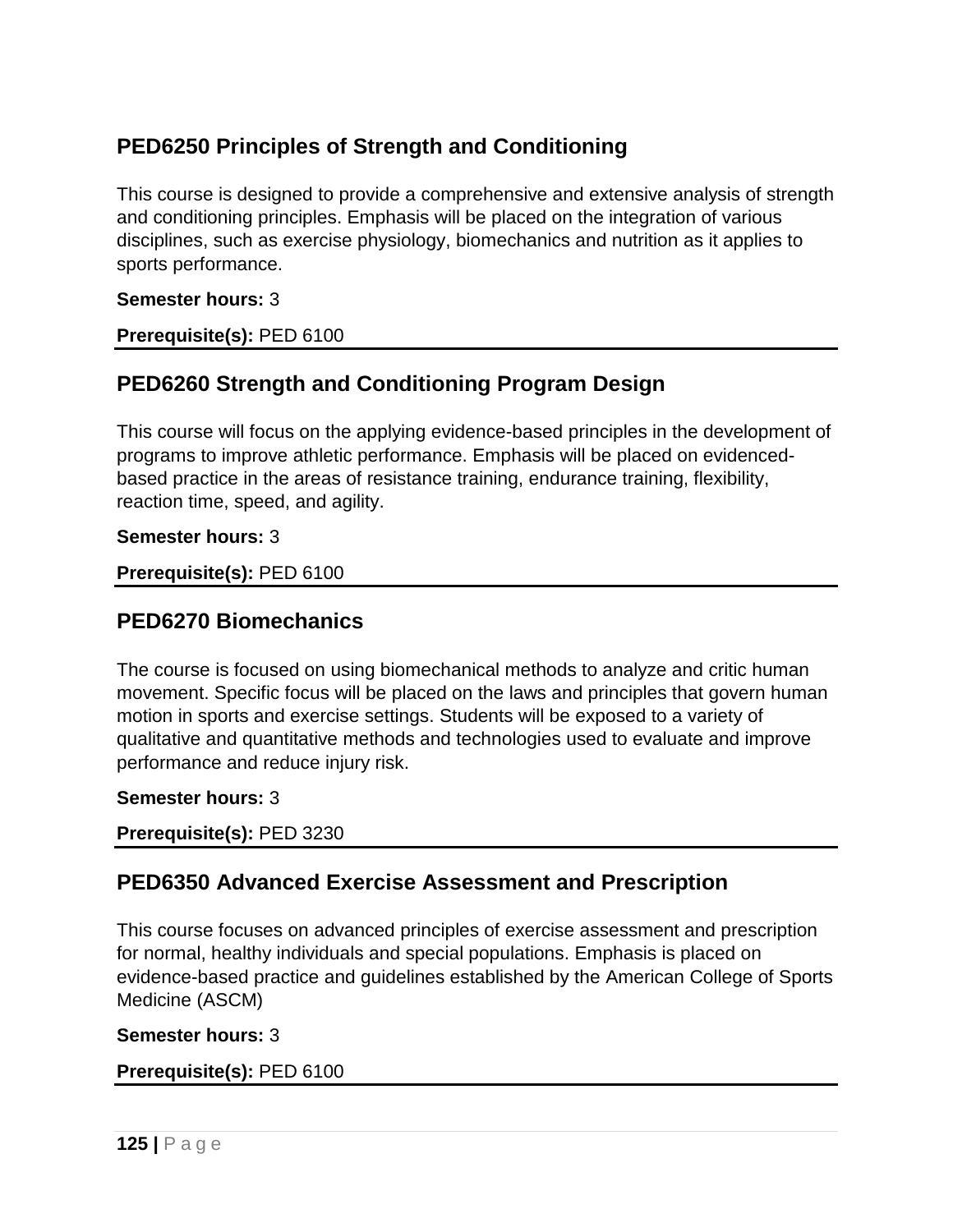# **PED6360 Advanced Cardiovascular Physiology and ECG Interpretation**

This course is designed to provide an in-depth understanding of normal and pathological cardiovascular physiology. Emphasis will be placed on cardiac physiology and electrocardiography as it relates to exercise and physical activity, as well as resting and exercising ECG interpretation.

### **Semester hours:** 3

**Prerequisite(s):** PED 6100

# **PED6370 Advanced Clinical Exercise Physiology**

This course is designed to provide current and evidence-based recommendations in the area of prevention, management, and treatment of chronic diseases. Specific focus will be placed on the pathophysiology of disease states and the acute and chronic responses to exercise in those patients with cardiac, pulmonary, and metabolic diseases.

### **Semester hours:** 3

**Prerequisite(s):** PED 6100

# **PED6400 Capstone/Internship**

The capstone/internship is a culminating experience that allows students to apply knowledge and skills attained during their academic training through the completion of a comprehensive project or extensive work under the supervision of certified clinical or sports performance professional. Focus will be spent on building professional behaviors and attributes necessary in their chosen field.

### **Semester hours:** 3

**Prerequisite(s):** Consent of instructor; Students must pass a certified criminal background/sex offender check, as well as a TB test (cost incurred by student). Must apply one term in advance through the exercise science program coordinator for site placement.

# **REC5020 Adventure Education Administration**

Students will investigate adventure education program administration. Course includes staff training methods, programming philosophy, program accreditation ethical issues, facilitation techniques, marketing, public relations and risk management.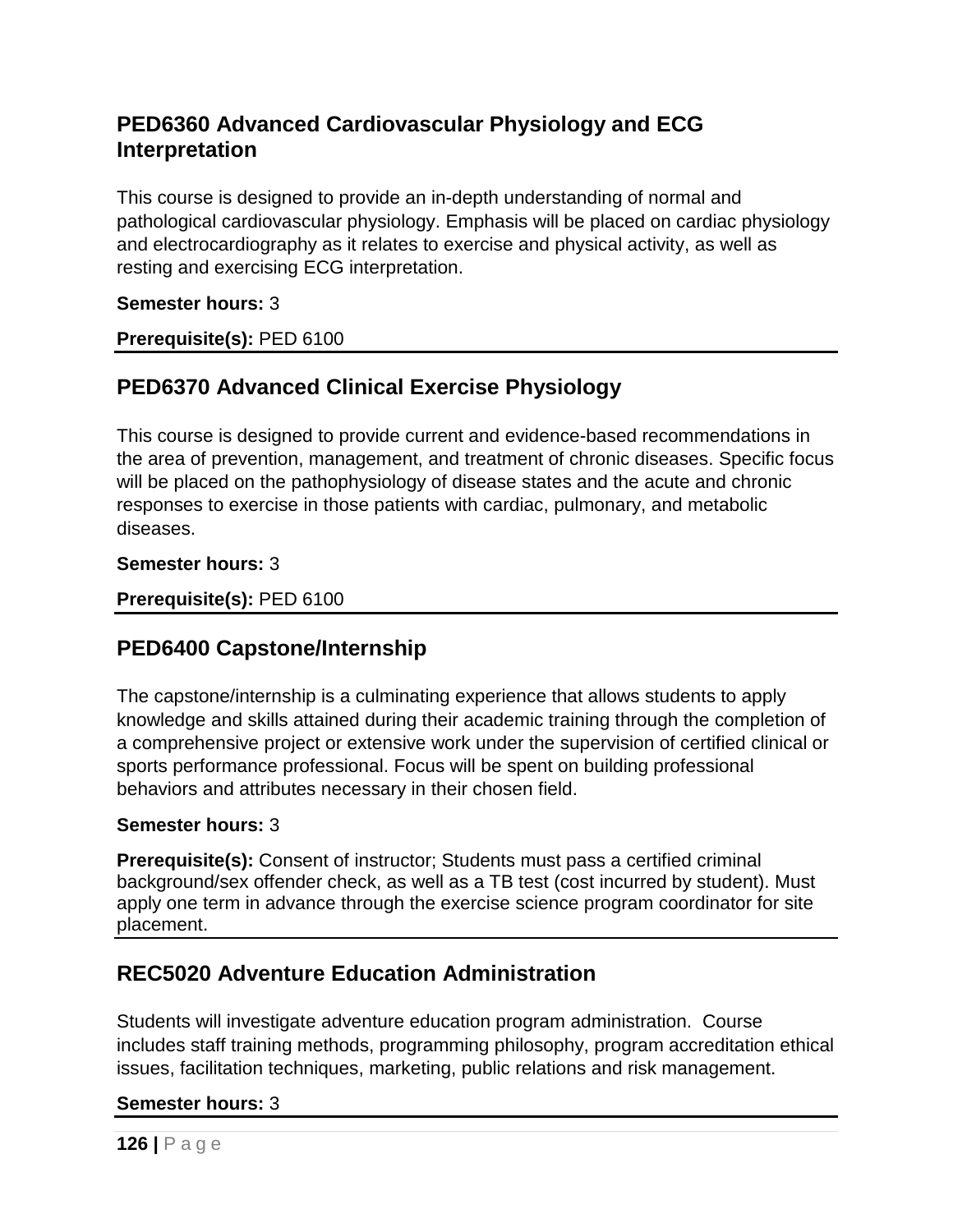# **REC5100 Commercial Recreation Management**

Study of commercial recreation as a major component of the leisure service delivery system. Analysis of development potential of different types of recreation enterprises including resources, location, risks, sources of financing, pricing, managerial requirements, marketing and sources of technical assistance.

**Semester hours:** 3

## **REC6000 Research in Recreation Administration**

Students will review and utiliz4e current research literature, methods, instrumentation, data collection and statistical analysis in Recreation Administration. This course enables students to become skilled consumers of recreation administration research.

#### **Semester hours:** 3

## **REC6030 Leisure Philosophy and Behavior in Recreation Services**

An examination of leisure, recreation, and play from philosophical, psychological, sociological and social psychology perspectives. This course explores leisure behavior utilizing theory and empirical research. Students will formulate or refine their own professional philosophy of leisure service delivery.

#### **Semester hours:** 3

## **REC6340 Political and Policy Implications for Recreation Administration**

Legislative and legal aspects of recreation and leisure services. Related governmental processes at the local, state and national levels. Economic factors and forces which influence recreation planning and programming.

### **Semester hours:** 3

# **REC6350 Administration of Recreation and Leisure Services**

Administration relations, practices, organization, supervision, financing, and budgeting in community recreation, municipal park, and other recreation agency services.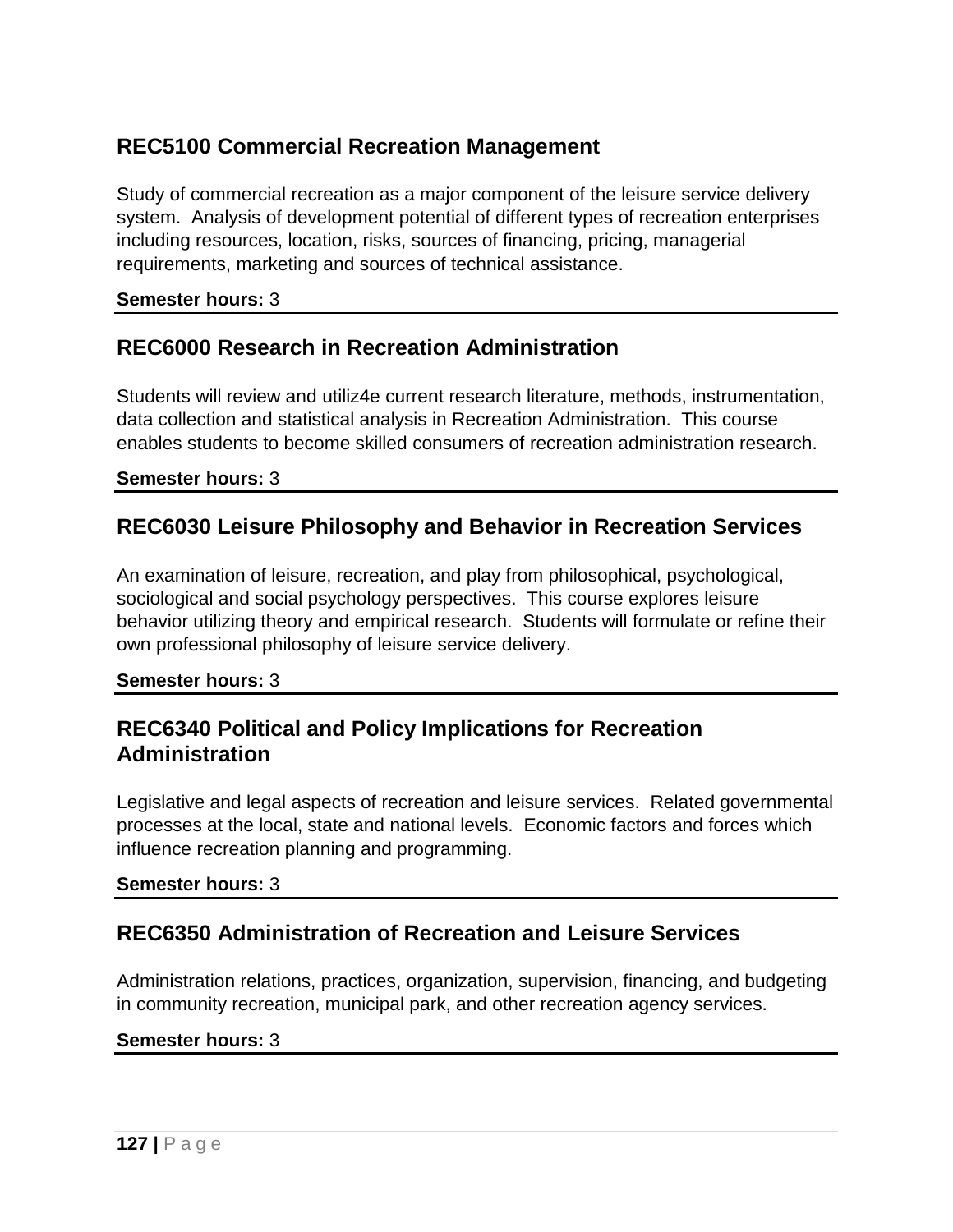## **REC6370 Facilities Management**

A systems approach to park and recreation facility management procedures. This approach includes scheduling, prioritizing, routine maintenance, emergency procedures, selection of supplies, equipment and materials, overall control of the maintenance process and evaluative techniques. Special attention is given to surface materials, turf management, aesthetic versus functional aspects, preventative maintenance, section of materials for the playground equipment, safety and prevention of vandalism.

**Semester hours:** 3

## **REC6670 Strategic Planning for Recreation Services**

Provides students with an understanding of the strategic planning process and its role in the management and administration of leisure service agencies and businesses. Students will design a strategic planning project during the course

**Semester hours:** 3

## **REC6750 Leisure Services Administration Assessment and Evaluation**

Students will investigate administrative assessment and evaluation techniques used in personnel and program reviews in leisure services. Basic statistics, evaluation tools and analysis of data collected in leisure service agencies case studies will be utilized.

**Semester hours:** 3

## **REC6780 Recreation Administration Internship**

Student completes a 290-300 hour internship at a professional agency in leisure and/or environmental resources setting. Consent of supervising instructor and Recreation Department Chairperson required prior to registration.

#### **Semester hours:** 6

## **SPED5510 Characteristics and Identification of Disabilities and the Law**

The focus of this course will be on the defining characteristics of disability classifications in common use in the schools (learning disabilities, cognitive issues such as mental retardation and traumatic brain injury, autism, emotional disorders, and physical disabilities/other health impaired), including discussion of subtypes within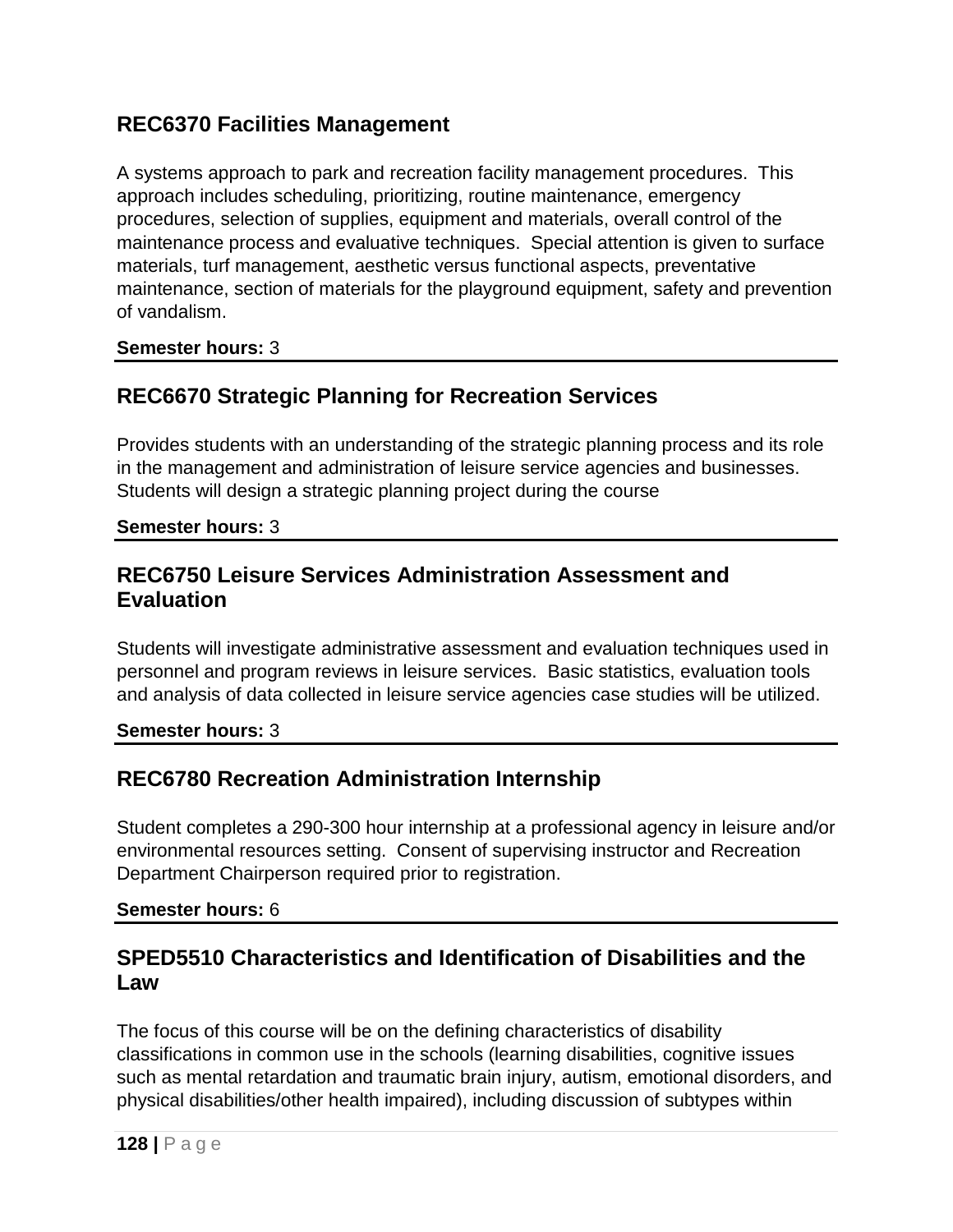disability groupings that have been suggested by research, educational, or clinical practice. Definition of exceptionality and incidence rates and how they vary by state or urban/ suburban/rural area will be considered. Historical perspective will be given regarding major national education laws, including IDEA and the most recent reauthorization. Discussion will center on how these laws have been interpreted and how this impacts the service provision in the schools, both for students who receive accommodations (504 Plans) and for those who receive services from a variety of school professionals.

The special education referral process will be studied, delineating how and when either a 504 Plan or an Individual Education Plan might be established. Also, state- level legislation that has influenced identification and placement will also be discussed. Ethical and legal issues related to issues such as confidentiality or the reporting of suspected abuse will also be considered.

### **Semester hours:** 4

# **SPED5520 Cognitive Development and Disabilities**

This course will address research and theories related to typical cognitive development and learning and disorders associated with the cognitive processes, ranging from constructivist research to information processing and brain imaging. A historical perspective will also be provided. Additionally, contrasts will be drawn between the impact on various types of processing strengths and weaknesses, such as auditory or other sensory processing and memory (both working memory and long term memory), and how they might impact learning and behavior, as well as remedial efforts for differing disabilities, such as learning disabilities, mental retardation or acquired disorders (traumatic brain injury). Task analyses focusing on receptive/expressive (input/output), visual/auditory, and verbal/nonverbal aspects of cognitive tasks will be undertaken for students ranging from primary to high school. The development of more metacognitive tasks, such the ability to monitor behavior, actively solve problems, and use study skills, will also be discussed, particularly for the middle and high school years.

### **Semester hours:** 2

# **SPED5530 Oral Language Development and Disorders**

The normal course of oral and nonverbal language development will be contrasted with atypical development, with a focus on the P–12 period. Aspects of language

development and techniques for treatment will cover issues related to phonological awareness, morphology, syntax, semantics and pragmatics; additionally, consideration will be given to how the impact of these aspects of language changes through the middle and high school years, both in the school and the community. Further study of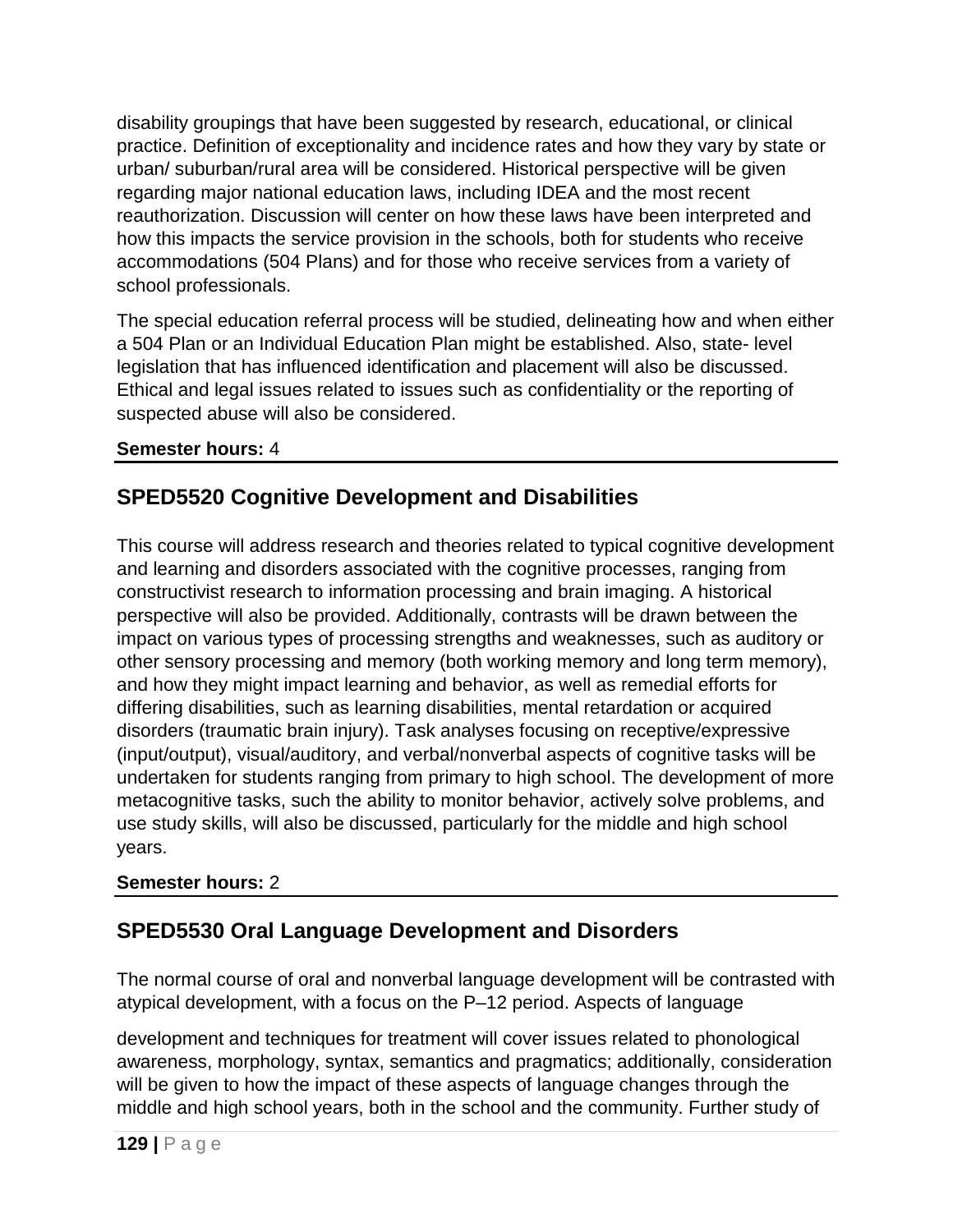the utility and practice of standardized tests specific to oral language development will be undertaken. Additionally, candidates will learn to conduct informal language analyses of school-aged (P–12) students in order to identify oral language weaknesses. Remedial techniques and potential accommodations, based on identified difficulties, will be an additional focus. Specific focus will be given to communication intervention for some cognitive disorders, such as autism, including alternative and augmentative communication. The use of sign language and second language acquisition, and how diagnosis and service provision can overlap, will also be discussed. Finally, software technology in common use will be learned, with requirements to integrate the use of software and other interventions into lesson plans.

### **Semester hours:** 3

**Prerequisite(s):** SPED5510; Current TB test, Clinical background check.

# **SPED5540 Diversity and Disability Issues: Students, Families, Schools and the Community**

The focus of this course will be on how various social institutions, particularly the school and family, may define disability and how this may impact collaboration and communication in regard to service provision in special education. Research regarding how identification and service delivery, as well as the student's learning, may be impacted by issues of diversity, including disability, ethnicity/culture, socioeconomic level, language/linguistics/dialects, and gender, will be studied. The potential for bias during assessment and/or instruction and the potential impact on learning will be investigated. Moreover, how these issues are reflected in family systems and identity and how differences might lead to misconceptions or misunderstandings will be discussed. Finally, how strategies to support identity formation and retention can be incorporated into lesson plans or classroom activities will be addressed.

### **Semester hours:** 2

# **SPED5555 Prosocial Skills and Challenging Behaviors**

This course will span the teaching of both prosocial and challenging behaviors. Moreover, it will cover both the current theories of social-emotional development and the disorders for the school-aged years and adolescence, with some discussion of lifespan issues. Focus will be placed on identification/assessment and intervention of social deficits as they impact the schools. Discussion will focus on developing prosocial behavior, thereby facilitating involvement in the least restrictive environment, and how intervention may be adjusted based on needs of students with varying disabilities. Social behavior will be viewed broadly, ranging from the individuals selfperceptions such as self-esteem and self-determination, to his or her ability to engage socially not only in the school but in the family and community. Particular focus will be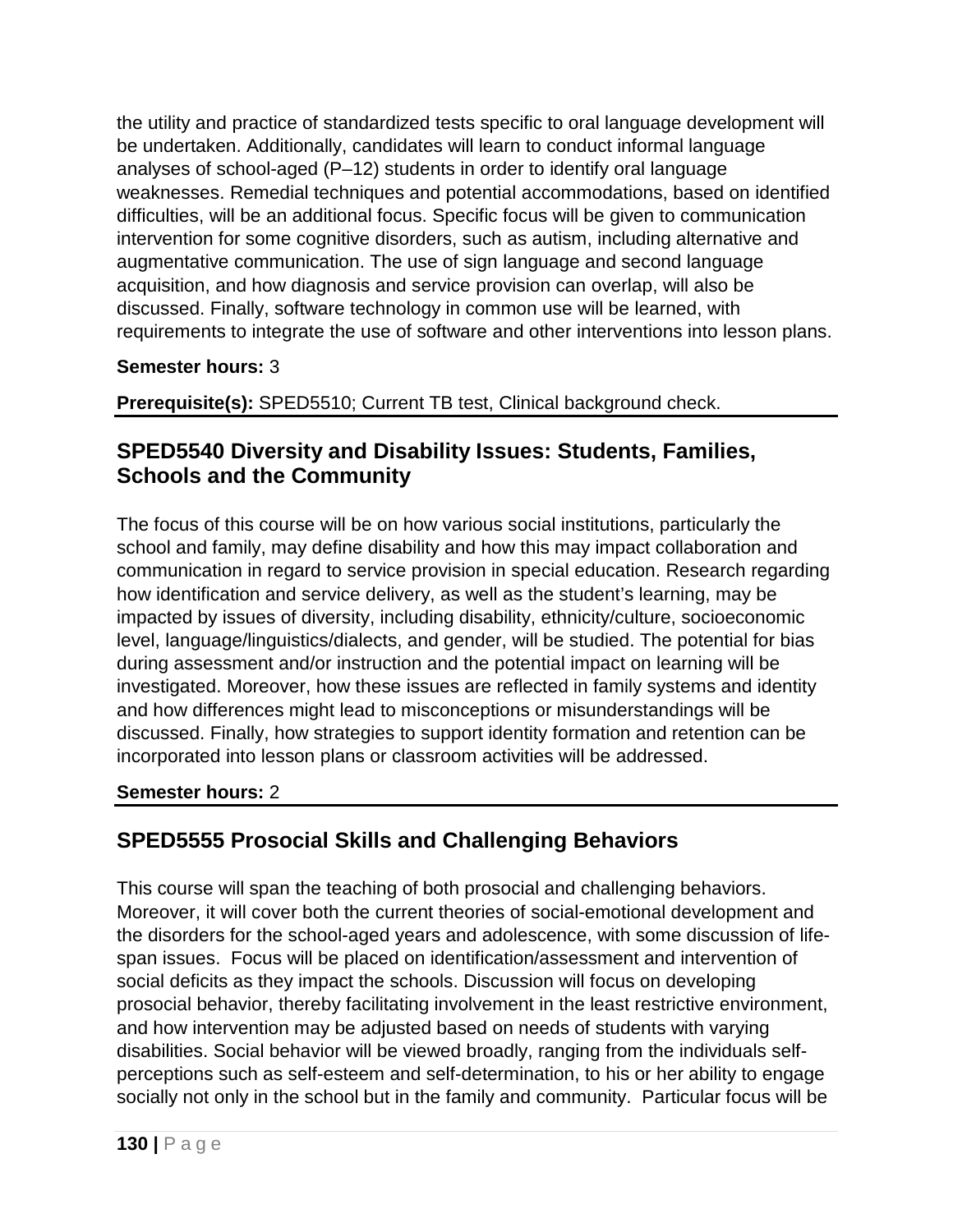placed on time-management and self-advocacy for the middle and high school years. Moreover, research regarding the impact on behavior of preconceptions held by teachers and others regarding the students will be studied. Finally, medical, psychological, or related service interventions will be discussed and how the schools collaborate with these professional groups. The second half of the course will focus on behavioral interventions for more challenging behaviors and how issues may change from the elementary to high school years. Environmental modifications, techniques of non-aversive behavioral control and methods to maintain attention, and effective reinforcement techniques will be taught. Techniques such as problem solving, crisis prevention, and conflict resolution, also potentially used to develop prosocial behavior, will be discussed in relation to more significant behavior problems, including issues such as self-stimulation and self-abuse. Issues related to the law and the range of service provision both inside and outside the school, such as residential placements, will be discussed in relation to challenging behaviors and how the schools collaborate with external professional groups.

### **Semester hours:** 3

**Pre/co-requisite(s):** SPED5510.

# **SPED5560 Strategies and Assistive Technology for Students with Low Incidence and Multiple Disabilities**

This course will focus on intervention techniques, adaptations, and assistive technology for students with more significant disabilities, including mental retardation, traumatic brain injury, orthopedic impairments, more significant autism, and other health impaired. Typical and atypical motor development will be addressed. Functional adaptation of curriculum will be stressed, as well as resources available in the community. Study will span the needs of students in relation to life skills, recreation/leisure, community and career/vocational issues and the development of goals and interventions to meet those needs. Specific life skills addressed will include toileting, eating, dressing, grooming, mobility, positioning and transfers.

### **Semester hours:** 2

### **Pre/co-requisite:** SPED5510.

# **SPED5570 Trends: Collaboration, Differentiating Instruction in the Inclusive Classroom, and Transition**

Remedial theories and modes of intervention for the preschool to postsecondary years will be investigated, ranging from individual to small group to inclusion classroom settings. An overview of how remedial efforts in oral language, reading, writing, mathematics, nonverbal and social issues might interrelate will be delineated. Current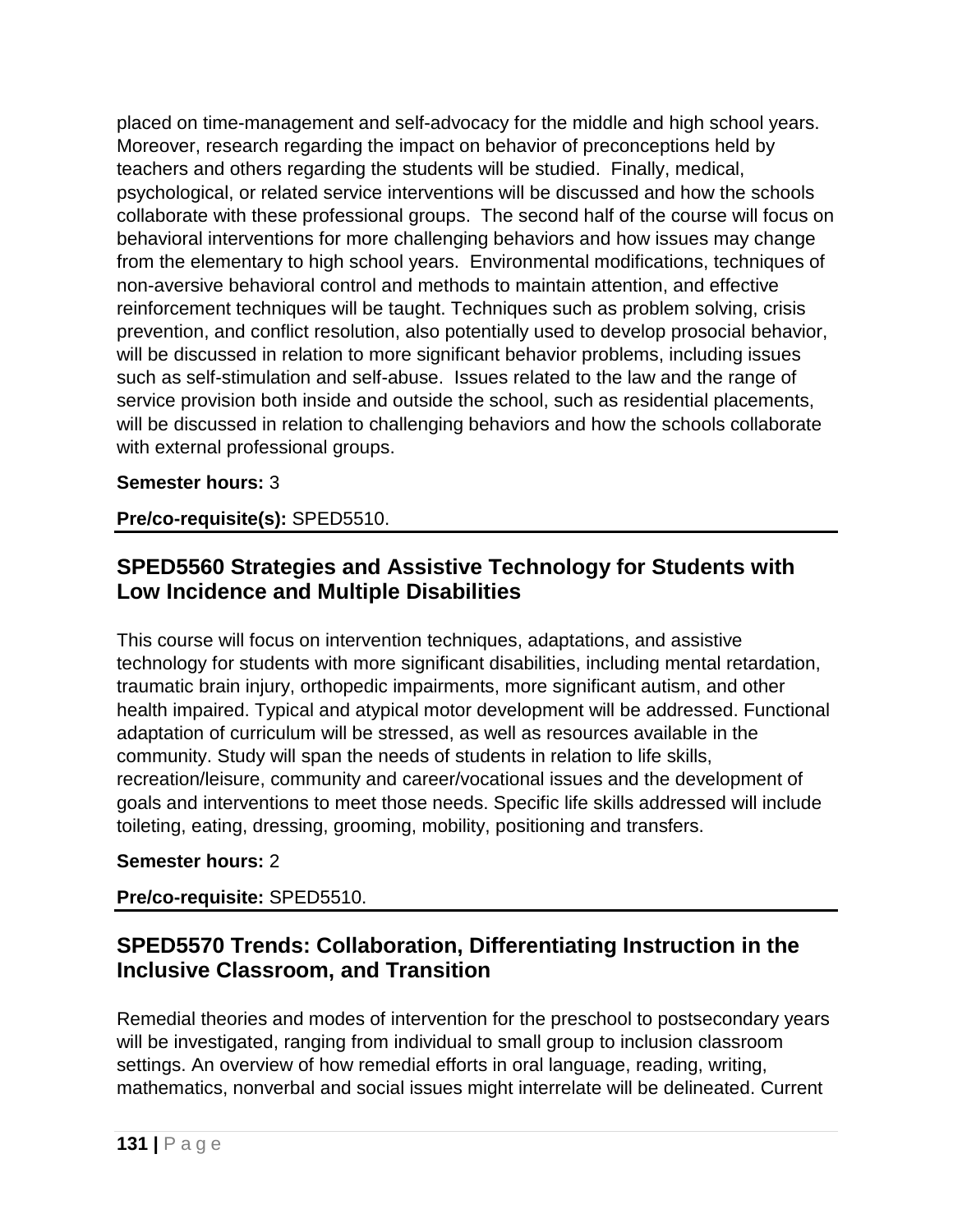trends in service provision will be explored, such as response to intervention models. The role of the special educator as a facilitator for differentiating curriculum and providing accommodations in the regular education classroom will be highlighted, as well as co-planning and co-teaching models. Moreover, transition services and how they might be impacted by differing needs dependent upon disability will be an additional focus. Local and state resources that pertain to issues of employment, sexuality, independent living and learning, and social participation in leisure activities will be explored, particularly for the middle and high school student. Special educators' varying roles, from addressing family concerns and advocacy to supervision of paraeducators, will be discussed. Candidates will be exposed to professional organizations in the field and will develop a professional development plan and a personal philosophy of special education. The necessity for consultation, collaboration and flexibility of services will permeate all discussion of theory and models.

### **Semester hours:** 3

**Prerequisite(s):** SPED5510 or Chair's permission.

## **SPED5610 Psycho educational Assessment of Students with Disabilities**

The procedures for formal assessment of the issues underlying learning, academic performance, psychosocial behavior, and vocational skills for the P–12 grades will be examined. Issues related to cognitive development, in regards to intelligence or processing (e.g., memory, speed of processing), and testing will be discussed. Nonbiased assessment practices and modification or adaptations for mode of response will be addressed. Candidates will practice administration, scoring, and interpretation of the results of standardized tests in common use in the schools. Case studies will be used to understand the process of differential diagnosis, including interviews, functional assessment of behavior, and assessment of the learning environment; and oral and written dissemination of results that include planning for instruction based on interpreted results. Moreover, curriculum-based assessment and portfolio assessment will be investigated. Readings will focus on research of the possible limitations of formal and informal testing—that is, the relative efficacy of the differing diagnostic approaches, including response to intervention, and how they might facilitate service provision. A lab fee will be charged.

### **Semester hours:** 4

**Prerequisite(s):** SPED5510 or concurrent.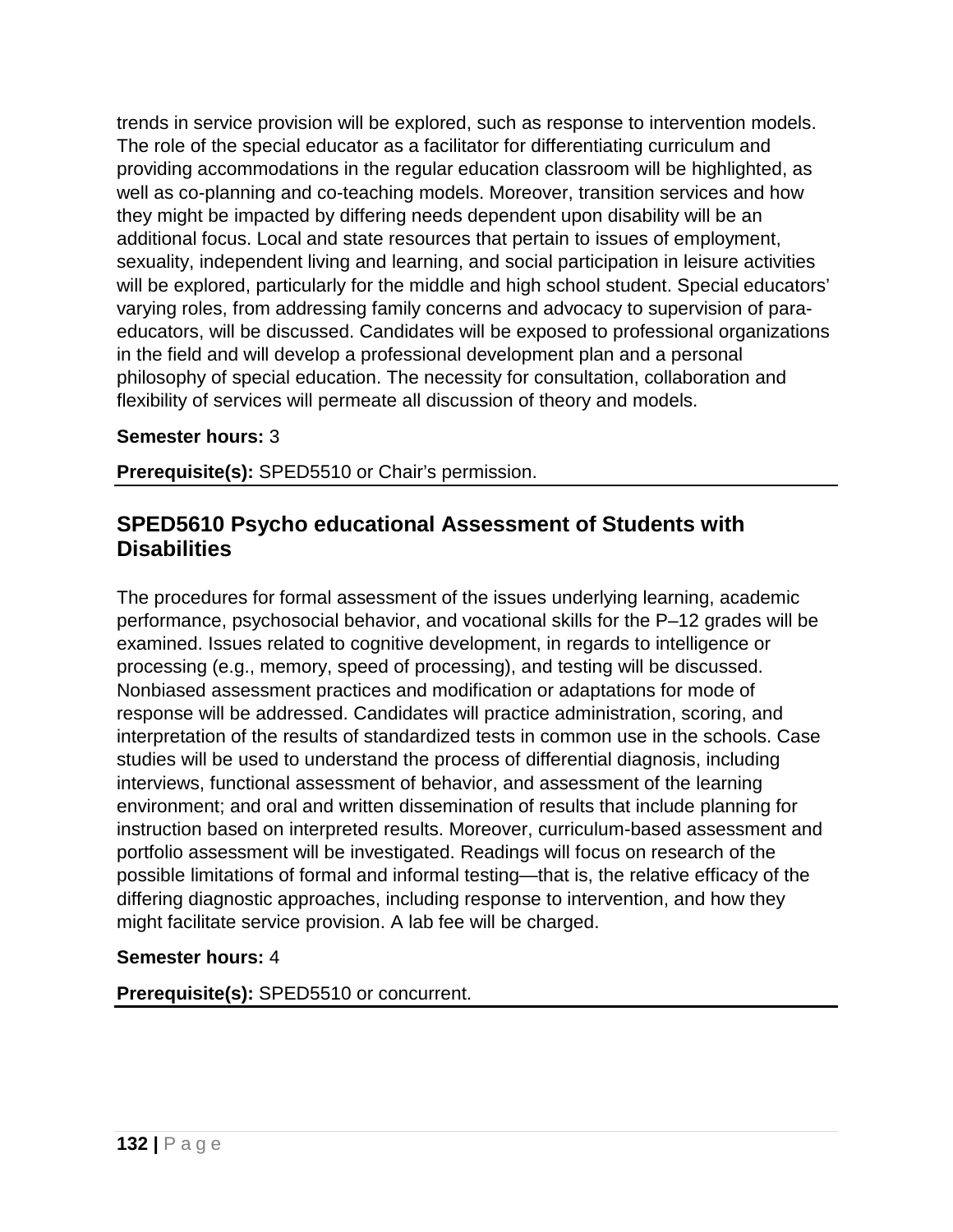# **SPED5640 Mathematics and Science Intervention for Students with Disabilities**

The development of mathematical and science knowledge and reasoning will be studied in conjunction with disorders of these domains. Candidates will learn to assess and remediate weaknesses in both physical, biological, and social sciences and mathematics, including the use of manipulatives and software technology. Strategy instruction as applied to the sciences will be a focus for middle and high school levels, as well as common accommodations. The development of lesson plans to deal with difficulties that may be encountered in topics such as estimation, mental mathematics, measurement, algebra, geometry, patterns and problem solving in mathematics; the inquiry process, experimentation and safety in science; and integration and interrelatedness of areas within the social sciences will be covered. For all domains, the importance of utilizing authentic activities that take into account issues of diversity and facilitate the student integrating academic skills to the spheres of family, community, vocation, and recreation will be stressed.

### **Semester hours:** 3

**Prerequisite(s):** SPED5510 and SPED5610.

## **SPED6515 Characteristics and Identification of Disabilities and the Law for Diverse Populations**

The focus of this course will be on the defining characteristics of disability classifications in common use in the schools including subtypes within disability groupings that have been suggested by research, educational, or clinical practice. Concepts of Lease Restrictive Environment (LRE), Free Appropriate Public Education (FAPE), and the value of educating all students in the public schools will be addressed.

### **Semester hours:** 3

# **SPED6520 Reading Disabilities Theory and Interventions**

The focus of this course will be on the theoretical models of reading development and disorders and how these theories have impacted the definition of the causes, diagnosis and treatment of reading disorders. Normal development of pre-reading and reading skills will be contrasted with atypical development. Research regarding how reading achievement relates to decoding and phonological awareness; word recognition; vocabulary; comprehension; fluency; self-monitoring; and instruction/service provision (individual, small group and whole-class programs) will be studied, with practice of intervention techniques. For the middle and high school years, techniques effective for various domain areas will be stressed, as well as how accommodations in relation to reading can be integrated into the student's curriculum. In addition, the course will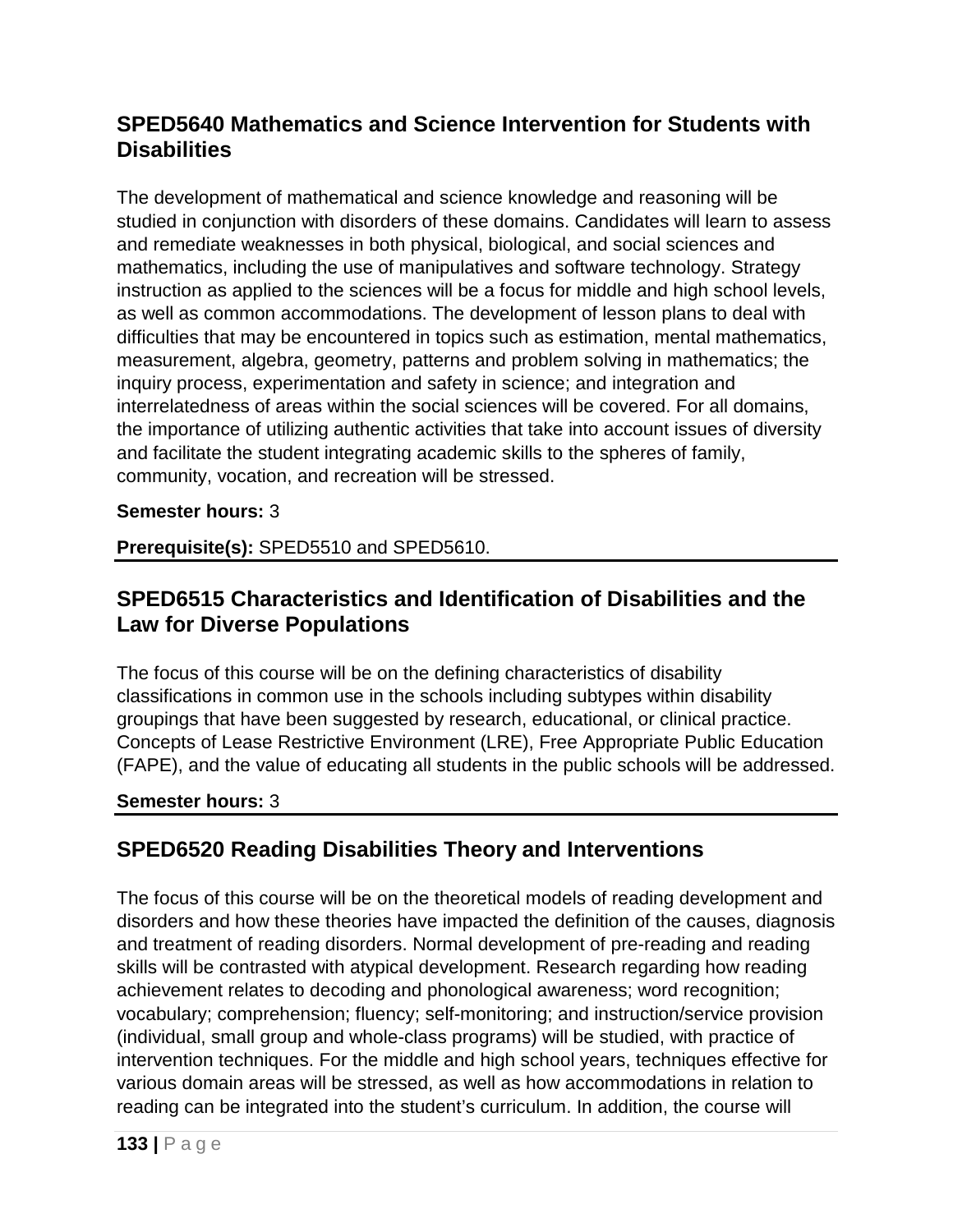include further training on the standardized tests and software technology interventions specific to reading, as well as the performance of informal measures such as running records and informal reading inventories, with a focus on error analysis, interpretation and communication of results to students, families and colleagues.

### **Semester hours:** 3

**Prerequisite(s):** SPED5510 and SPED5610.

# **SPED6525 Cognitive Development and Disabilities of Diverse Learners**

Addresses research and theories related to typical cognitive development and learning and disorders associated with the cognitive processes. Ranging from constructivist research to information processing and brain imaging. Contrasts will be drawn between the impact on various types of processing strengths and weaknesses, such as auditory or other sensory processing and memory functions. The development of more metacognitive tasks will also be discussed, particularly for the middle and high school years.

### **Semester hours:** 2

# **SPED6530 Written Language Development and Disorders**

This course will study theories and research regarding the development and disorders of written language, including handwriting, spelling, and written discourse, from emergent literacy to strategies for research and essay forms used more extensively in middle/high school. The range of impact, dependent on disability, will be investigated, both in regard to academic, social, and vocational pursuits. Formal and informal assessments to elicit and analyze written language samples will be learned and practiced, as well as lesson plans using remedial techniques and software technology commonly in use for varying disabilities, ranging from learning disabilities to physical disorders impacting the physical act of writing.

### **Semester hours:** 3

## **Prerequisite(s):** SPED5510 and SPED5610.

# **SPED6550 Introduction to Educational Research**

Candidates will receive an overview of qualitative and quantitative research paradigms. The course will encompass the efficacy of use of basic statistical methods, including correlation, testing of means, analysis of variance and regression. The focus will be on the in-depth understanding and evaluation of research from peer-evaluated journals of the field and in conducting more advanced action research.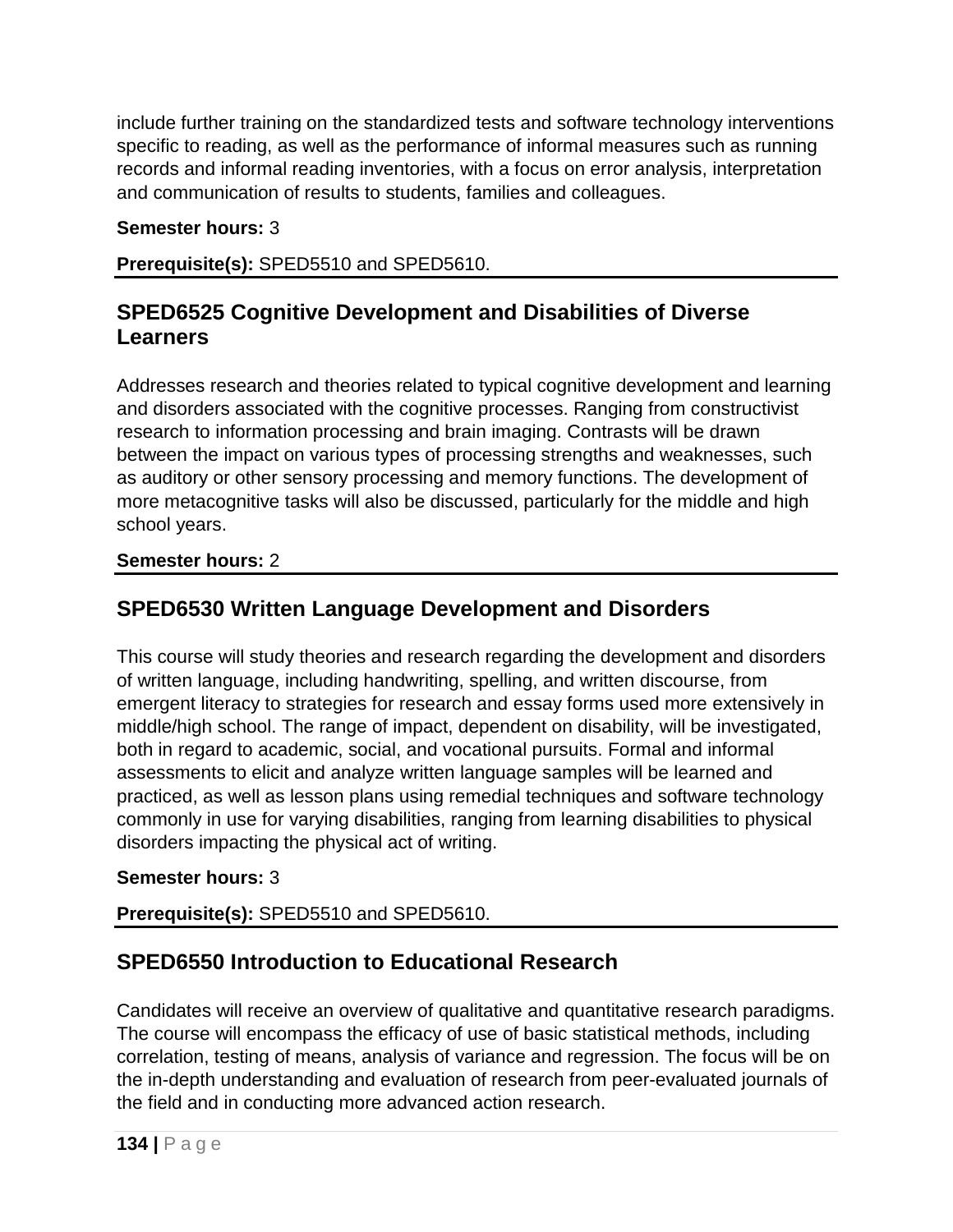## **SPED6555 Prosocial and Problematic Behavior Strategies for Diverse Learners**

This course will span the teaching of both prosocial and challenging behaviors. It will address the current theories of social-emotional development and the disorders for the school-aged years through adulthood. Focus will be placed on identification, assessment, and intervention of social deficits as they impact both students with social emotional disorders and the school community. Environmental modifications, techniques of non-aversive behavior control, methods to maintain attention, and effective reinforcement techniques will be explored.

#### **Semester hours:** 3

## **SPED6560 Unified Field Experience**

While observation and clinical experience in previous courses are more dependent on the domain being studied, this course stresses the integration of theory and pedagogical methodology across domains based on the assessed needs of the individual student. Candidates will collaborate and work with the same students for extended periods of time, developing lesson plans and writing reports that incorporate informal assessments, goals/specific objectives, and progress after remedial efforts. Candidates will conduct conferences with parents to communicate progress/results. Approximately 50 hours of supervised clinical field experience will be required. A lab fee will be charged.

#### **Semester hours:** 4

**Prerequisite(s):** SPED6510; SPED6520 and SPED6530; current TB test, clinical background check.

### **SPED6565 Strategies and Assistive Technology for Students with Multiple Disabilities and Diverse Learners**

This course will focus on intervention techniques, adaptations, and assistive technology for students with more severe disabilities. Functional adaptation of curriculum will be addressed, as well as resources available in the community. Study will span the needs of students in relation to life skills and how to develop appropriate goals and objectives and implement them effectively to meet those needs.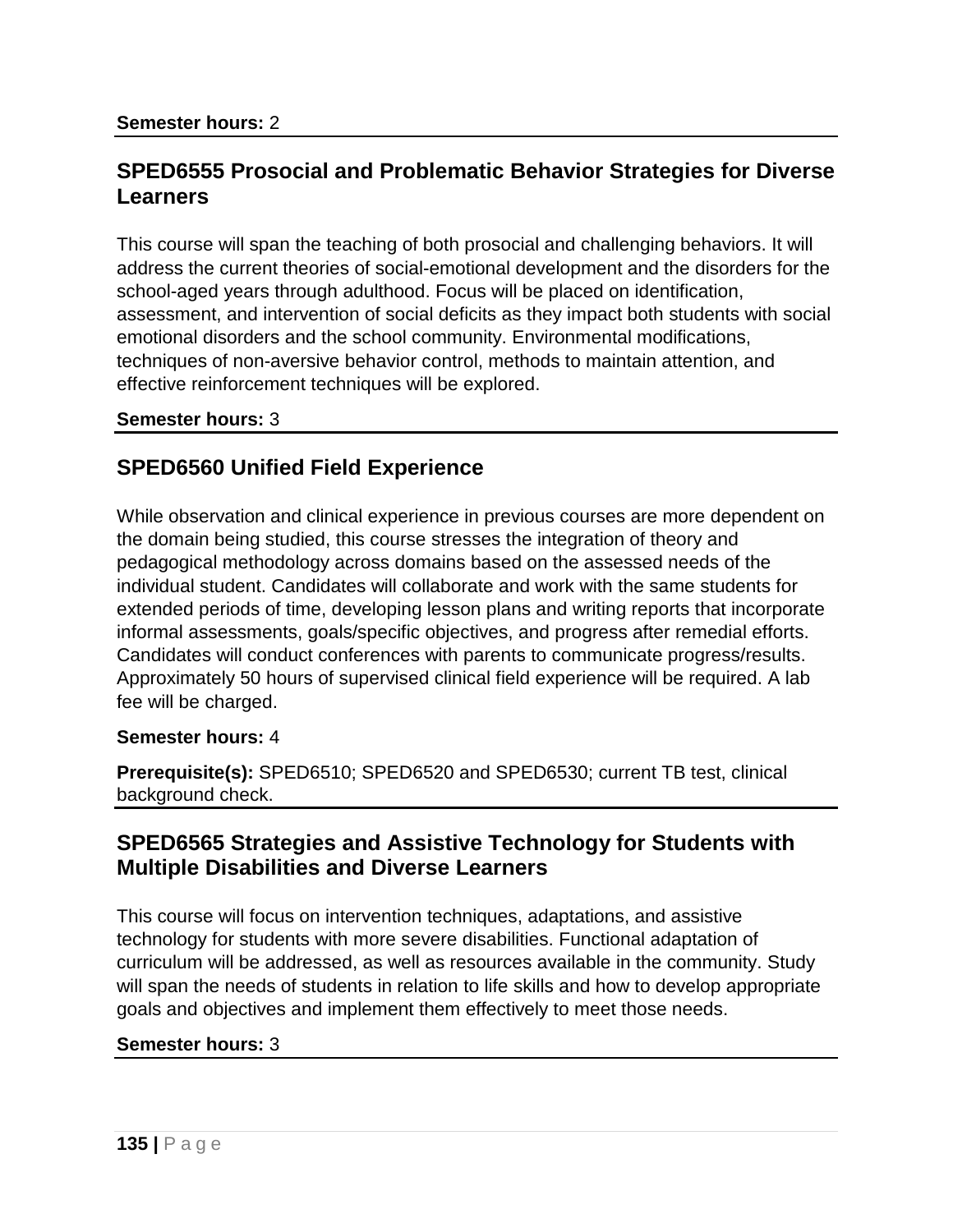# **SPED6570 Internship and Action Research Seminar**

Because candidates will come to the program with an existing licensure, the focus of this field experience will be to ensure the students' overall field experiences cover both the range/severity/age levels of all disabilities covered by the LBS I licensure. Candidates should expect the need to be flexible regarding hours, based on the needs of the schools. Placements will encompass the K–21 age range, affording candidates with experience in a range of ages. Candidates will capitalize on skills learned in earlier courses to conduct formal, informal and functional assessments. Based on this information, they will generate and implement lesson plans, establishing an effective learning climate for their students. Additionally, candidates must demonstrate the ability to collaborate with colleagues, para-educators (candidates should expect a supervisory role as well), other professionals within the school and community, and families to meet students' academic, social and life skill needs. Seminars will be spaced to afford candidates support in completing their comparative case study action research projects and to provide a forum for support, in addition to that provided by supervisors, during the internship process.

### **Semester hours:** 4

**Prerequisite(s):** SPED6560 with a grade of "B" or better; completion of all master's courses required for special education LBS I licensure, maintaining a GPA of 3.0; and officially reported passing score on the pertinent Illinois licensure tests (Basic Skills; Assessment of Professional Teaching K–12; Learning Behavior Specialist I [content area]; and Special Education Curriculum Test); FBI fingerprints check; National Sex Offender list check; TB test; and passing the DCFS-Mandated Reported Training.

# **SPED6600 Supervisor of Programs for Children with Disabilities**

Study of the theory and practice of leadership in special education within the larger organizational system. Develop an understanding of the responsibilities and potential challenges related to the organizational and administration, as well as balancing the fiscal and human resource structure, needed to run an effective special education program. Current research on best practices and service delivery models of special education for the individual student through analysis and assessment of program functioning more broadly is covered.

### **Semester hours:** 3

# **SPED6670 Special Education Finance**

This course will focus on financial management of special educational programs, taking the perspective of the student/family, the school, the district, the state and the country. Moreover, the course will provide an overview of how special education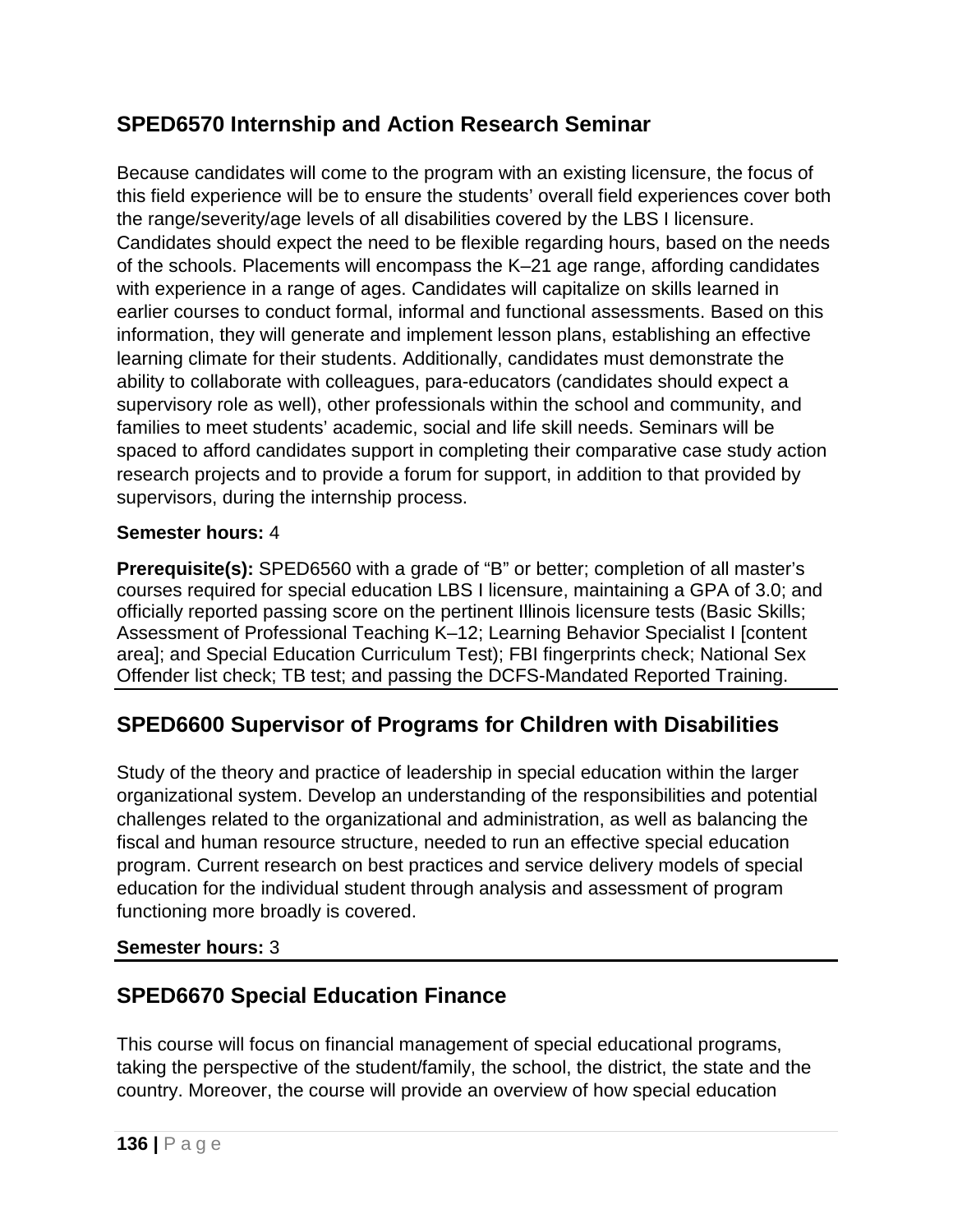financial management fits into the larger financial needs of these same entities; this will allow the administrator to have perspective on how financial policy and sources of revenue affect all stakeholders. Themes will include the financial impact of federal and state mandates and laws such as Child Find, 504, Response to Intervention, and IDEA as well as how these impact more school-based issues such as extended school year, transportation, and categorical funding.

**Semester hours:** 3

# **SPED/EDU6680 School Leadership and the Law for Special Populations**

This course blends the significant legal foundations for students with disabilities and English Language Learners (ELLs) which are instrumental to the development and implementation of Special Education and ELL programs, services, policies and practices. The legal foundations will be balanced with rich historical and philosophical perspectives. The influence of specific legislation, Individuals with Disabilities Education Act (IDEA), No Child Left Behind (NCLB), Section 504 of the Rehabilitation Act (504), Americans with Disabilities Act (ADA), 23 IL Section 226 of the Administrative Code and the Illinois School Code will be intertwined with the relevant case law. Candidates participate in a "Moot Court" simulation to demonstrate an understanding of the overall legal process impacting the decision making of the educational leader. There will be an emphasis on ethical responsibilities, the development of core values, and informed decision making related to education, students with disabilities, and English Language Learners.

**Semester hours:** 3

# **SPED6690 Current Research in Cross-Categorical Special Education Programming and Assessment**

Current research on data-driven best practices and service delivery models of special education for the special education student through analysis and assessment of program functioning more broadly. Explores the professional development process

to keep special education teachers apprised of new advances, utilizing adult learning theories and addressing identification, service delivery, and use of assistive technology for special education. This course stresses district-wide utilization of Response to Intervention and measurement of P–12 student learning with a particular focus on programming and assessment.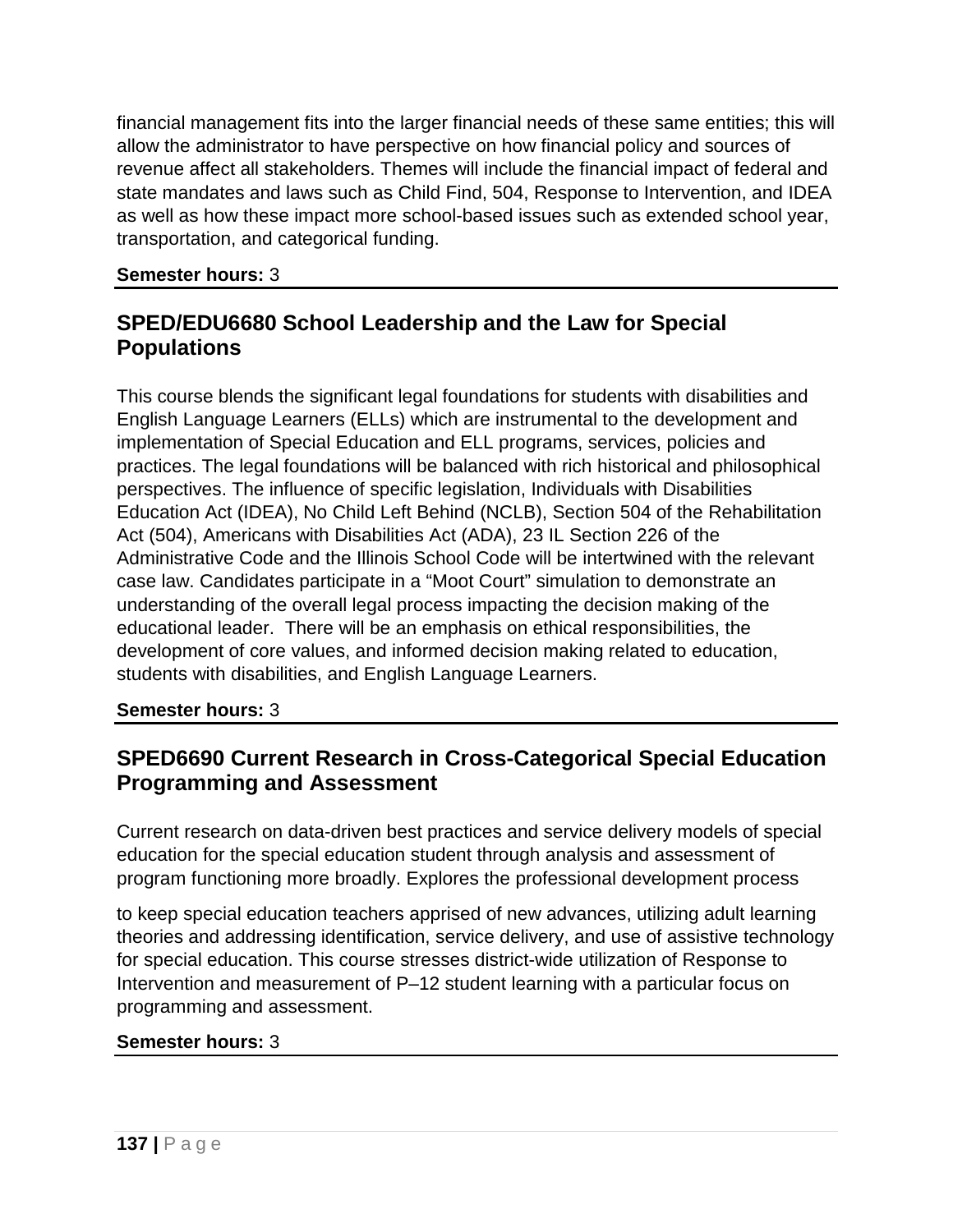# **SPED6750 Student Teaching in Special Education**

The student teaching experience involves placement in a special education setting under the supervision of a certified teacher. Placements will encompass the K--–21 age range, affording candidates with experience in a range of ages. Candidates will capitalize on skills learned in earlier courses to conduct formal, informal, and functional assessments. Based on this information, they will generate and implement lesson plans, establishing an effective learning climate for their students. Additionally, candidates must demonstrate the ability to collaborate with colleagues, para-educators (candidates should expect a supervisory role as well), other professionals within the school and community, and families to meet students' academic, social and life skill needs. In short, the candidate will learn to fill all roles and major functions expected of the special educator, with the benefit of supervision. Additionally, this will assure maximum exposure during the candidates' field experiences to the range/severity/age levels of all disabilities covered by the LBS I certification.

### **Semester hours:** 8

**Prerequisite(s):** Admission to the School of Education; a 3.0 or better GPA in special education courses; a grade of "B" or better in SPED6560 Unified Field Experience; officially reported passing score on the pertinent Illinois certification tests (Basic Skills, Assessment of Professional Teaching K–12, Learning Behavior Specialist I, and Special Education Curriculum Test), all special education coursework for the major; FBI fingerprints check; National Sex Offender list check; TB test; and passing grade on ISBE Child Abuse Reporting regulations; concurrent enrollment in SPED6760.

# **SPED6760 Seminar for Student Teaching in Special Education**

Student teaching seminars will provide candidates with support in completing their comparative case study projects, with a focus on P–12 student learning. The objective will be for the candidate to learn to communicate student progress effectively through relaying effective teaching strategies and the modes of assessment that were used to demonstrate student achievement of goals. They will also provide a forum for support, in addition to that provided by supervisors, during the field experience process.

### **Semester hours:** 2

**Prerequisite(s):** Admission to the School of Education, a 3.0 or better GPA in special education courses, officially reported passing score on the pertinent Illinois certification tests (Basic Skills; Assessment of Professional Teaching K–12; Learning Behavior Specialist I (content area); and Special Education Curriculum Test); all Special Education coursework for the major; and concurrent enrollment in SPED6750.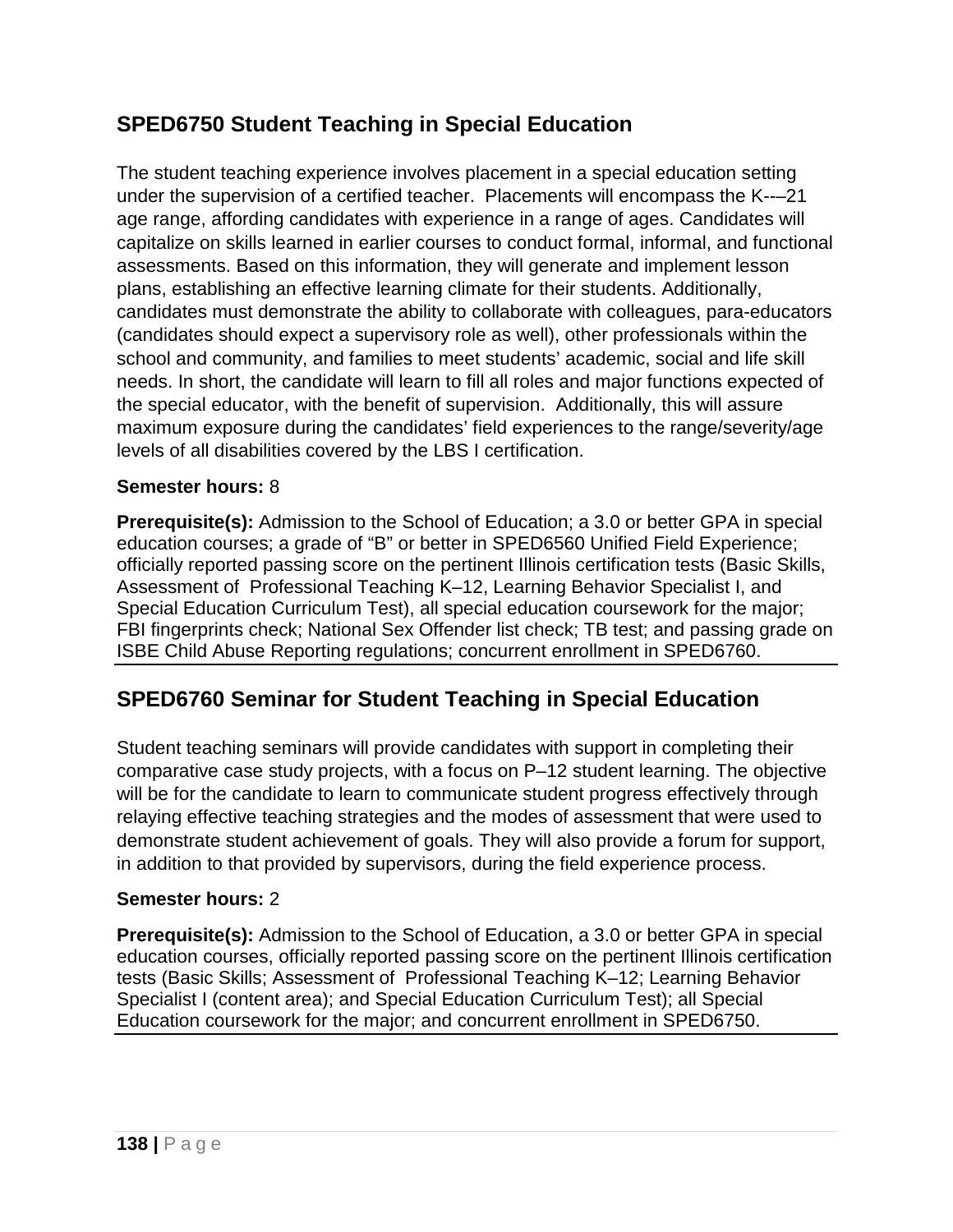# **SWK5100 Social Work Gerontology: Assessment and Intervention**

This course will examine the advanced study of clinical treatment of older adults. Focus will include different mental health issues presented by older adults, such as depression, Alzheimer's disease, adjustment disorders due to relocation or loss of loved ones and chronic illness. Successful treatment models with older adults will be presented framed in the life course perspective.

### **Semester hours:** 3

# **SWK5110 Social Work Gerontology: Biology and Health of Aging**

This course will begin by covering age and health demographics, along with attitudes toward aging, health and disability. Basic cellular or molecular theories of aging will be presented, along with how the human body's organ systems typically change over time. Pathologies associated with aging and psychosocial responses to normal and pathological changes will be discussed. Such responses will be viewed within a sociocultural context where ageism, ableism and beautyism, as well as other forms of oppression, are present. Support services and resources for older individuals and their caregivers will be addressed.

### **Semester hours:** 3

## **SWK5300 Forensic Social Work**

This course explores the dynamics of Forensic Social Work in a variety of settings. Course readings and discussion will examine the unique experiences of working with both survivors and offenders, identifying the ethical and practical challenges that can arise with these at-risk populations. This course will cover basic skills of engagement, assessment and intervention with these individuals and will help students develop a greater understanding of the treatment needs of forensic populations. It will also discuss the various systems in which a Forensic Social Worker will likely interact.

### **Semester hours:** 3

# **SWK5420 Addictions Counseling I**

This course is the first of two courses designed to address the specific treatment approaches utilized in working with the populations impacted by substance use. Specific treatment approaches as well as common assessment tools will be reviewed. Various career opportunities within the realm of the substance use treatment field will be explored. Students will be introduced to the concept of the legal impact that drugs and alcohol have on society and will have an opportunity to experience either drug court or DUI court as part of their learning experience. Specific Illinois state rules which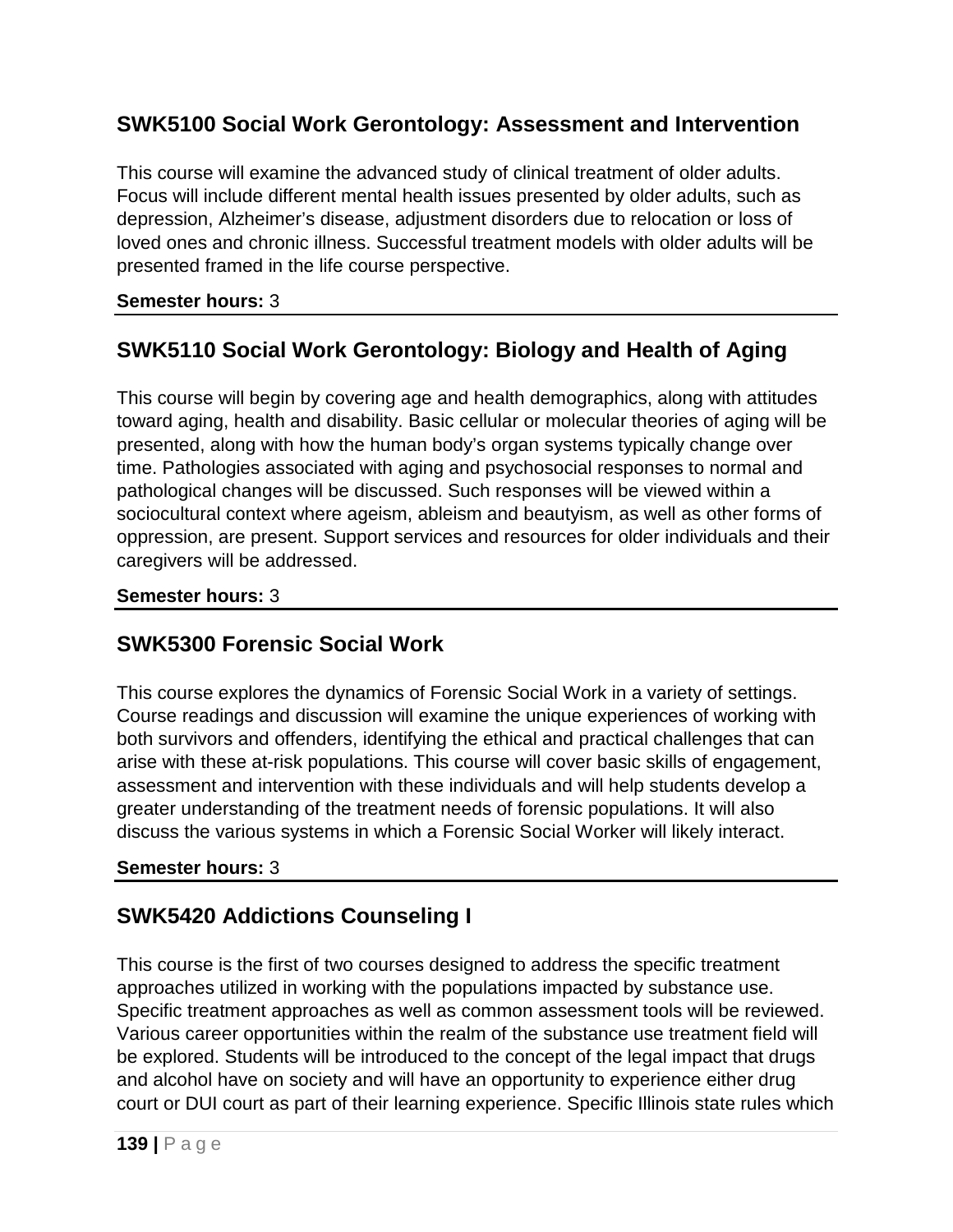govern treatment will be discussed (Rule 2060) as well as rules and laws of confidentiality. Standardized treatment protocol, such as utilizing the American Society of Addiction Medicine (ASAM) will be formally explained. The various levels of care and treatment settings will be explored so that students planning on pursuing certification can begin thinking of an internship placement that will be a good match.

### **Semester hours:** 3

### **Prerequisite(s):** SWK6340

# **SWK 5598 Spirituality, Meaning Making, and Faith-Based Practice**

This is the required core course for the Faith-Based Specialization. It is also open to all students as a general elective. The course offers an advanced examination of faithbased practice and an awareness of the transformative capacities interwoven within the complex layers of relationships functioning within faith-based environments. Students will be invited to examine self, social emotional systems, ritualistic understandings that underlie many faith-based environments, and new ways to organize practices of care and compassion through faith-based treatment options addressing addictions, child welfare, clinical mental health, and social service leadership. Students will be prepared for the unique work that lies ahead by examining the emotional systems that exist within faith-based environments while identifying, evaluating, and assessing the role of faith in community and the capacity to develop social work and religious partnerships towards empowering transformative well-being. The course is also open to students from other disciplines.

### **Semester hours:** 3

## **SWK5600 Co-occurring Substance Use & Mental Health Disorders**

This course is designed for the addiction professional who has a sincere desire to work with clients who have co-occurring disorders. The role of the social worker from a strengths perspective as well as utilizing a systems theory will be utilized. This course will play a major role for the student who plans to pursue State Board recognition for working with this population.

#### **Semester hours:** 4

### **Prerequisite(s):**

Note: It should be noted that completing this course without obtaining your CADC will NOT lead to qualification of the MISA I registration educational requirements. Obtaining the CADC is considered a prerequisite prior to obtaining the MISA I credential.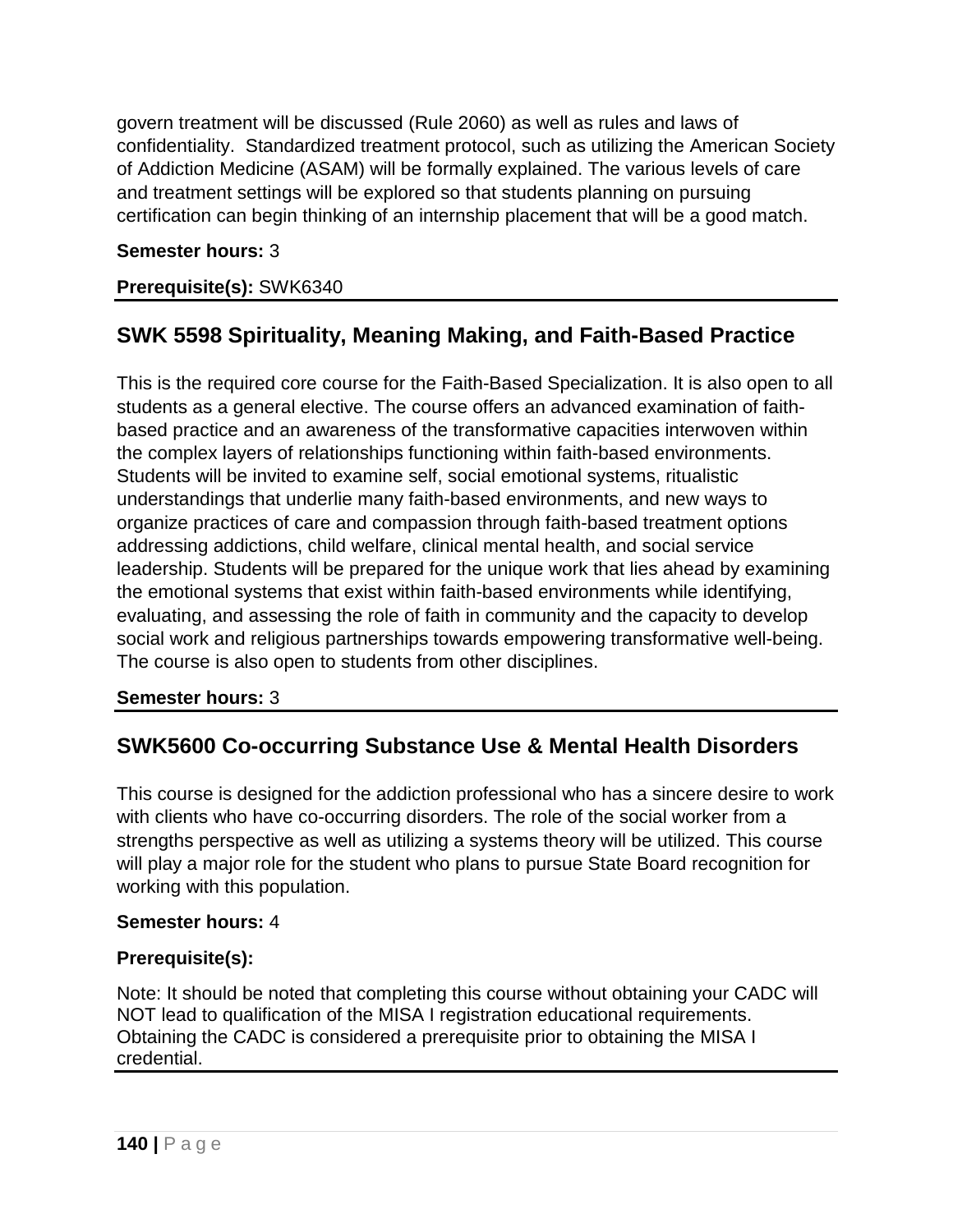# **SWK5610 Social Work Practice with the Exceptional Child**

This course examines major causes and characteristics of students in the public school setting evidencing exceptionality. The psychology, identification and methods of serving exceptional individuals and their families will be considered. While the focus of this course is an understanding of the various exceptionalities and how that impacts a student's education, the course will provide a social work perspective for practice related to prevention, intervention and evaluation.

### **Semester hours:** 3

# **SWK5740 Family Violence: Issues and Intervention**

Socio-cultural analysis of victimization in the family, with particular focus on the problems of battering and sexual abuse. The course addresses, through the examination of various theoretical perspectives, the question of violence against women, child physical abuse/neglect/sexual abuse, and the problem of elder abuse.

### **Semester hours:** 3

## **SWK5810 Selected Topics**

Selected topics that support foundation social work courses and are of interest to students but are not a regular part of the curriculum.

### **Semester hours:** 3

# **SWK6010 Medical Social Work**

This course will look at social work practice within a medical setting and provide students with the basic understanding of cross-cultural healthcare in the United States. An overview of the healthcare field will look at medical healthcare facilities and related services, medical terminology, the impact of chronic illness and treatment upon patients and families as well as end-of-life considerations. Insurance, ethics, and policy issues in the light of Health Care Reform and the implications for social workers will also be explored.

### **Semester hours:** 3

## **SWK6030 Bereavement Counseling**

This course presents the theoretical framework for working with bereaved individuals and an examination of cultural attitudes toward death, other life losses, and what effect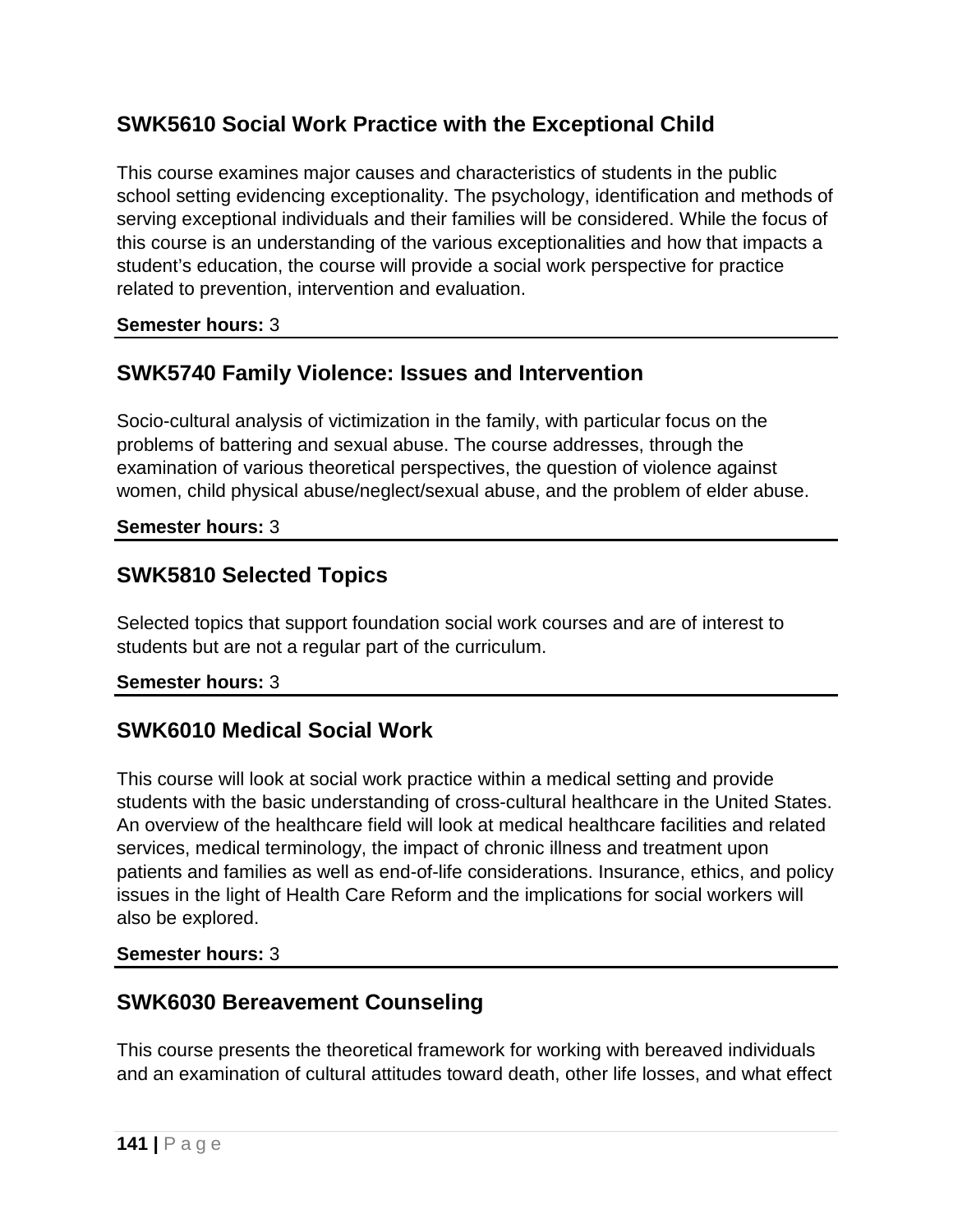these attitudes have on individual grief reactions. This course highlights the therapeutic skills needed when working with the bereaved.

### **Semester hours:** 3

## **SWK6035 Hospice**

This course is designed to provide a theoretical framework for clinicians working with individuals, families, groups, organizations and communities who access hospice care. Considerable emphasis will be directed towards an examination of assessment tools, client outcomes, professional regulations, and standards for care, explanation of the coordinated efforts of all disciplines utilized in the field of hospice work as well as the field's history, characteristics and challenges faced. Therapeutic skills utilized when working with the bereaved in end of life care will also be examined.

### **Semester hours:** 3

# **SWK6040 Social Work and Spirituality**

This course presents the knowledge and skills needed to provide social services to persons with spiritual needs and dilemmas. A person-in-environment perspective is used in understanding the meaning of spirituality for clients and appropriate methods to utilize in responding to them.

### **Semester hours:** 3

# **SWK 6045 Psychiatric Hospital Social Work**

This course provides an overview of mental health hospital settings from intake through discharge. The Diagnostic and Statistical Manual of Mental Disorders will be utilized to examine the unique needs of the psychiatric patient and help students explore the different programs available in inpatient and partial hospital programs. Criteria for admission, treatment modalities, medication management and the transdisciplinary approach to quality care will be discussed.

### **Semester hours:** 3

# **SWK6050 Self-Injury and Eating Disorders**

This course is designed to provide an understanding of etiology, occurrence, course, treatment, and prevention of self-injury and eating disorders from a multidisciplinary perspective. In addition, this course will examine the roles and responsibilities of treatment team members and the variety of current therapeutic modalities in use.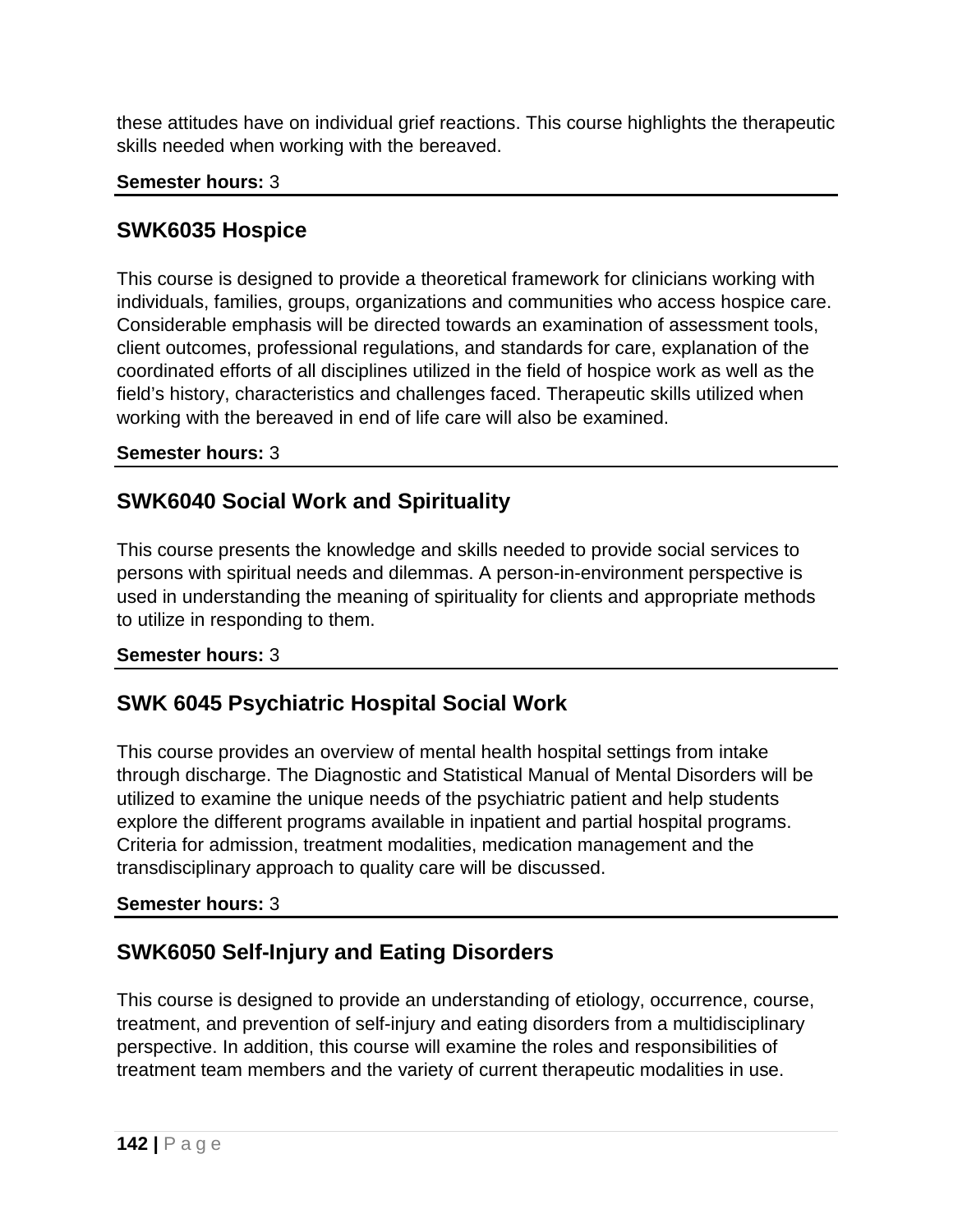The instructor will provide a framework for the course material, and invite regular participation from students. The course format will include lecture, discussion, and case studies incorporating textbook and journal article information.

**Semester hours:** 3

# **SWK6055 Oncology**

Students will gain a psychosocial understanding of Oncology. An overview of the biology of cancer, cancer diagnosis and general approaches to treatment will be discussed. Research involving psychoneural-immunology, neural plasticity, group therapy, medical hypnosis and effects of immune functioning and cancer survival will be explored.

**Semester hours:** 3

# **SWK6140 Social Welfare Policy and Institutions**

Major social welfare programs are reviewed within an overall policy analysis framework.

Forces that impact social policy such as American individualism and issues such as poverty, racism and gender inequity are addressed. Historical forces which have contributed to the development of current social services are reviewed.

**Semester hours:** 3

# **SWK6150 HBSE I: Theories of Human Development I**

This course, based in an ecological systems perspective, follows human development from infancy to adolescence in the context of family and larger environments. The course includes research-based knowledge about physical, socio-emotional and cognitive development. This course emphasizes both knowledge and application of human development theories to social work assessment and practice.

### **Semester hours:** 3

# **SWK6160 HBSE II: Theories of Human Development II**

This course, based in an ecological systems perspective, follows human development throughout the entire adult lifespan in the context of family and larger environments. The course includes research-based knowledge about physical, socio-emotional and cognitive development. This course emphasizes both knowledge and application of human development theories to social work assessment and practice.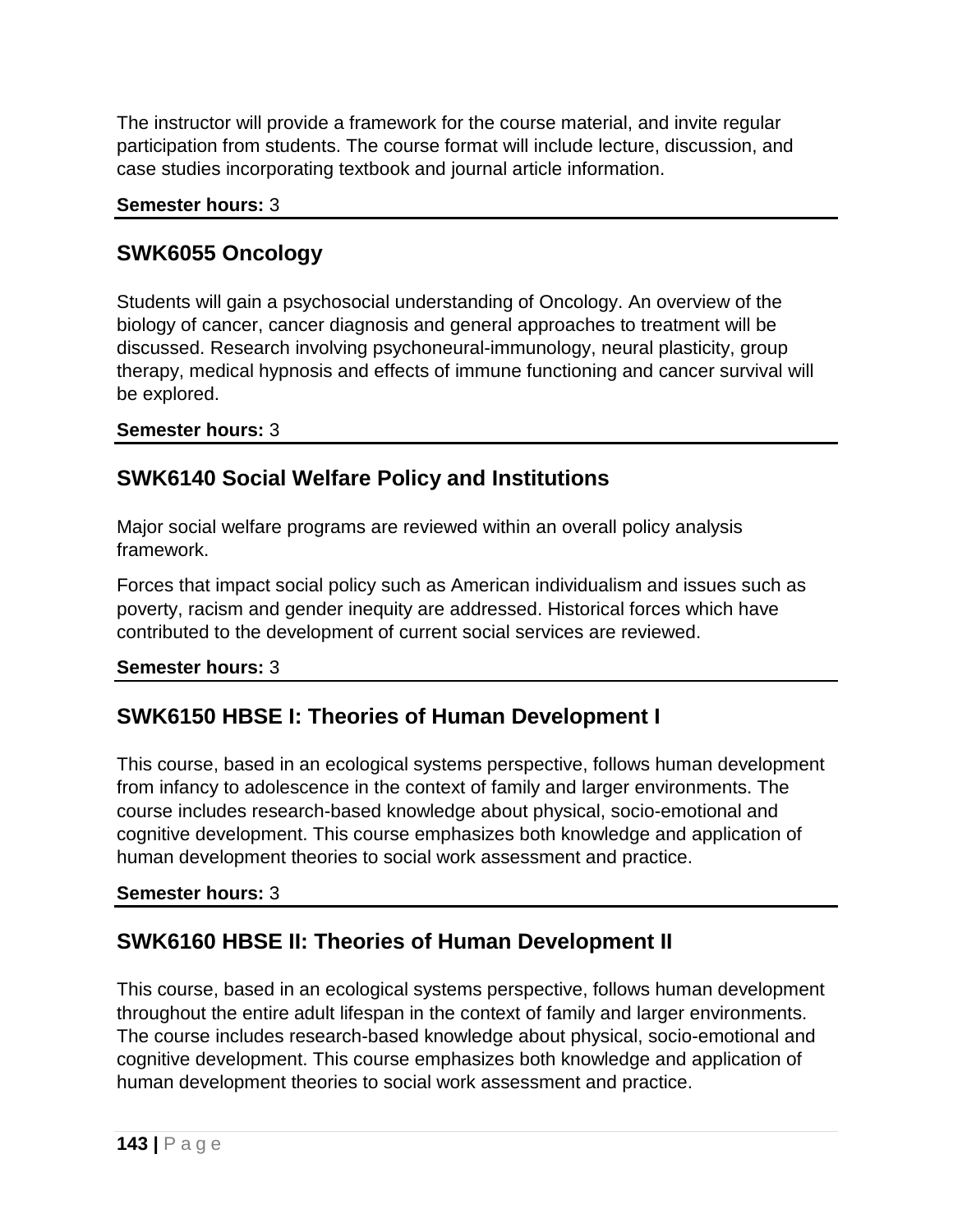# **SWK6250 Research I: Methodology**

This course is the first in a sequence of two required research courses. Students are introduced to ethical social work research using scientific inquiry. Class material provides an overview of various research methods and design elements. The course highlights creating, performing and evaluating outcomes of practice and policies.

**Semester hours:** 3

# **SWK6340 Psychopharmacology of Substance Use Disorders**

This course will address a variety of topics as they relate to addictions in a number of settings. The course is intended to serve as the foundation course for students pursuing or considering obtaining a valuable clinical credential from the Illinois Certification Board (ICB) Certification. This will be the first in a series of three courses that will be addictions specific. Students pursuing this specialization will be required to complete an internship that documents addiction- related clinical work. Students completing this curriculum track will be eligible to test for dual credentials upon graduation: Licensed Social Worker (LSW) as well as the CADC.

#### **Semester hours:** 3

## **SWK6370 Social Work Practice I**

This course is the first in a sequence of five practice courses covering the foundation and concentration years in the MSW program. In Social Work Practice I, students are introduced to specific theoretical and skills-based core concepts of generalist, individual, family and couples social work direct practice.

**Semester hours:** 3

## **SWK6381 Social Work Practice II: Group Work**

The course examines social work practice from a macro perspective, introducing group work practice skills.

#### **Semester hours:** 3

## **SWK6382 Social Work Practice II: Community**

The course examines social work practice from a macro perspective, introducing community direct practice skills.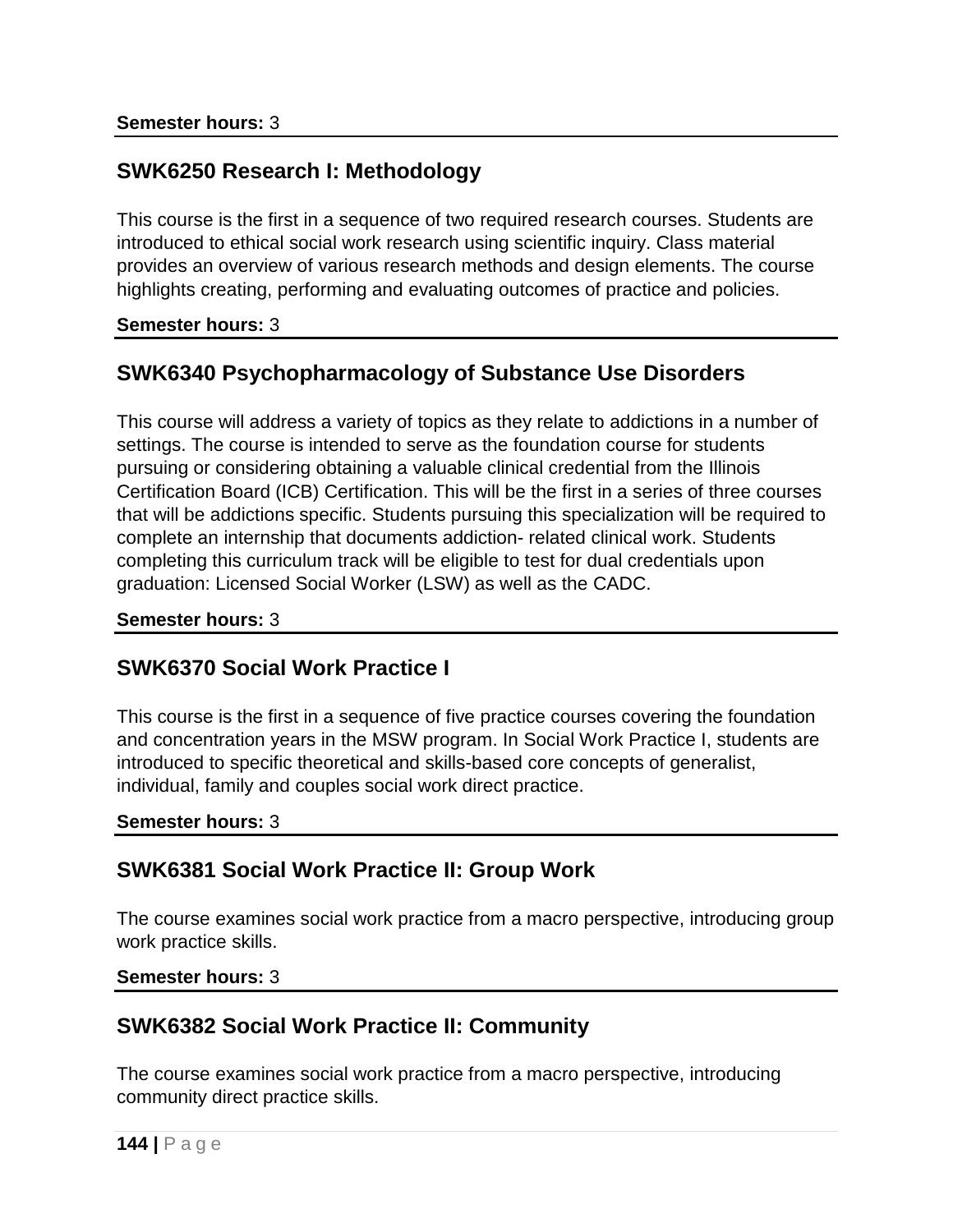# **SWK6400 Addictions Counseling II**

This is the second course specifically designed to address specific treatment approaches utilized in working with the populations impacted by substance use. In this course, students will continue building their expertise of substance use through analysis and evaluation of specific treatment approaches found to have positive outcomes with the populations impacted by substance use such as motivational interviewing and reality therapy. Students will study and develop an understanding of the impact that the substance use has on family members as well as analyze various treatment options for families. In addition, the course will address the following topics: DUI laws and implications for treatment; issues of prevention programs; examination of substance abuse from macro, mezzo and micro levels; fundamental issues of effective treatment plans; relapse process and prevention plans; importance of working relationships with other service providers in case management function; roles of practitioners in treatment settings; and the process of addiction.

#### **Semester hours:** 3

**Prerequisite(s):** SWK6340 and SWK5420.

# **SWK6410 School Social Work Policy and Practice I**

This is the first of a two-course sequence for students doing their internships in the public school setting leading to state licensure as school social worker. This course focuses on practice. It prepares students to provide school social work services to individuals, groups, families, the school system and the community. This course covers the roles of the school social worker and the skills needed to perform the various roles. Special attention is given to assessment, prevention and intervention across systems on behalf of school children and their families.

### **Semester hours:** 3

# **SWK6420 School Social Work Policy and Practice II**

This is the second of a two-course sequence for students doing their internships in the public school setting leading to state certification as a school social worker. This course focuses on policy and legal issues related to providing school social work services to individuals, groups, families, the school system and the community. This course covers state and federal special education mandates and other laws and policies related to public school children and their families. Special attention is given to ethical and legal implications of these laws and policies and their effect on the education of children.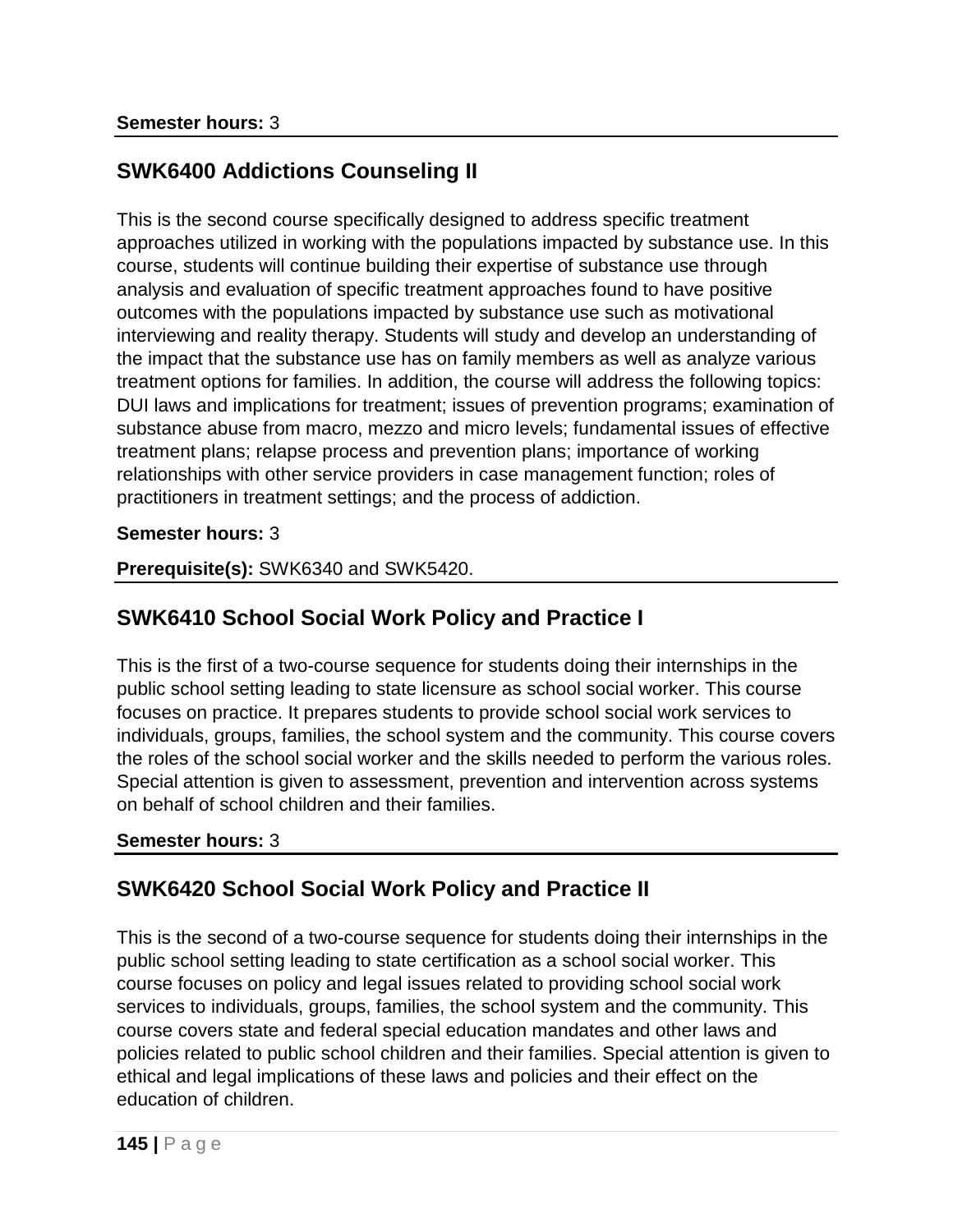# **SWK6430 School Social Work Licensure Course**

This course is designed for post-MSW graduate students seeking school social work endorsement/licensure from the Illinois State Board of Education. It provides an orientation to social work practice in the public school setting. It covers important historical, legal, and political developments that affect the modern-day roles and functions of the practitioner in the school setting. The course provides a basic understanding of the types of students served, resources and knowledge needed to deliver services and an overview of the public school system. This course is a requirement for state licensure as a school social worker.

#### **Semester hours:** 3

**Prerequisite(s):** MSW post-graduate and approval by School Social Work Coordinator.

## **SWK6440 Advanced Social Work Practice with Individuals**

This advanced social work practice elective focuses on contemporary approaches to directed social work practice with individual client systems.

#### **Semester hours:** 3

**Prerequisite(s):** Foundation curriculum.

### **SWK6450 Advanced Social Work Practice with Families**

This advanced social work practice elective emphasizes the ability to assess and engage families and to plan and implement effective interventions with a wide variety of families.

#### **Semester hours:** 3

**Prerequisite(s):** Foundation curriculum.

# **SWK6470 Advanced Social Work Practice with Children**

This advanced social work practice elective will encompass the theory, methods and skills necessary for understanding and working with children on all levels of social work practice.

#### **Semester hours:** 3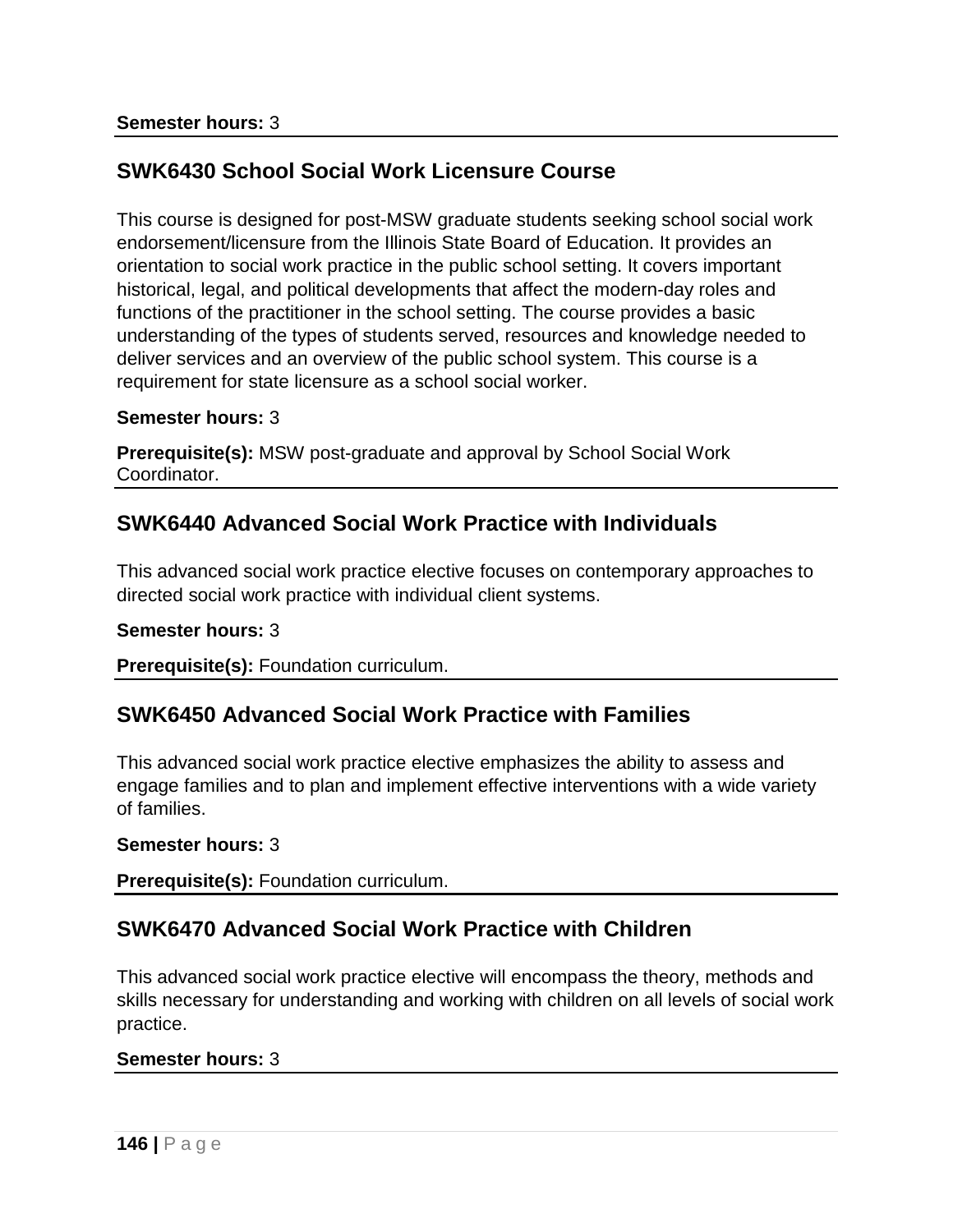# **SWK6480 Advanced Social Work Practice with Adolescents**

This advanced social work practice elective will examine a variety of theoretical and practical approaches to working with adolescents and their environment.

### **Semester hours:** 3

### **SWK6500 Social Work Perspectives on Psychopathology**

This course presents psychopathology through a distinctly social work perspective. The course includes bio-psycho-social assessment and treatment models, including the use of DSM-5. The course emphasizes assessment, advocacy, direct service, interdisciplinary collaboration and use of community resources and supports. The person is not defined by diagnosis or condition. Mental illness is seen through a strengths perspective and within a social context. Persons are viewed holistically, as participating members of their families and communities.

#### **Semester hours:** 3

## **SWK6511 Social Work Practice III: Clinical Concentration I**

This course builds upon the generalist practice knowledge and skills acquired in the foundation year. The course will focus on the major clinical theories and methods essential to working in all clinical arenas of the social work practice field.

#### **Semester hours:** 3

**Prerequisite(s):** SWK6370.

### **SWK6521 Social Work Practice IV: Clinical Concentration II**

A continuation of SWK6511, this course will further enhance and expand the clinical concentration student's knowledge and skill in clinical social work practice with diverse clientele in all types of clinical settings and focuses on an integrative approach to clinical social work practice.

#### **Semester hours:** 3

**Prerequisite(s):** SWK6511.

### **SWK6533 Advanced Social Policy**

This course examines policies relevant to social work practice, including health and mental health policy, and agency-level policy within the context of state- and federal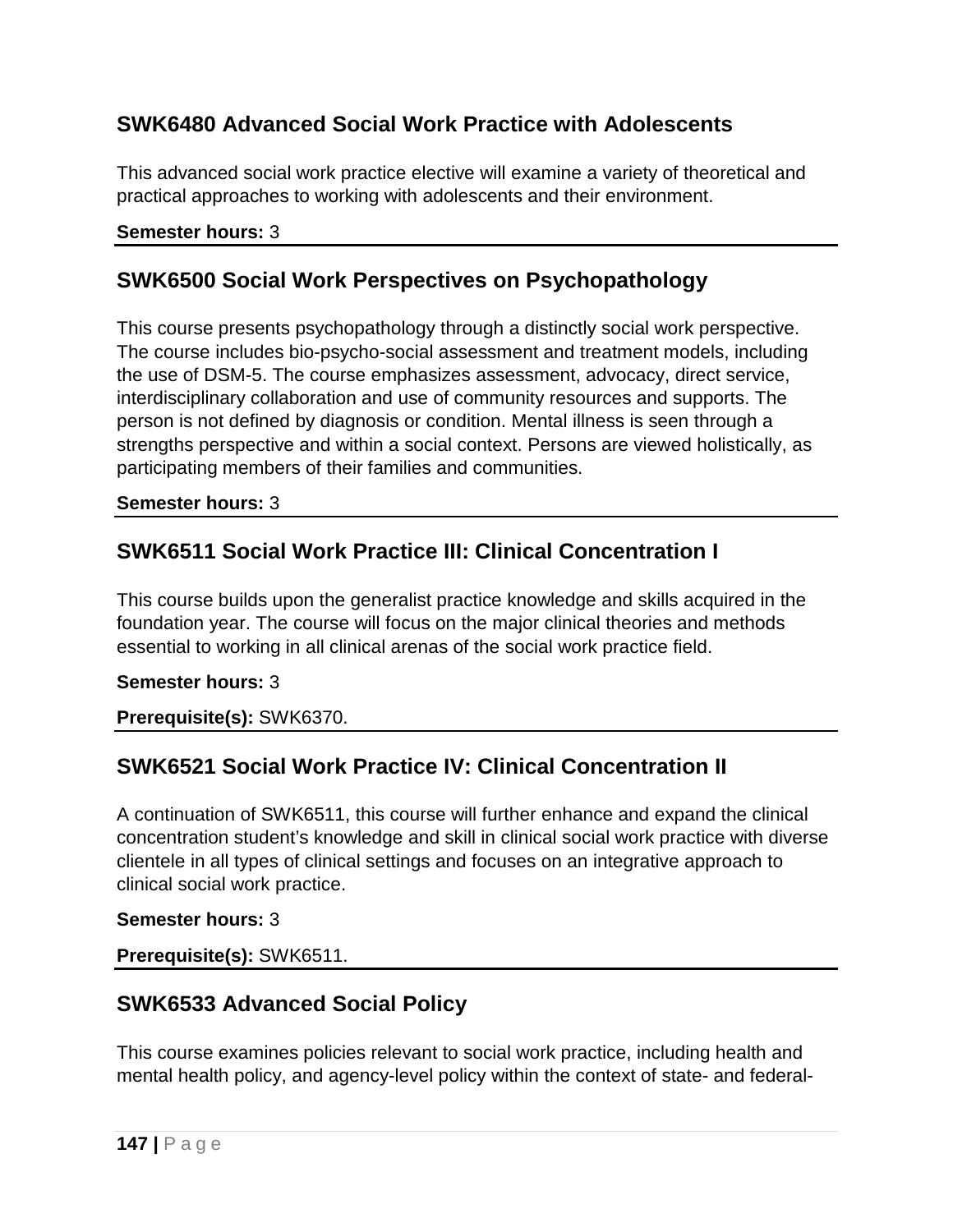level policy. Students will utilize a policy practice model to complete policy research projects relevant to social work practice.

### **Semester hours:** 3

### **Prerequisite(s):** SWK6140.

# **SWK6560 Hospital Social Work**

This course will synthesize principles from the social work code of ethics in the medical setting following the generalist theory of practice. An overview of the variety of medical settings and situations in which social workers practice will be explored. Students will have an opportunity to determine if the medical field is the challenge they are looking for in social work.

### **Semester hours:** 3

# **SWK6572 Advanced Experiential Group Therapy**

This course will provide students with advanced skills in group work for a variety of practice settings. Students will learn ways in which to use group experience to foster individual and group growth and development. The course will use experiential activities to demonstrate the importance of active learning in client insight, change, and growth.

### **Semester hours:** 3

### **SWK6580 Crisis Intervention**

This elective course will provide an introduction to crisis, crisis theory, individual and community response to crisis and strategies for intervention. Emergencies include potential suicide, potential violence, situations of significantly impaired judgment (acute psychosis, delirium, dementia, dissociation), and situations of victims of violence (child or elder abuse, domestic violence).

#### **Semester hours:** 3

# **SWK6581 Mindfulness in Clinical Social Work**

Students will gain the understanding of how to effectively apply mindfulness-based cognitive therapy and mindfulness-based stress reduction in a variety of settings including schools, community-mental health facilities, hospitals, and substance-abuse treatment centers. Students will be engaged in experiential mindfulness practices that will promote the depth and breadth of mindfulness based interventions for clinical social work practice.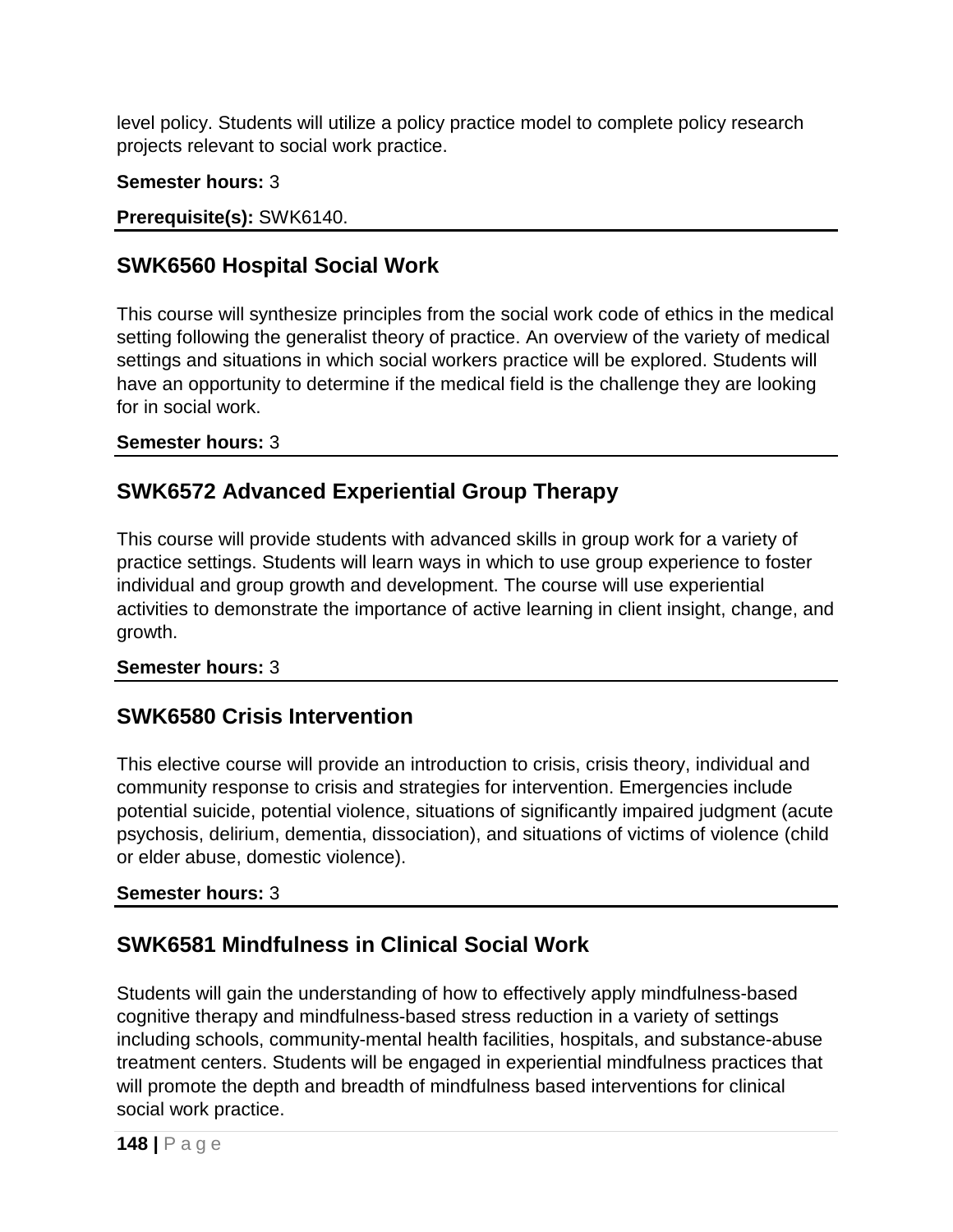# **SWK6582 Neuroscience and Clinical Social Work**

This course will address and look at the interpersonal neurobiology of behavior, brain function, development and disorders. This class will also follow the developmental milestones humans go through during one's lifespan. This information will be vital in a social worker's clinical practice. Students will learn how self-regulation and affectregulation develop and are applied in both children as well as adults.

### **Semester hours:** 3

# **SWK6590 Advanced Clinical Social Work Personality Disorder**

This course examines the human condition through understandings of personality which are a combination of qualities or characteristics that form an individual's distinctive character. When personality characteristics manifest at an extreme life and relationships can become extremely stressed and challenged for the individual person, his/her family, as well as all the systems he/she is a part of. This course offers a comprehensive overview of the history, development and evolution of personality disorders.

### **Semester hours:** 3

### **SWK6591 Advanced Family Therapy**

This course will provide the clinical social work student with an opportunity to explore the practice of family therapy in a more advanced hands-on approach. The course will present an integrative family therapy model (theory of dysfunction, theory of change, major techniques, role of therapist) and the opportunity to practice doing family therapy in a role-play setting.

### **Semester hours:** 3

# **SWK6592 Advanced Psychodynamic Clinical Social Work**

Advanced psychodynamic clinical social work will help students learn about and apply psychodynamic (sometimes referred to as psychoanalytic) idea and methods to the work they do with individuals, couples, families, and groups. Some of the ideas explored will understand the dynamic unconscious, the conflict of human drives with societal/ cultural norms, working through resistance, examining the conflict of being a self and being in relationship, and how a therapist can use the transference/counter transference in daily practice. The psychodynamic methods originated with Freud, and have continued to exist and informed the practice of mental health professionals for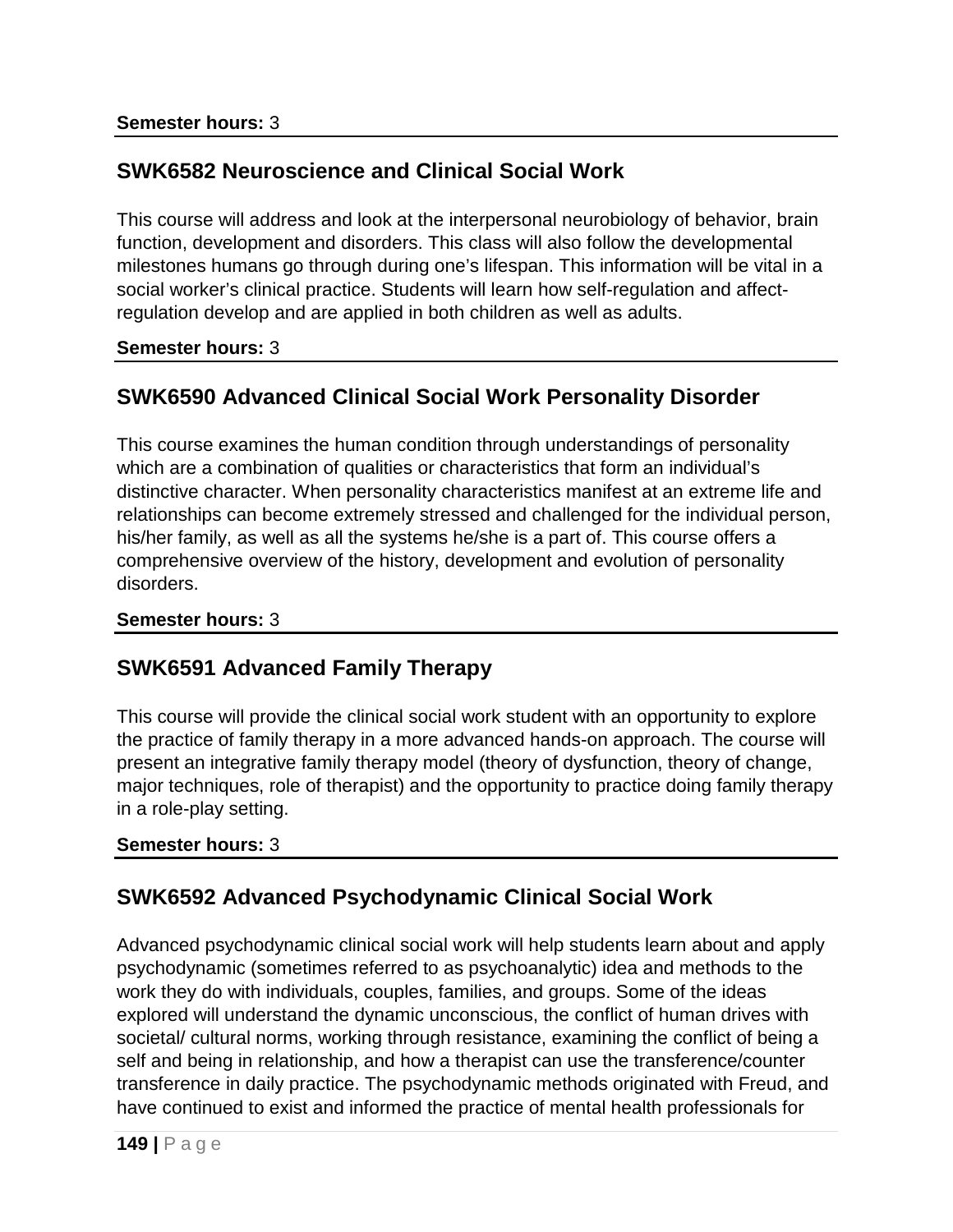more than a century. This class will also explore the use and application of psychodynamic psychotherapy throughout its long history, but will mainly focus on the many ways psychodynamic methods can be used in the diverse settings that modern clinical social workers find themselves. The course will also explore a contemporary understanding of systematic integrative psychodynamic processes through Bowen Theory.

### **Semester hours:** 3

# **SWK6593 Crisis Intervention**

This elective course will provide an introduction to crisis, crisis theory, individual and community response to crisis and strategies for intervention. Emergencies include potential suicide, potential violence, situations of significantly impaired judgment (acute psychosis, delirium, dementia, dissociation), and situations of victims of violence (child or elder abuse, domestic violence).

### **Semester hours:** 3

# **SWK6600 Reading Content and Reading Methods for School Social Workers**

This course is designed to meet part of the requirements for the Professional Educator Licensure. This course will provide school support personnel with an overview of the foundational knowledge of reading, writing, and oral communication within the content areas of mathematics, science, social science, English/language arts, history, physical education, and the fine arts. This course provides school support personnel with a theoretical, historical, and evidence-based perspective on the methods of K-12 reading instruction. It will address how students acquire reading competency at the various reading levels, and how reading deficits can hinder students' success. A variety of ways to work with students, parents and colleagues to improve students' reading skills will be explored. It will address ways school support personnel can use their expertise to assist students with reading in the K-12 content areas. A review of strategies for increasing achievement in diverse learners including English Language Learners (ELLs), special education, delayed learners, unmotivated students, and gifted students will be included. Lastly, ways in which school support personnel can work with parents and colleagues to improve reading skills in the K-12 content areas will be explored.

### **Semester hours:** 3

# **SWK6670 Advanced PEL School Field Instruction I**

This course is designed for students in the post-graduate program leading to state endorsement/licensure for school social work. This field course is designed to integrate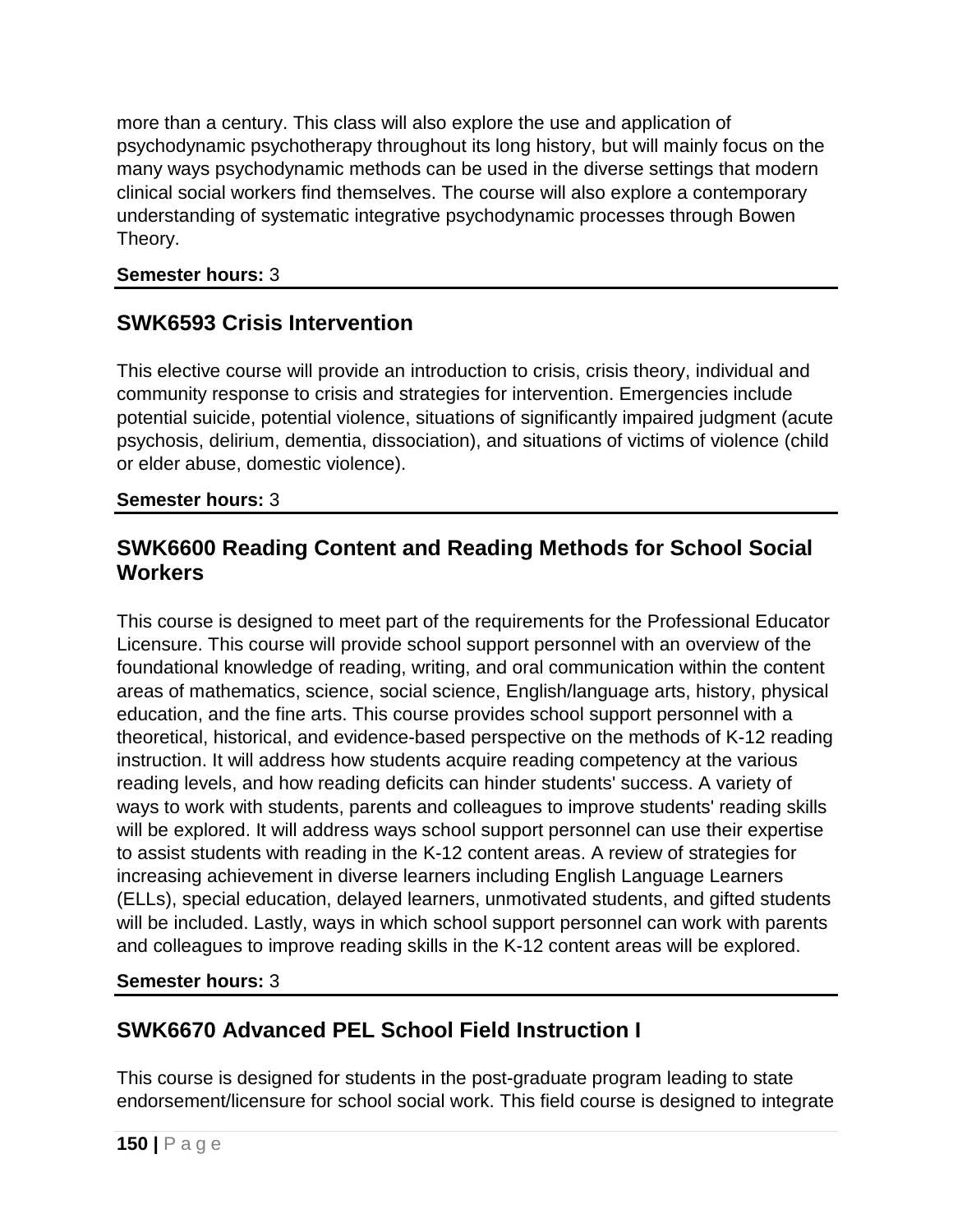the prior professional experiences of students who have practiced social work outside of the public school setting with the unique knowledge and skills required by this setting. Students, in conjunction with the School of Social Work and their field instructors, design a unique learning experience that allows them to transfer skills developed in other settings to the public school arena and to learn additional knowledge and skills necessary for providing school social work services.

### **Semester hours:** 3

**Prerequisite(s):** MSW post-graduate and approval by School Social Work Coordinator.

# **SWK6680 Advanced PEL School Field Instruction II**

This course is designed for students in the post-graduate program leading to state endorsement/licensure for school social work. This field course is designed to integrate the prior professional experiences of students who have practiced social work outside of the public school setting with the unique knowledge and skills required by this setting. Students, in conjunction with the School of Social Work and their field instructors, design a unique learning experience that allows them to transfer skills developed in other settings to the public school arena and to learn additional knowledge and skills necessary for providing school social work services.

### **Semester hours:** 3

**Prerequisite(s):** MSW post-graduate and approval by School Social Work Coordinator.

# **SWK6700 Effects of Trauma on Children**

This course will focus on children and adolescents who have been exposed to significant trauma and/or loss. Child trauma theory, impact of trauma and loss, and assessment of traumatized children will be explored. Factors such as the therapeutic relationship, working with caregivers, self-care for social workers and the critical need for supervision will be examined. Skills will be developed to directly treat children of trauma to assist with the management of their symptoms, healing from trauma/loss memories, and increasing coping skills to prepare for future challenges.

### **Semester hours:** 3

# **SWK6710 Expressive Therapy for Children**

This course is designed to explore the expressive therapies, such as art, clay, dance, drama, music, sand and writing. Through the creative therapies, social workers will become self-aware of the use of imagination, mind, body and emotions. Students will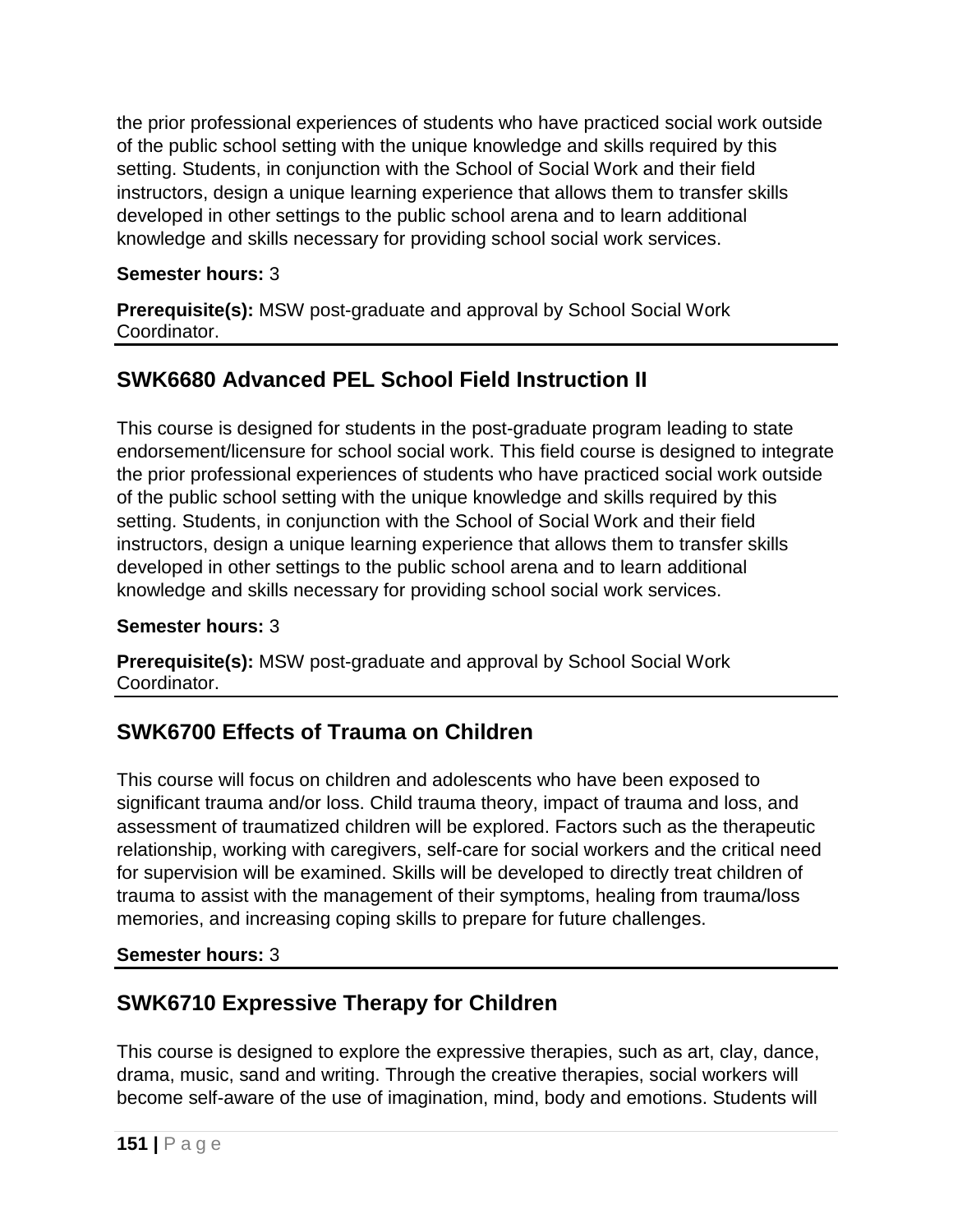understand the effect of expressive therapy on children from diverse populations with diverse needs. Assessment and intervention of such treatments will be examined. The intermodal treatments will allow the social worker students to alter their approach based on the clients' needs, or through using multiple forms of expression with the same client to aid with deeper exploration.

### **Semester hours:** 3

# **SWK6720 Social Work with Vulnerable Children and Families**

This course will focus on the practice implications for social workers within the juvenile justice system, child welfare system and substance abuse treatment programs. Current and historical policies and research specific to these systems will be examined. Implications for social work practice will be explored.

### **Semester hours:** 3

### **SWK6721 Mediation**

This course provides students with the fundamental and practical skills needed to successfully resolve disputes. The course is an interactive, skills based course that provides opportunities for students to acquire the skills used to assist parties with divergent interests reach a solution. Successful completion of the course plays a major role in fulfilling the requirements to become a mediator in the state of Illinois. Note: Additional training/education may be required based on county and/or type of mediation being offered.

#### **Semester hours:** 3

### **SWK6725 Child Welfare Services**

This course will focus on theory, principles, issues and trends in social work with children and youth; common and special needs. Coursework includes case management, treatment planning and case monitoring. Students will explore the authority-helper role and problems of working with non-voluntary clients

#### **Semester hours:** 3

# **SWK6730 Field Instruction I**

This course is the first in a sequence of two consecutive semesters beginning in the fall. Experience in practice in professional agency under instruction of qualified practitioner; a minimum of 450 hours over two semesters. This foundation-level field experience is designed to build transferable skills in engagement, case management,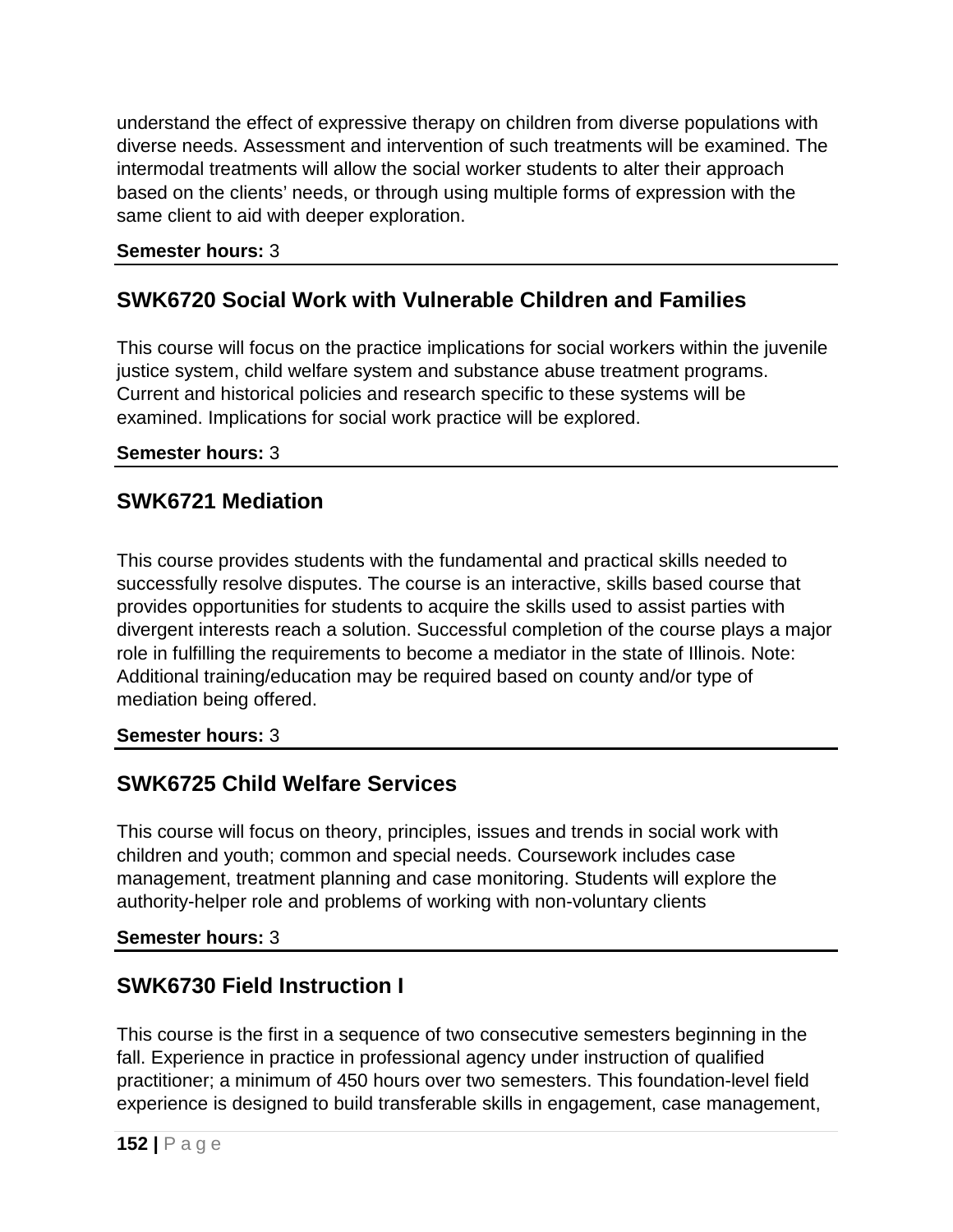counseling, group facilitation, documentation and referral. The 10 Core Competencies of Social Work Practice are measured at the middle and end of the internship experience.

### **Semester hours:** 3

## **SWK6740 Field Instruction II**

This course is the second in a sequence of two consecutive semesters beginning in the fall. Experience in practice in professional agency under instruction of qualified practitioner; a minimum of 450 hours over two semesters. This foundation-level field experience is designed to build transferable skills in engagement, case management, counseling, group facilitation, documentation and referral. The 10 Core Competencies of Social Work Practice are measured at the middle and end of the internship experience.

### **Semester hours:** 3

### **Prerequisite(s):** SWK6730

## **SWK6750 Field Instruction III**

This course is the first in a sequence of two consecutive semesters beginning in the fall. Experience in practice in professional agency under the instruction of a qualified practitioner; a minimum of 600 hours over two semesters. Students completing specialization curriculum will complete internship in specialization area at this time. Advanced practice skills are developed, as well as completion of research study within the internship setting, during this advanced internship.

### **Semester hours:** 3

**Prerequisite(s):** SWK6740.

# **SWK6760 Field Instruction IV**

This course is the second in a sequence of two consecutive semesters beginning in the fall. Experience in practice in professional agency under the instruction of a qualified practitioner; a minimum of 600 hours over two semesters. Students completing specialization curriculum will complete internship in specialization area at this time. Advanced practice skills are developed, as well as completion of research study within the internship setting, during this advanced internship.

### **Semester hours:** 3

### **Prerequisite(s):** SWK6750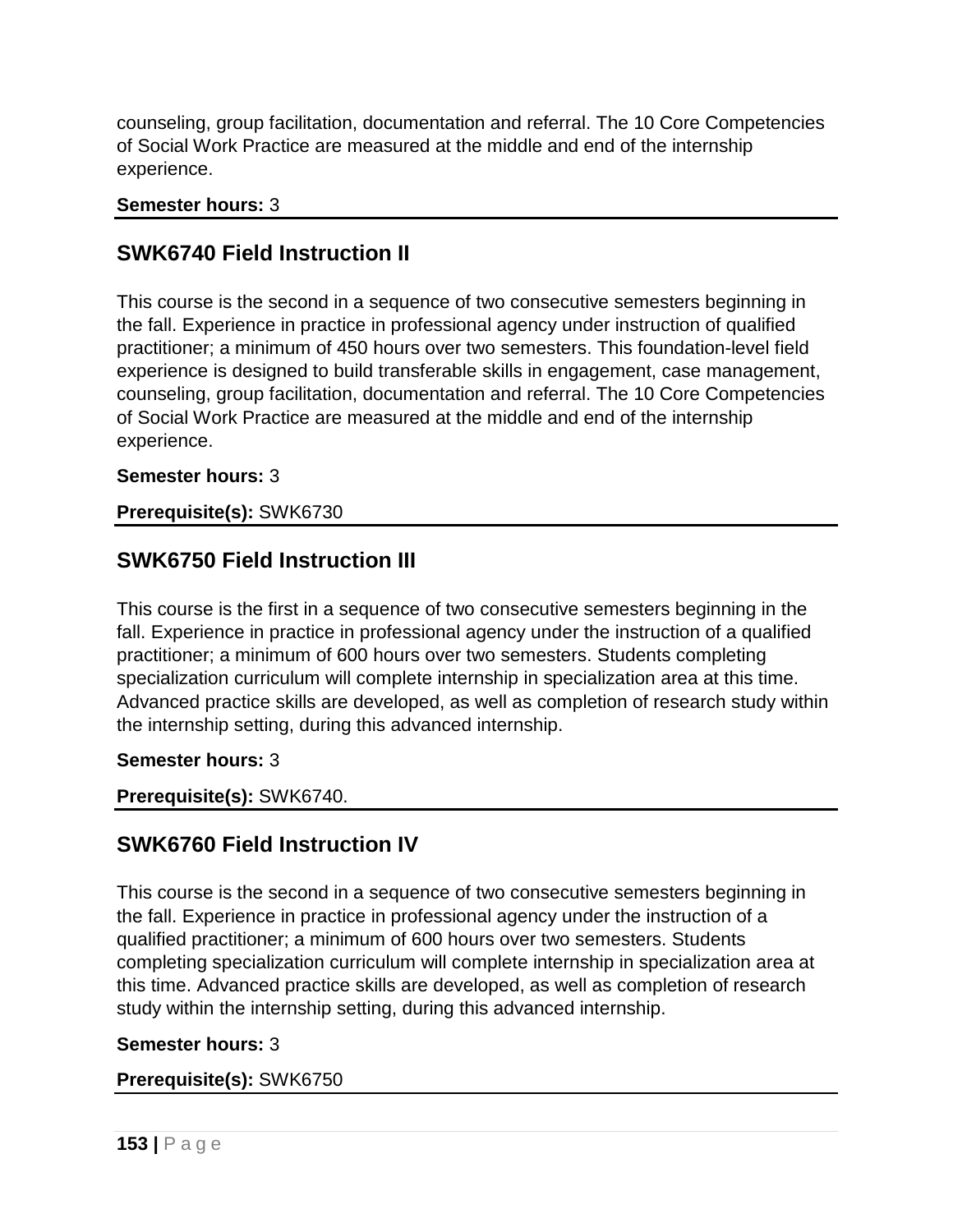# **SWK6880 Social Work Practice in Costa Rica**

Students travel to Costa Rica to increase their knowledge of Latino/a culture by taking language and cultural courses taught by native Costa Ricans and/or native Spanish speakers. Upon their return to the United States, students will apply their knowledge of Latino/a culture to their Latino/a clientele including being able to better communicate, both written and verbally, with their Spanish-speaking clients.

**Semester hours:** 3

### **SWK6980 Independent Study PED2510 K–12 Learning through Fitness Activities**

Refer to the "Special Educational Experiences and Credit" section at the front end of the catalog for Independent Study description.

**Semester hours:** 3

## **SWK7100 The History of Psychological Theory and Practice**

This course will provide the doctoral student with a comprehensive overview of the history, development and evolution of psychological theory and clinical practice.

**Semester hours:** 3

### **SWK7150 The History of Clinical Social Work Knowledge and Practice**

This course will provide the doctoral student with a comprehensive overview of the history, development and evolution of clinical social work knowledge and practice.

### **Semester hours:** 3

### **SWK7200 Clinical Seminar One**

This first clinical seminar will provide the doctoral student with a comprehensive overview of the history, development and evolution of clinical social work knowledge and practice with individual clients. The doctoral student will also be involved in a clinical internship that runs concurrently with the academic course.

#### **Semester hours:** 6

**Prerequisite(s):** SWK7100 and SWK7150.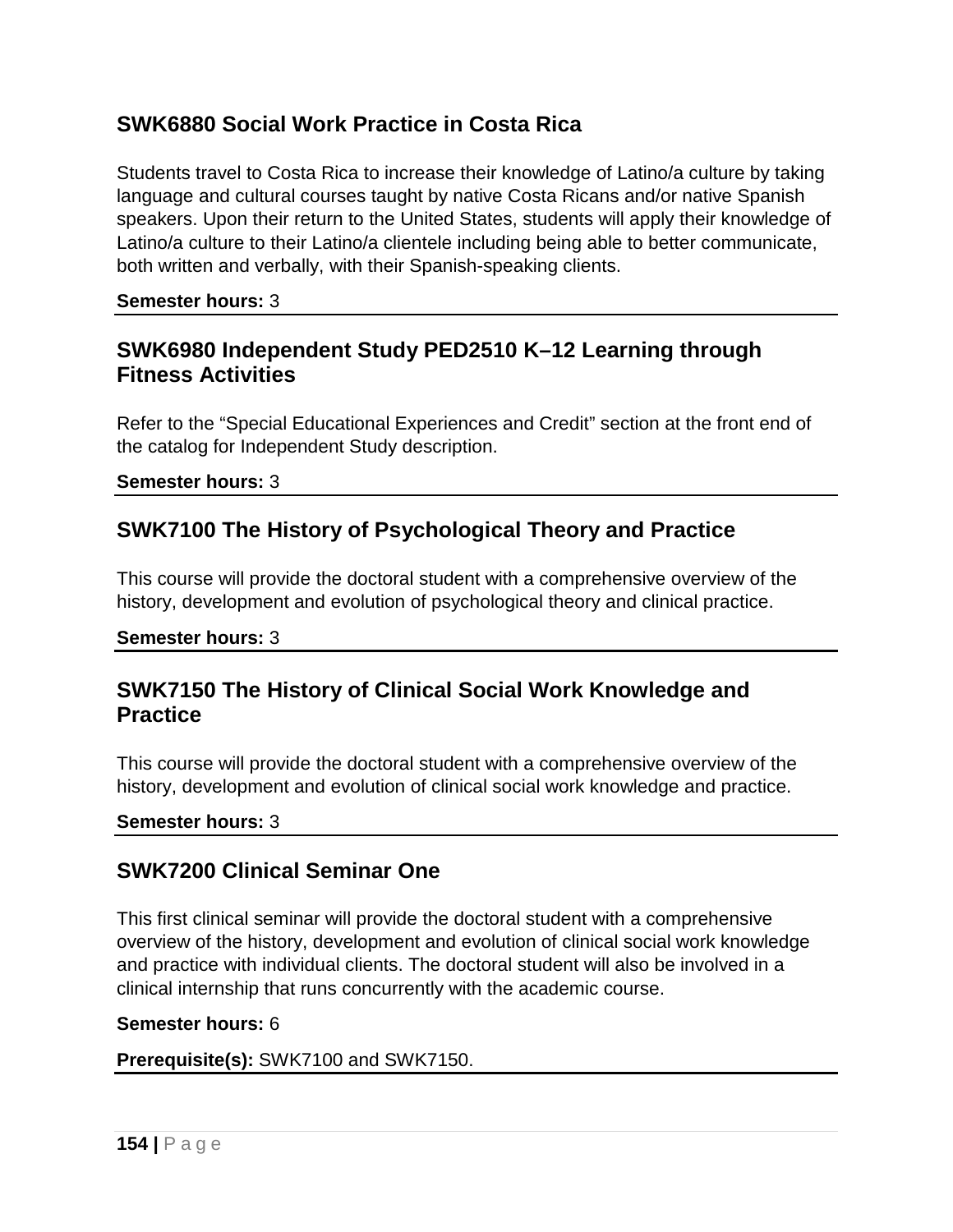# **SWK7250 History of Social Policy**

This course will provide the doctoral student with a comprehensive overview and critique of the history, development and evolution of social policy as it relates to clinical social work practice.

#### **Semester hours:** 3

**Prerequisite(s):** SWK7100 and SWK7150.

### **SWK7300 Clinical Seminar Two**

This second clinical seminar will provide the doctoral student with a comprehensive overview of the history, development and evolution of clinical social work knowledge and practice with couples. The doctoral student will also be involved in a clinical internship that runs concurrently with the academic course.

#### **Semester hours:** 6

**Prerequisite(s):** SWK7100; SWK7150; SWK7200 and SWK7250.

### **SWK7350 Organizational Analysis**

This course will provide the doctoral student with a comprehensive overview and critique of the history, development and evolution of organizational theory as it relates to the current state of clinical social work practice.

#### **Semester hours:** 3

**Prerequisite(s):** SWK7100; SWK7150; SWK7200 and SWK7250.

### **SWK7400 Clinical Seminar Three**

This third clinical seminar will provide the doctoral student with a comprehensive overview of the history, development and evolution of clinical social work knowledge and practice with families. The doctoral student will also be involved in a clinical internship that runs concurrently with the academic course.

#### **Semester hours:** 6

**Prerequisite(s):** SWK7100; SWK7150; SWK7200; SWK7250; SWK7300 and SWK7350.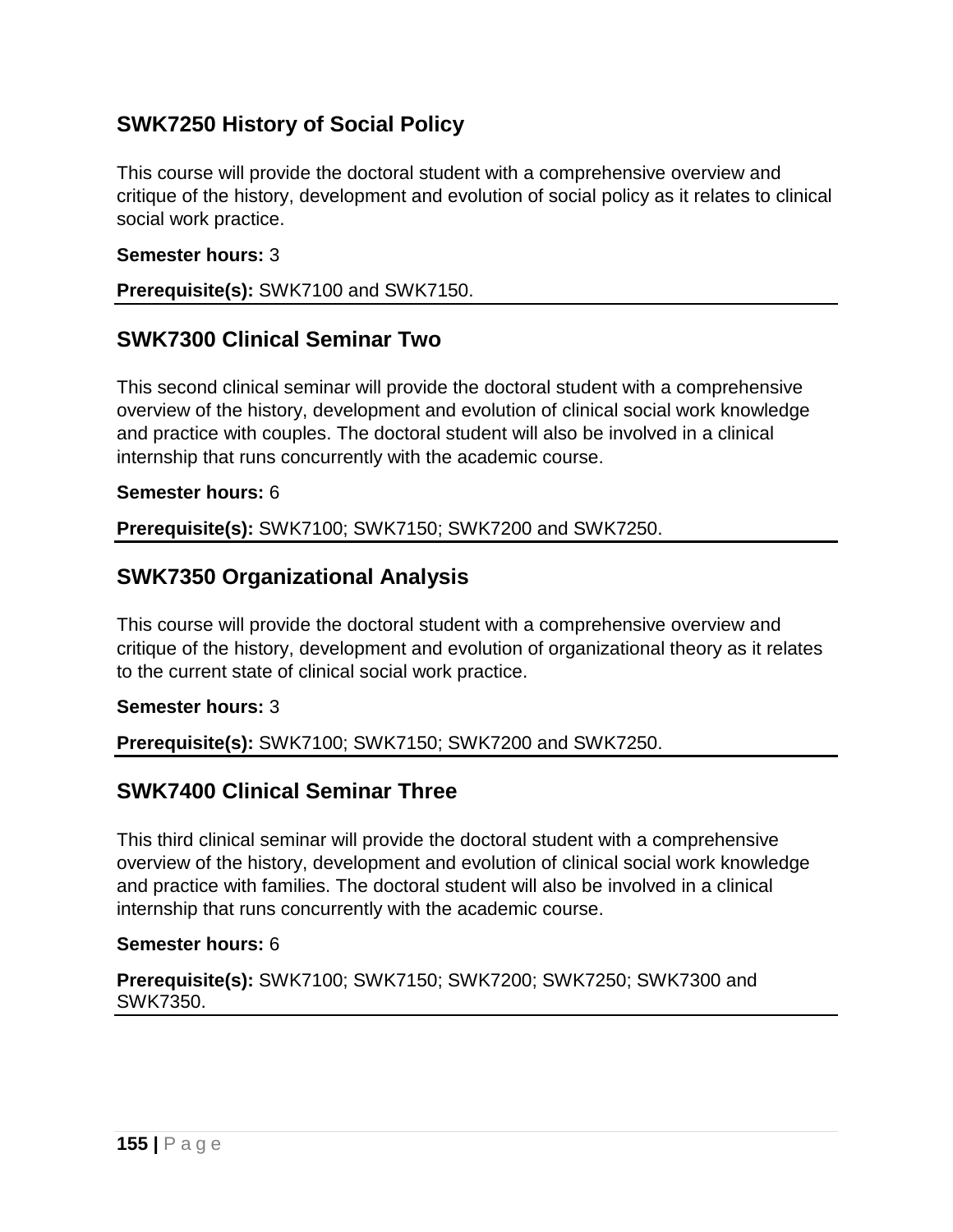# **SWK7450 Teaching Clinical Social Work Theory and Practice**

This didactic and experiential course will expose the doctoral student to the theory and techniques necessary to teach advanced clinical social work theory and practice in higher education.

#### **Semester hours:** 3

**Prerequisite(s):** SWK7100; SWK7150; SWK7200; SWK7250; SWK7300 and SWK7350.

### **SWK7500 Clinical Seminar Four**

This fourth clinical seminar will provide the doctoral student with a comprehensive overview of the history, development and evolution of clinical social work knowledge and practice with groups. The doctoral student will also be involved in a clinical internship that runs concurrently with the academic course. In this clinical seminar, the doctoral student will develop the comprehensive paper used in his or her clinical oral. Doctoral students will also use this course to help prepare for the clinical oral through practice presentation in class.

#### **Semester hours:** 6

**Prerequisite(s):** SWK7100; SWK7150; SWK7200; SWK7250; SWK7300; SWK7350; SWK7400 and SWK7450.

# **SWK8100 Research Methodology I**

This course will acquaint the doctoral student with the knowledge and application of research methodology in preparation for development of the dissertation proposal.

### **Semester hours:** 3

**Prerequisite(s):** Successful completion of the Clinical Oral and Comprehensive Exams.

### **SWK8150 Data Analysis**

This course will acquaint the doctoral student with the knowledge and application of statistics for the study and research of social work treatment practices in support of the development of evidence-based practice.

#### **Semester hours:** 3

**Prerequisite(s):** Successful completion of the Clinical Oral and Comprehensive Exams.